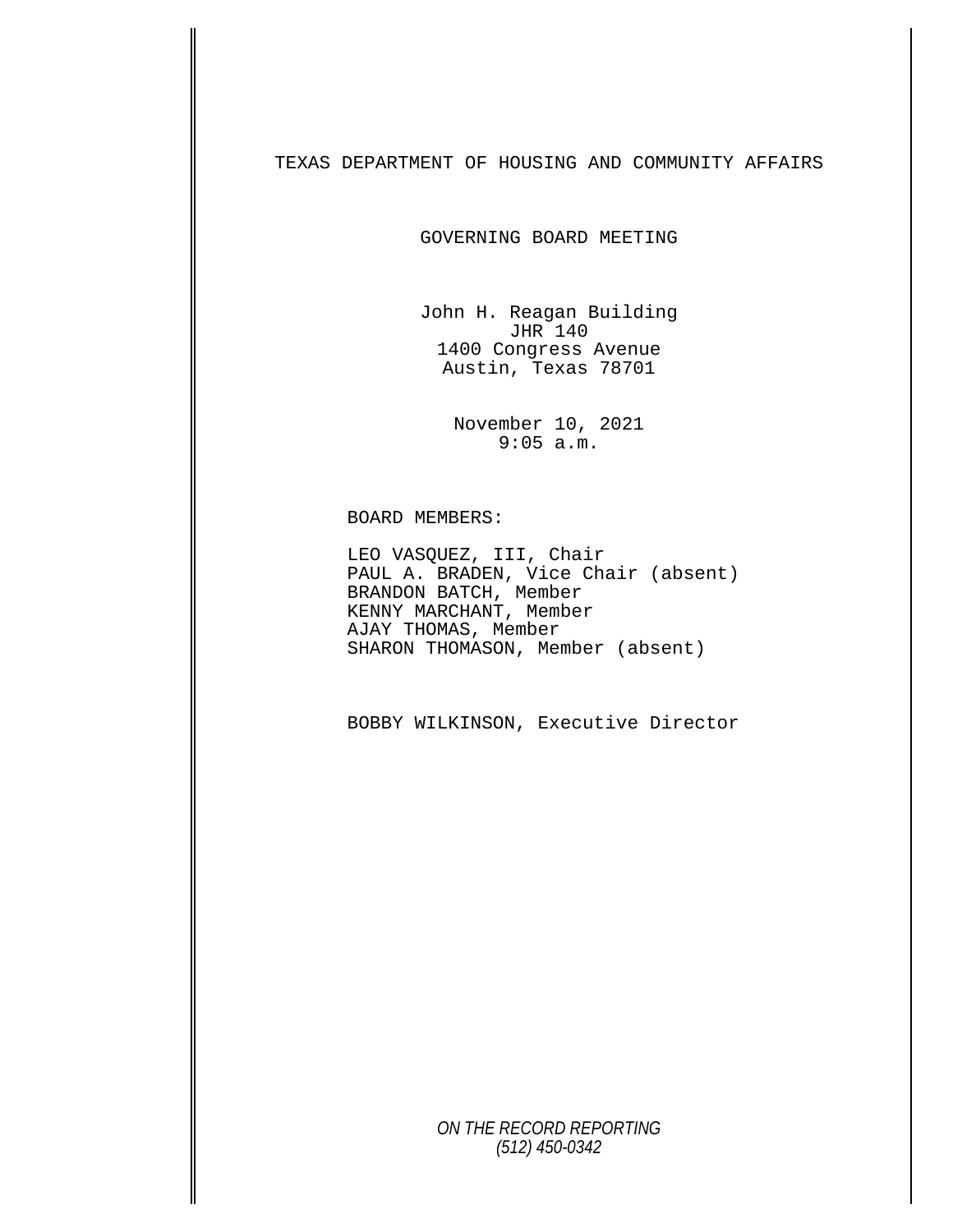| INDEX                                                                                                                                                                                                                                                                                                                                                                                                                                                                                                                                                                                                              |      |
|--------------------------------------------------------------------------------------------------------------------------------------------------------------------------------------------------------------------------------------------------------------------------------------------------------------------------------------------------------------------------------------------------------------------------------------------------------------------------------------------------------------------------------------------------------------------------------------------------------------------|------|
| AGENDA ITEM                                                                                                                                                                                                                                                                                                                                                                                                                                                                                                                                                                                                        | PAGE |
| CALL TO ORDER<br>ROLL CALL<br>CERTIFICATION OF QUORUM                                                                                                                                                                                                                                                                                                                                                                                                                                                                                                                                                              | 6    |
| CONSENT AGENDA                                                                                                                                                                                                                                                                                                                                                                                                                                                                                                                                                                                                     |      |
| ITEM 1: APPROVAL OF THE FOLLOWING ITEMS PRESENTED<br>IN THE BOARD MATERIALS:<br>EXECUTIVE<br>Presentation, discussion, and possible action<br>a)<br>on Board meeting minutes summary for October 14,<br>2021                                                                                                                                                                                                                                                                                                                                                                                                       | 7    |
| ASSET MANAGEMENT<br>b)<br>Presentation, discussion, and possible action<br>regarding a Material Amendment to the Housing<br>Tax Credit Land Use Restriction Agreement                                                                                                                                                                                                                                                                                                                                                                                                                                              |      |
| 93040 Garden Gate Apartments-Fort Worth Fort Worth<br>93041 Garden Gate Apartments-Plano Plano<br>93101 The Meadows Garland<br>94067 Canterbury Crossing Apartments Abilene                                                                                                                                                                                                                                                                                                                                                                                                                                        |      |
| BOND FINANCE<br>$\circ$ )<br>Presentation, discussion, and possible action<br>on Inducement Resolution No. 22-008 for<br>Multifamily Housing Revenue Bonds Regarding<br>Authorization for Filing an Application<br>for Private Activity Bond Authority for<br>The Standard at Royal Lane (#21631) in Dallas                                                                                                                                                                                                                                                                                                        |      |
| <b>RULES</b><br>Presentation, discussion, and possible action on<br>d)<br>an order adopting the repeal, and new rule, for<br>10 TAC Chapter 1, Subchapter C, Previous<br>Participation and Executive Award Review and<br>Advisory Committee, '1.301 Previous Participation<br>Reviews for Multifamily Awards and Ownership<br>Transfers, '1.302 Previous Participation Reviews<br>for Department Program Awards Not Covered by<br>'1.301 of this Subchapter, and '1.303 Executive<br>Award and Review Advisory Committee (EARAC), and<br>an order directing their adoption for submission<br>to the Texas Register |      |
| Presentation, discussion, and possible action on<br>e)<br>an order adopting the repeal, and new rule, for                                                                                                                                                                                                                                                                                                                                                                                                                                                                                                          |      |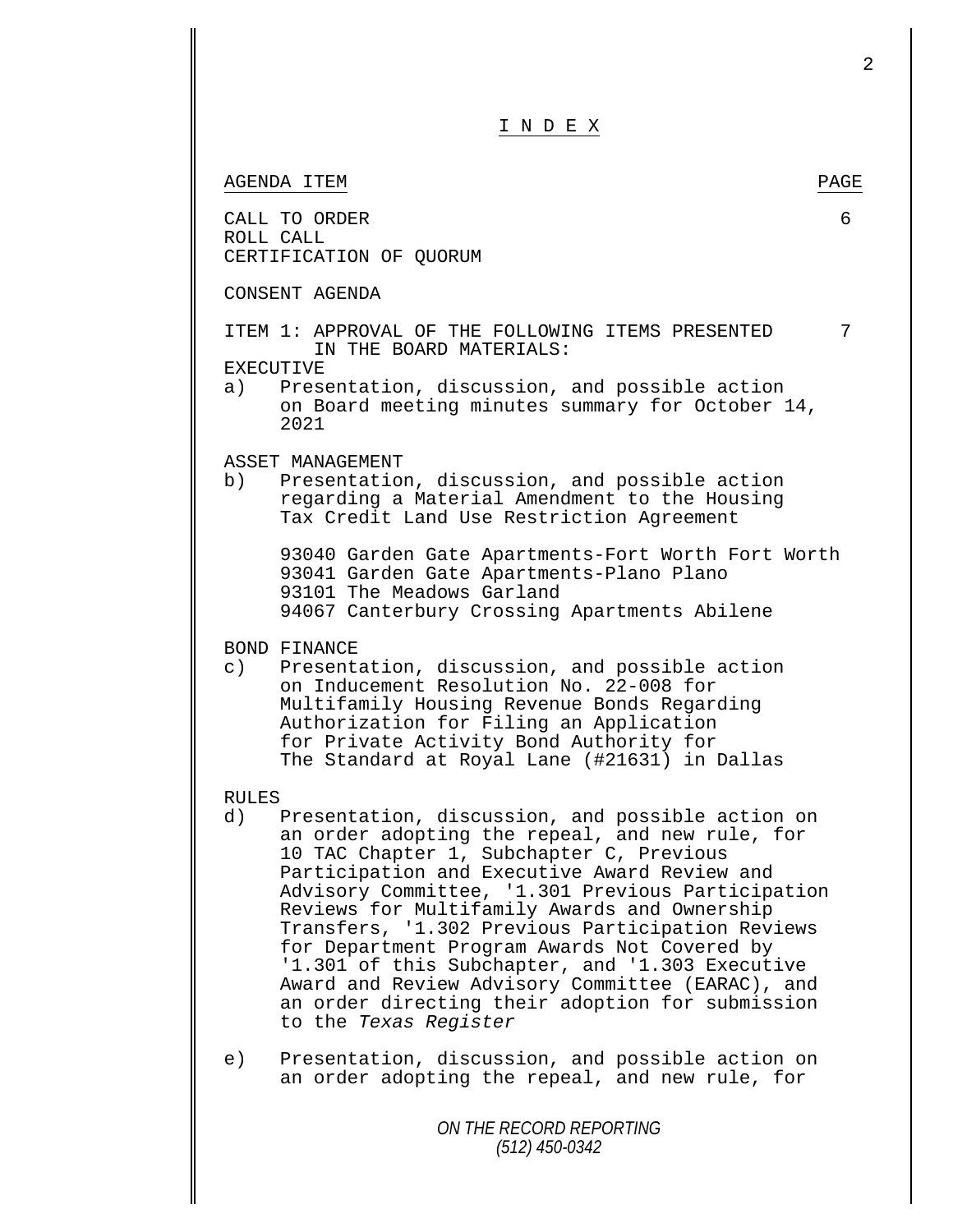10 TAC Chapter 1, Subchapter D, Uniform Guidance for Recipients of Federal and State Funds; §1.401 Definitions; §1.402 Cost Principles and Administrative Requirements; §1.403 Single Audit Requirements; §1.404 Purchase and Procurement Standards; §1.407 Inventory Report; and §1.411 Administration of Block Grants under Chapter 2105 of the Tex. Gov't Code and an order directing their adoption for submission to the *Texas Register*

- f) Presentation, discussion, and possible action on an order adopting amendments to 10 TAC, Chapter 10, Subchapter G, §10.801, Affirmative Marketing Requirements, and directing their submission for adoption to the *Texas Register*
- g) Presentation, discussion, and possible action on an order adopting the repeal of 10 TAC Chapter 6, Community Affairs Programs; an order adopting new 10 TAC Chapter 6, Community Affairs Programs; and directing that they be published for adoption in the *Texas Register*
- h) Presentation, discussion, and possible action on an order adopting the repeal of 10 TAC Chapter 12, concerning the Multifamily Housing Revenue Bond Rules, and an order adopting new 10 TAC Chapter 12 concerning the Multifamily Housing Revenue Bond Rules, and directing its publication in the *Texas Register*

## HOUSING STABILIZATION SERVICES<br>I) Presentation, Discussion

Presentation, Discussion and Possible Approval of an Award of Emergency Rental Assistance Funds to the Texas Homeless Network for Housing Stabilization Services

## MULTIFAMILY FINANCE<br>j) Presentation,

Presentation, discussion, and possible action to revise prior Board action related to requests for return and reallocation of tax credits under 10 TAC §11.6(5) related to Credit Returns Resulting from Force Majeure Events for Applications Awarded Competitive (9%) Housing Tax Credits in Prior Application Rounds

COMMUNITY AFFAIRS<br>k) Presentation

Presentation, Discussion, and Possible Action on the 2022 Section 8 Payment Standards for the Housing Choice Voucher Program (HCVP)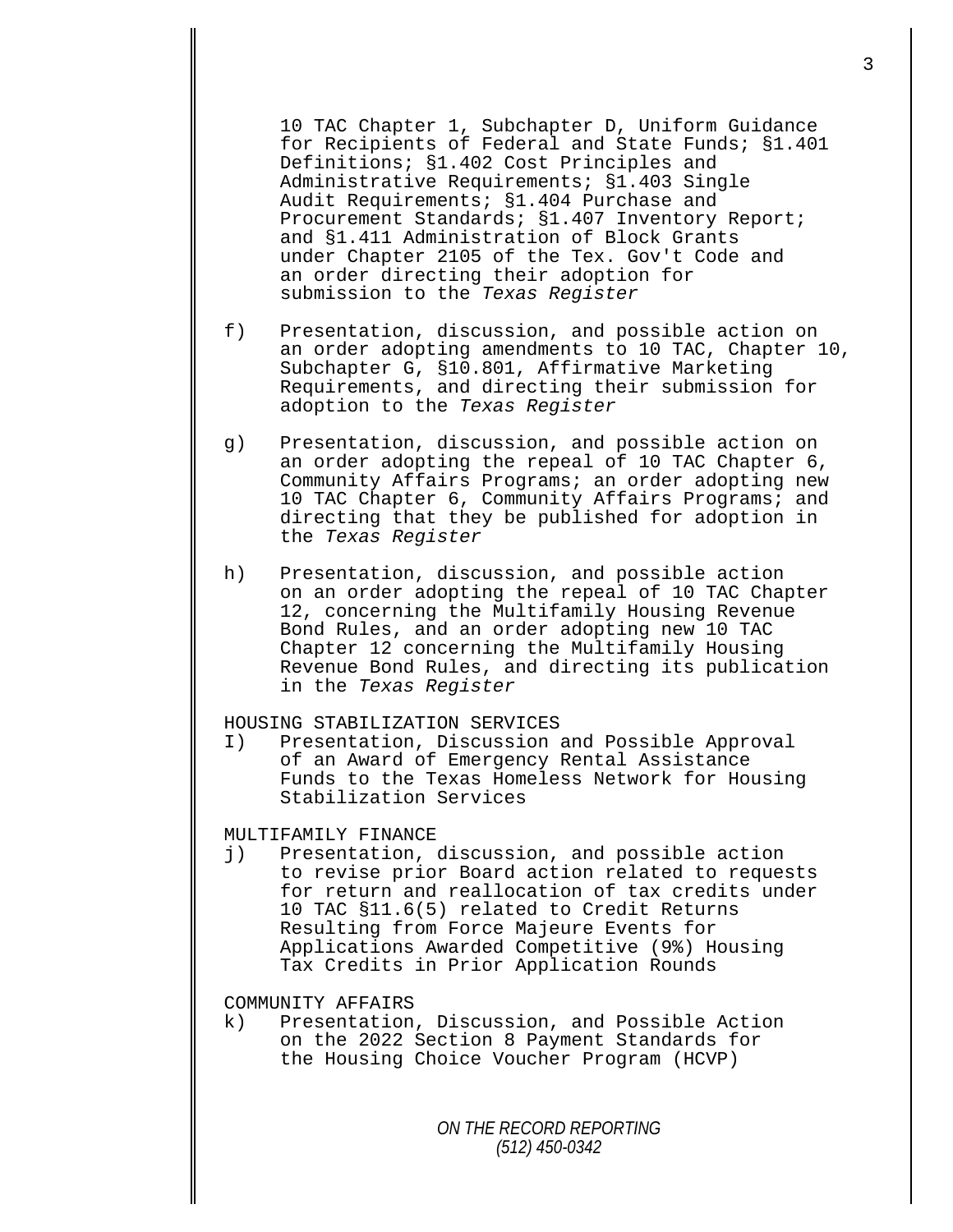LEGAL<br>1)

- Presentation, discussion, and possible action regarding the adoption of an Agreed Final Order concerning Harmon Elliott Senior Citizens Complex (HTF 355007 / CMTS 2642)
- m) Presentation, discussion, and possible action regarding the adoption of Agreed Final Orders concerning related properties Second North Apartments (HTC 94001 / CMTS 1201) and Second Adams Apartments (HTC 94018 / CMTS 1217)
- n) Presentation, discussion, and possible action regarding the adoption of an Agreed Final Order concerning South Texas Development Council (CSBG Contract 61190003061)

CONSENT AGENDA REPORT ITEMS

ITEM 2: THE BOARD ACCEPTS THE FOLLOWING REPORTS:  $\overline{7}$ <br>a) Media Analysis and Outreach Report

- Media Analysis and Outreach Report (September 2021)
- b) Report on Activities Related to the Department's Response to COVID-19 Pandemic
- c) Report on the Department's 4th Quarter Investment Report in accordance with the Public Funds Investment Act
- d) Report on the Department's 4th Quarter Investment Report relating to funds held under Bond Trust Indentures

ACTION ITEMS

Executive Session: the Chair may call an Executive none Session at this point in the agenda in accordance with the below-cited provisions

ITEM 3: EXECUTIVE Executive Director's Report 8

- ITEM 4: BOND FINANCE<br>a) Presentation, d Presentation, discussion, and possible action 13 regarding the Issuance of Multifamily Housing Revenue Bonds (Meadowbrook Apartments) Series 2021 Resolution No. 22-009 and a Determination Notice of Housing Tax Credits
- b) Presentation, discussion, and possible action 15 regarding the Issuance of a Governmental Note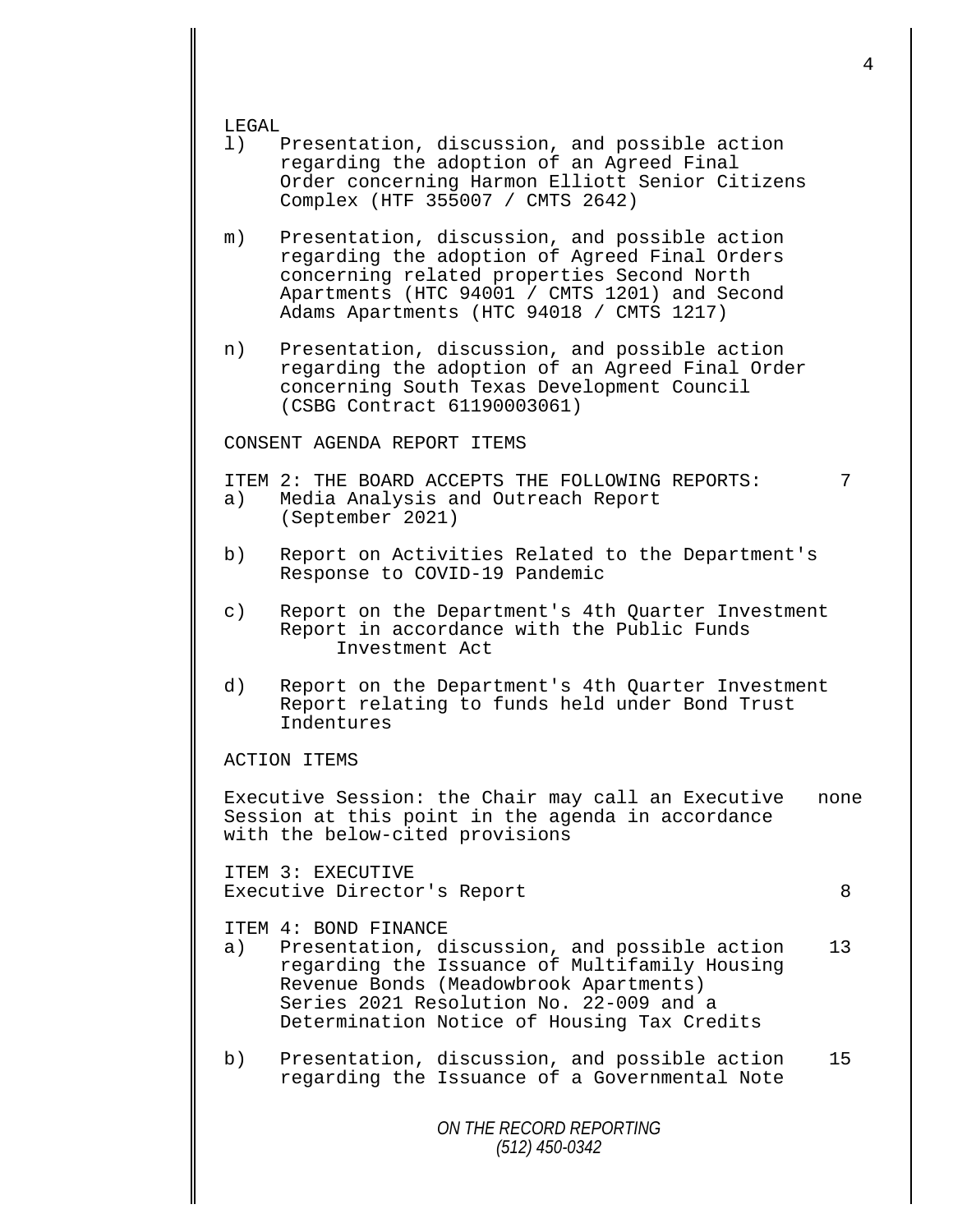|           |                                                                                                                                                                                                                                                                                                                                                                                                                                                                                                                                                 | 5    |
|-----------|-------------------------------------------------------------------------------------------------------------------------------------------------------------------------------------------------------------------------------------------------------------------------------------------------------------------------------------------------------------------------------------------------------------------------------------------------------------------------------------------------------------------------------------------------|------|
|           | (Fiji Lofts) Resolution No. 22-010 and a<br>Determination Notice of Housing Tax Credits                                                                                                                                                                                                                                                                                                                                                                                                                                                         |      |
|           | ITEM 5: RULES<br>Presentation, discussion, and possible action on<br>an order approving and recommending to the Governor<br>the repeal of 10 TAC Chapter 11 concerning the<br>Housing Tax Credit Program Qualified Allocation<br>Plan, and an order approving and recommending to<br>the Governor in accordance with Tex. Gov't Code<br>§2306.6724(b) the new 10 TAC Chapter 11 concerning<br>the Housing Tax Credit Program Qualified Allocation<br>Plan, and, upon action by the Governor, directing<br>its publication in the Texas Register | 18   |
| a)        | ITEM 6: MULTIFAMILY FINANCE<br>Presentation, discussion, and possible action<br>on Awards of Multifamily Direct Loan Funds<br>from the 2021-3 Multifamily Direct Loan Notice<br>of Funding Availability                                                                                                                                                                                                                                                                                                                                         | 94   |
| b)        | Presentation, discussion and possible action<br>on a request for return and reallocation of<br>tax credits under 10 TAC §11.6(5) related to<br>Credit Returns Resulting from Force Majeure<br>Events for Application 18235 Memorial<br>Apartments in McAllen                                                                                                                                                                                                                                                                                    | 96   |
| $\circ$ ) | Presentation, discussion, and possible action<br>regarding the issuance of a Determination<br>Notice for Torrey Chase Apartments (#21463)<br>in the Houston ETJ                                                                                                                                                                                                                                                                                                                                                                                 | 102  |
|           | PUBLIC COMMENT ON MATTERS OTHER THAN ITEMS<br>FOR WHICH THERE WERE POSTED AGENDA ITEMS                                                                                                                                                                                                                                                                                                                                                                                                                                                          | none |
|           | OPEN SESSION                                                                                                                                                                                                                                                                                                                                                                                                                                                                                                                                    |      |
| ADJOURN   |                                                                                                                                                                                                                                                                                                                                                                                                                                                                                                                                                 | 105  |
|           |                                                                                                                                                                                                                                                                                                                                                                                                                                                                                                                                                 |      |
|           |                                                                                                                                                                                                                                                                                                                                                                                                                                                                                                                                                 |      |
|           |                                                                                                                                                                                                                                                                                                                                                                                                                                                                                                                                                 |      |
|           |                                                                                                                                                                                                                                                                                                                                                                                                                                                                                                                                                 |      |
|           |                                                                                                                                                                                                                                                                                                                                                                                                                                                                                                                                                 |      |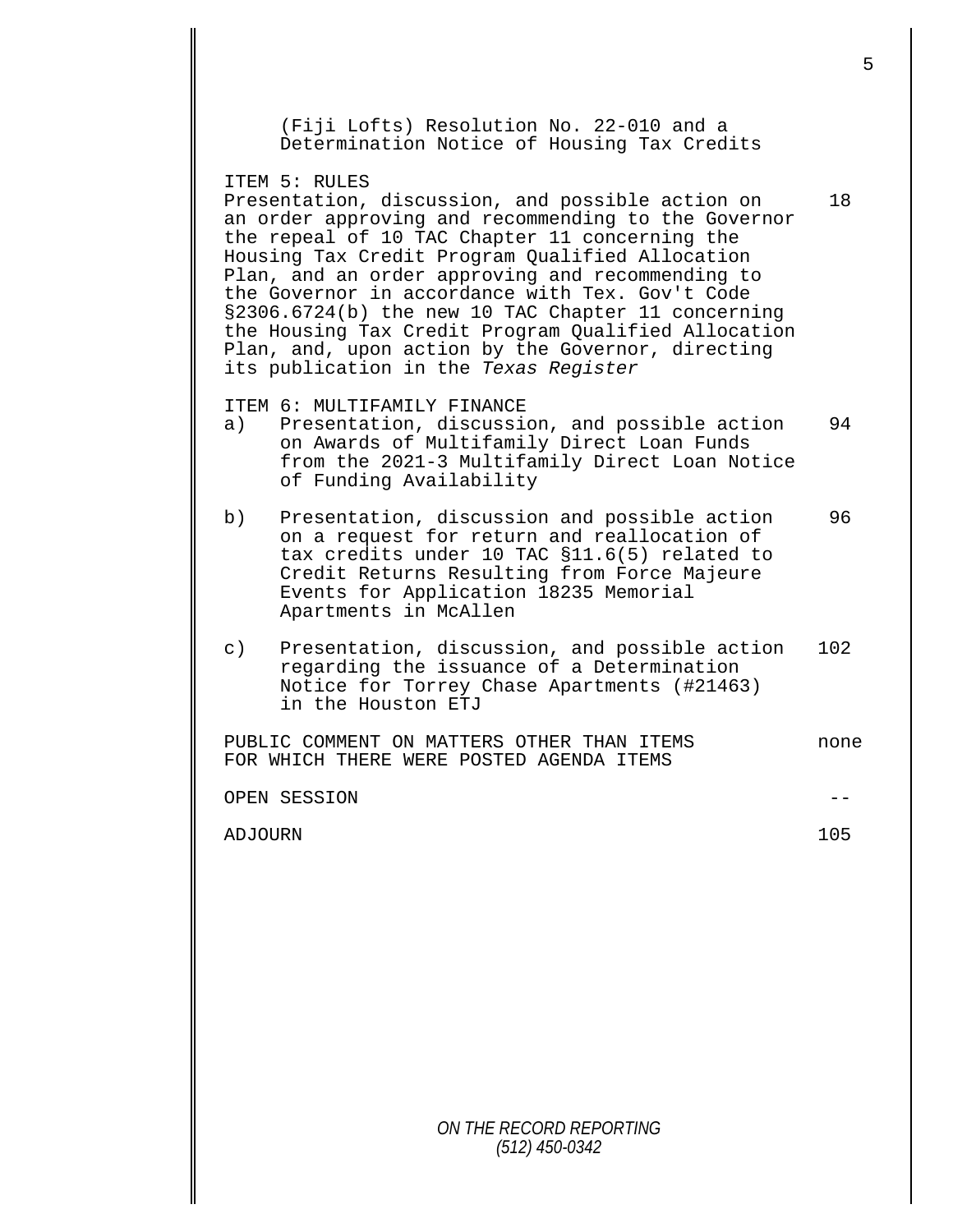|                | 6                                                           |
|----------------|-------------------------------------------------------------|
| 1              | P R O C E E D I N G S                                       |
| $\overline{2}$ | MR. VASQUEZ: It is 9:05 a.m. on November 10,                |
| 3              | 2021, and I'm calling to order the meeting of the Governing |
| 4              | Board of the Texas Department of Housing and Community      |
| 5              | Affairs.                                                    |
| 6              | We will start out with a roll call, and Chairman            |
| 7              | Vasquez is present.                                         |
| 8              | Mr. Batch?                                                  |
| $\mathsf 9$    | MR. BATCH:<br>Here.                                         |
| 10             | MR. VASQUEZ: Mr. Braden has asked for an                    |
| 11             | excused absence.                                            |
| 12             | Mr. Marchant?                                               |
| 13             | MR. MARCHANT: I am here.                                    |
| 14             | MR. VASQUEZ: And Mr. Thomas?                                |
| 15             | MR. THOMAS: Present.                                        |
| 16             | MR. VASQUEZ: And Ms. Thomason also needed one               |
| 17             | more excused absence.                                       |
| 18             | So we do have four members present, and we do               |
| 19             | have a quorum.                                              |
| 20             | Let's start out the meeting with Mr. Wilkinson              |
| 21             | leading us in the pledges.                                  |
| 22             | (The Pledge of Allegiance and the Texas                     |
| 23             | Allegiance were recited.)                                   |
| 24             | MR. VASQUEZ: Just a few housekeeping measures.              |
| 25             | Again, glad everyone is here, and as I can see, masks are   |
|                | ON THE RECORD REPORTING<br>$(512)$ 450-0342                 |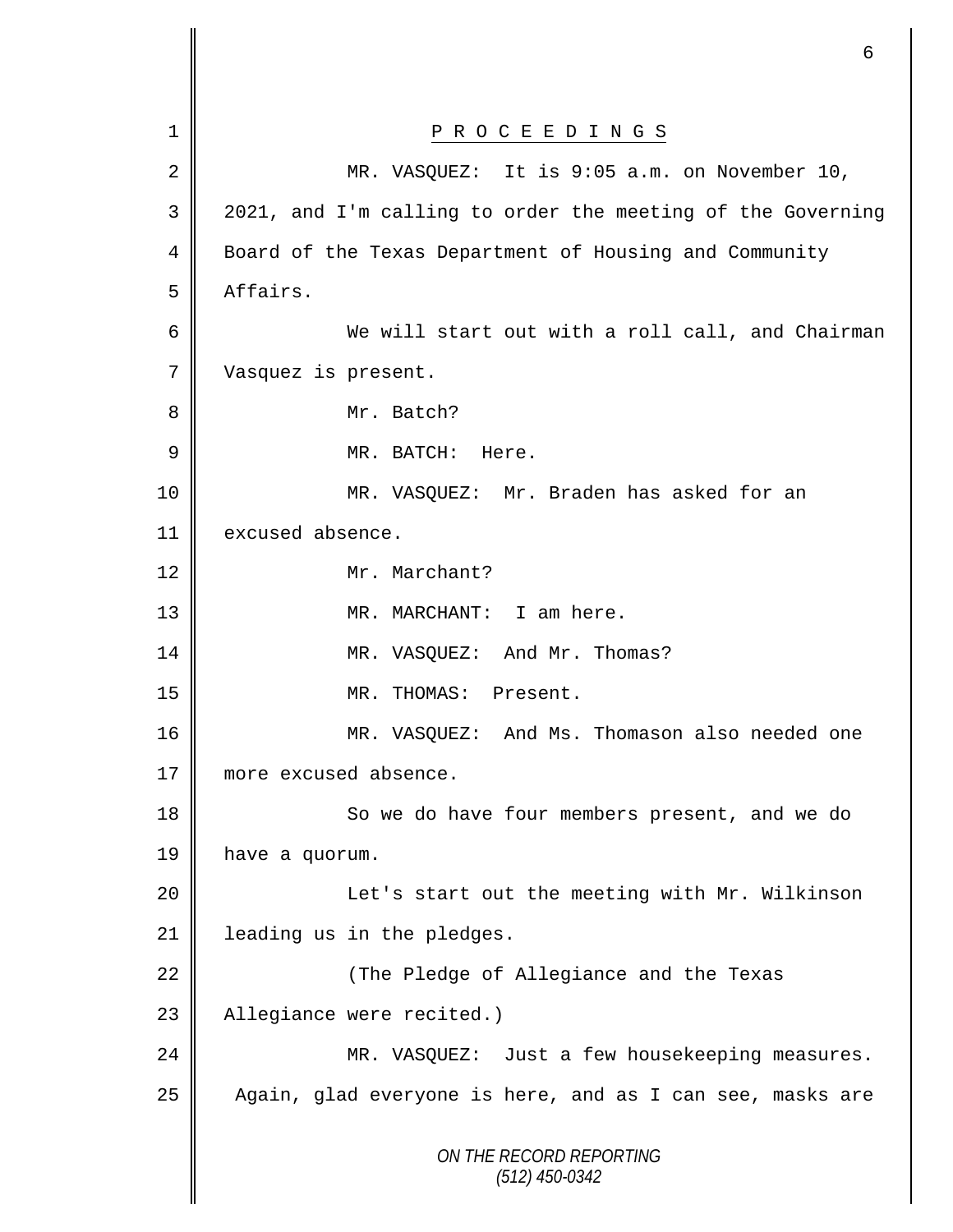*ON THE RECORD REPORTING (512) 450-0342* 1 | optional. So when we have speaking we have people sit up  $2 \parallel$  in this front row; we're still just every other seat. When  $3 \parallel$  we get to the speaking part -- and I assume one or two of 4 || you might want to chime in today -- remember to come up 5 | here to the front couple of rows when you're getting ready 6 to speak in that topic and sign in at the front desk. 7 We will move into the consent agenda as posted. 8 Do any members of the Board or public wish us to move 9 Something from the consent agenda to the action agenda? 10 || (No response.) 11 MR. VASQUEZ: Hearing none, seeing none, the 12  $\parallel$  chair will entertain a motion to adopt the consent agenda. 13 MR. BATCH: I'll make a motion, Mr. Chairman. 14 I'll just make a motion that we adopt the consent agenda. 15 MR. VASQUEZ: Motion made to adopt the consent 16 agenda by Mr. Batch. Is there a second? 17 || MR. MARCHANT: Yes, sir. 18 MR. VASQUEZ: Seconded by Mr. Marchant. All 19 | those in favor say aye. 20 || (A chorus of ayes.) 21 || MR. VASQUEZ: Any opposed? 22 | (No response.) 23 MR. VASQUEZ: Hearing none, motion carries. 24 We will not be having an executive session. If 25 we do, it's a surprise to me. And we'll go straight to the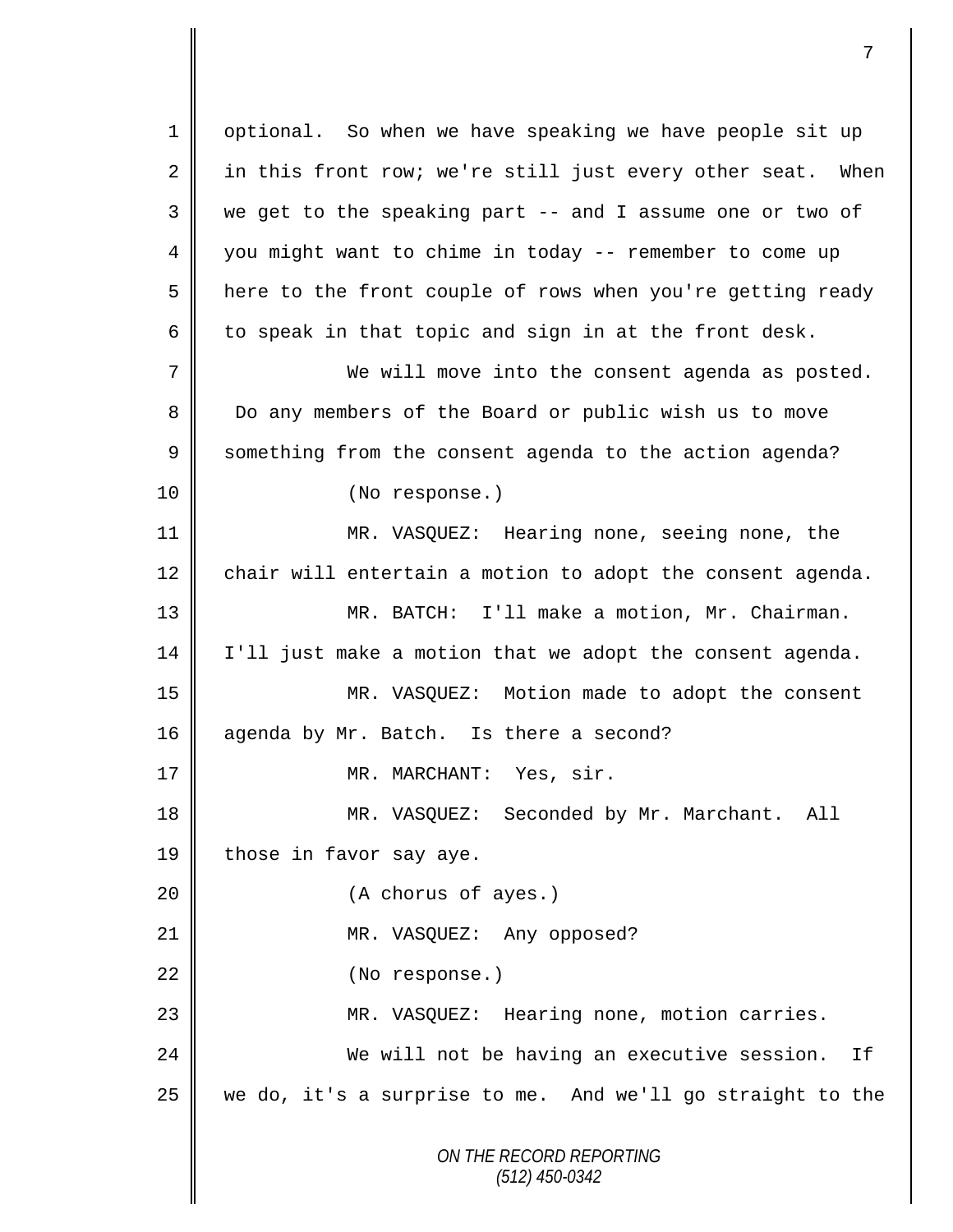1 | executive director's report.

2 Mr. Wilkinson.

3 || MR. WILKINSON: Thank you, Chairman.

4 Several days after our October meeting, the  $5 \parallel$  third called legislative session ended without any 6 | legislation that impacts the Department. As we look ahead  $7 \parallel$  to the interim, legislative leadership offices have begun 8 discussions about possible interim charges for next year,  $9 \parallel$  and we'll be ready to serve as a resource to our oversight 10 committees and look forward to those discussions.

11 | Texas Rent Relief. Big news for anyone who 12 didn't see in the papers this week, we shut down the 13 application portal. We just had more requests than we do 14 in dollars, and money has been flying out the door as we're 15 having over \$15 million days, and we might have all the 16 funds disbursed by Christmas. There will be some 17  $\parallel$  stragglers, but things are moving very well.

18 We've asked Treasury for more, so the first wave 19 | of rental assistance money had a provision where locals and 20 states that didn't expend 65 percent by September 30 of 21 this year are subject to a recapture, so there's plenty of 22  $\parallel$  jurisdictions that didn't meet that. We did, of course. 23 || It remains to be seen how much and when we'll 24 get any money. Treasury has been kind of lenient in

 $25$  | letting those jurisdictions like send in a plan for how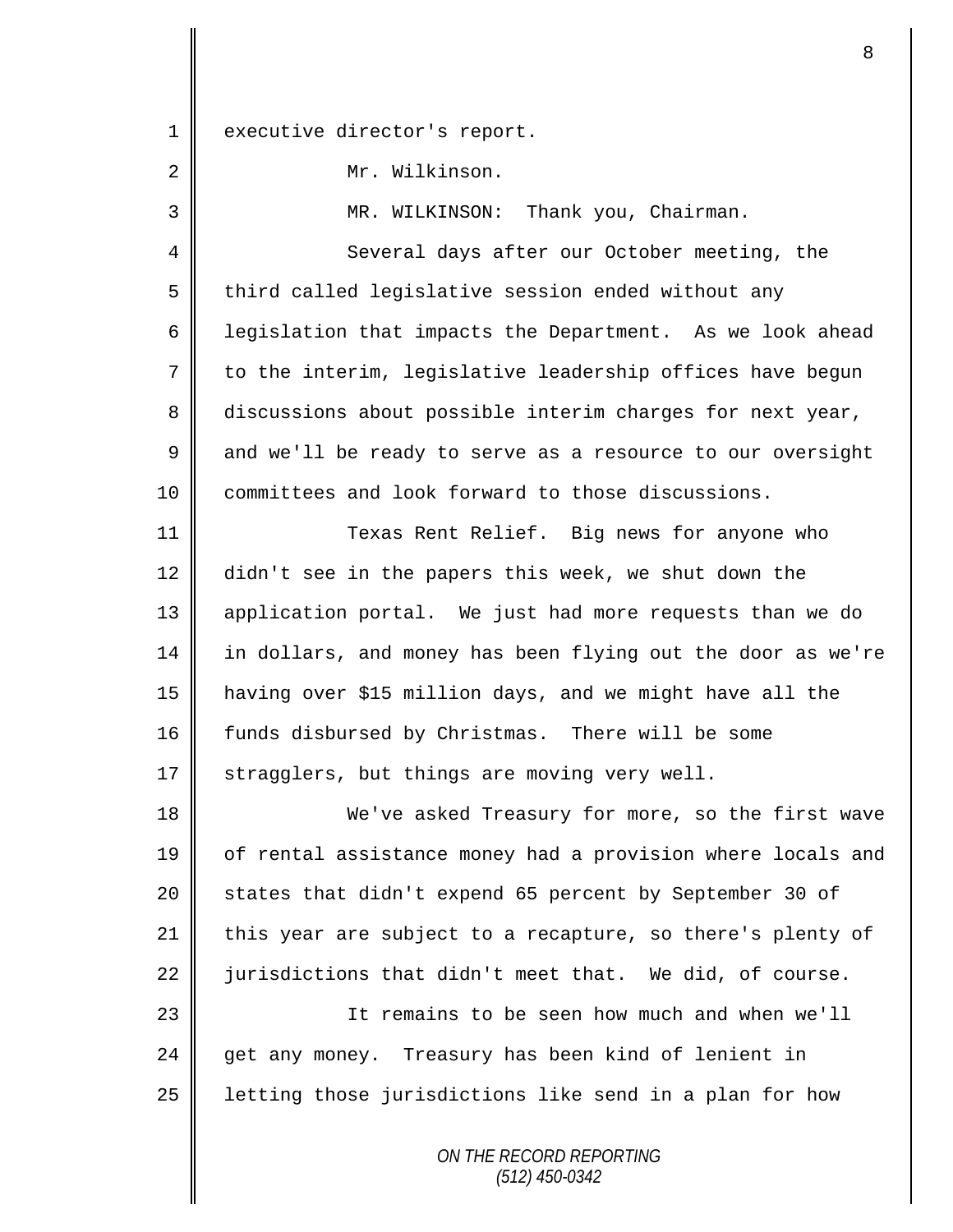*ON THE RECORD REPORTING (512) 450-0342* 1 they're going to expend funds, but there's got to be states 2 that won't ever get close to their small state minimums,  $3 \parallel$  and that should be reallocated interstate eventually. 4 We asked for \$3 billion, and that's the rate we  $5 \parallel$  can spend it at in the next year. We have like a September 6 2022 cutoff at our current approval rate, and so we'll see 7 | how much we get. More updates to come. 8 || MR. MARCHANT: Can I ask a question? 9 || MR. WILKINSON: Certainly, sir. 10 MR. MARCHANT: Bobby, when you look at the 11 legislation itself, does the money go back in the Treasury  $12$  or does it go into a fund that they then are obligated to 13 redistribute it? 14 MR. WILKINSON: I can't say off the top of my 15 head. I know Treasury has the option; it's not a must claw 16 back. And I think they have options on how they choose to 17 | reallocate as well. 18 MR. MARCHANT: So have you heard one way or the 19 other whether they have included a prospective clawback 20 || number in the new legislation that's being proposed? In 21 | other words, sometimes they'll go in and say, oh, well, 22 this much won't get used over there, so we're going to 23  $\parallel$  appropriate it in this new bill and sweep it basically out, 24 and if it doesn't, it will become available. 25 || MR. WILKINSON: So not to my knowledge. I think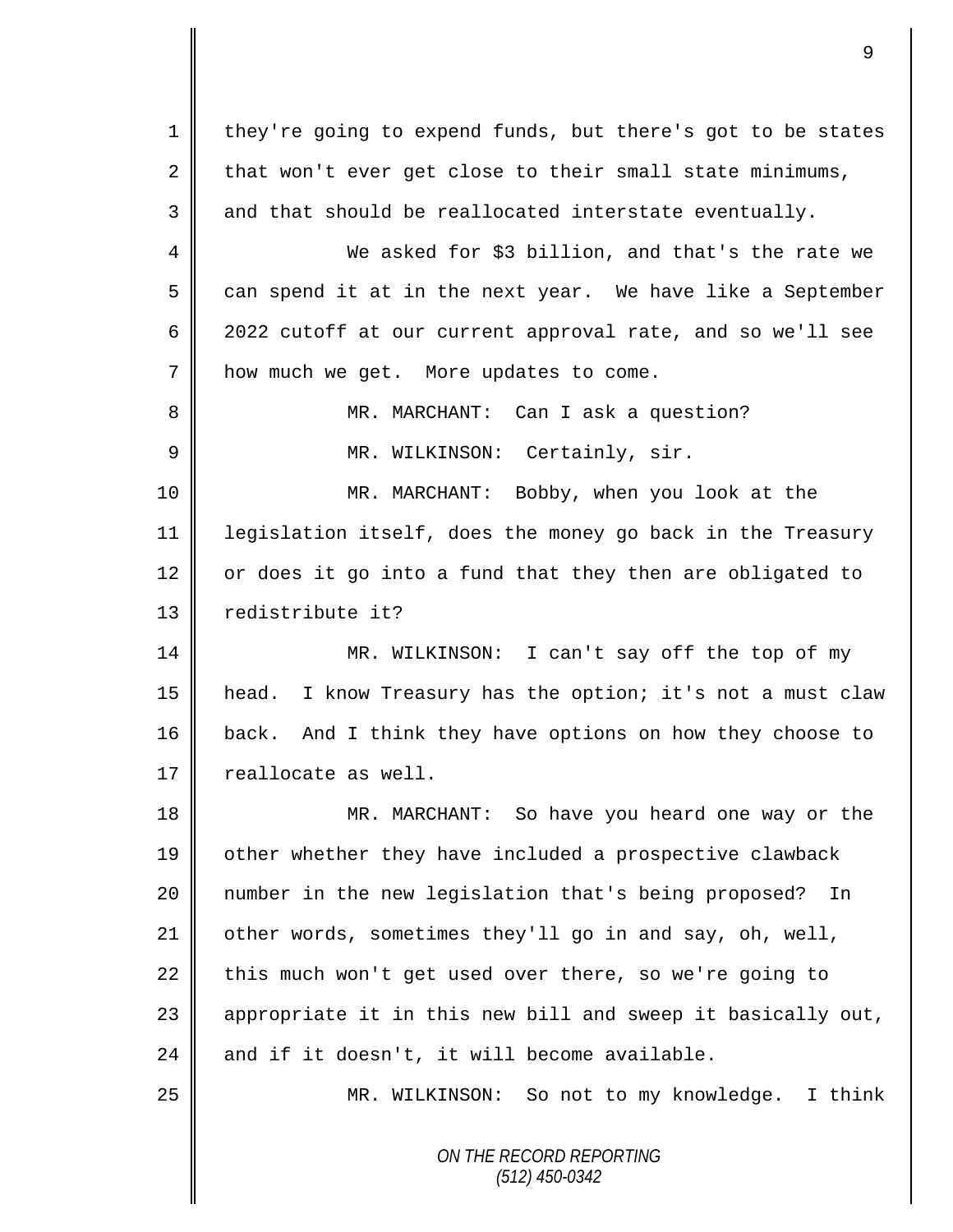1 it's still Treasury's intention, and there isn't 2 | legislation to change it, where they will reallocate to 3 | successful programs.

4 A subset of rent relief is housing stability  $5 \parallel$  services. We contracted with a legal aid organization to 6 help people with their evictions, and we're helping a lot 7 | of homeless service providers as well.

8 || Cate Tracz and her team are doing a great job  $9 \parallel$  with almost all the contracts signed for the first round. 10 Trainings and porting and draws occurred in the last two 11 weeks, and we're releasing a NOFA for \$84 million from the  $12$  second rental assistance pot for housing stability 13 | services.

 Mortgage Assistance Program. We continue to do 15 all we can to have a Mortgage Assistance Program, known as 16 the Homeowners Assistance Fund, or HAF, ramped up. Monica has hired a director, two program managers, an outreach manager, and we procured a vendor. And now we're just waiting on Treasury's approval of our submitted plan.

20 The contract was executed with the vendor, and 21 we're getting the website ready and all that stuff. 22 Treasury has not approved any plans in the nation, so we're 23 not behind anyone else on that. As a reminder, that's 24  $\parallel$  going to be \$842 million to provide assistance to qualified  $25$  Texas households who need help catching up with their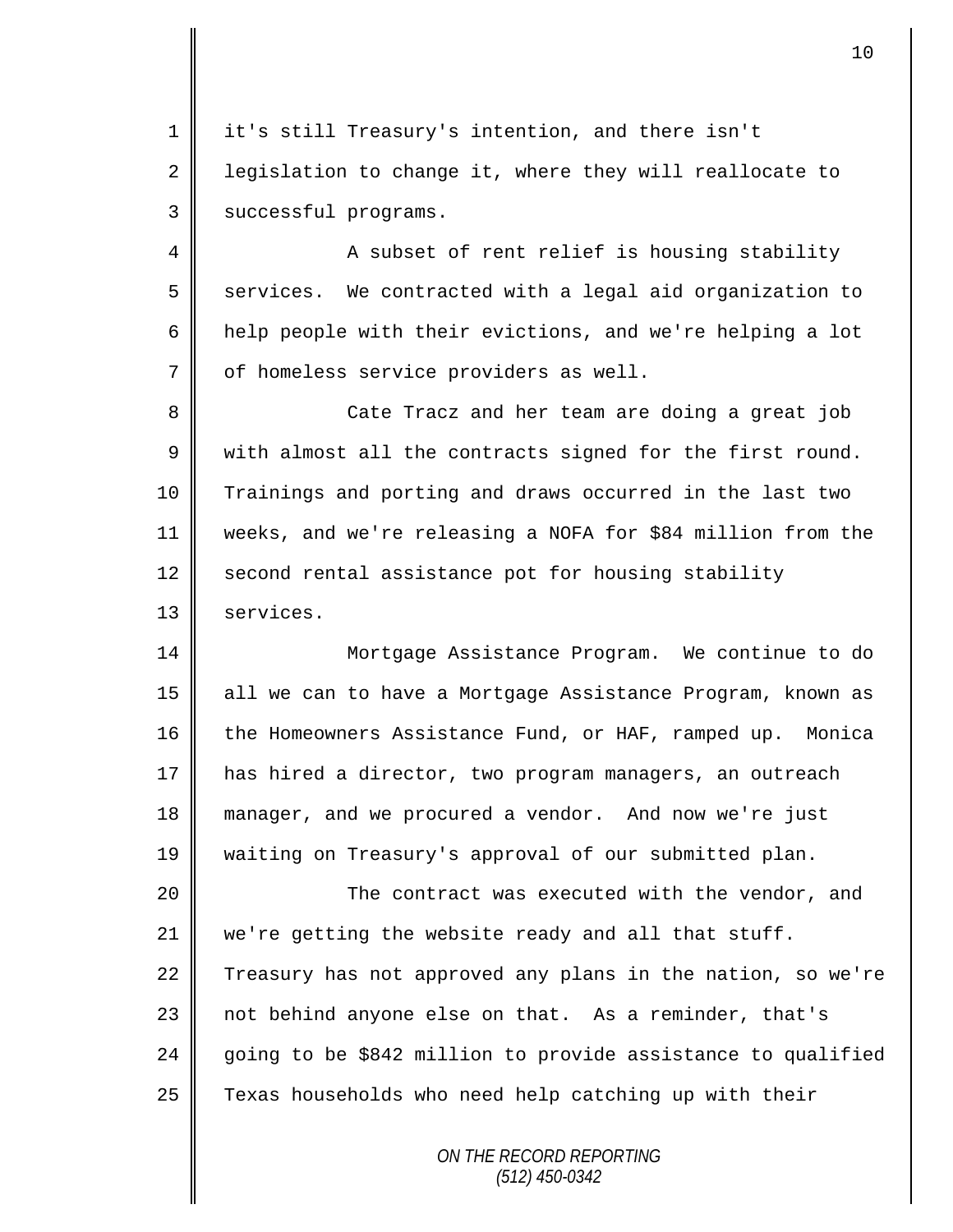1 mortgages.

| $\sqrt{2}$ | Multifamily Finance. We learned several weeks                |
|------------|--------------------------------------------------------------|
| 3          | ago that Texas is going to receive an additional \$1,012,000 |
| 4          | in National Pool Housing Tax Credits. These credits are      |
| 5          | added to the remaining credits and are awarded to the next   |
| 6          | application on our waiting list for the state collapse, and  |
| 7          | so the next application on the waiting list is Cypress       |
| 8          | Creek Temple, which was previously approved by the Board     |
| 9          | for a 2022 forward commitment where we had that ranking      |
| 10         | issue.                                                       |
| 11         | And so we gave some forwards to people who got               |
| 12         | awards in July, and then we had to take back their awards    |
| 13         | later in the year. So this is one forward that we're not     |
| 14         | having to do, which means a little bit more in credits in    |
| 15         | 2022, which is, I think, a good outcome.                     |
| 16         | The division, we hired Cody as the director, and             |
| 17         | so the division has hired a 9 percent housing tax credit     |
| 18         | manager as of November 1, and it is Colin Nickells, who      |
| 19         | worked in Michael Lyttle's Policy Division since January.    |
| 20         | Colin is a hardworking bright young man, and we believe he   |
| 21         | will do a great job.                                         |
| 22         | Colin, stand and wave.                                       |
| 23         | (Applause.)                                                  |
| 24         | MR. WILKINSON: I stole him from GLO to get him               |
| 25         | here, and so now we're sliding him over to programs.<br>Good |
|            | ON THE RECORD REPORTING<br>$(512)$ 450-0342                  |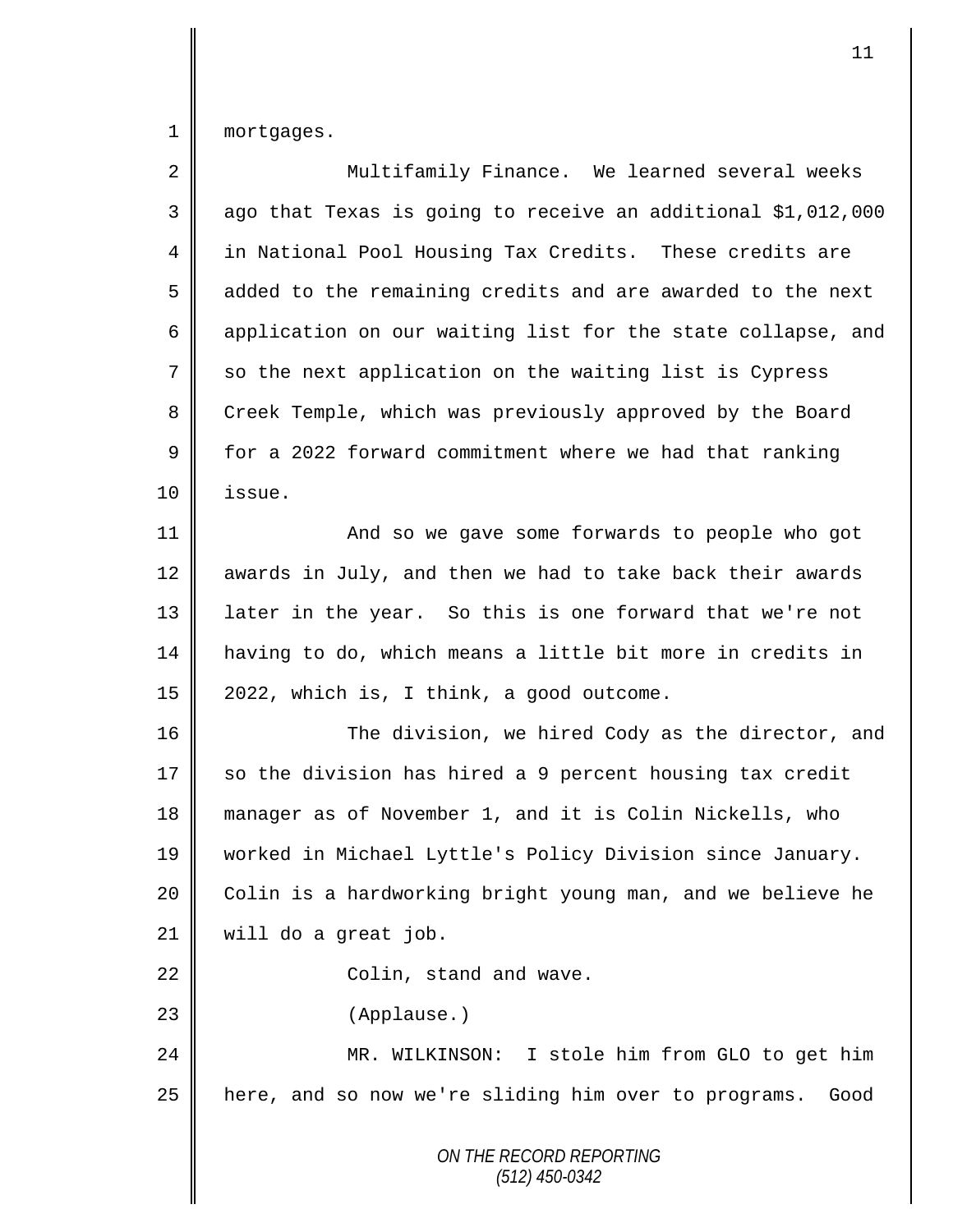fun.

| $\overline{2}$ | Multifamily Finance continues to work on a draft           |
|----------------|------------------------------------------------------------|
| 3              | version of the Uniform Multifamily Application, which we   |
| 4              | intend to have posted to our website in mid-November for   |
| 5              | testing and feedback by our partners and the public.       |
| 6              | Staff is also working on materials related to              |
| 7              | supplemental tax credits. The form for the required notice |
| 8              | of intent will be posted on Friday, and the forms for the  |
| 9              | actual request will be posted on November 19.              |
| 10             | And 4 percent world. The 2022 private activity             |
| 11             | bond lottery was held last Thursday and there were 191     |
| 12             | applications of which 185 were for residential rental. Of  |
| 13             | particular interest is the fact that requests total \$6.6  |
| 14             | billion, and the 2022 ceiling amount is likely to be       |
| 15             | approximately \$3.3 billion. To give perspective, last     |
| 16             | year's lottery requests were only \$2.5 billion. The 4     |
| 17             | percent program is in high demand.                         |
| 18             | MR. VASQUEZ: The secret is out.                            |
| 19             | MR. WILKINSON: Yeah. That's it for my prepared             |
| 20             | Members, I'm ready to answer any questions.<br>remarks.    |
| 21             | MR. VASQUEZ: Do Board members have questions               |
| 22             | for Mr. Wilkinson?                                         |
| 23             | (No response.)                                             |
| 24             | MR. VASQUEZ: Great. And thanks for that                    |
| 25             | report, Bobby.                                             |
|                | ON THE RECORD REPORTING<br>$(512)$ 450-0342                |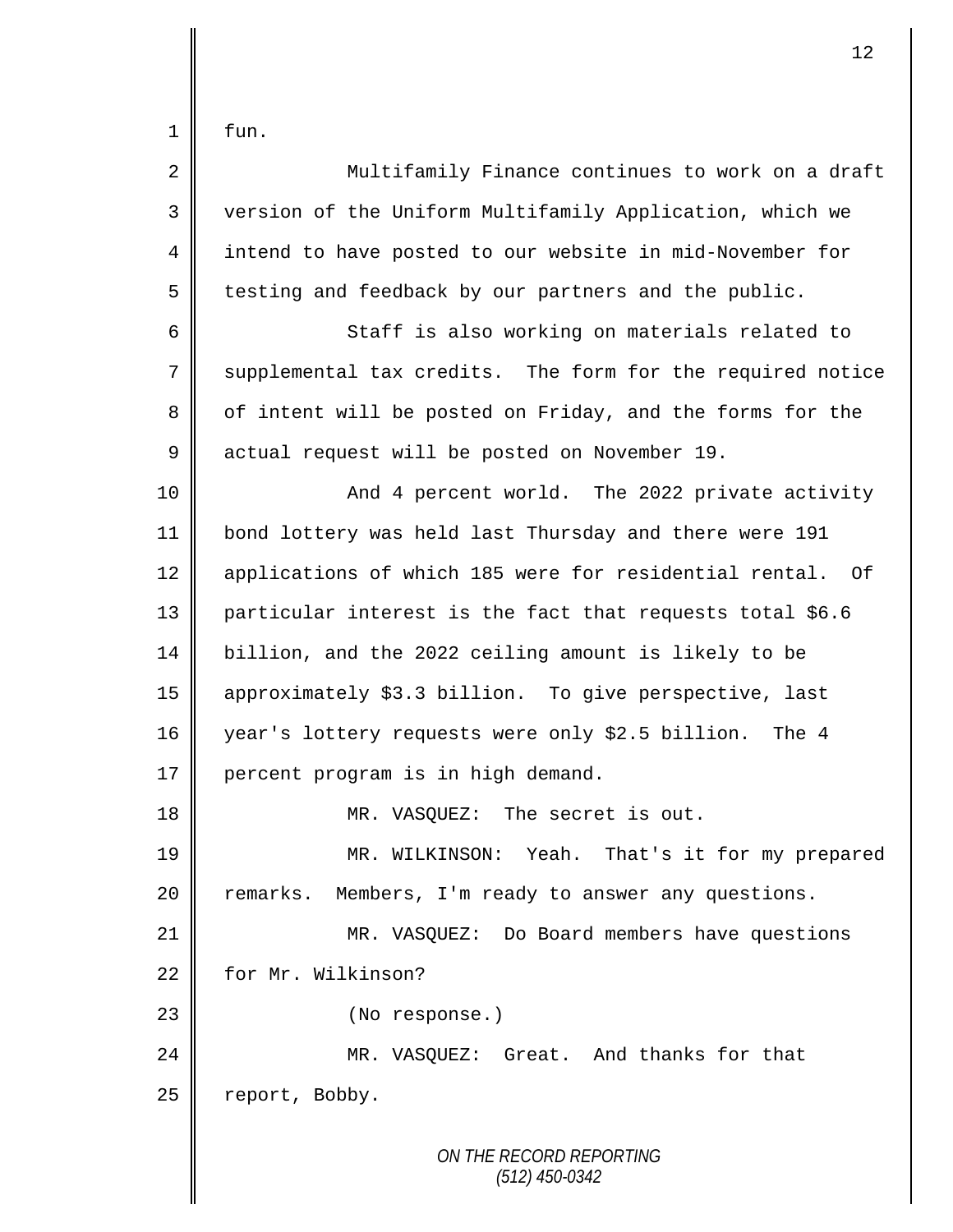| $\mathbf{1}$ | And again, congratulations to all the staff, the            |
|--------------|-------------------------------------------------------------|
| 2            | team on the amount of funds that have gone out the door in  |
| 3            | the rent relief program. That's just amazing. Hopefully we  |
| 4            | will get some more, because the demand is definitely there. |
| 5            | With that, let's move right along to item<br>Okay.          |
| 6            | 4(a) on the agenda, Presentation, discussion, and possible  |
| 7            | action regarding the issuance of Multifamily Housing        |
| 8            | Revenue Bonds Series 2021, Resolution No. 22-009, and a     |
| $\mathsf 9$  | determination notice of housing tax credits.                |
| 10           | Ms. Morales.                                                |
| 11           | MS. MORALES: Good morning. Teresa Morales,                  |
| 12           | director of Multifamily Bonds.                              |
| 13           | Meadowbrook Apartments proposes the new                     |
| 14           | construction of 180 units in Dallas that will serve the     |
| 15           | general population. Of the 180 units there will be 18 that  |
| 16           | will be at market rate, and the rest will be affordable,    |
| 17           | serving households at 60 percent of the area median income. |
| 18           | Under the proposed financing structure, the                 |
| 19           | Department will issue fixed-rate tax-exempt multifamily     |
| 20           | bonds in the amount of \$30 million that will be initially  |
| 21           | purchased by R-4 Capital Funding, who will serve as both    |
| 22           | the construction and permanent lender. The interest rate    |
| 23           | will be locked prior to closing, but the formula by which   |
| 24           | the interest rate will be determined is identified in the   |
| 25           | bond resolution, along with the maturity date.              |
|              | ON THE RECORD REPORTING                                     |

*(512) 450-0342*

Ι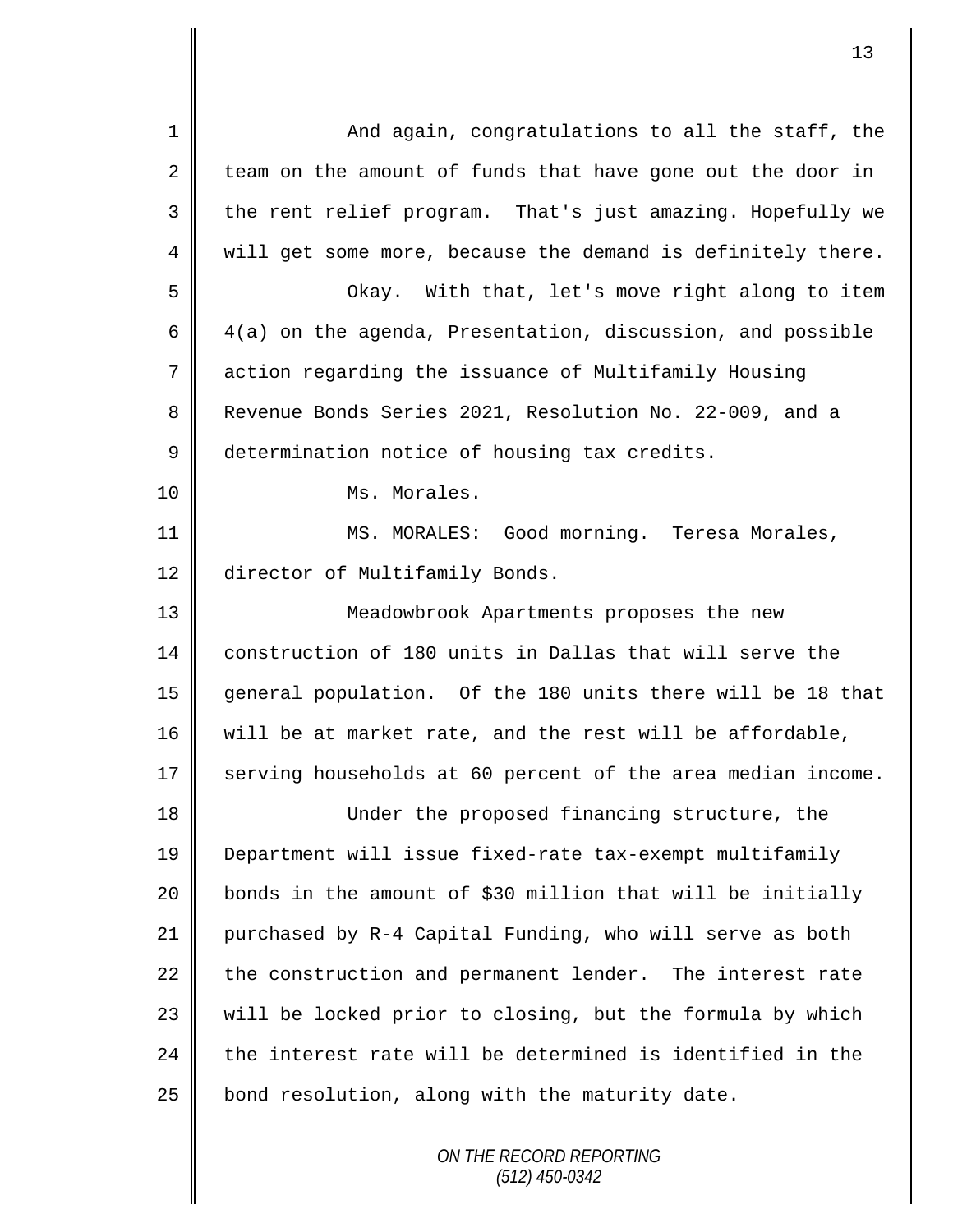*ON THE RECORD REPORTING (512) 450-0342* 1 || With this being a private placement, the  $2 \parallel$  specific terms are identified in the bond resolution and 3 must be approved by the Board instead of delegated to 4 another party as seen in our publicly offered transactions. 5 Staff recommends approval of Bond Resolution No. 6  $\parallel$  22-009 in the amount of \$30 million and the issuance of a 7 determination notice of 4 percent housing tax credits in  $8 \parallel$  the amount of \$1,823,422. 9 MR. VASQUEZ: Great. Thank you. 10 || By the way, everyone in the audience, could you 11 hear her okay? 12 | (General acknowledgment.) 13 || MR. VASQUEZ: All right, great. 14 **Does anyone have any questions for Ms. Morales**  $15$  on item  $4(a)?$ 16 || (No response.) 17 || MR. VASOUEZ: If not, I'll entertain a motion. 18 || MR. THOMAS: Mr. Chairman, I move the Board 19 issue a determination notice of 4 percent tax credits for 20 Meadowbrook Apartments and approve Resolution No. 22-009 21 | regarding the issuance of tax-exempt multifamily housing  $22$  revenue bonds, all as expressed in the Board action request 23 | on this item. 24 MR. VASOUEZ: Great. Thank you. 25 | Motion made by Mr. Thomas. Is there a second?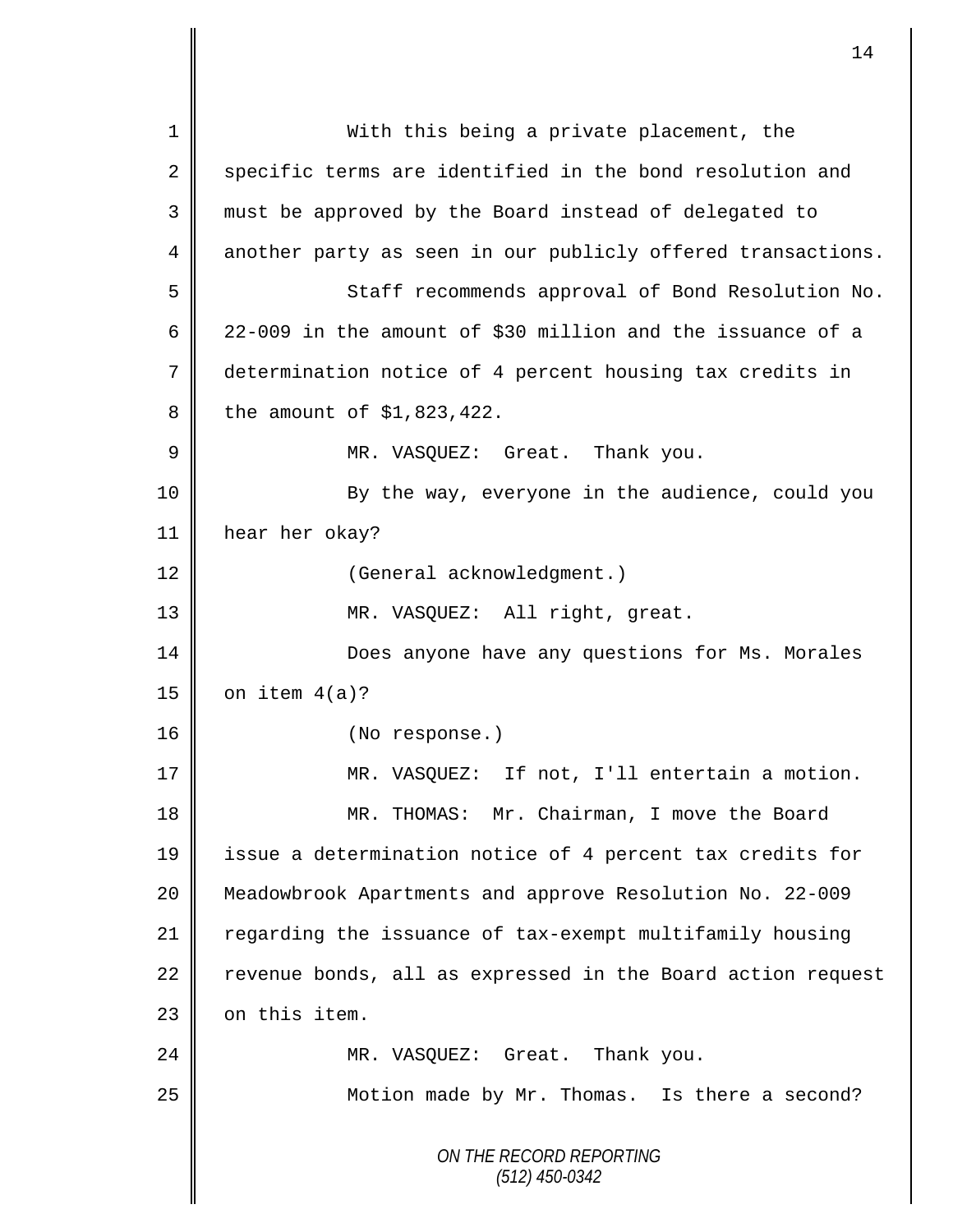| 1              | MR. BATCH: I'll second, Mr. Chairman.                      |
|----------------|------------------------------------------------------------|
| $\overline{2}$ | MR. VASQUEZ: Seconded by Mr. Batch. All those              |
| 3              | in favor say aye.                                          |
| 4              | (A chorus of ayes.)                                        |
| 5              | MR. VASQUEZ: Any opposed?                                  |
| 6              | (No response.)                                             |
| 7              | MR. VASQUEZ: Hearing none, motion carries.                 |
| 8              | Moving on to 4(b), Presentation, discussion, and           |
| $\mathsf 9$    | possible action regarding the issuance of a governmental   |
| 10             | note, Resolution No. 22-010, and a determination notice of |
| 11             | housing tax credits.                                       |
| 12             | MS. MORALES: Teresa Morales, director of                   |
| 13             | Multifamily Bonds.                                         |
| 14             | Fiji Lofts is the last of the bond transactions            |
| 15             | that the department will issue for 2021, closing out the   |
| 16             | calendar year at just over \$359 million in multifamily    |
| 17             | bonds issued for 15 applications that total 2,800 units.   |
| 18             | Fiji Lofts proposes the new construction of 174            |
| 19             | units, also in Dallas, all of which will be affordable at  |
| 20             | 60 percent of the area median income and will serve the    |
| 21             | general population.                                        |
| 22             | Under the proposed financing structure, the                |
| 23             | Department will issue a fixed-rate tax-exempt multifamily  |
| 24             | note in the amount of \$23,849,000 that will be initially  |
| 25             | purchased by Community Bank of Texas, who will serve as    |
|                | ON THE RECORD REPORTING<br>$(512)$ 450-0342                |

 $\mathbf l$ II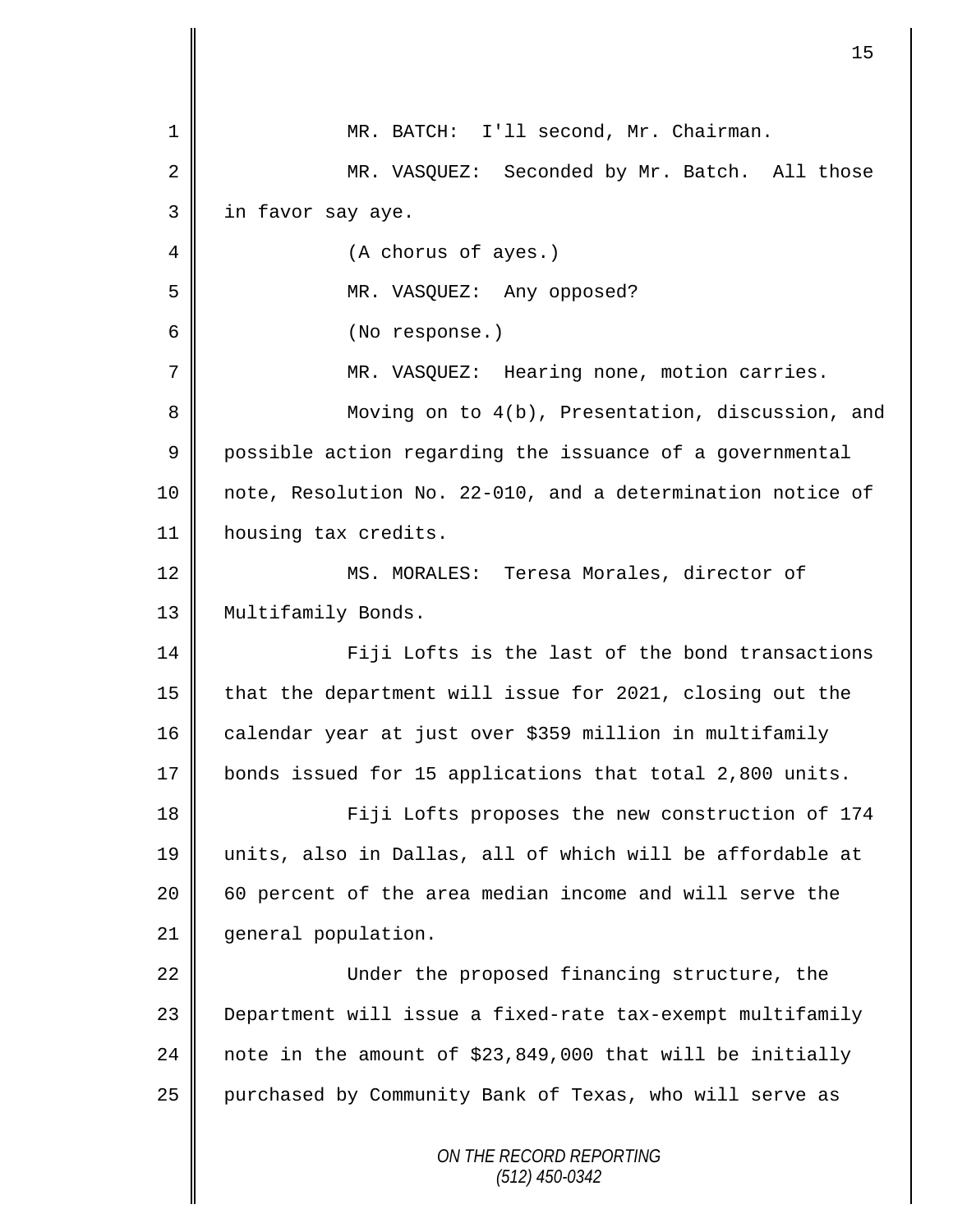*ON THE RECORD REPORTING* 1 | both the construction and permanent lender. 2 Staff held a public hearing on September 9, and 3 | there was no one who provided public comment during that 4 hearing; however, the Department did receive a letter of  $5 \parallel$  support by a Dallas City Council member who represents the 6 district. 7 Staff recommends approval of Bond Resolution No. 8  $\parallel$  22-010 in the amount of \$23,849,000, and the issuance of a 9 determination notice of 4 percent housing tax credits in 10 | the amount of \$2,080,856. 11 MR. VASQUEZ: Great. Again, do any Board 12 members have questions for Ms. Morales on this governmental 13 note? 14 || (No response.) 15 MR. VASQUEZ: Okay. Hearing none, is there a 16 motion on item 4(b)? 17 MR. BATCH: Mr. Chairman, I move that the Board 18 | issue a determination notice of 4 percent housing tax 19 credits for Fiji Lofts and approve Resolution No. 22-010 20 | regarding the issuance of tax-exempt unrated governmental 21 note, all as expressed and subject to the conditions in the 22 **Board action request on this item.** 23 || MR. VASQUEZ: Thank you. 24 | Motion made by Mr. Batch. Is there a second? 25 MR. MARCHANT: Second.

*(512) 450-0342*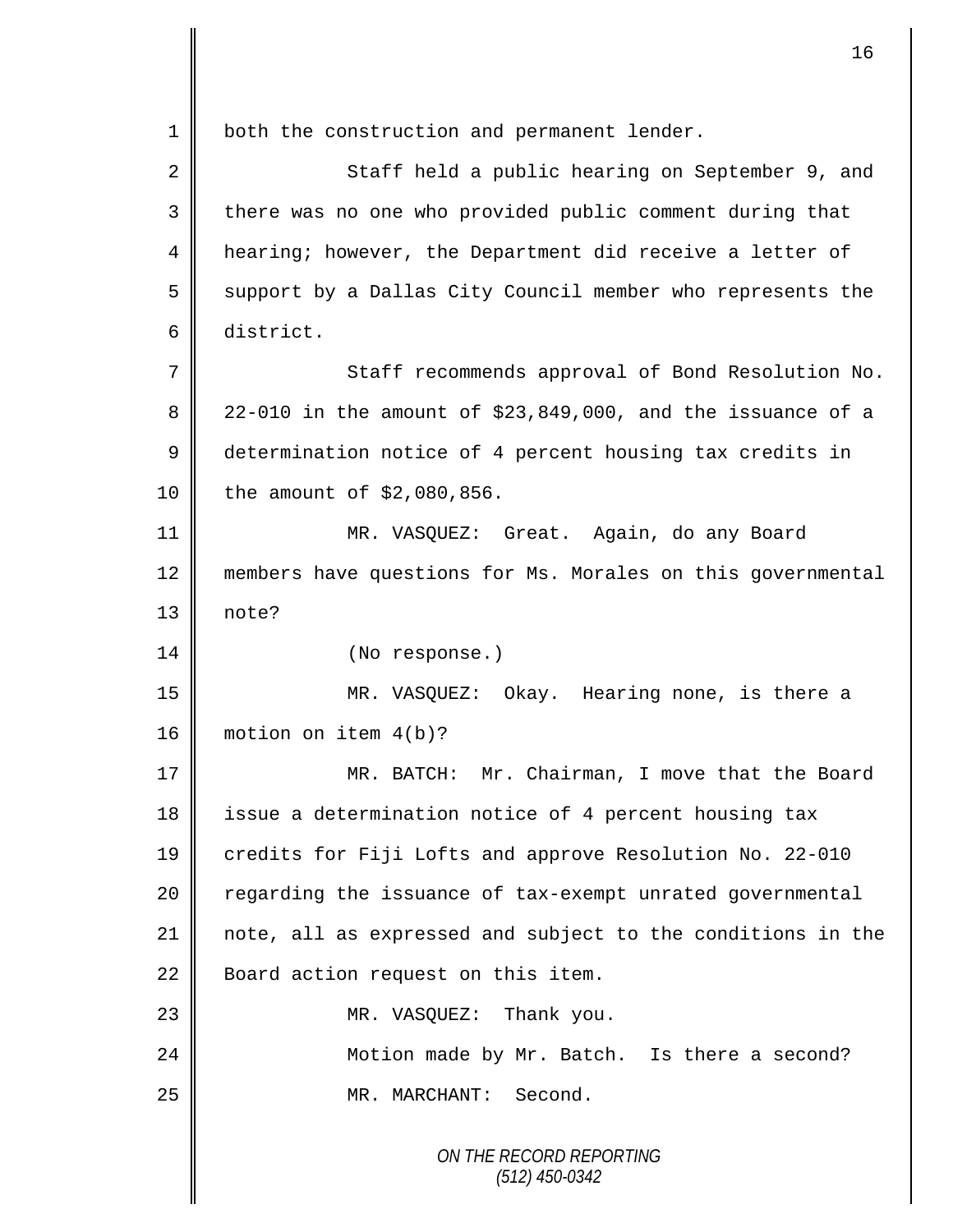|    | 17                                                         |
|----|------------------------------------------------------------|
|    |                                                            |
| 1  | MR. VASQUEZ: Seconded by Mr. Marchant. All                 |
| 2  | those in favor say aye.                                    |
| 3  | (A chorus of ayes.)                                        |
| 4  | MR. VASQUEZ: Any opposed?                                  |
| 5  | (No response.)                                             |
| 6  | MR. VASQUEZ: Hearing none, motion carries.                 |
| 7  | Thank you.<br>MS. MORALES:                                 |
| 8  | MR. VASQUEZ: Thank you, Teresa.                            |
| 9  | Moving on to item 5 under Rules, should I read             |
| 10 | this whole thing? Not to lengthen this discussion any      |
| 11 | more, but item 5 is Presentation, discussion, and possible |
| 12 | action on an order approving and recommending to the       |
| 13 | governor the repeal of 10 TAC Chapter 11 concerning the    |
| 14 | Housing Tax Credit Program Qualified Allocation Plan, and  |
| 15 | an order approving and recommending to the governor in     |
| 16 | accordance with Texas Government Code Section 2306.6724(b) |
| 17 | the New 10 TAC Chapter 11 concerning the Housing Tax       |
| 18 | Credit Program Qualified Allocation Plan, and upon action  |
| 19 | by the governor, directing its publication in the Texas    |
| 20 | Register.                                                  |
| 21 | Ms. Boston, you have a concise presentation for            |
| 22 | us.                                                        |
| 23 | (General laughter.)                                        |
| 24 | MS. BOSTON:<br>Ish.<br>I'm Brooke Boston, deputy           |
| 25 | executive director for Programs. This item is the QAP.     |
|    |                                                            |
|    | ON THE RECORD REPORTING<br>$(512)$ 450-0342                |
|    |                                                            |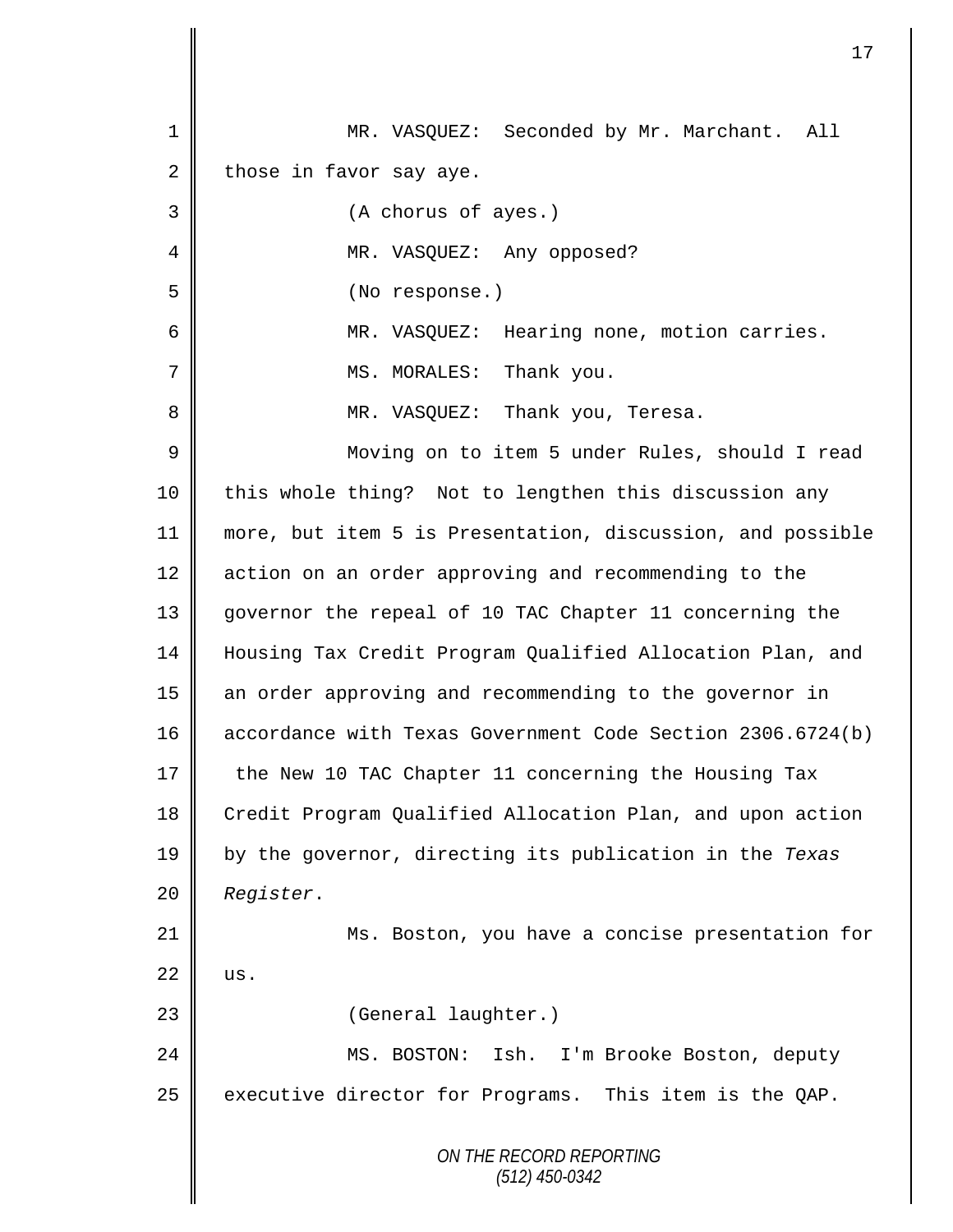1 As you know, you approved the draft QAP in 2 September, which was released for public comment. We 3 Teceived comment from 41 commenters by the October 8 4 deadline.

 In terms of the timeline for the QAP, after your approval today the QAP will be submitted to the governor no 7 | later than November 15. The governor then has until 8 December 1 to approve, approve with changes, or reject.  $\parallel$  Only after that approval will the 2022 QAP then be posted on our website and published in the *Texas Register*.

11 | There are several key issues I want to bring to 12 vour attention. First, because of the newness of 13 | Subchapter F relating to the supplemental allocation, it 14 was important for us to have more dialogue with the 15 development community so that they could make fully 16 informed comments, so we hosted an in-person roundtable on 17 | September 20.

18 We had great attendance and strong 19 || participation, so that we were able to identify quite a few 20  $\parallel$  areas to improve, so this section of the QAP is one that 21  $\parallel$  has the most changes from the draft version.

22 || I would note that the type of changes made are | ones that, were this applicable to our regular cycle, I would have said this is too big; we'll have to wait till | 2023. However, in this case, because we needed the

> *ON THE RECORD REPORTING (512) 450-0342*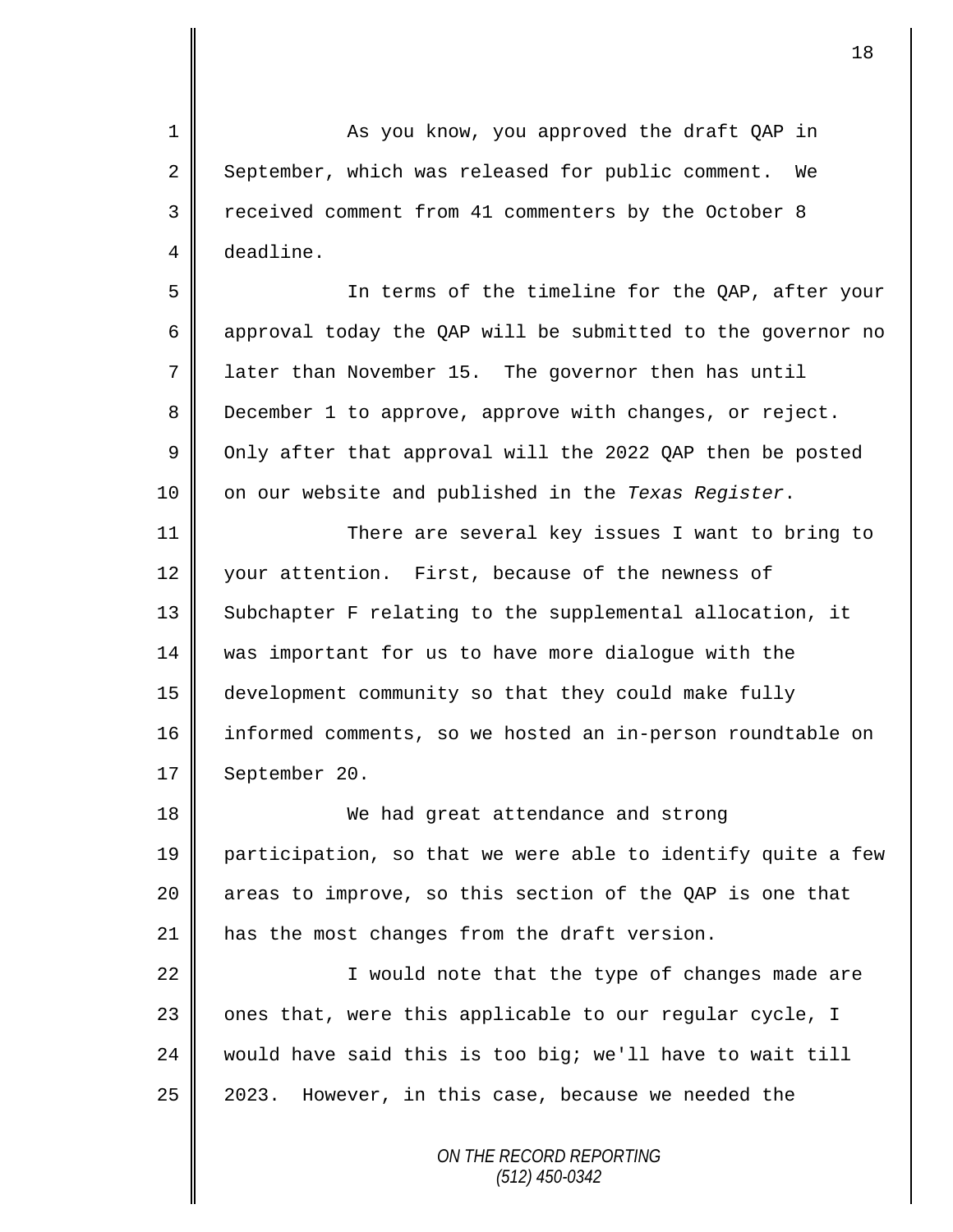1 supplemental quidance now, not next year, we had to allow 2 some grace for those provisions.

3 || Some of the more significant things we changed 4 in Subchapter F were:

5 Adding a requirement for a notice of intent so 6 that everyone kind of knows what the other players are 7 doing and they have a better sense of kind of where that 8 stands; adding the at-risk and USDA set-asides as part of 9  $\parallel$  the allocation process, which I'm embarrassed to say I had 10 | left out that one;

11 || Providing for Board approval of the supplemental 12 | allocation subject to underwriting that will let us make 13 || the awards earlier than we had originally contemplated, and  $14$  the timing was a problem for the development community;

15 || Removing the applicability of the supplemental 16 allocation from two of the non-statutory housing 17 deconcentration factors, proximity to development sites and 18 one award per census tract, so we're only applying it when 19 | it's statutorily required;

20 || Reducing the maximum supplemental request per 21 award from 15 percent of their original request down to 7 22 percent;

23 || And providing that all supplemental allocation 24  $\parallel$  credits not awarded instead of them going into a waiting  $25$  | list they actually are going to move over to the regular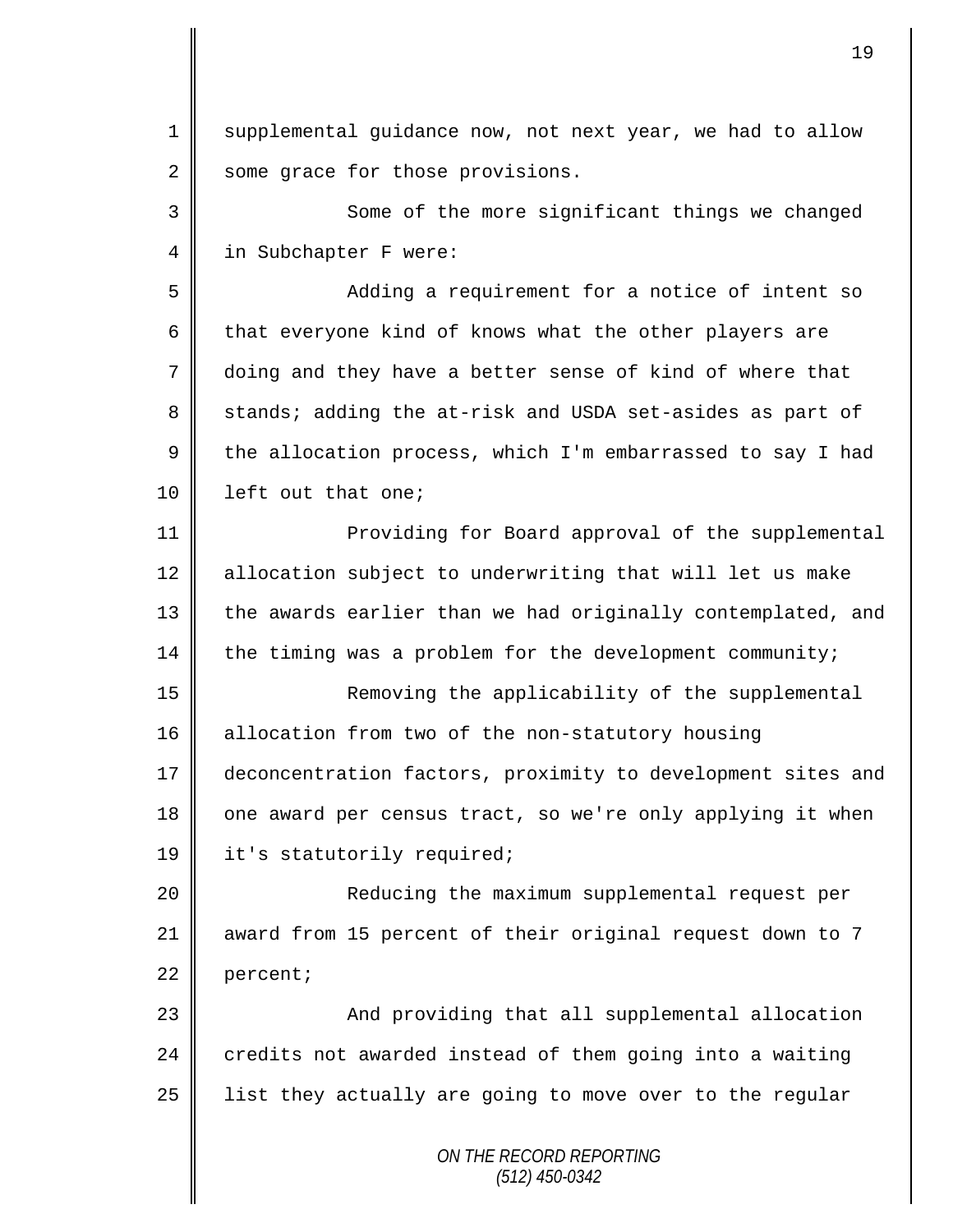$1 \parallel$  round.

2 || The other item I want to bring to your attention  $3 \parallel$  is an issue that has arisen in relation to HR 5376, the 4 Federal Build Back Better Act, which is pending before 5 **Congress.** 

6 || If passed as currently drafted, the bill has 7 Several provisions that require they be made applicable to  $8 \parallel$  our 2022 tax credit allocation round. Two of the exciting 9  $\parallel$  things in that act, if it passes as drafted, the first is 10 that it raises the per capita tax credit amount to \$3.14, 11 and that amount will increase over time, and we estimate 12  $\parallel$  that that would increase the cycle allocation up to \$91 13 million, so that would be exciting.

14 The bill also lowers the bond 50 percent test down to 25 percent, which has the potential of potentially doubling the amount of transactions possible, so that would be amazing. The bill also makes some changes to the qualified contract and right-of-first-refusal language that **Beau and I are still trying to digest.** 

20 || And then the bill provision that creates a 21 challenge for us, though  $-$ - which is why I really wanted to 22 bring this up -- is a significant timing problem. There's a 23 | new provision that requires that at least 8 percent of our 24  $\parallel$  state credit ceiling in 2022 must go to buildings with 20 25 percent or more of units restricted to EOI households,

> *ON THE RECORD REPORTING (512) 450-0342*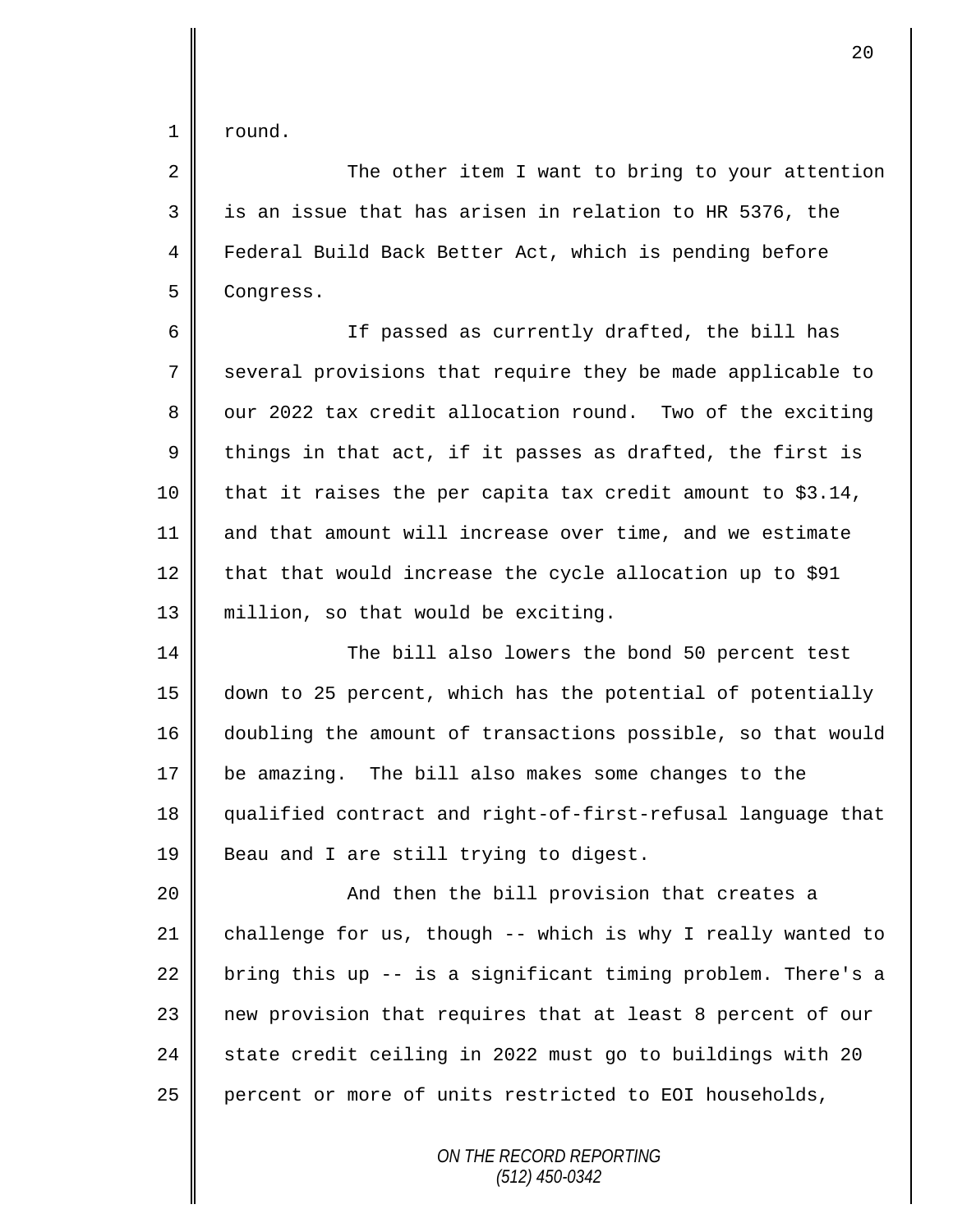1 which is people at 30 percent AMI or 100 percent of 2 poverty.

| 3  | The 30 percent units required by this provision             |
|----|-------------------------------------------------------------|
| 4  | are able to receive a basis boost of up to 150 percent.     |
| 5  | The bill limits the amount of credits that can receive the  |
| 6  | basis boost, but from what the National Council of State    |
| 7  | Housing Agencies is telling me, it is not intended to limit |
| 8  | the number of 30 percent units that we can do; it just      |
| 9  | limits how much credit can go to that 50 percent boost.     |
| 10 | So we kind of have to do somewhere between 8 and            |
| 11 | 13 percent and the bill, as I said, if it passes as         |
| 12 | drafted, will have that applicable for 2022. We've been     |
| 13 | looking at ways to implement that.                          |
| 14 | In broad strokes, a couple of options we're                 |
| 15 | thinking is that you either make the 8 percent applicable   |
| 16 | to every deal. I've looked at the data, and while it        |
| 17 | doesn't match exactly because the way the bill is written,  |
| 18 | it kind of channels through buildings, and so it's not just |
| 19 | a certain percentage of units; that would be tidier.        |
| 20 | Because it doesn't do that, it's a little more              |
| 21 | convoluted as to how many units you'd actually need, but in |
| 22 | looking at it, I think we're pretty close already just by   |
| 23 | our developers always going after those low income units    |
| 24 | for points.                                                 |
| 25 | And so I don't actually think deals will deals              |
|    | ON THE RECORD REPORTING                                     |

*(512) 450-0342*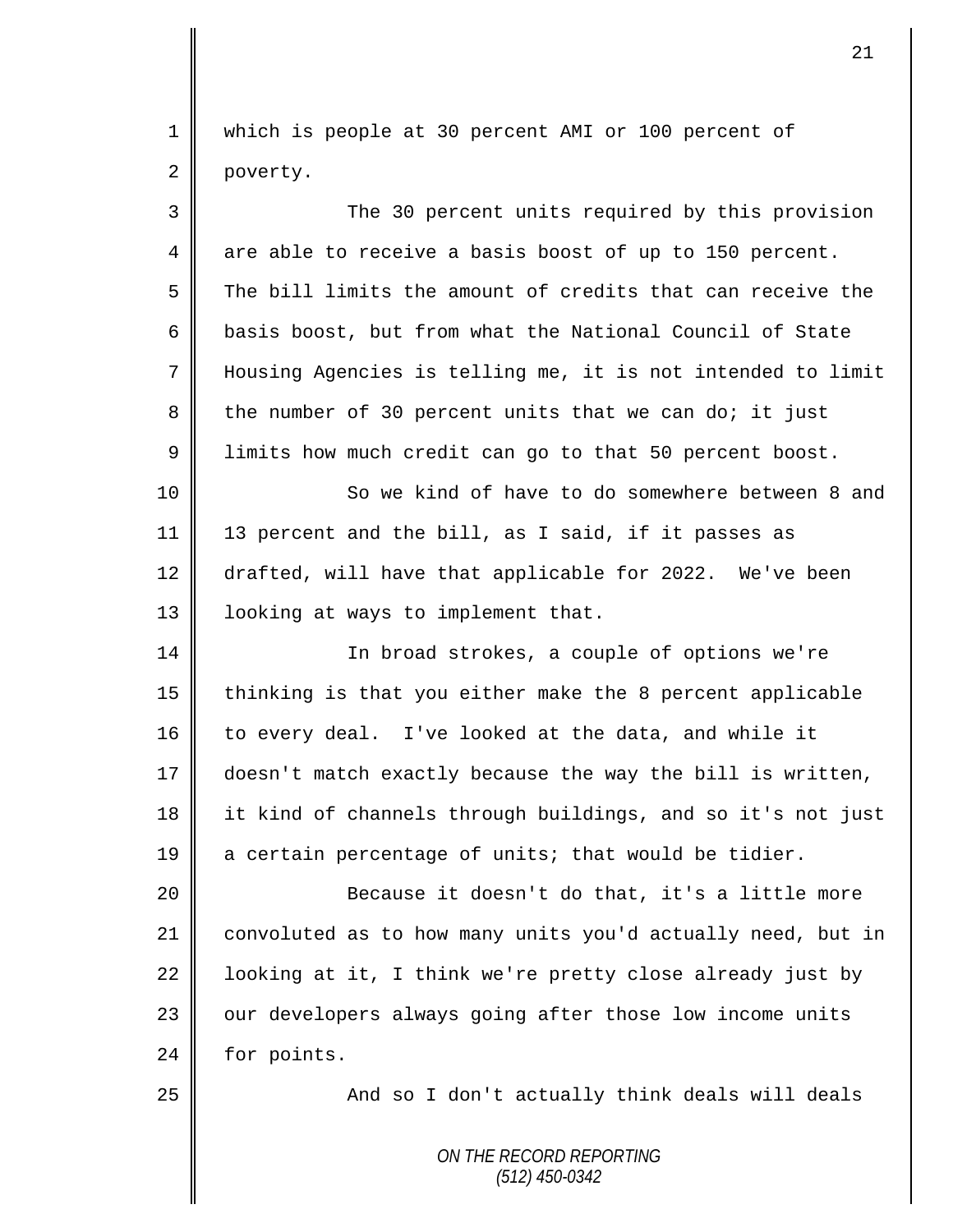1 || will have to do that many more units in this category; it's 2 just figuring out how to get it into the QAP in a way that 3 doesn't totally turn over the applecart for '22 and still  $4 \parallel$  be in compliance with the new law, if it were to pass.

 And so our thinking is that in your recitals what we've shown is that conforming revisions to the QAP will need to be made and that you are authorizing the 8 executive director to make those conforming revisions in 9 | coordination with the Governor's Office before the QAP is actually submitted to the *Texas Register*.

| $11$           |  | MR. VASQUEZ: Before you go on. |
|----------------|--|--------------------------------|
| $\frac{12}{ }$ |  | MS. BOSTON: Yeah, that's big.  |

13 MR. VASQUEZ: So if the Build Back Better is 14 ever actually passed -- and let's say it's February of next 15 year that it gets passed -- do we come back and do a whole 16 new supplemental QAP, or is this authorizing -- it  $17 \parallel$  sufficient to authorize the executive director?

18 MS. BOSTON: This would be authorizing us to do 19  $\parallel$  the fix.

20 MR. VASQUEZ: But you said before it's published 21 in the *Texas Register*.

22 | MS. BOSTON: Right.

23 || MR. VASQUEZ: So this would be a whole new -- $24$  the process would occur again. Right?

25 || MS. BOSTON: My hope would be if it passes in

*ON THE RECORD REPORTING (512) 450-0342*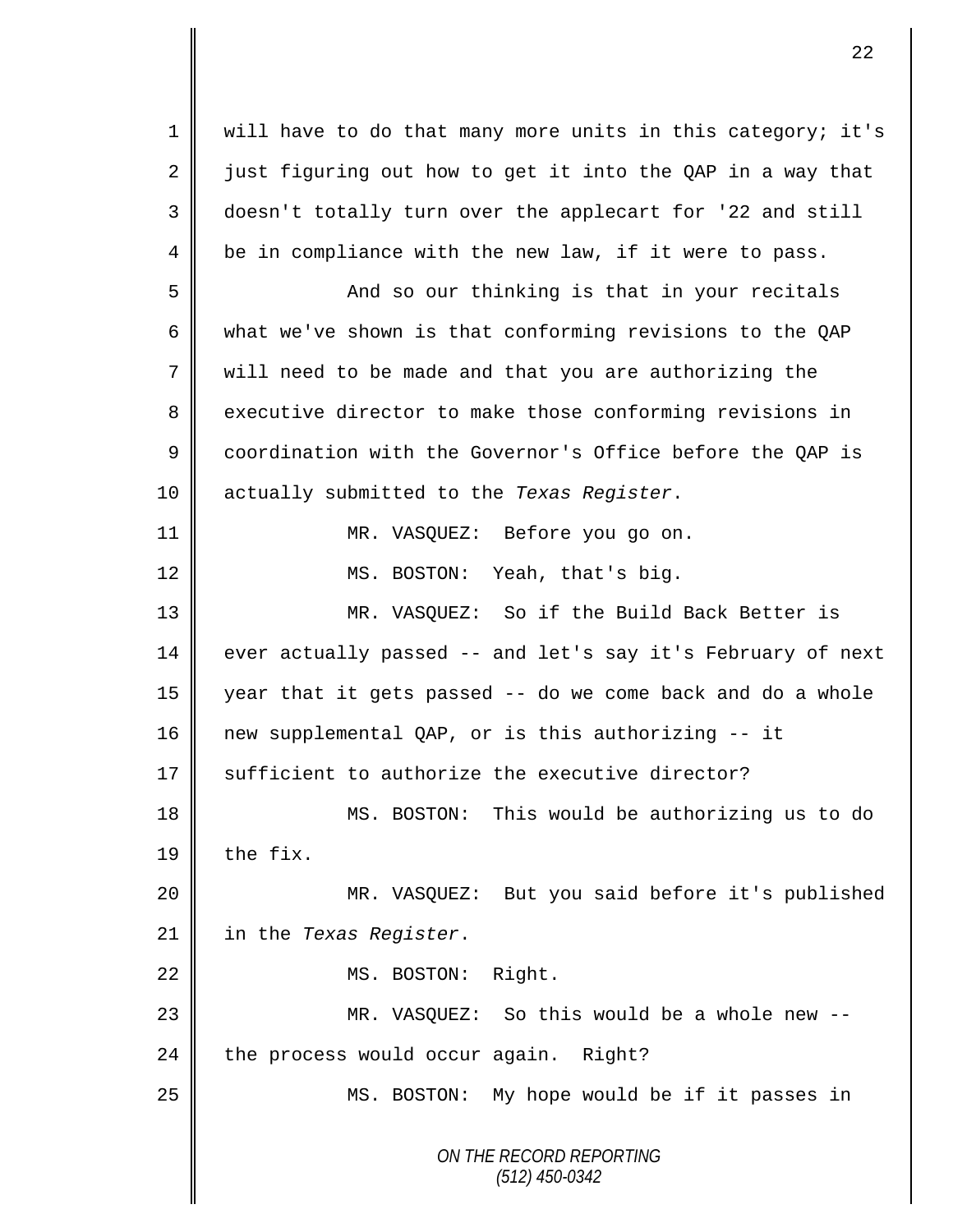*ON THE RECORD REPORTING (512) 450-0342* 1 February they'd tweak the language to allow it to begin 2 being effective for 2023, but I don't know. 3 MR. WILKINSON: Beau says we can do an emergency 4 Tulemaking if it passes after publication. 5 MR. VASQUEZ: Okay. If it passes at all. 6 MS. BOSTON: And Cody and Homero and I have been 7 working on this, and we're going to try and find a way to 8 do it in the least -- this probably sounds wrong to say the  $9 \parallel$  least impactful -- the bare minimum of what we need to do. 10 || MR. VASQUEZ: The least disruptive. 11 || MS. BOSTON: Yes, disruptive. 12 || And then without listing all the changes made, I 13 will share a few of the larger changes we made to the QAP. 14 We reduced the maximum request limit for a 15 | single deal back to what we had in 2021, which is \$1.5 16 million and \$2 million for at-risk to address public 17  $\parallel$  comment and for us to work on that more carefully. 18 We added the ability for an application to earn 19 seven points for community revitalization in a non-20 | qualified census tract. 21 We added in for the tenant right-of-first- $22$  refusal scoring item revised it to allow condos, and we had 23  $\parallel$  reduced points on that, but I'll talk about that in a 24  $\parallel$  minute. 25 || And then we took out the requirement that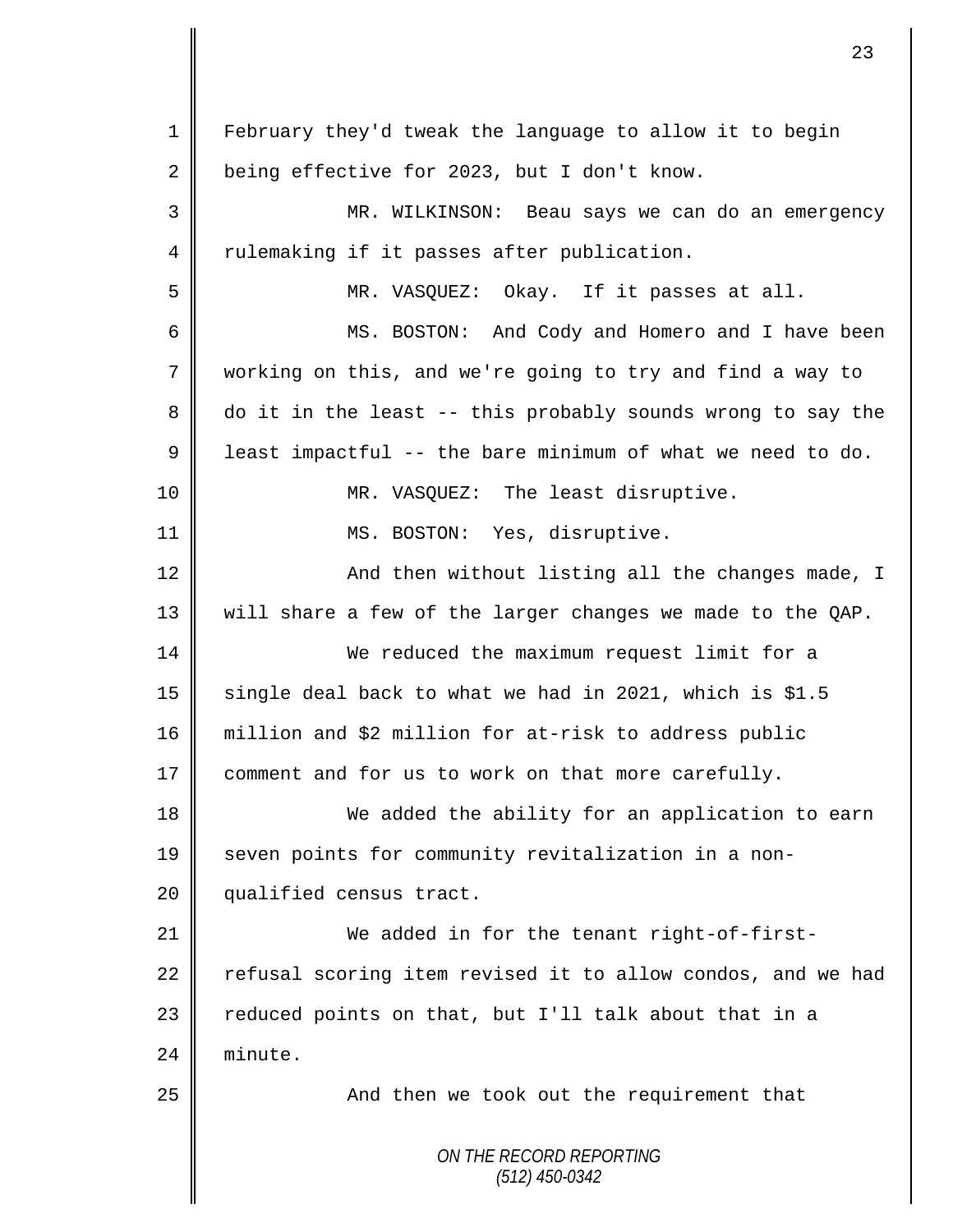1 || insurance needed to be provided for tenants' possessions 2 when properties are in the flood plain.

3 Lastly, as three corrections we are recommending 4 from the version in your Board materials, and we would ask 5 that when you make your motion it's inclusive of this stuff 6 that I'm about to say.

7 So the first item relates to undesirable site 8 features on page 118 of your materials. This Section  $9 \parallel 11.101(a)(2)$  relates to joint land use studies, and 10 | currently that clause reads that a development site that is 11 within the boundaries of a joint land use study for any 12 military installation would trigger being an undesirable 13 | site feature.

14 We'd like to revise that now to say that 15 development sites that are located in a clear zone in the 16 accident potential zone that are within any noise contour  $17$  | of 65 decibels or greater as reflected in the joint land 18 use study for any military installation. So it narrows the 19 || scope of what areas would be triggered as an undesirable 20 | site feature.

21 | The second item relates to the scoring item for 22 right of first refusal. Thanks for Henry Flores for  $23$  catching this one for us. This is on page 113, and in the 24 introduction to this section we had inadvertently provided 25  $\parallel$  that points could be achieved under subparagraphs (a) and

> *ON THE RECORD REPORTING (512) 450-0342*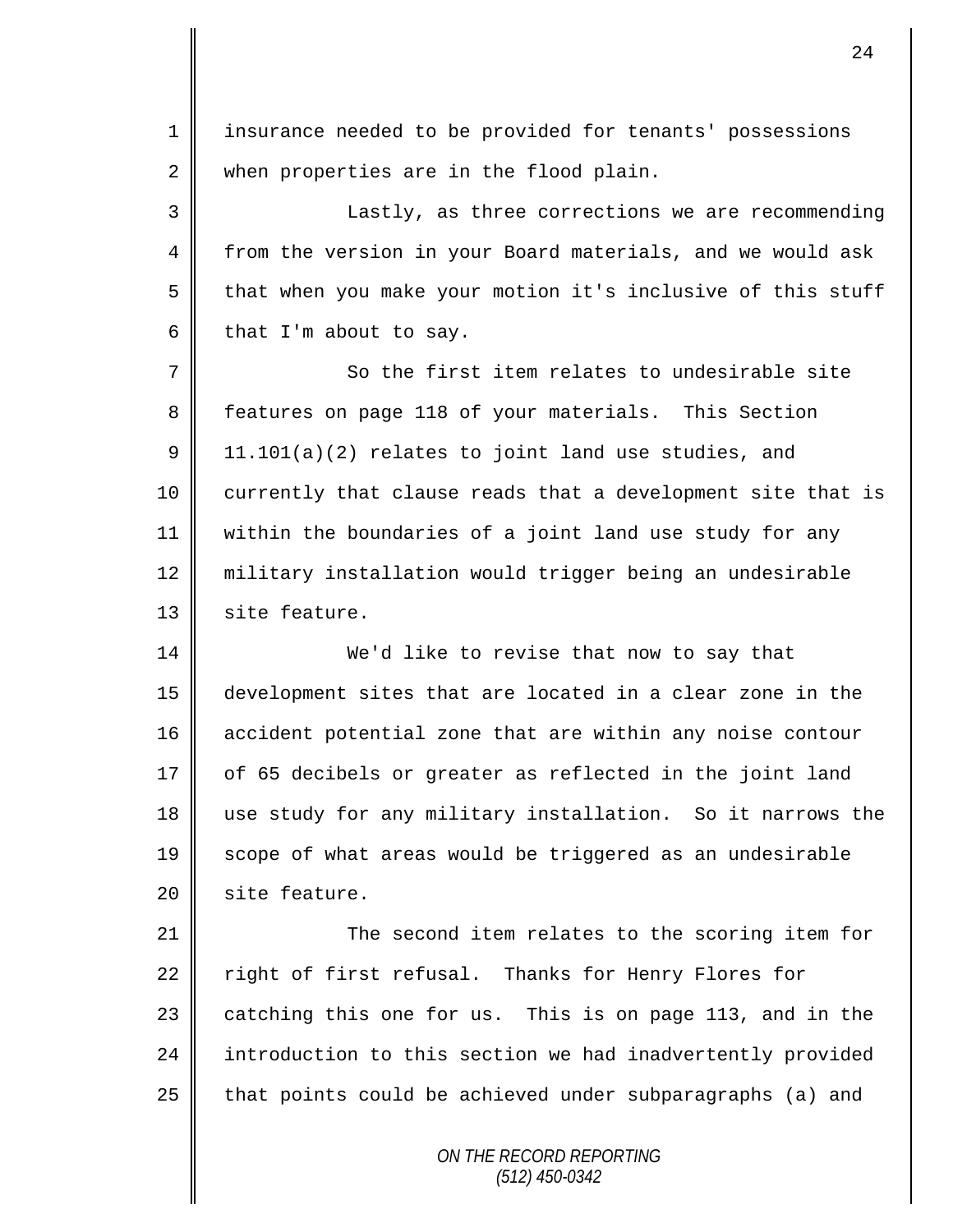1 || (b) but only one path of right of first refusal  $-$ - they 2 can't really be harmonized together unless it's one or the 3 other.

4 So it should be an "or" so the sentence at 5 paragraph 7 will read: "An application may receive points 6 under subparagraph (a) or  $(b)$ ." But to continue to ensure 7 that the tenant right-of-first-refusal item still remains a 8 priority, we then are recommending that the points go from  $9 \parallel$  one point up to two points.

10 The last revision that we'd like you to consider 11 is in the special needs item; it's  $11.9(e)(6)$  on page 9. 12 | In the introduction to this paragraph I had made what I 13 | thought was a fairly ministerial correction increasing the 14 number of points from three to four because we had added a 15 new subparagraph under that for veterans scoring to set 16 aside a new statutory requirement.

17 || So I just thought that because we added in 18 another point option in the subparagraphs below, I should 19 increase the points at the top, and me thinking that was 20 ministerial created a lot of concern.

21 Because developments have already been looking 22 for their sites for this year, if we increase it to four,  $23$  then for them to get the maximum points they'd now have to 24 | look for a site in a different place, and they hadn't done 25  $\parallel$  that. So that was not my intent, so I do think we'll want

> *ON THE RECORD REPORTING (512) 450-0342*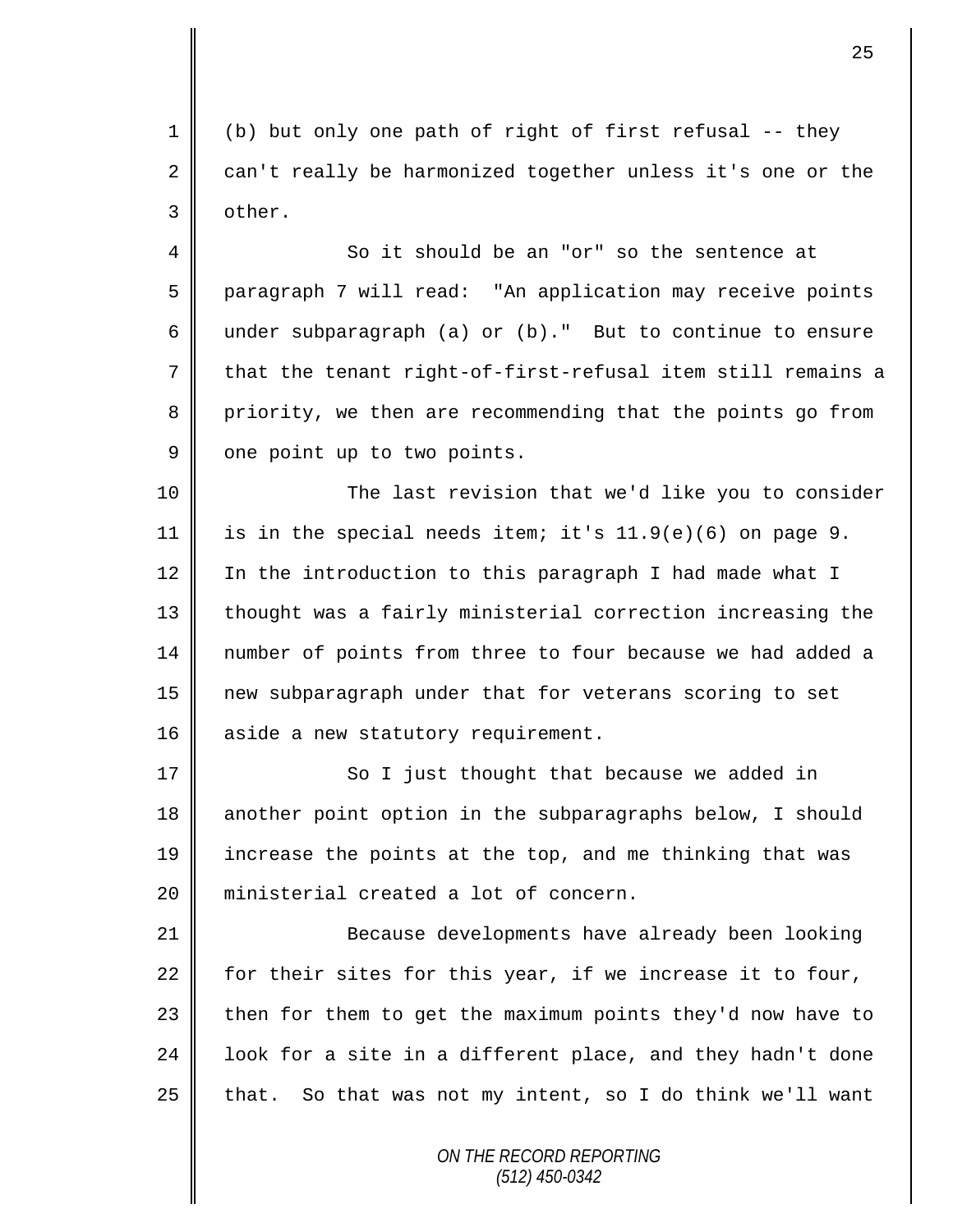| $\mathbf 1$ | to look at it more carefully for 2023, but we'd like to put |
|-------------|-------------------------------------------------------------|
| 2           | that back down from four points to three points.            |
| 3           | And with that, I'm happy to answer any                      |
| 4           | questions.                                                  |
| 5           | MR. VASQUEZ: Great. Thanks, Brooke.                         |
| 6           | So just when we get to the motion, if the Board             |
| 7           | member making the motion can state "pursuant to the         |
| 8           | presentation by Ms. Boston."                                |
| 9           | Do any Board members have questions?                        |
| 10          | MR. MARCHANT: I have a question, not about this             |
| 11          | text but a general question. Do you have any -- have you    |
| 12          | made plans or do you contemplate ever tying the federal     |
| 13          | opportunity zone funding programs into where our program    |
| 14          | could fold into that and they could gain points?            |
| 15          | MS. BOSTON: You know, we've talked about that a             |
| 16          | little bit at NCHSA where all the state HSAs get together.  |
| 17          | I don't know that the tax attorneys, kind of that           |
| 18          | industry, have figured out exactly how to make them         |
| 19          | harmonize, and I think there was concern that the investors |
| 20          | for the zones would not be the same types of investors who  |
| 21          | would want to do tax credits. So we have talked about it a  |
| 22          | little bit, but we haven't tried to integrate it into the   |
| 23          | QAP yet, but we can look into that for you if you'd like    |
| 24          | for next year.                                              |
| 25          | MR. MARCHANT: The tax schemes are completely                |
|             | ON THE RECORD REPORTING<br>$(512)$ 450-0342                 |

 $\overline{\mathsf{I}}$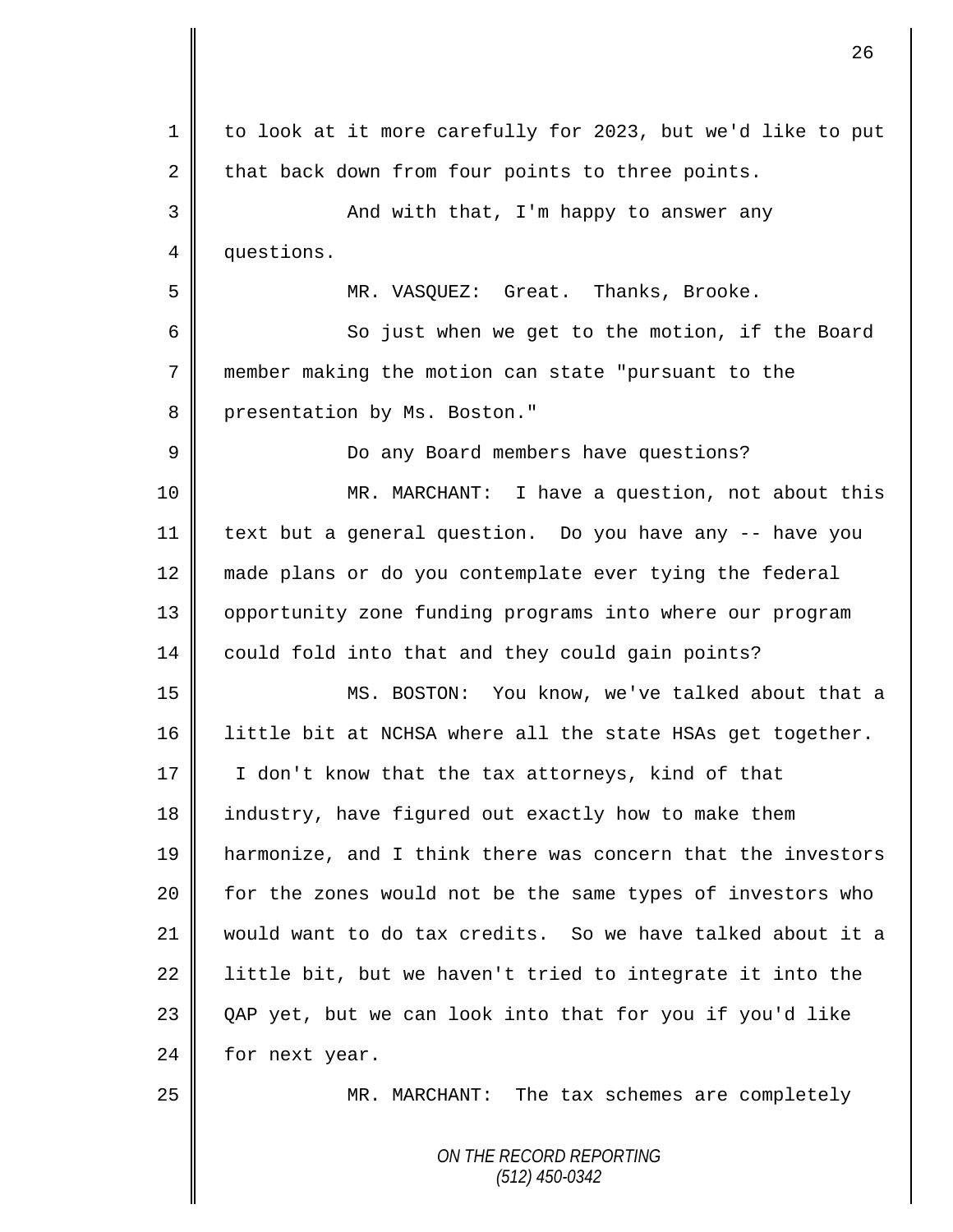*ON THE RECORD REPORTING (512) 450-0342* 1 | opposite, but I'm looking more from an employment housing 2 standpoint. You get these big opportunity zones and create 3 || huge opportunity of employment, and then you end up with a 4 | void; you end up with 30 to 45 minutes of driving for the 5 workers to get into those big opportunity zones. And I 6 understand so the feasibility issues are that the tax 7 | incentives may not harmonize with each other. 8 MS. BOSTON: From the last time I've talked 9  $\parallel$  about it, yes, that was the biggest concern initially, and 10 | I think we wanted to be sure that tax counsels in general 11 felt like it was something that was doable. 12 || MR. WILKINSON: We can certainly give it another 13 | look and do another analysis. 14 MS. BOSTON: We'll do that. 15 MR. MARCHANT: Yeah. There may be an 16 | opportunity. That's what we're experiencing is employment 17 housing. 18 || MS. BOSTON: Yeah. And we had planned for our 19 2023 QAP to revisit and kind of look again at that issue of 20 proximity to jobs, so maybe that is where that could help  $21$   $\parallel$  tie in. 22 || MR. MARCHANT: Thank you. 23 || MS. BOSTON: So really no one is going to 24 **comment?** 25 MR. VASQUEZ: I was about to say.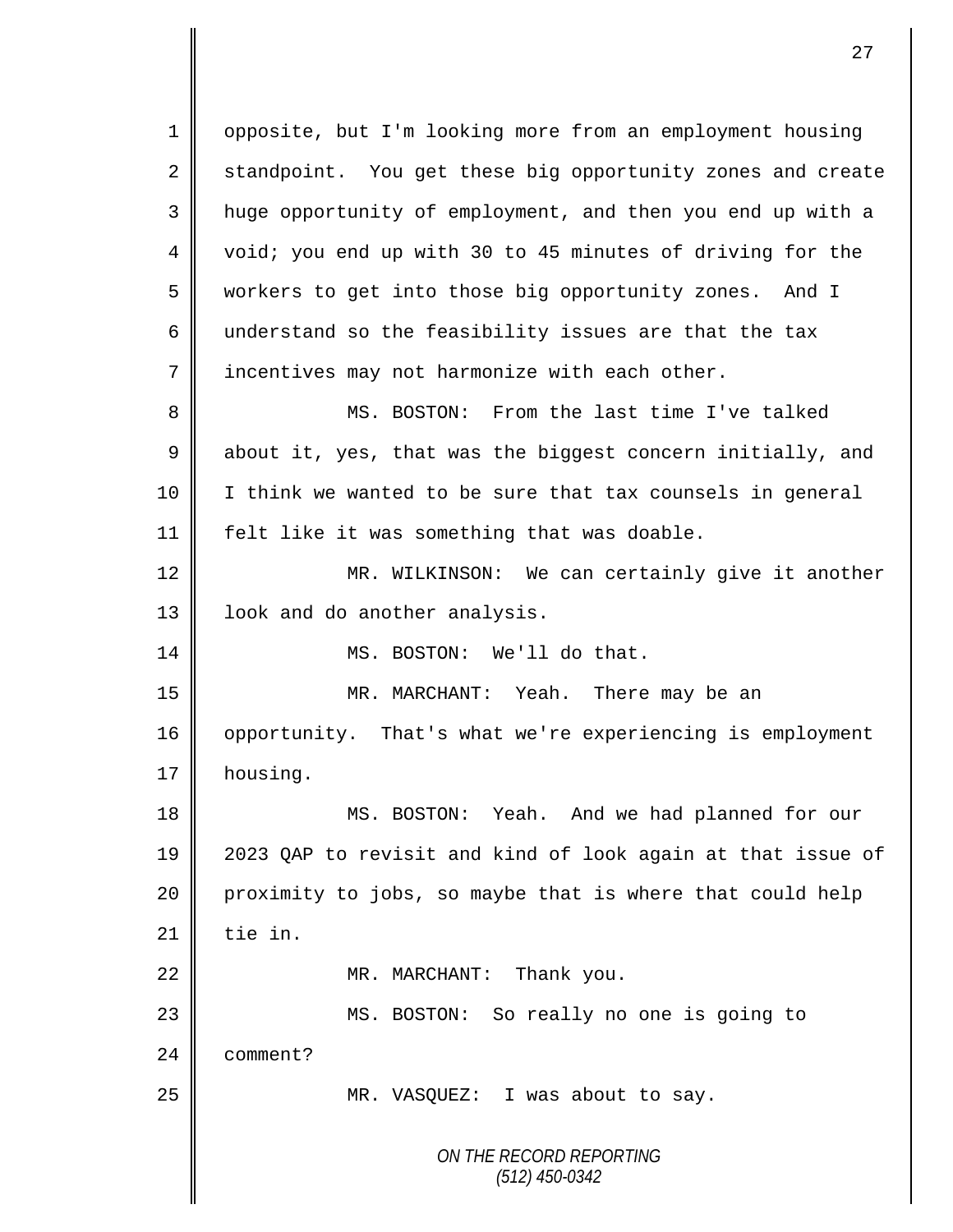| 1  | MR. WILKINSON: Make a motion.                         |
|----|-------------------------------------------------------|
| 2  | (General laughter.)                                   |
| 3  | MR. VASQUEZ: Does anyone in the audience              |
| 4  | care -- there they go.                                |
| 5  | MR. LYTTLE: Mr. Chairman, do you want me to           |
| 6  | read the letter from Senator Menendez first?          |
| 7  | MR. VASQUEZ: So as people are coming up here,         |
| 8  | Mr. Lyttle has a letter to read into the record.      |
| 9  | So Michael, let's do that first.                      |
| 10 | MR. LYTTLE: Do we need to do a motion to accept       |
| 11 | public comment?                                       |
| 12 | MR. VASQUEZ: Is there a motion to accept public       |
| 13 | comment?                                              |
| 14 | MR. MARCHANT: I make a motion to accept public        |
| 15 | comment.                                              |
| 16 | MR. THOMAS: Second.                                   |
| 17 | MR. VASQUEZ: Motion made by Mr. Marchant,             |
| 18 | seconded by Mr. Thomas. All those in favor say aye.   |
| 19 | (A chorus of ayes.)                                   |
| 20 | MR. VASQUEZ: Any opposed?                             |
| 21 | (No response.)                                        |
| 22 | MR. VASQUEZ: Okay. Let's hear public comment          |
| 23 | and start with the letter to be read into the record. |
| 24 | MR. LYTTLE: thank you, Mr. Chairman.                  |
| 25 | This is a letter sent to Bobby from Senator Jose      |
|    | ON THE RECORD REPORTING<br>$(512)$ 450-0342           |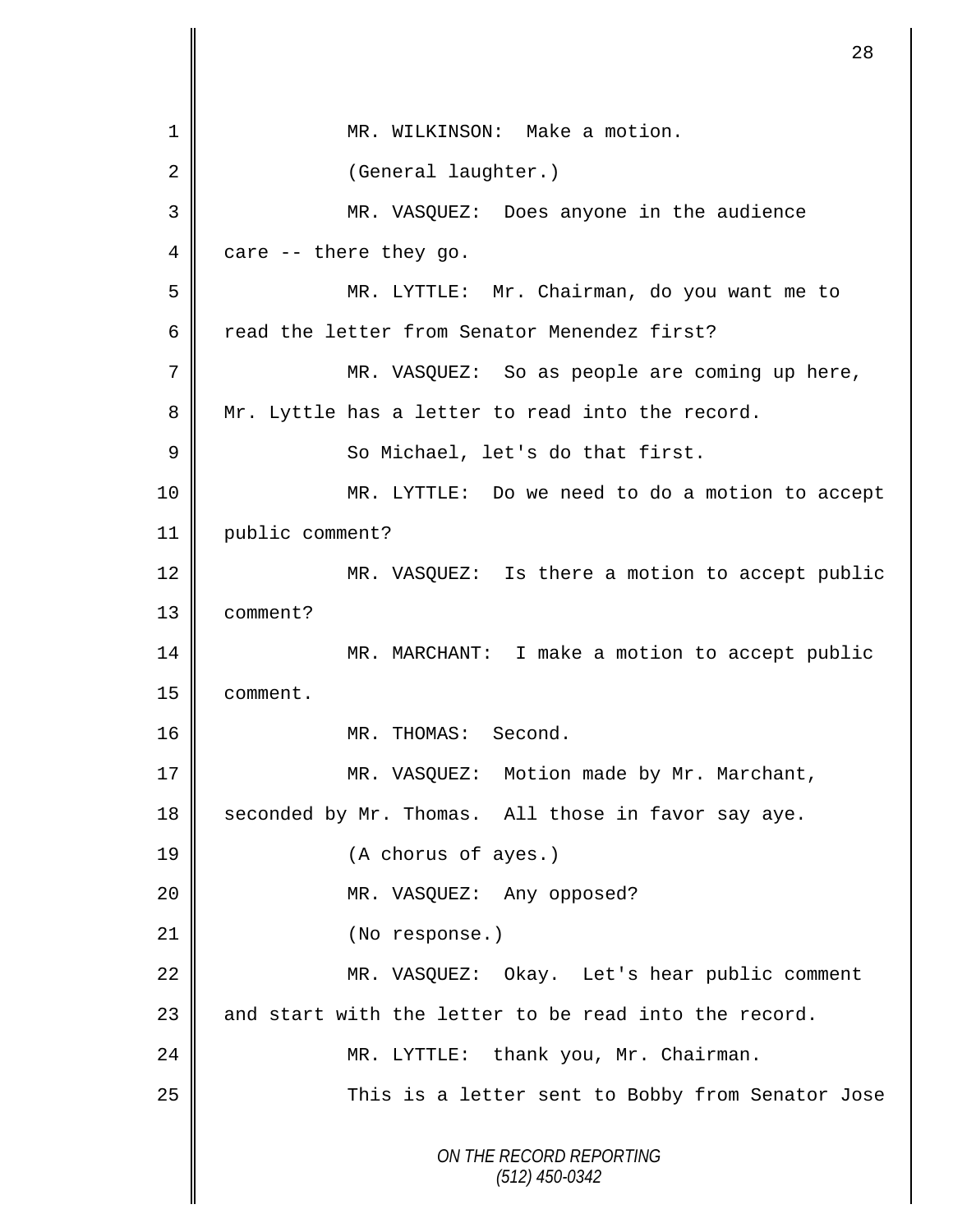1 Menendez, reads as follows:

| $\overline{2}$ | "Director Wilkinson, I'm proud to represent much             |
|----------------|--------------------------------------------------------------|
| 3              | of Military City USA. The San Antonio region is home to      |
| 4              | one of the largest concentration of military bases in the    |
| 5              | United States with numerous installations scattered across   |
| 6              | the city. The mission of our armed forces is critical, but   |
| 7              | so too is the mission of providing safe, decent, and         |
| 8              | affordable housing for my constituents.                      |
| 9              | "The proposed changes to the Housing Tax Credit              |
| 10             | Program Qualified Allocation Plan include a provision that   |
| 11             | creates a barrier to the creation of new affordable housing  |
| 12             | in my district. Section 11.101(a)(2)(K) designates           |
| 13             | development sites within joint land use studies as an        |
| 14             | undesirable site feature without an opportunity for          |
| 15             | mitigation. Much of my district falls within such an area.   |
| 16             | "Joint land use studies are a guiding framework              |
| 17             | assembled by military installations, local communities,      |
| 18             | agencies and other stakeholders planning together to         |
| 19             | protect the long term viability of existing and future       |
| 20             | military missions. In many instances the recommendations     |
| 21             | of these studies are implemented as policy by local          |
| 22             | In San Antonio recommendations have been adopted<br>leaders. |
| 23             | into the Unified Development Code to cover regulations       |
| 24             | relating to height limits, lighting, and more near military  |
| 25             | installations.                                               |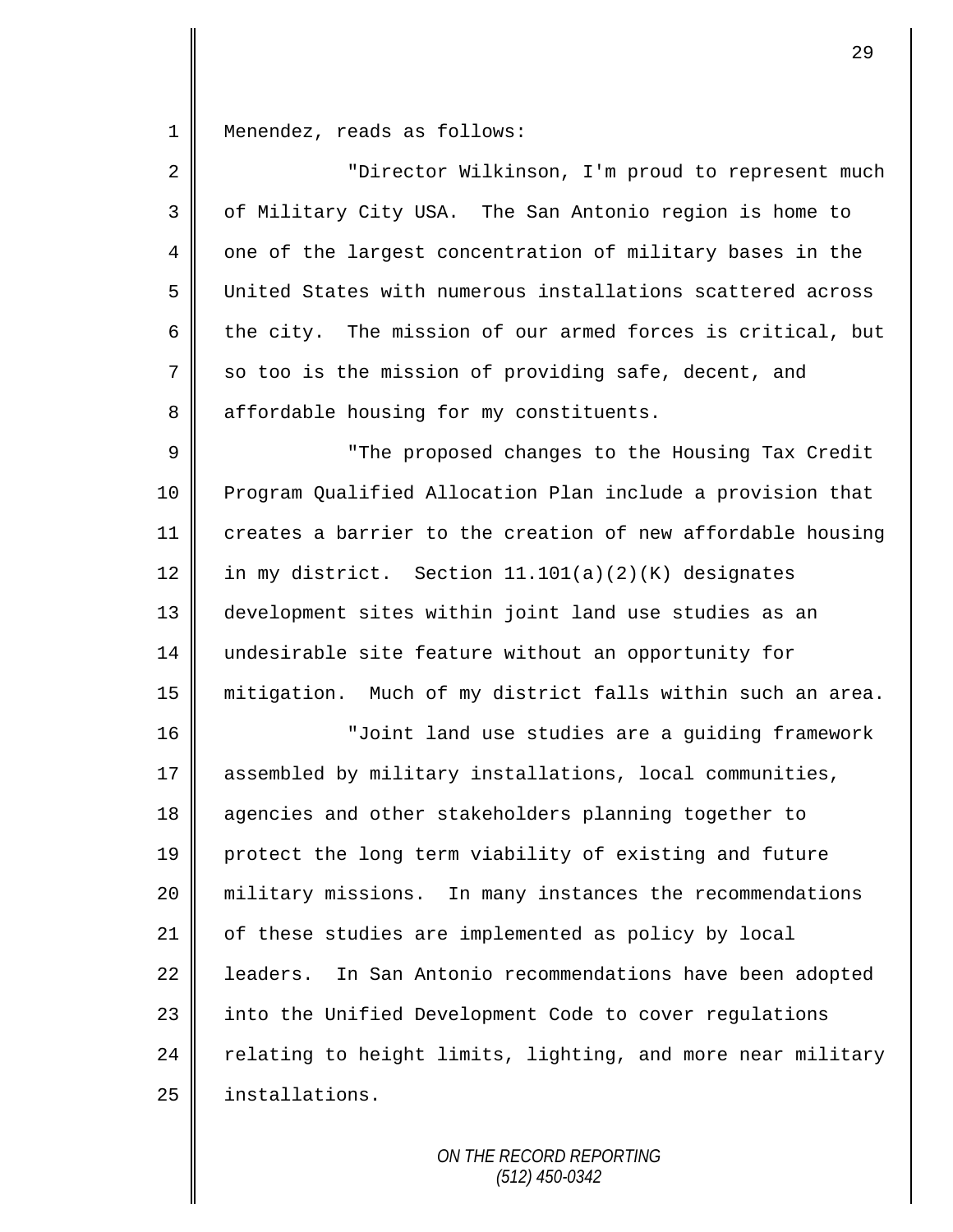*ON THE RECORD REPORTING (512) 450-0342* 1 "This addition to the QAP would be redundant to 2 | local regulations already in place. Please remove this 3 unnecessary burden from the QAP. Affordable housing 4 development will be constructed reasonably in accordance 5 with all local regulations. Texans, including our service 6 members, deserve a decent place to call home. 7 "Sincerely, Jose Menendez, State Senator, 8 District 26." 9 || MR. VASQUEZ: Great. Thank you, Michael. 10 MR. WILKINSON: Chairman, I have a few comments 11 | on this. 12 || This is one of the changes that Brooke mentioned 13 in her layout of the QAP. So having it as an undesirable  $14$  site feature for the entire land use restriction area, it's 15 like a five-mile radius, so it was a great portion of San 16 Antonio. 17 Tim Alcott, from the San Antonio Housing 18 Authority brought it to my attention, and so the language 19 that Brooke presented is much tighter; it's within certain 20 || noise and accident potential zones that we want them not to 21 | have the development there. 22 | This was direct experience. In the last round 23 we had the military complaining to us directly and through 24 the Texas Military Preparedness Commission at the 25 | Governor's Office about some developments that were a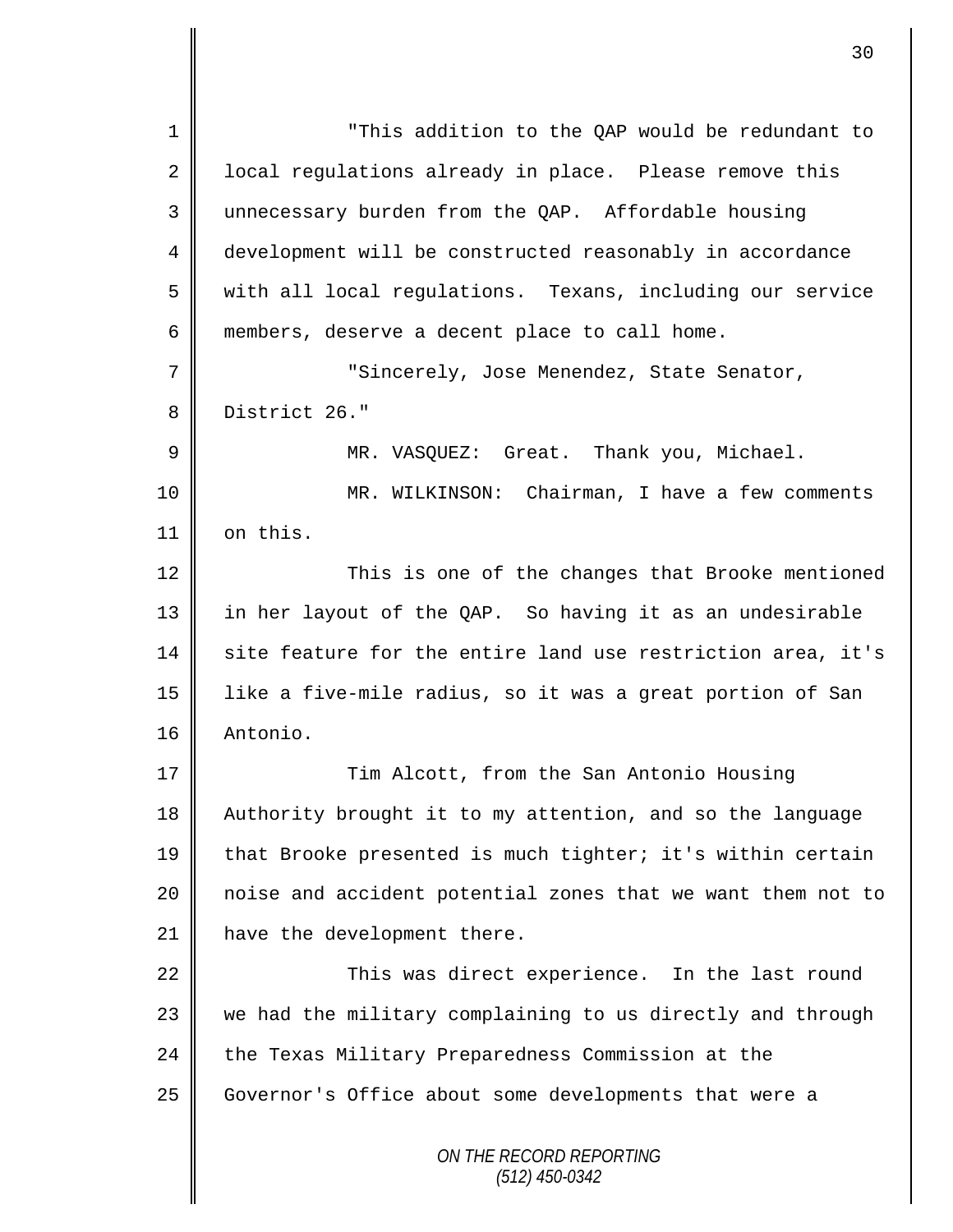1 | little too close to their runway. I think it was fighter 2 pilot training, touch-and-goes.

| 3  | So we wanted something in the QAP to kind of                 |
|----|--------------------------------------------------------------|
| 4  | prevent that situation, although we were able to use our     |
| 5  | catchall provision, we wanted to be more clear in the QAP    |
| 6  | that we don't want things too tight on the bases,            |
| 7  | especially if we have the military complaining to us,        |
| 8  | worries about BRAC grounds, et cetera, but the five-mile     |
| 9  | radius was too much. I think we've struck the right          |
| 10 | balance, but I'm curious to hear what others might have to   |
| 11 | say about the matter.                                        |
| 12 | MR. VASQUEZ: Great. Thanks, Bobby. I think                   |
| 13 | it's a good example of public comment and reasoned input     |
| 14 | and finding a solution.                                      |
| 15 | Okay, with that.                                             |
| 16 | MS. SISAK: Good morning. Janine Sisak, senior                |
| 17 | vice president and general counsel of DNA Development        |
| 18 | Company. I'm not going to comment on that issue; I'm going   |
| 19 | to focus on one issue today, and that is the \$2 million per |
| 20 | project cap.                                                 |
| 21 | Staff had put in the \$2 million per project cap             |
| 22 | and now has reduced it back to 1.5- based on one comment.    |
| 23 | I don't believe that comment is indicative of the larger     |
| 24 | development community's feelings about the matter.<br>I'm    |
| 25 | hoping that some of the people in the front row back me up   |
|    | ON THE RECORD REPORTING<br>$(512)$ 450-0342                  |

II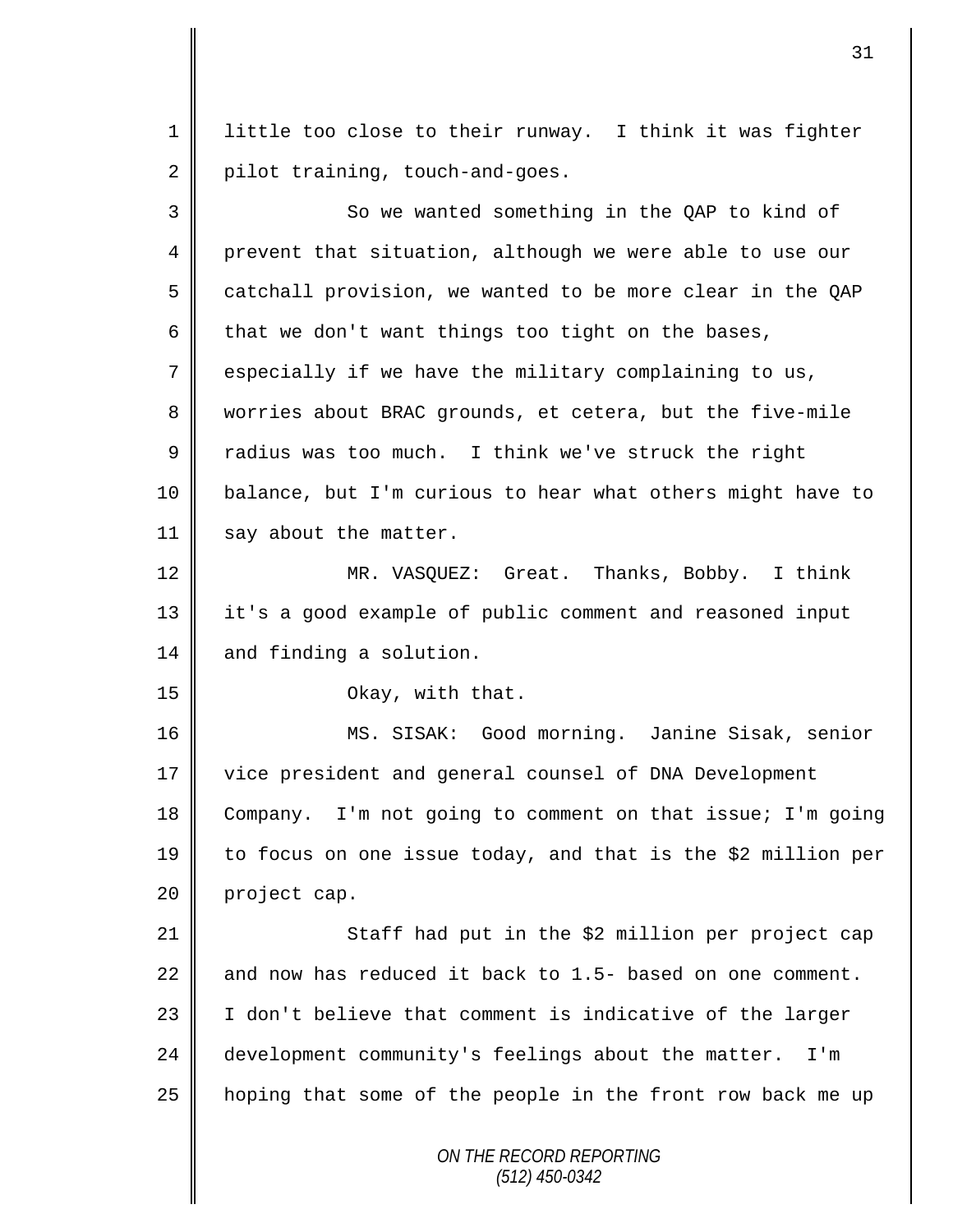$1 \parallel$  on this.

| $\overline{2}$ | But my comments are this. I believe that                     |
|----------------|--------------------------------------------------------------|
| 3              | increasing the per development to \$2 million is so          |
| 4              | important in addressing the construction cost spikes that    |
| 5              | we're dealing with and that aren't going away. We haven't    |
| 6              | seen anything come down -- lumber has come down, everything  |
| 7              | has come up, we're still on an upward trend there. And so    |
| 8              | raising the per development cap issue, in my opinion,        |
| $\mathsf 9$    | doesn't need further study or consideration; it's a no-      |
| 10             | brainer. It will make deals work better; that is the long    |
| 11             | and the short of it.                                         |
| 12             | Because of cost issues and the current cap of                |
| 13             | 1.5-, deals are getting smaller. I was looking at some       |
| 14             | deals from last year's round, 60-unit deals, 50-unit deals,  |
| 15             | 70-unit deals. Well, those are more difficult to operate     |
| 16             | and maintain long-term viability because you have a lot of   |
| 17             | the same operating costs to manage 60 units and 100 units.   |
| 18             | So I don't think under-leveraging these deals with credits   |
| 19             | is good policy.                                              |
| 20             | Again, the only way to maximize the leverage of              |
| 21             | the tax credits with the \$1.5 million cap is making them    |
| 22             | smaller. With a higher cap we can get closer to 80- or       |
| 23             | 100-unit deals and they will be more feasible. The cap       |
| 24             | increase represents an addition 4- to \$5 million in equity; |
| 25             | it goes a long way to solving the problems we're addressing  |
|                |                                                              |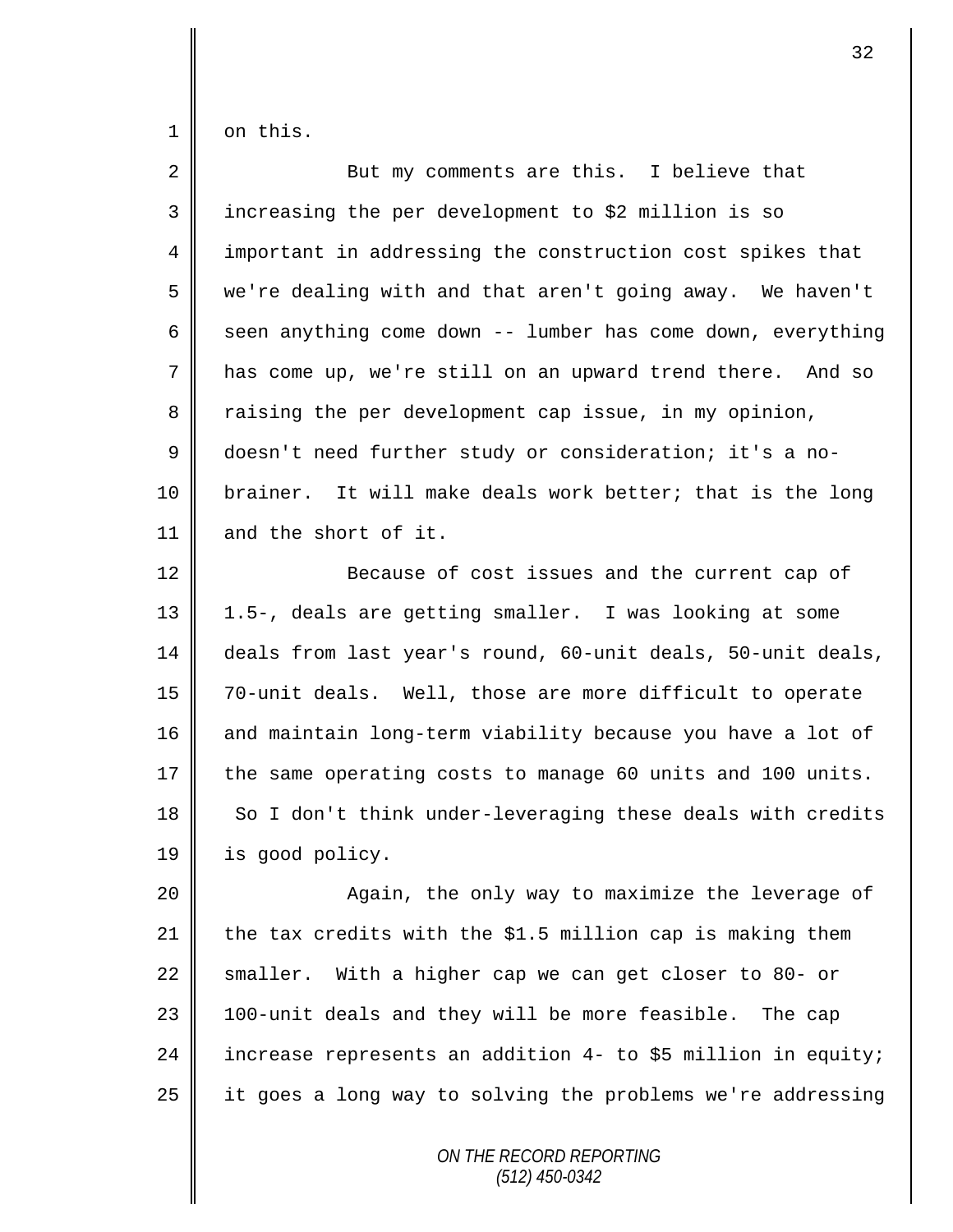1 || now with the supplemental credit policy, so why not get the  $2 \parallel$  credits in the deals now. We know they're going to need  $3 \parallel$  them; why are we fixing things on the back-end?

4 || I think I mentioned the one commenter on the  $5 \parallel$  issue, with all due respect to him and his organization, 6 which does great work, the comment came from a nonprofit 7 organization that has a lot of access to soft funds that 8 most of us for-profit developers don't have access to. 9 | It's just a different structure. On a for-profit 10 development structure we need these deals to be leveraged 11 with tax credits.

12 || I really feel like the \$2 million cap is the 13 || right policy for the state in general, and next year we  $14$  really need to look at cost per square foot in leveraging. 15 We need to address this cost issue, we're just putting out 16 deals that are stretched too thin, and it's not good for 17 the reputation of the Texas housing tax credit portfolio, 18 which is known as one of the best in the country.

19 || So thank you for your time and service, great 20 Seeing everyone in person. Thank you very much. 21 || MR. VASQUEZ: Thanks, Janine. 22 Who's up next? 23 || MS. MYRICK: Good morning, everyone. My name is 24 | Lora Myrick, and I'm with BETCO Consulting.

25 || And number one, thank you for the special needs

*ON THE RECORD REPORTING (512) 450-0342*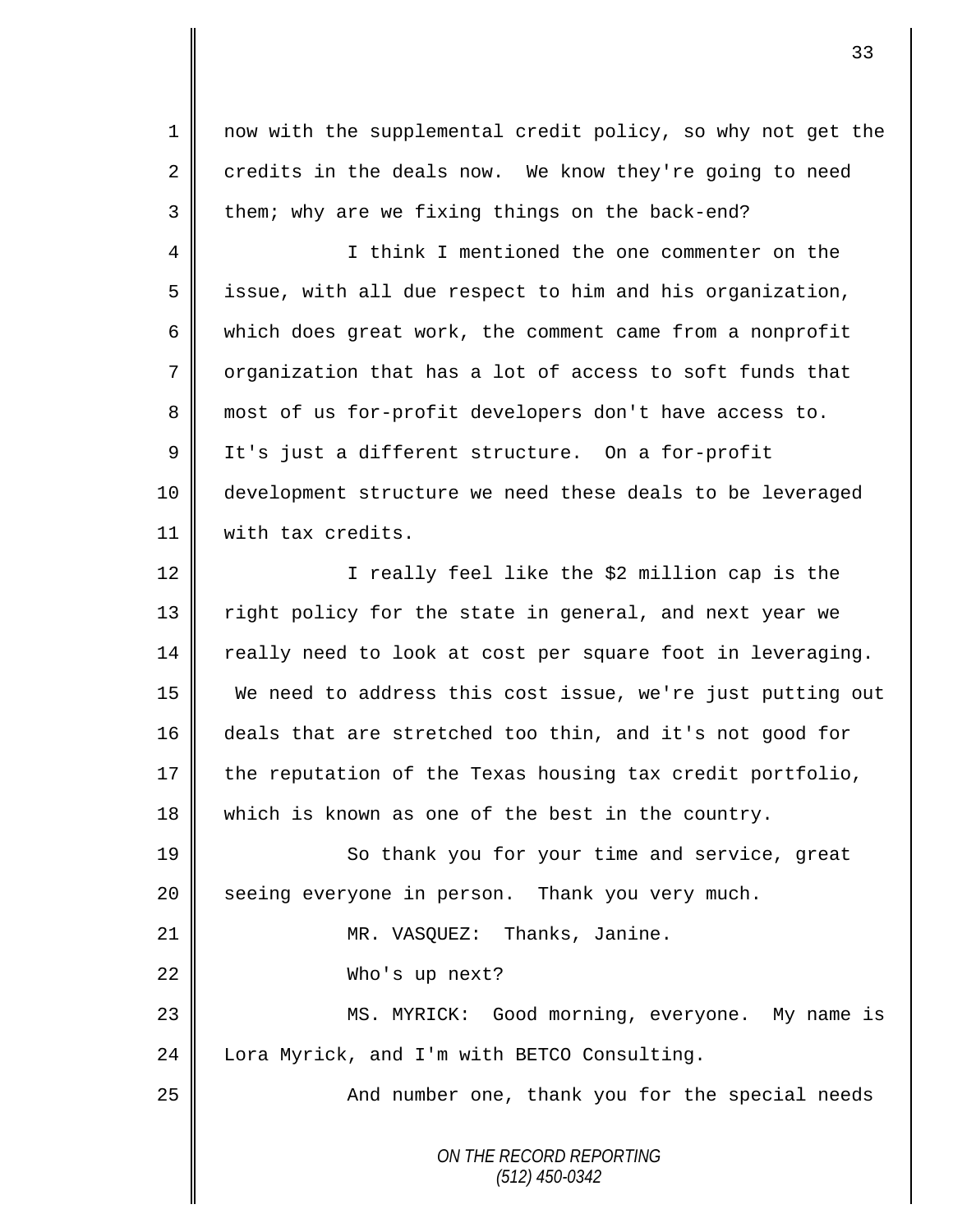1 population point clarification correction that Brooke just 2 spoke to, and that was in 11.96(c), so we do appreciate 3 that. That was going to be one of our comments, so now all 4 I I want to say about that is thank you.

5 I would also like to echo Janine Sisak's 6 comments on the \$2 million request. When we saw that we 7 thought, wow, TDHCA is looking at all of these deals that 8 are coming across their desk and looking at what the lumber 9 prices have done, what labor issues have done, we were 10 starting to see that we need to increase that cap, and so 11 || we were very grateful.

12 | And perhaps I should have stressed that more in 13 my letter, but I was very grateful to see that \$2 million 14 cap increase, because it's going to help these  $15$  | transactions. And I agree that we are a different model 16 than the commenter that spoke and we were just very happy 17 to see that.

18 || I think the other thing is some things were made -- a statement was made earlier when I was talking to  $\parallel$  someone about how there's a lot of things that have already been in the QAP that people are scoring, well, when we saw 22 that  $$2$  million cap, we were also looking at sites and the 23 pricing of those sites, keeping in mind that \$2 million request. So we would really love to see that go back to  $\parallel$  the \$2 million, please. So that's all I will say about

> *ON THE RECORD REPORTING (512) 450-0342*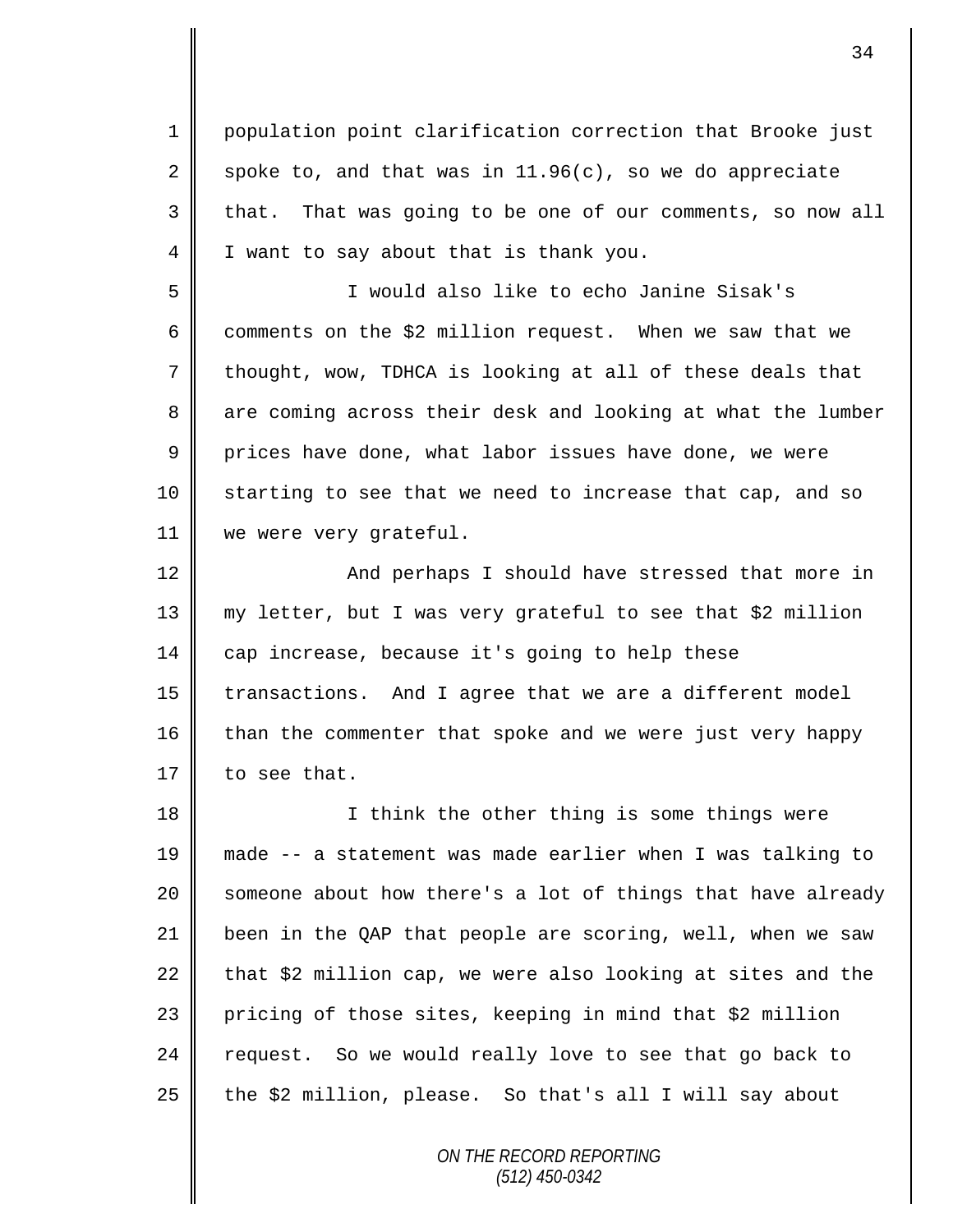$1 \parallel$  that.

2 Undesirable site feature. Thank you very much  $3 \parallel$  for the clarification again for the joint land use study; 4 | however, I still feel that we ought to take it out and talk 5 about it some more.

6 || I had a chance to look at those two letters, I 7 had a chance to look at what the Department of Navy said 8 and what the RCC said. I think adding those two items that 9 Brooke spoke about, those are already in the QAP; that's 10 why we don't build in those zones because those are already 11 part of the QAP.

  $\parallel$  and the other thing is that the 65 decibel, when we mitigate for noise we come down to 65, that's what HUD wants to do. When I looked at the letters from the RCC and 15 the Department of Navy, they don't like to see things 70 to 16 75 percent without mitigation, so they understand that that  $\parallel$  can be mitigated and should be mitigated.

18 || So if we come across a property that's at 69, 19 70, 71, we should be able to mitigate that. Anything at 75 20 and above, that's where it's a no-starter for them, and we 21 would agree because the costs would wreck our budget to try  $22$  | to do the noise attenuation for that.

23  $\parallel$  23 There's a lot that we need to think about. San 24  $\parallel$  Antonio -- 70 percent of San Antonio is in a joint land use  $25$  | study. That's a lot of land. Killeen is another area,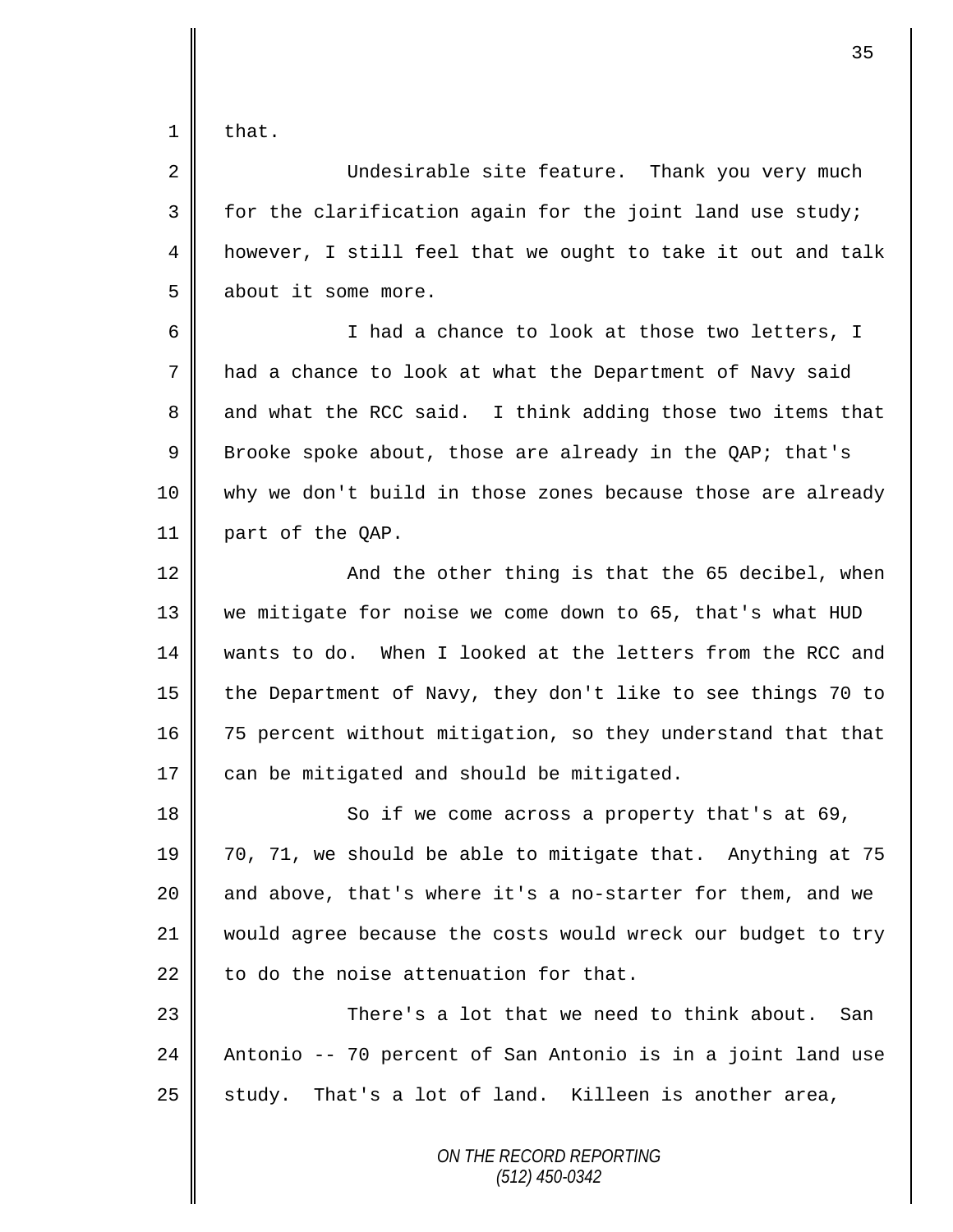*ON THE RECORD REPORTING (512) 450-0342* 1 anywhere -- sorry, I'll wrap it up. I really think we need 2 to think about it some more, maybe talk to the industry a 3 little more about it before we move on that. 4 || Last thing is the ROFR. Thank you again very 5 much for that clarification. What I think we would like to 6  $\parallel$  do, though, is keep it at one and one instead of one and  $7 \parallel$  two. I don't think the industry and I don't think us 8 collectively, industry or TDHCA, are really ready to do the  $9 \parallel$  one and the two, so I would like to see that point category 10 go to one or one instead of one or two. That would be my 11 comment on that. 12 | Thank you very much. 13 || MR. VASQUEZ: Great. Thank you. 14 MR. ALCOTT: Hi. I'm Tim Alcott, San Antonio 15 Housing Authority, and I don't want to be redundant, so 16 | I'll be really short. 17 || Yesterday I reached out to Bobby Wilkinson about  $18$  the joint land use study and had a lot the same concerns 19 you heard from Senator Menendez. I didn't talk to Senator 20 Menendez, that was independent of me, but I had the same 21 sort of concerns. 22  $\parallel$  I reached out to Bobby -- I just want to state 23  $\parallel$  this -- at 2:52 yesterday when I first became aware of it. 24  $\parallel$  He responded at 3:02, I responded at 3:15, and then he had 25 new language at 3:29. That's pretty amazing as far as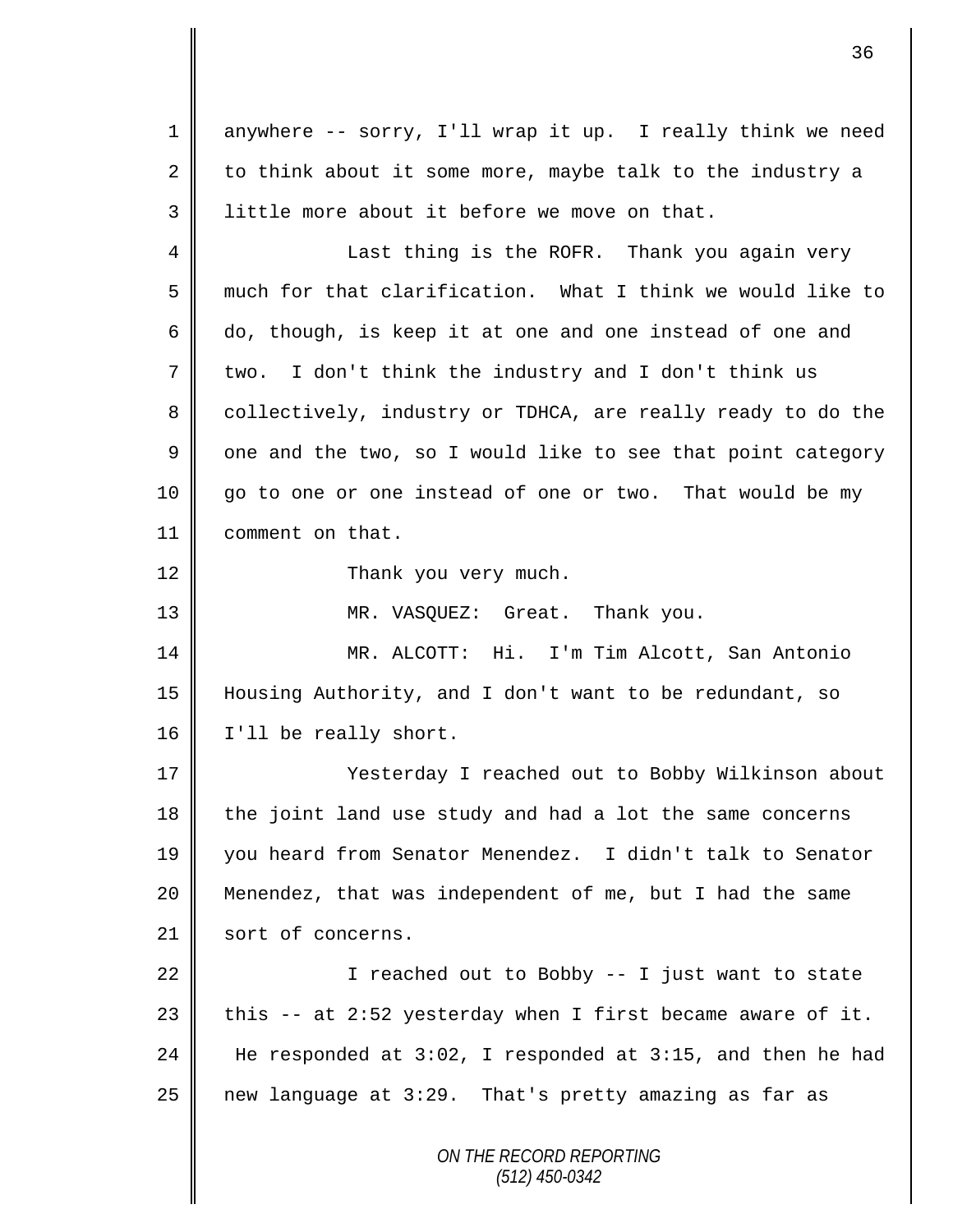*ON THE RECORD REPORTING (512) 450-0342* 1 | being responsive as a governmental entity to a person's 2 request. I haven't ever seen that before, so I want to 3 || thank you very much for being so responsive with new 4 language. I can tell you I'm not nearly that responsive,  $5 \parallel$  so you can be my mentor on being responsive to the 6 community. 7 || MR. VASQUEZ: I wish I could get my calls 8 returned that fast. 9 | (General laughter.) 10 MR. ALCOTT: Well, we went back and forth 11 several times, and I do like the new language. My only 12  $\parallel$  request would be that we had more time to review it, 13 || because I'm not an expert in all these different areas that 14 he mentioned with the changes, and so if we could table it 15  $\parallel$  or have a roundtable on it, that would be my preference. 16 || The language did look better, but I can't say 17  $\parallel$  I'm 100 percent for it, because I haven't had the 18 || opportunity to look at it since the last response was at 19 | 3:30 yesterday. 20 || But thank you very much and I appreciate your  $21$  time. Thanks. 22 || MR. VASQUEZ: Thanks, Tim. 23 MS. MARTIN: Good morning. Audrey Martin with 24 | Purple Martin Real Estate. 25 First I want to thank staff for all their work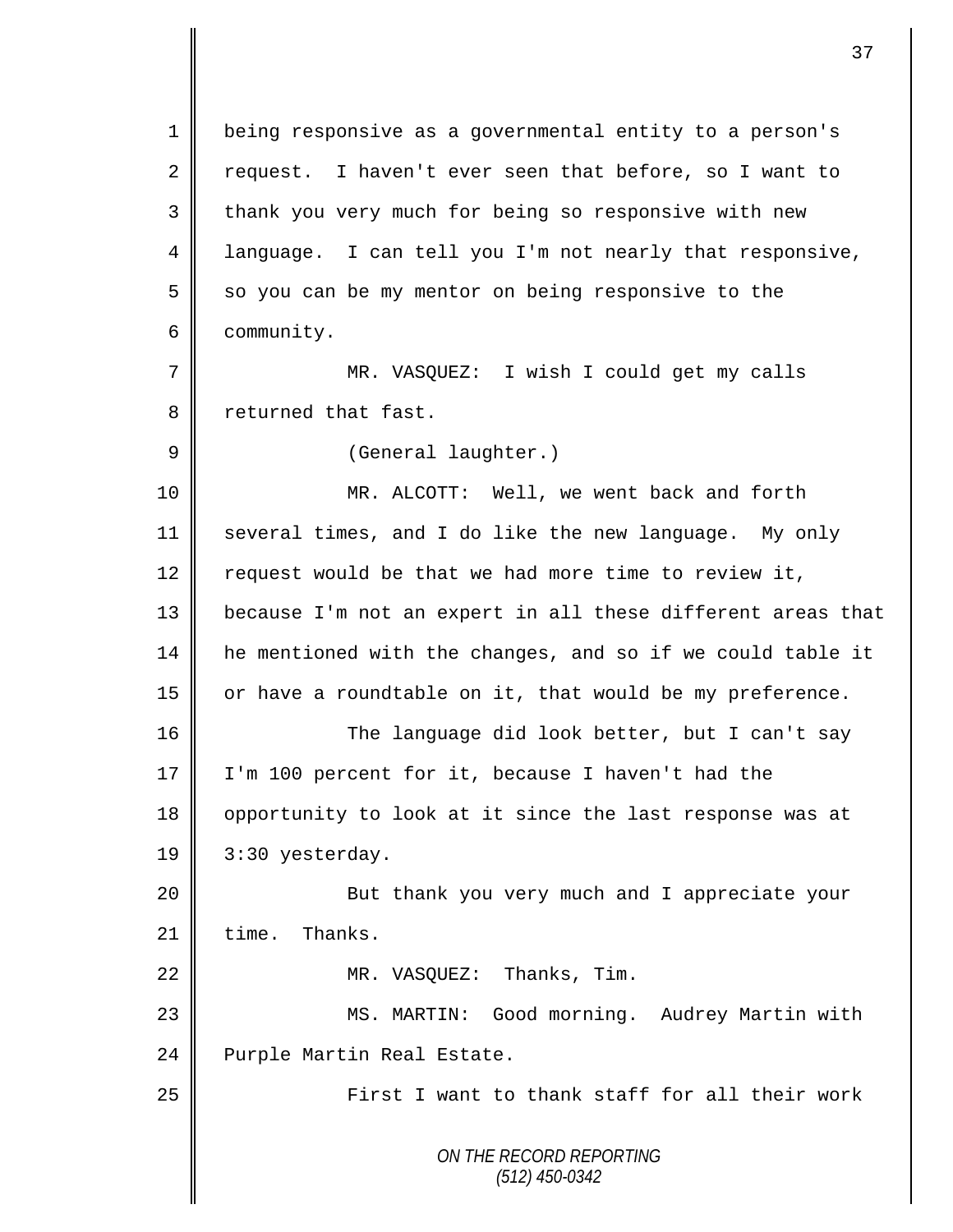1 || in putting out this proposed final QAP. I also want to say  $2 \parallel$  thank you for the change on residents with special housing 3 || needs to clarify that that total available score will be 4 three points instead of four. I think that's a great 5 change.

6 I did want to echo the comments made by Janine 7 Sisak related to the max credit request amount having 8 changed from \$2 million to \$1.5 million. I just agree with  $9 \parallel$  pretty much everything she said so I won't repeat it all. 10 I do want to also say that that provision also works in 11 concert with the cost per foot scoring item, and I do think 12 that the Department would have received a lot more comment 13 || on cost per foot and request to see that increase had we 14 known that the max credits would be left at that  $$1.5$ 15 million amount. Those work in concert to help us structure 16 feasible deals.

 $\parallel$  So I would ask that if it's possible to get that max request back up to the \$2 million that was presented in the draft QAP. That would go a very long way toward helping us to structure feasible deals and help us avoid the problems we're trying to solve with the supplemental 22 credit policy right now.

23 And then finally, I wanted to echo Lora Myrick's 24  $\parallel$  comments as it relates to the right of first refusal. I do 25  $\parallel$  appreciate that clarification that those items should be --

> *ON THE RECORD REPORTING (512) 450-0342*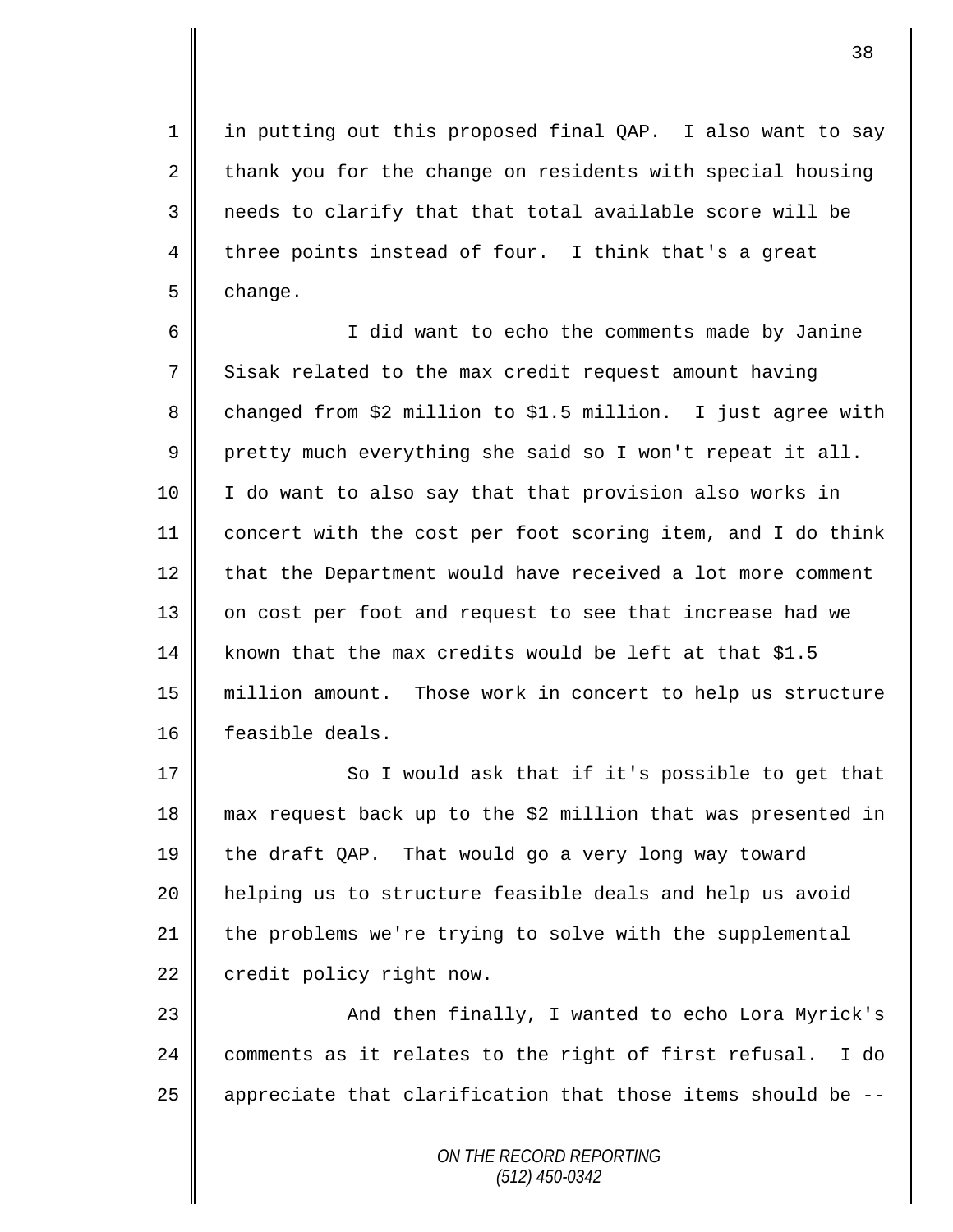1 there should be an "or" you can achieve a ROFR the  $2 \parallel$  traditional way or through a single-family or condo 3 structure.

4 || I do think those probably should be one point 5 and one point, particularly given that I think there are a 6  $\parallel$  1ot of really technical issues that go along with the 7 single-family and condo structures that we really should 8 spend some time working on as a development community as 9 well.

10 || So those are my comments. Thank you so much. 11 || MR. VASOUEZ: Thank you, Audrey.

12 || MS. FINE: Good morning. I'm Tracey Fine with 13 || National Church Residences.

14 || I wanted to speak on the residents with special 15 housing needs, and everyone is really appreciative of the 16 change in the QAP, but I wanted to really point out that it 17  $\parallel$  really impacts the at-risk set-aside.

18 || As a reminder, the at-risk set-aside is a 19 competition for the entire state, and the veterans point is  $20$  | only applicable to a handful of counties in the state, so 21 | only some properties in the at-risk may be able to capture  $22$  this point.

23 Unlike the regional pools, there's a choice 24 between the veterans two-mile point and/or the continuum- $25$  | of-care point, but in at-risk you can't take the continuum-

> *ON THE RECORD REPORTING (512) 450-0342*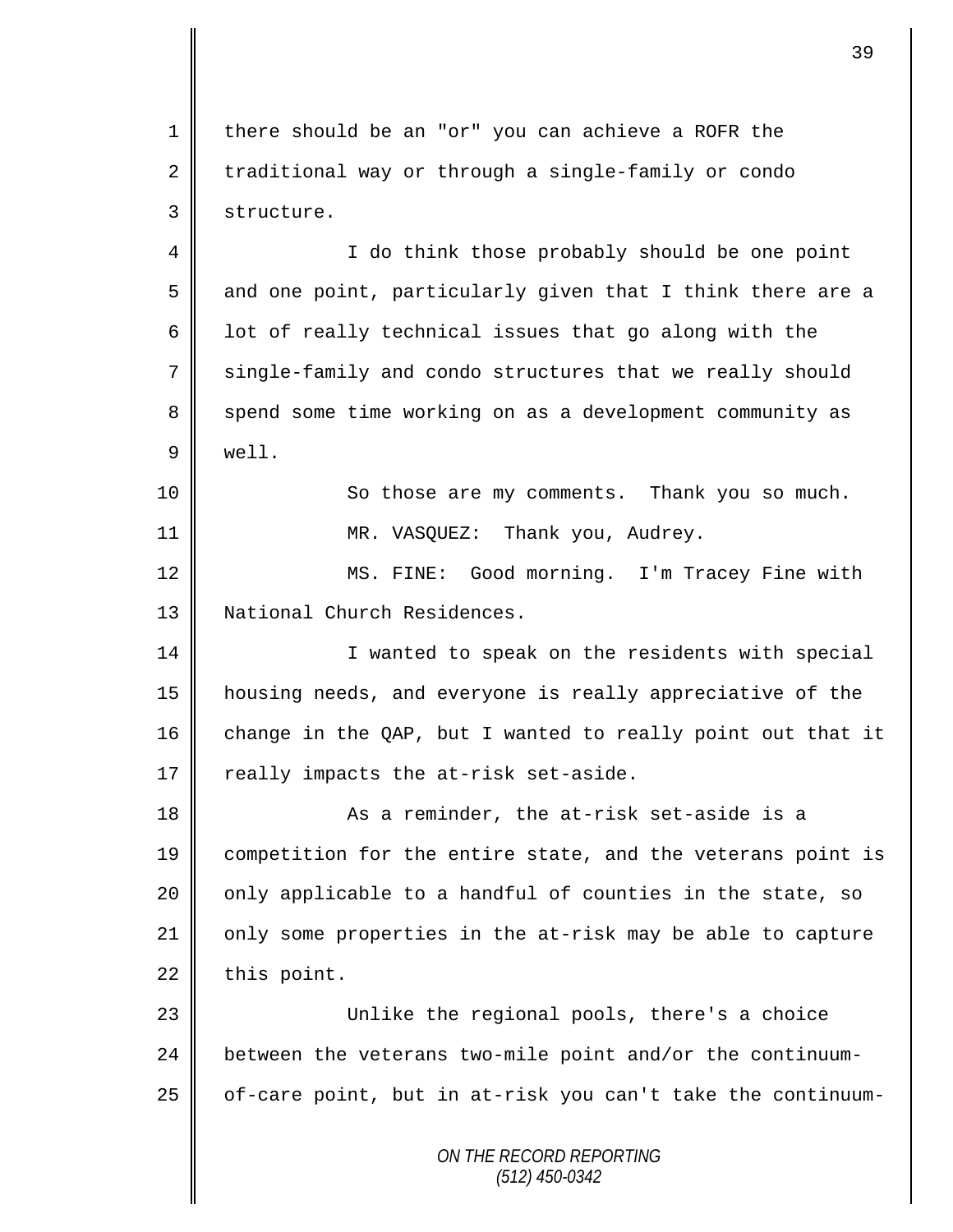| $\mathbf 1$    | of-care point, so there is no other option but to try to    |
|----------------|-------------------------------------------------------------|
| 2              | get that veterans point, unlike in the regional pools.      |
| 3              | The at-risk pool is going to be entirely a flat             |
| $\overline{4}$ | scoring round, is my prediction, because there's very       |
| 5              | little ability to get additional points except for this     |
| 6              | veterans point in a couple of handful of counties. And so   |
| 7              | I'm asking that for the at-risk pool that that veterans     |
| 8              | point is either not applicable to at-risk or the continuum- |
| 9              | of-care point is applicable to at-risk so that we have the  |
| 10             | same ability on those special needs points as the regional  |
| 11             | pools.                                                      |
| 12             | I feel like you guys look confused. It is                   |
| 13             | confusing.                                                  |
| 14             | (General laughter.)                                         |
| 15             | MS. FINE: So for the most part in at-risk                   |
| 16             | you're looking at properties that cannot be moved; they are |
| 17             | there and they're not going to go anywhere. You may be      |
| 18             | lucky enough to have your property within the two-mile      |
| 19             | radius in Travis County or Bexar County, and you might be   |
| 20             | lucky enough to get that point. Those are the deals that    |
| 21             | will get funded this year. That is going to be the          |
| 22             | deciding factor.                                            |
| 23             | I have properties that are adjacent to health               |
| 24             | clinics, they're not vet clinics, adjacent, but this other  |
| 25             | deal, just because it is in a two-mile radius it will get   |
|                | ON THE RECORD REPORTING<br>$(512)$ 450-0342                 |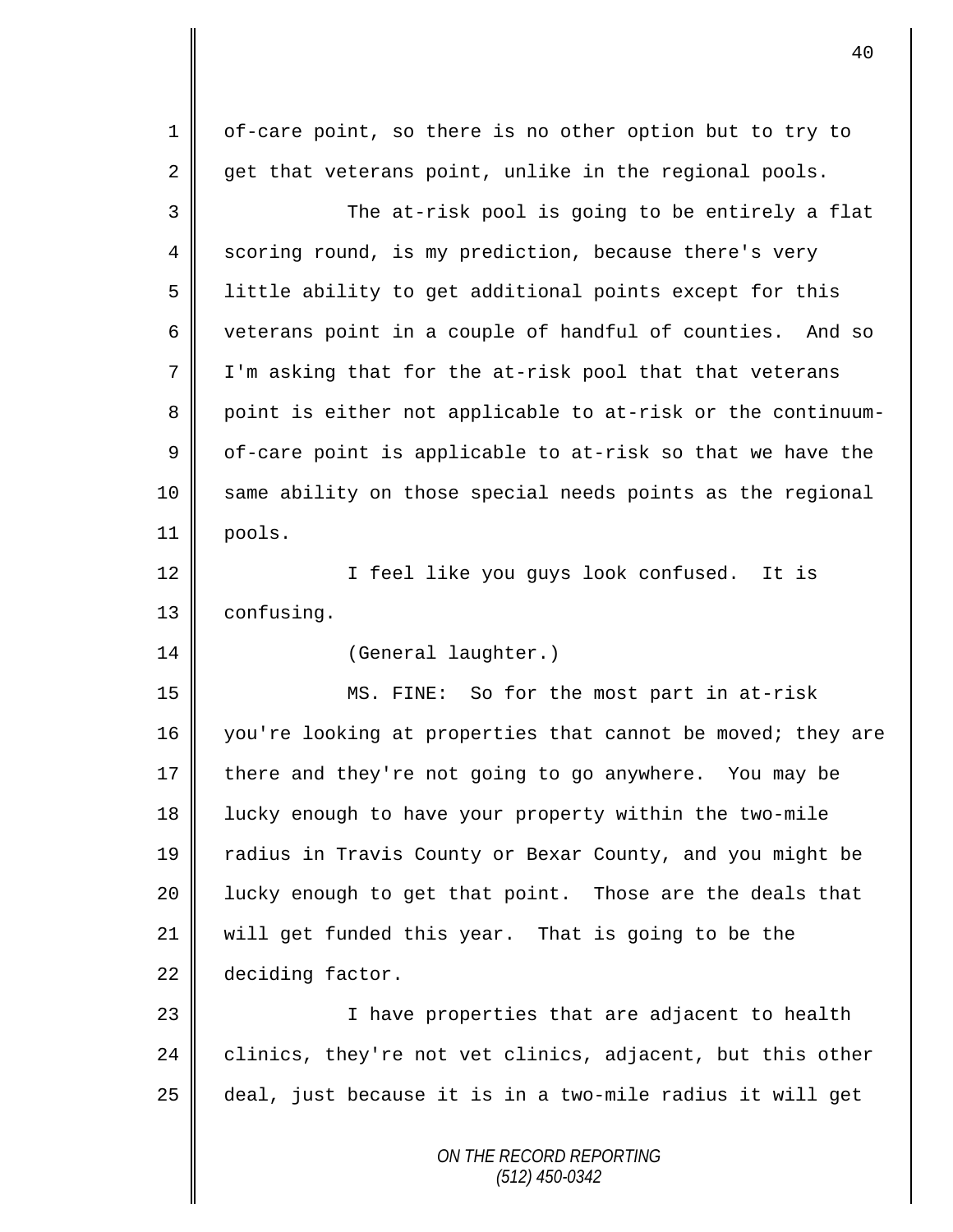*ON THE RECORD REPORTING (512) 450-0342* 1 || that award, it will be the deciding factor. That is not  $2 \parallel$  the case in the regional pools. They will pick the 3 | continuum-of-care points. 4 The request is to either say at-risk can take  $5 \parallel$  the continuum-of-care point or the veterans point does not 6 count towards at-risk, they cannot take it. 7 || MR. VASQUEZ: Who on staff has analyzed this, or 8 have we talked about it? Because I don't recall having 9 specifically heard. 10 MS. BOSTON: We did talk about this quite a bit, 11 and I think there was concern -- not to put words in 12 counsel's mouth -- but I think we felt like if we were 13 | excluding the ability to claim those points for a whole 14 grouping, then that was not necessarily meeting the 15  $\parallel$  statutory requirement, the bill's intent. 16 MR. WILKINSON: But what about her other option  $17 \parallel$  of adding the continuum-of-care point to at-risk? 18 || MS. BOSTON: That hadn't been suggested before 19 but, I mean, I don't mind doing that. I don't know how 20  $\parallel$  other -- because no one would have commented on that, there 21 may or may not have been some implications to that. 22 MR. VASQUEZ: Mr. Eccles, do you have something  $23$  | to add? 24 MR. ECCLES: Sure. We didn't respond on the CoC 25 || adding that into the availability for at-risk. That's not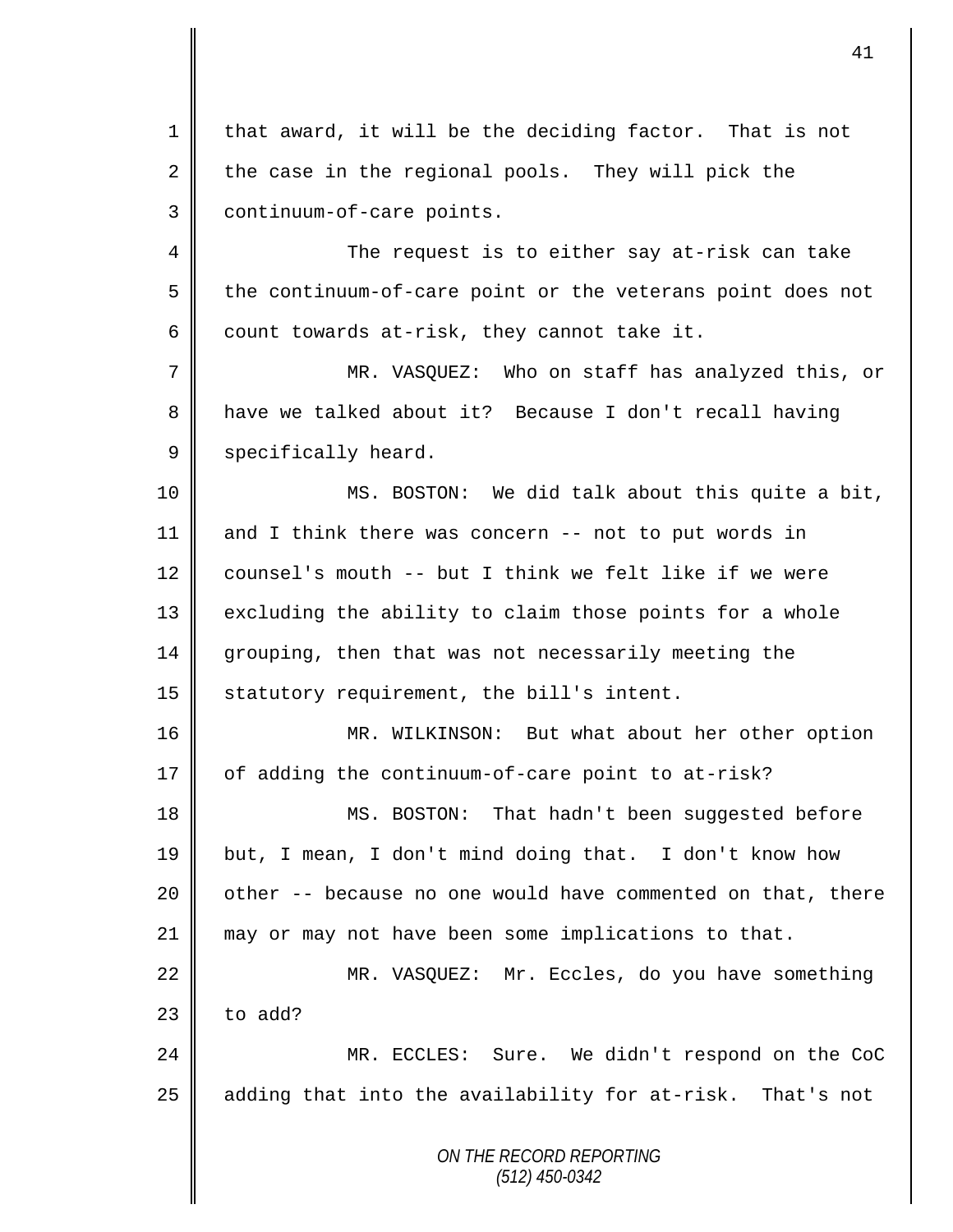1 adding a new regulation or regulating new people in a way 2 that it excludes folks, I think, so I think that might be 3 Something that we could consider here.

*ON THE RECORD REPORTING* 4 As to the eliminating the option for the 5 at-risk, keep in mind that the statutory addition of 6  $\parallel$  2306.6710(b)(4) is phrased to encourage applicants to 7 provide that preference, which is identical to the 8 || language, believe it or not, in the preceding paragraph, 9 which is encouraging applicants to provide fee notary 10 || services. So it's the same kind of thing, it's supposed to 11 have that sort of broad applicability, so I share that  $12$  concern of saying but not at-risk. 13 MR. VASQUEZ: So with the continuum-of-care  $14 \parallel$  option, that wouldn't be limiting more. 15 MR. ECCLES: Right. So I don't believe the 16 Board would be precluded from considering adding that to  $17 \parallel$  the OAP. 18 || MR. VASQUEZ: Mr. Marchant. 19 MR. MARCHANT: I'm just wondering if we added 20 | it, which seems reasonable, will there be a great deal of 21 | opposition to that from those that don't want that project  $22$  | to get an added point? 23 MR. VASQUEZ: All of you against veterans,  $24$  | please raise your hand. 25 | (General laughter.)

*(512) 450-0342*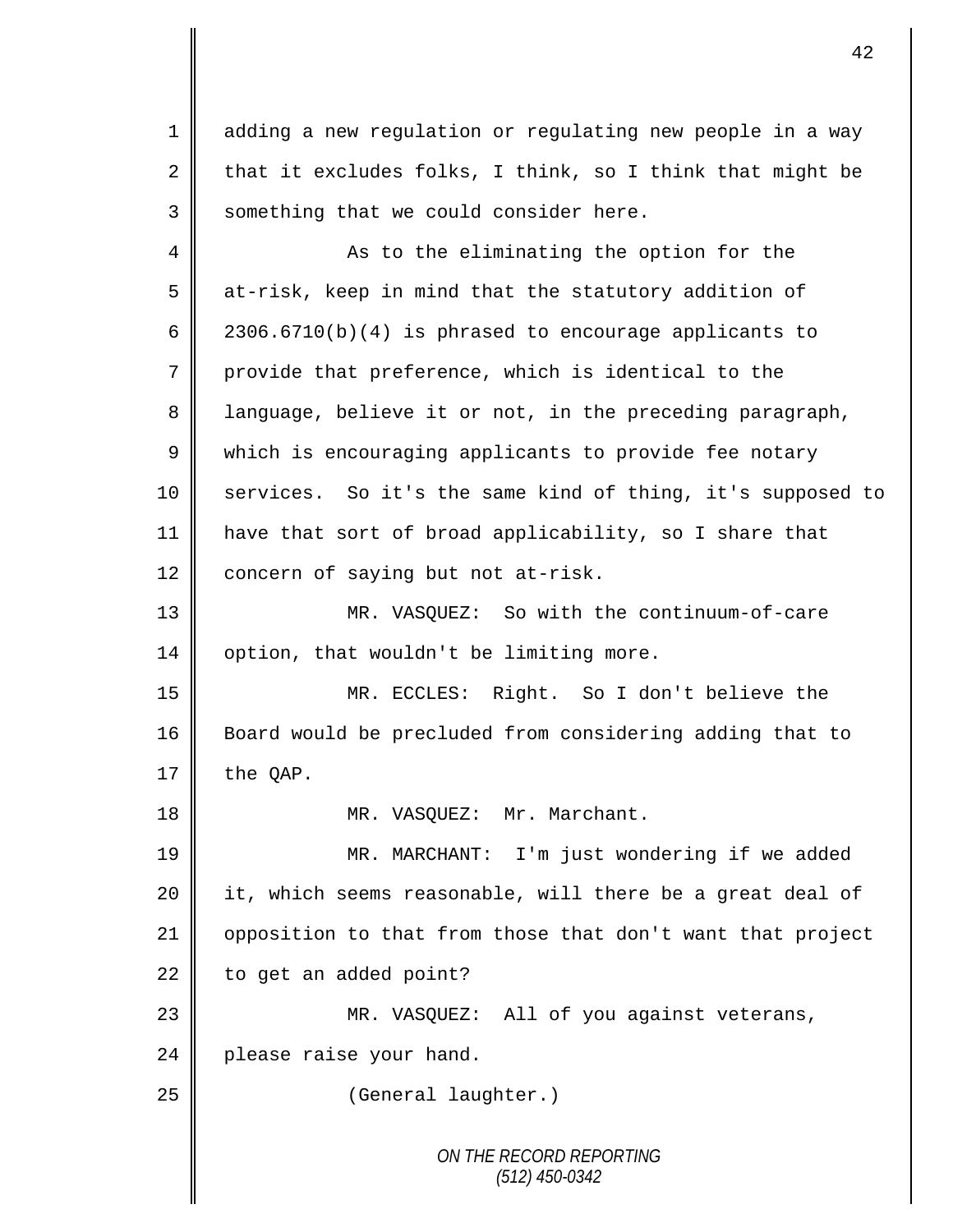| $\mathbf 1$ | MR. VASQUEZ: I don't see any opposition.                     |
|-------------|--------------------------------------------------------------|
| 2           | MR. MARCHANT: Okay.                                          |
| 3           | MS. FINE: A quick note on what Beau said, on                 |
| 4           | the free notary, that's in a menu of services that don't $-$ |
| 5           | there's like 30 services to pick from and notary is only     |
| 6           | one of them. I mean, and I see we couldn't do it this        |
| 7           | year, could not distance to a veterans clinic be in the      |
| 8           | same menu of services as a free notary clinic -- or free     |
| $\mathsf 9$ | notary? I'm sorry. I mean, the notary isn't going to         |
| 10          | decide who wins or loses an award, but the veterans point    |
| 11          | will be a deciding factor in at-risk if someone is lucky     |
| 12          | enough to be near one.                                       |
| 13          | MR. VASQUEZ: Again, there's the continuum-of-                |
| 14          | care option addition.                                        |
| 15          | MR. WILKINSON: Right.                                        |
| 16          | MR. VASQUEZ: That's easy-ish for us to say.                  |
| 17          | Again, I'm asking counsel. At this point adding<br>Right?    |
| 18          | that provision, I'm seeing staff kind of shaking their head  |
| 19          | it's okay. From my perspective, I'd be amenable to           |
| 20          | accepting that addition, that modification, unless there's   |
| 21          | a reason why we cannot.                                      |
| 22          | MR. ECCLES: I will say that from the legal                   |
| 23          | perspective, which I know is all you're asking me, I don't   |
| 24          | see that as being legally precluded from the Board to do.    |
| 25          | From a policy standpoint, that's a question for the          |
|             | ON THE RECORD REPORTING<br>(512) 450-0342                    |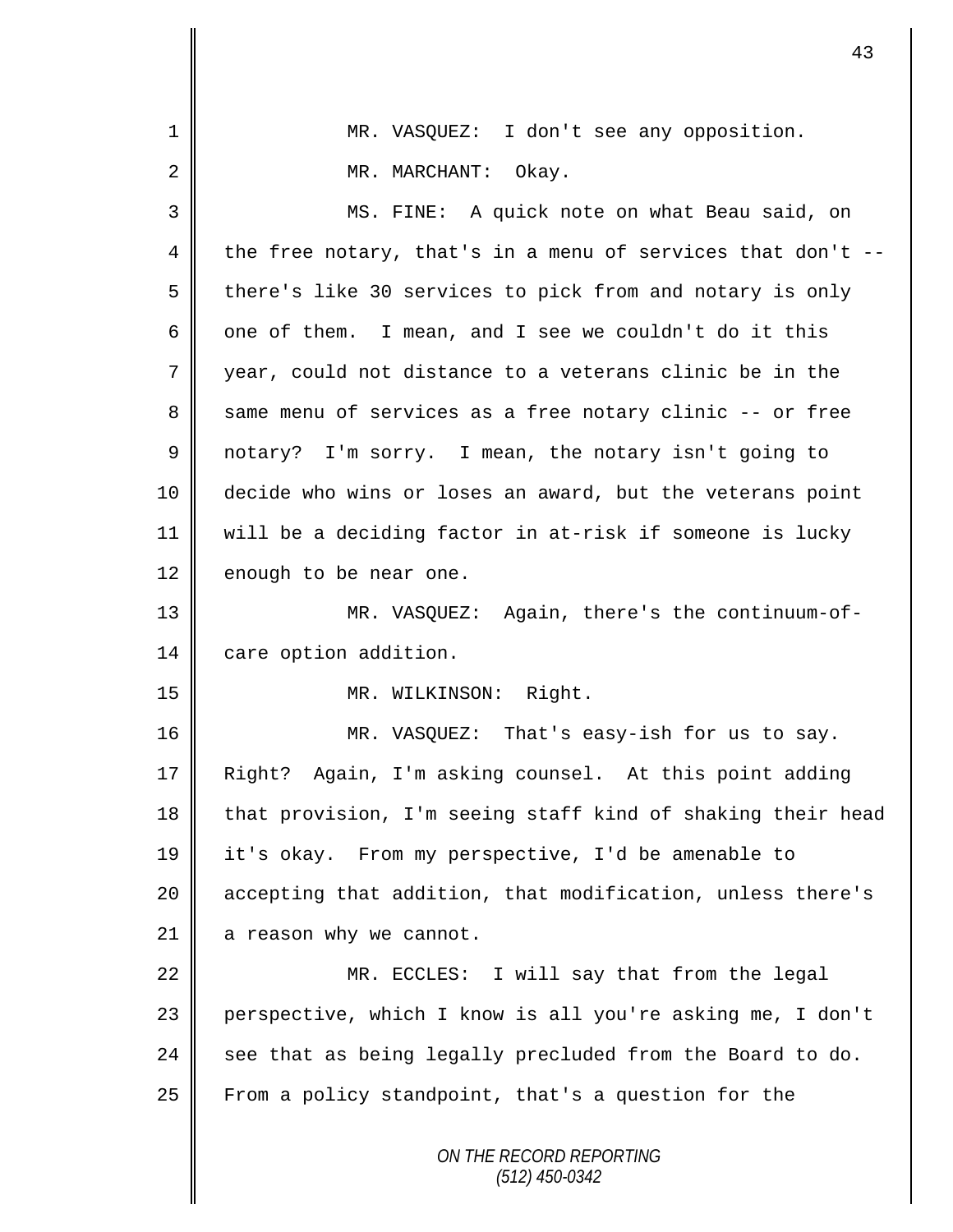1 audience; from a programmatic standpoint, that's something  $2 \parallel$  that Brooke can address.

*ON THE RECORD REPORTING (512) 450-0342* 3 MR. WILKINSON: If the Board wants to make 4 changes as we go, we'd just have staff write up the 5 changes, and then we'll discuss them again in the move to 6  $\parallel$  adopt the QAP as changed. Do we need to do motions one at  $7$  a time for things like this, or all at the end? 8 MR. ECCLES: I think that probably since Brooke  $9 \parallel$  started with a list of three modifications, if she could 10 come up and this could be the fourth and we could talk  $11$  | through what language would be right here. 12 MR. VASOUEZ: Can we authorize the executive 13 director and staff to finalize the actual language pursuant 14 | to this theme approved by the Board? 15 MR. ECCLES: The more specific we can do here, 16 the better. 17 MR. MARCHANT: And if it's brought back to us, 18 | will it then be able to be opened up yet again? 19 MR. VASQUEZ: Well, it will be published, and  $20$  | there will be more comments. 21 MR. ECCLES: No, we can't do that. Statutorily 22 the QAP must go to the governor by November 15. 23 MR. WILKINSON: And then he sends it back to us 24 by December 1 in its final form. 25 || MR. MARCHANT: Okay. So do we need to act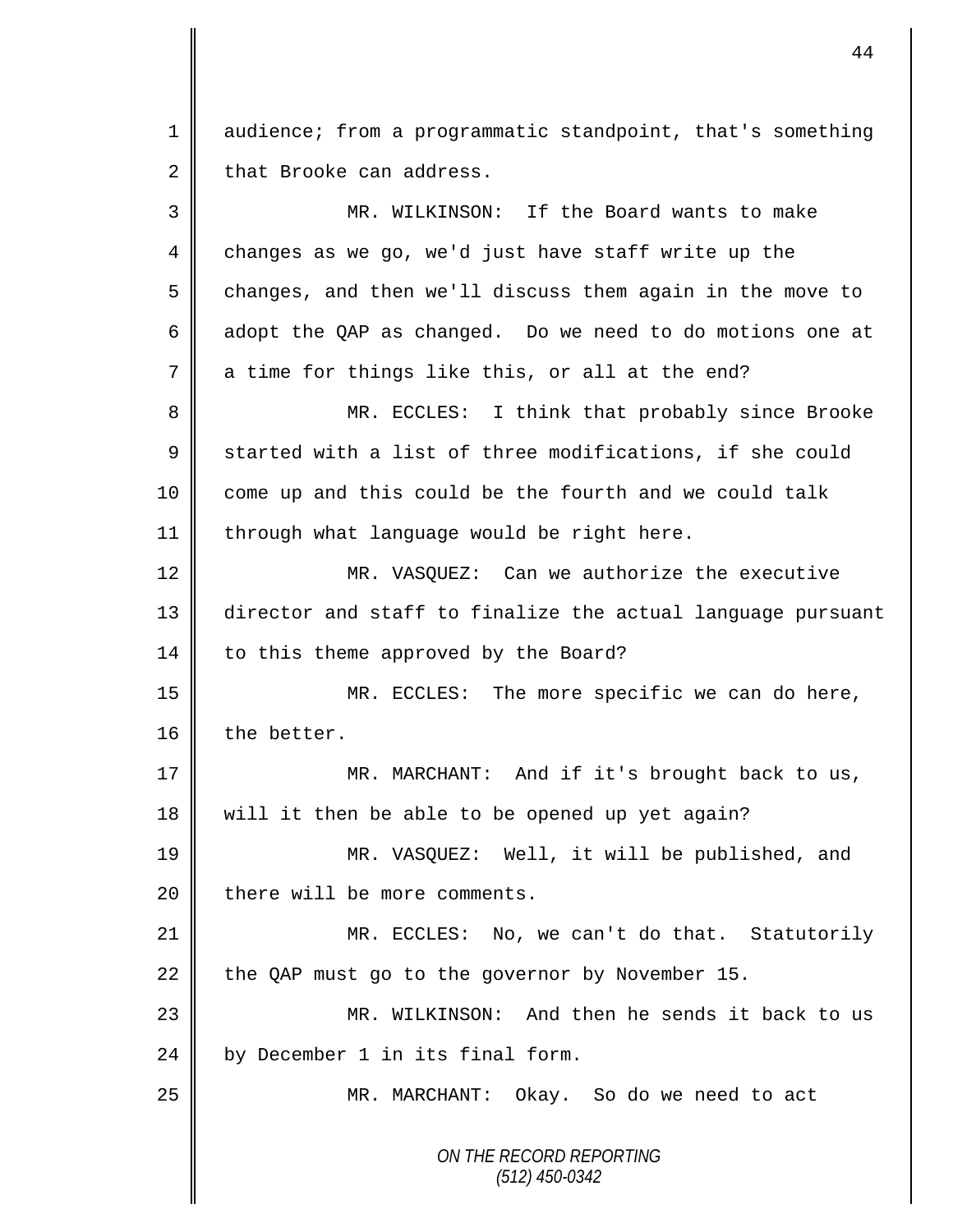$1 \parallel$  today?

| $\overline{2}$ | MR. WILKINSON: Yeah, for these little changes.              |
|----------------|-------------------------------------------------------------|
| 3              | So staff will keep a list, and we'll discuss them at the    |
| 4              | end when you make your final motion.                        |
| 5              | MR. VASQUEZ: Okay, very good. Next.                         |
| 6              | MR. MOREAU: Walter Moreau, director of                      |
| 7              | Foundation Communities. We're overall grateful for the      |
| 8              | staff work on the QAP.                                      |
| 9              | I wanted to speak to the \$2 million cap. Right             |
| 10             | now when we apply for a project we can get up to \$15       |
| 11             | million, a million-five per project. It would be wonderful  |
| 12             | to get \$20 million. Construction costs have increased.     |
| 13             | The problem will be that you have a super                   |
| 14             | competitive program, and if you increase the amount that    |
| 15             | each project can get from roughly \$15 million to \$20      |
| 16             | million, you're going to fund 25 percent less projects.     |
| 17             | You're still going to have a competitive program. I think   |
| 18             | the main concern we all share is how do we build more units |
| 19             | for Texans, and we need to look at ways in the QAP to       |
| 20             | maintain productivity.                                      |
| 21             | Our comment was if you're going to do a                     |
| 22             | \$2 million cap, you've also then got to maybe make the     |
| 23             | tiebreaker credits how many units you produce so that       |
| 24             | you're funding the projects that are getting more           |
| 25             | production done. Another option is go from, say, a million  |
|                | ON THE RECORD REPORTING<br>$(512)$ 450-0342                 |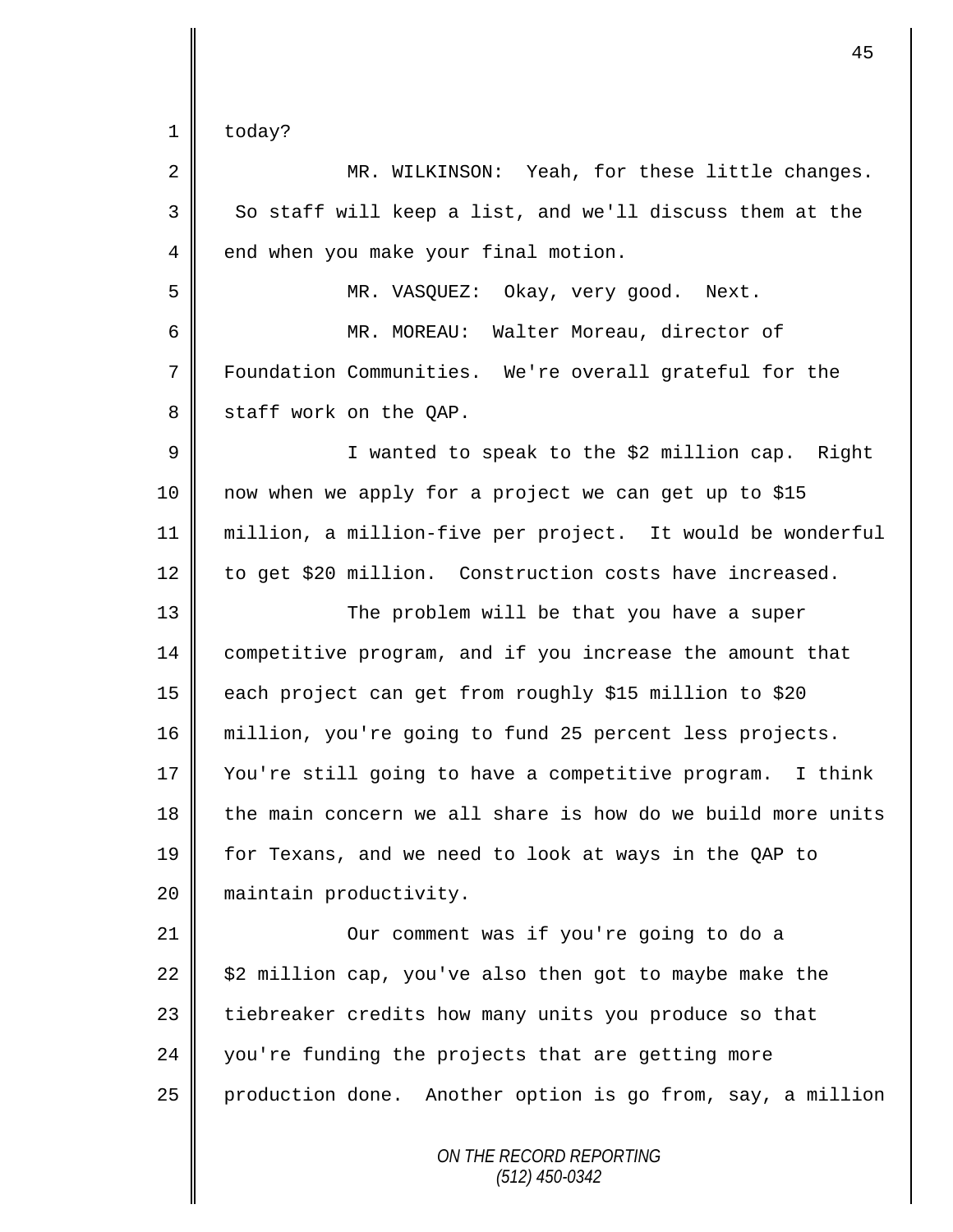*ON THE RECORD REPORTING (512) 450-0342* 1 five to a million six but not a whole 25 percent jump. 2 || I think it would be a whole different 3 conversation, too, if the Build Back Better bill in 4 Congress passed and Texas was getting a flood of more  $5 \parallel$  credits, that would be awesome because then you'd have more 6  $\parallel$  credits to award and increase the amounts. Who knows 7 whether that bill will pass? 8 So Foundation Communities' position is support 9 | keeping it -- not going to the full \$2 million. Thanks. 10 MR. VASQUEZ: Walter, let me ask. Who else is 11 | supporting your position? 12 MR. MOREAU: I think Texas Housers made comment 13 || along these lines as well. I understand from an individual 14 developer's perspective we would prefer to have \$20 million 15 per project, but if you think about it as an overall 16 program, it's a challenge. 17 MR. VASQUEZ: We recognize the pluses and 18 minuses. 19 **MR. MOREAU:** Thank you. 20 **||** MR. VASQUEZ: Thanks. 21 | MS. MEYER: Good morning, Chairman, Board. My 22 | name is Robbye Meyer. I'm going to speak on one item 23  $\parallel$  really, and it has to do with Section 11.53(a), the at-risk  $24 \parallel$  set-aside. 25 || Staff has added one small portion in there that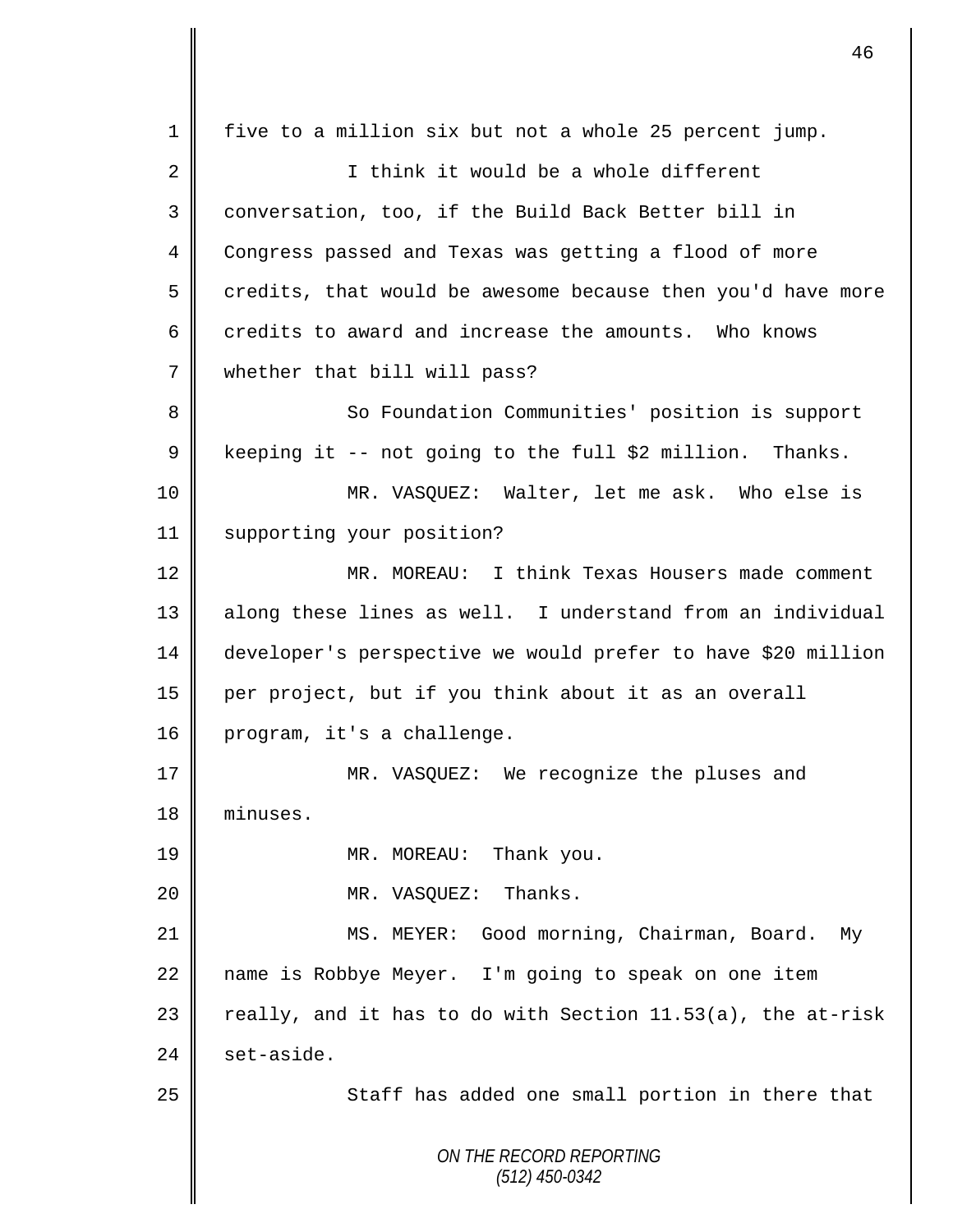1 says no more than 5 percent of the state housing credit  $2 \parallel$  ceiling will be associated to the set-aside to be given 3 priority for rehabilitation developments under the USDA 4 set-aside. That's not consistent with statute. Statute 5 actually says the Department shall allocate 5 percent of  $6 \parallel$  the housing tax credits in each application cycle to USDA.

7 || The section right above the at-risk set-aside  $8 \parallel$  and the USDA set-aside, it says the set-aside -- it will at 9 | least have 5 percent of the state housing credit ceiling 10 | for each calendar year.

11 **So both of those sections are inconsistent with**  $12$  each other, and the at-risk set-aside now with the "no more 13 than" is now inconsistent with statute. So staff needs to 14 revert back to the "at least 5 percent" to be consistent 15 | with statute.

16 The USDA set-aside is no different than the 10 17 percent set-aside federal regulation for nonprofits, it's 18 no different than the 20 percent set-aside for rural 19 allocation, and it's no different than the 15 percent 20 || allocation for at-risk. It is a requirement for the 21 Department to at least hit that requirement of that 22 percentage. And so having in there "no more than 5 23 percent" is not consistent with statute. 24 MR. VASQUEZ: We've had this discussion before.

 $25$  Right? I mean, I don't know if it was this exact conflict

*ON THE RECORD REPORTING (512) 450-0342*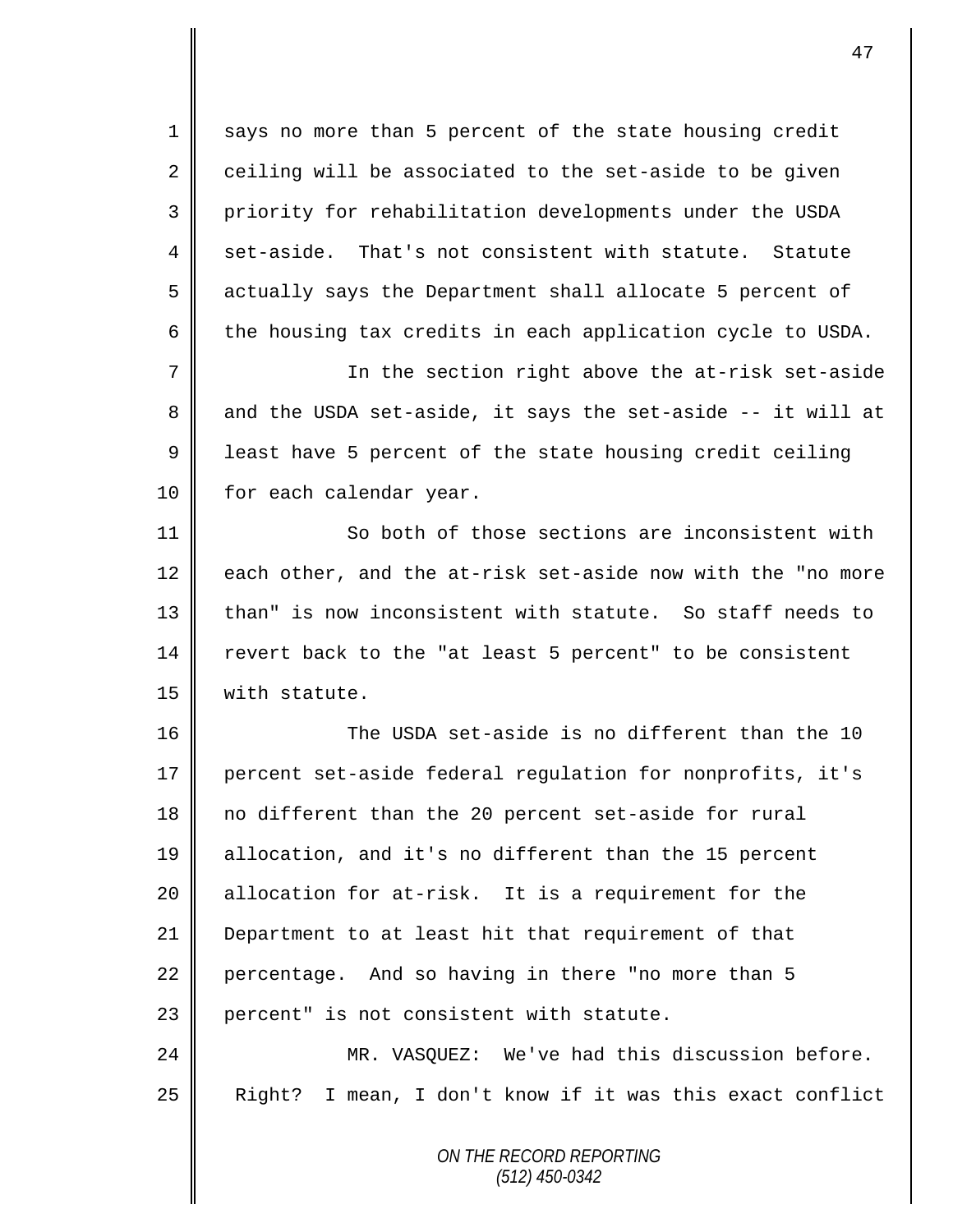*ON THE RECORD REPORTING*  $1 \parallel$  in language, but I thought we resolved that. 2 MR. WILKINSON: Yes. I think we made the OAP 3 more in line with statute, statutory intent, with this 4 change. 5 MR. VASQUEZ: Well, the "not more than 5 6 percent" versus -- and I think, as I recall, the discussion 7 was, well, you can't hit exactly 5 percent. 8 MR. WILKINSON: That's true. Because you need 9 to hit 5 percent and with that final deal you're going to 10 | go slightly over. Right? 11 MS. MEYER: Well, and that's just it. 12 MR. VASQUEZ: I see the point that Robbye is 13 making about if we say "up to 5 percent," that's different 14 than saying "at least 5 percent." 15 MR. WILKINSON: And then if you don't keep it 16 close to 5 percent, you could run into scenarios where USDA 17 takes over the whole at-risk set-aside, which is a concern 18 and not consistent with statute. 19 || Maybe a wording change, you know, at 5 percent, 20  $\parallel$  or deals awarded until the 5 percent threshold is reached 21 but then no more. We just can't have a situation where it 22 would be all USDA in the at-risk. 23 || MS. MEYER: I get what happened this year, I 24 mean, I understand that issue, but that was on the 25 Department. It should at least hit the 5 percent.

48

*(512) 450-0342*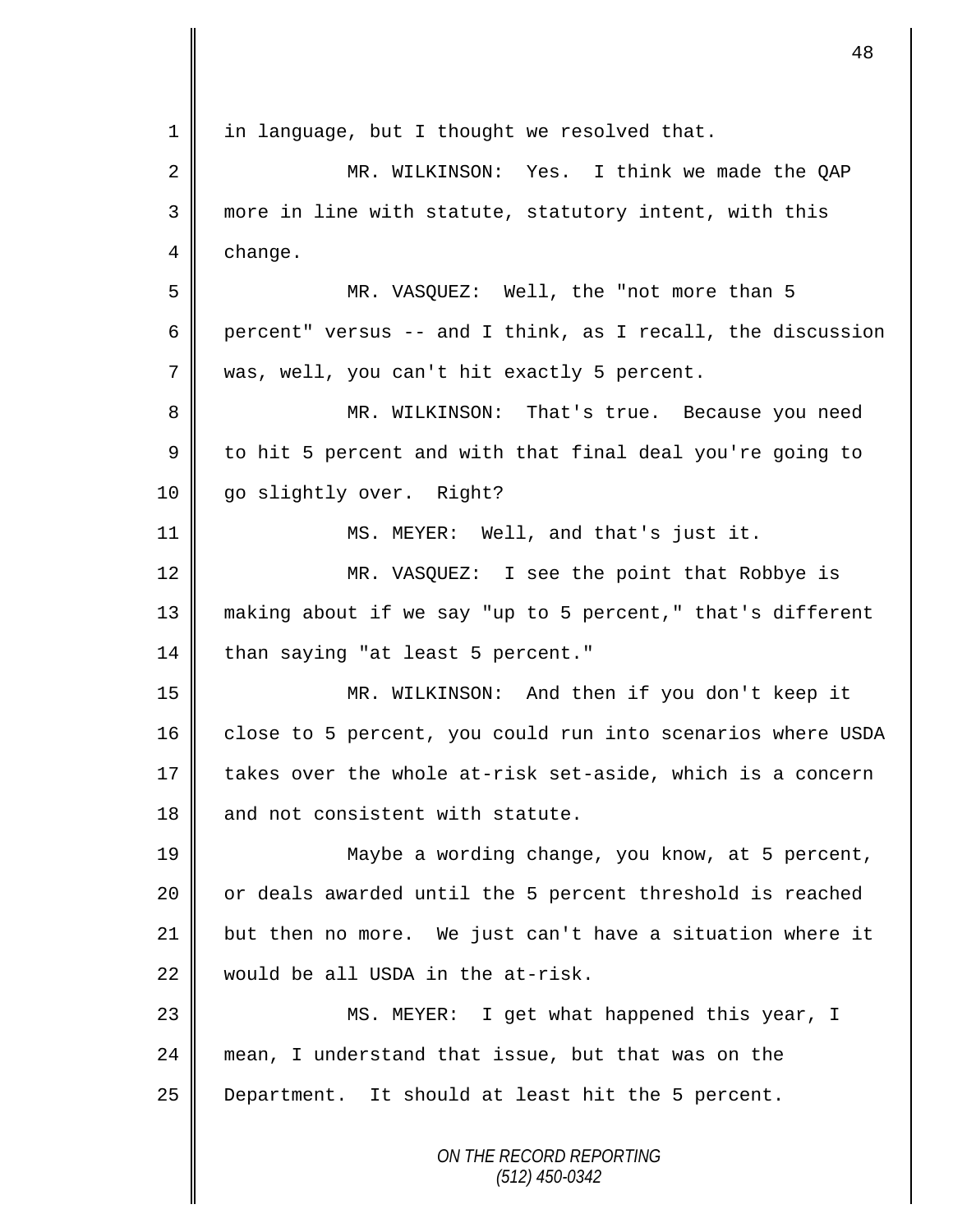| $\mathbf 1$ | MR. VASQUEZ: Can't we just leave it broad?                  |
|-------------|-------------------------------------------------------------|
| 2           | MS. MEYER: But the way it's written now is "no              |
| 3           | more than" and that's not consistent with statute.          |
| 4           | MR. VASQUEZ: Right. I recognize that. Can't                 |
| 5           | we just say must meet the statutory requirement, the        |
| 6           | federal statutory requirement?                              |
| 7           | Well, Robbye, thank you, and I think we                     |
| 8           | recognize, just is there a way.                             |
| 9           | MR. WILKINSON: There's got to be a way, so hit              |
| 10          | 5 percent but then go no further, if it's 5.03 percent      |
| 11          | that's great.                                               |
| 12          | MR. ECCLES: I think Brooke probably has                     |
| 13          | something to say.                                           |
| 14          | MS. BOSTON: I was going to say I think so one               |
| 15          | of the distinctions here is the actual set-aside, and then  |
| 16          | there is the priority, which is within the at-risk, so I    |
| 17          | think we felt like that this does harmonize as closely as   |
| 18          | you can with the statute, knowing that the statute is       |
| 19          | asking for a fixed number, which you can't achieve.         |
| 20          | MR. VASQUEZ: Obviously.                                     |
| 21          | MS. BOSTON: I mean, I guess on this one I would             |
| 22          | ask that this be one of the ones where you just give us the |
| 23          | authority to let Beau keep wordsmithing it to be sure like  |
| 24          | he feels it meets statute. But I mean, I do feel like we    |
| 25          | thought this was getting us as close as you could while     |
|             | ON THE RECORD REPORTING<br>$(512)$ 450-0342                 |

 $\mathsf{I}$ 

║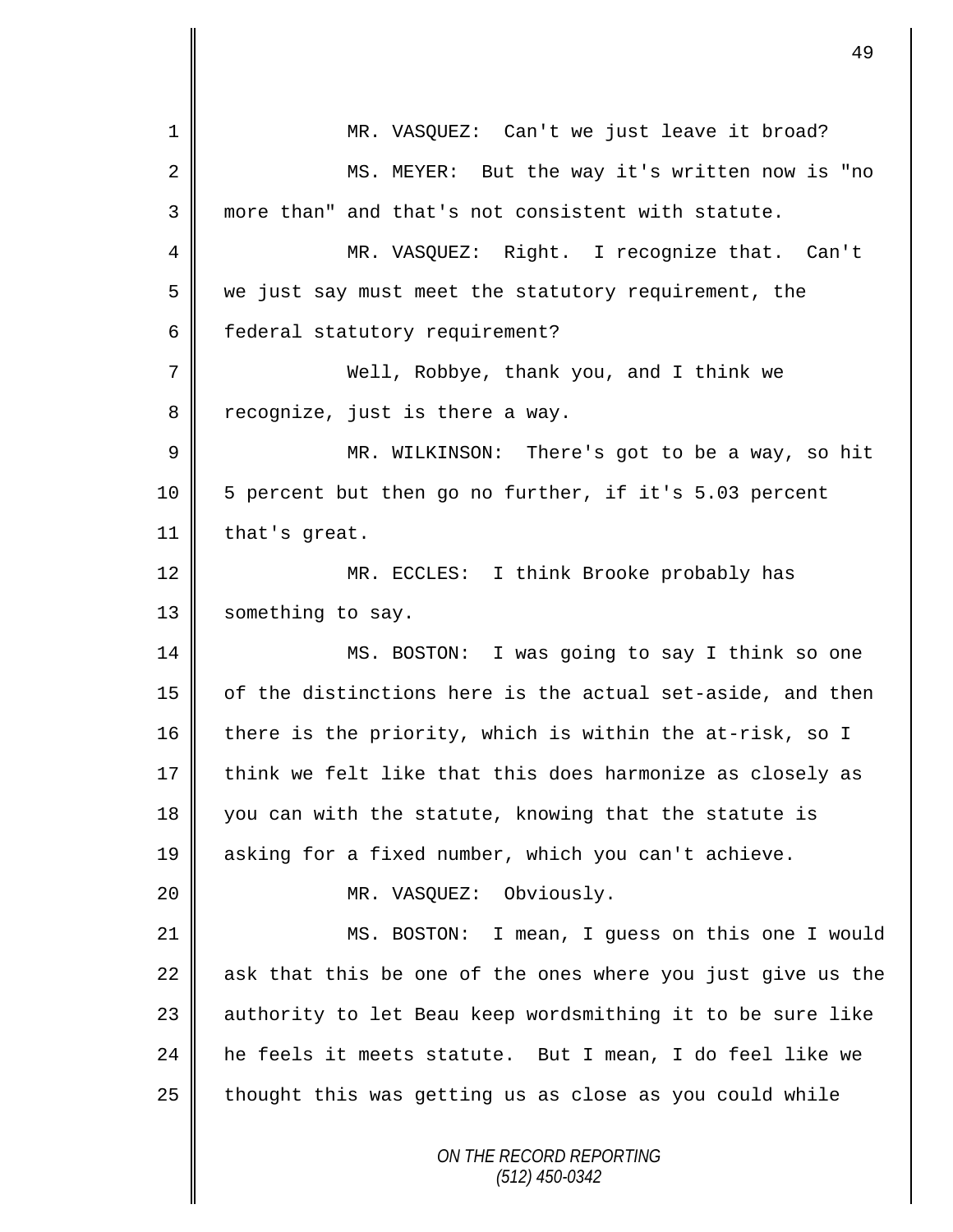*ON THE RECORD REPORTING (512) 450-0342* 1 still be realistic about the fact that you can't hit  $2 \parallel$  exactly 5 percent. 3 MR. MARCHANT: Does USDA and the rural 4 allotment, do they end up being the same project, or can  $5 \parallel$  the same project fill up and use both of those categories? 6 MS. BOSTON: Applicants can check a box and be 7 considered with at-risk and USDA. We actually added a 8 clarification about that this year in the QAP changes that 9 USDA would only compete in at-risk. 10 || Like I say, we've done the first 5 percent, and 11 then if your question is can they then still compete in the 12  $\parallel$  rest of at-risk based on their score, only if they've 13 checked the box and indicated that in their application 14 materials. That was not as clear before. 15 MR. MARCHANT: But USDA, they tend to be rural 16 projects. Right? 17 MS. BOSTON: Almost always. There's some 18 nuances to that. Applicants can ask for a deal to be 19 considered rural. 20 MR. MARCHANT: But if they are rural as well, do 21  $\parallel$  they fill both the rural category and the at-risk category? 22 | MS. BOSTON: No, no. They only compete within  $23$  the USDA at-risk, which is statewide. They don't compete 24 in the rural sub-allocation for a region. So like they 25 || wouldn't compete in like Region 6 Rural.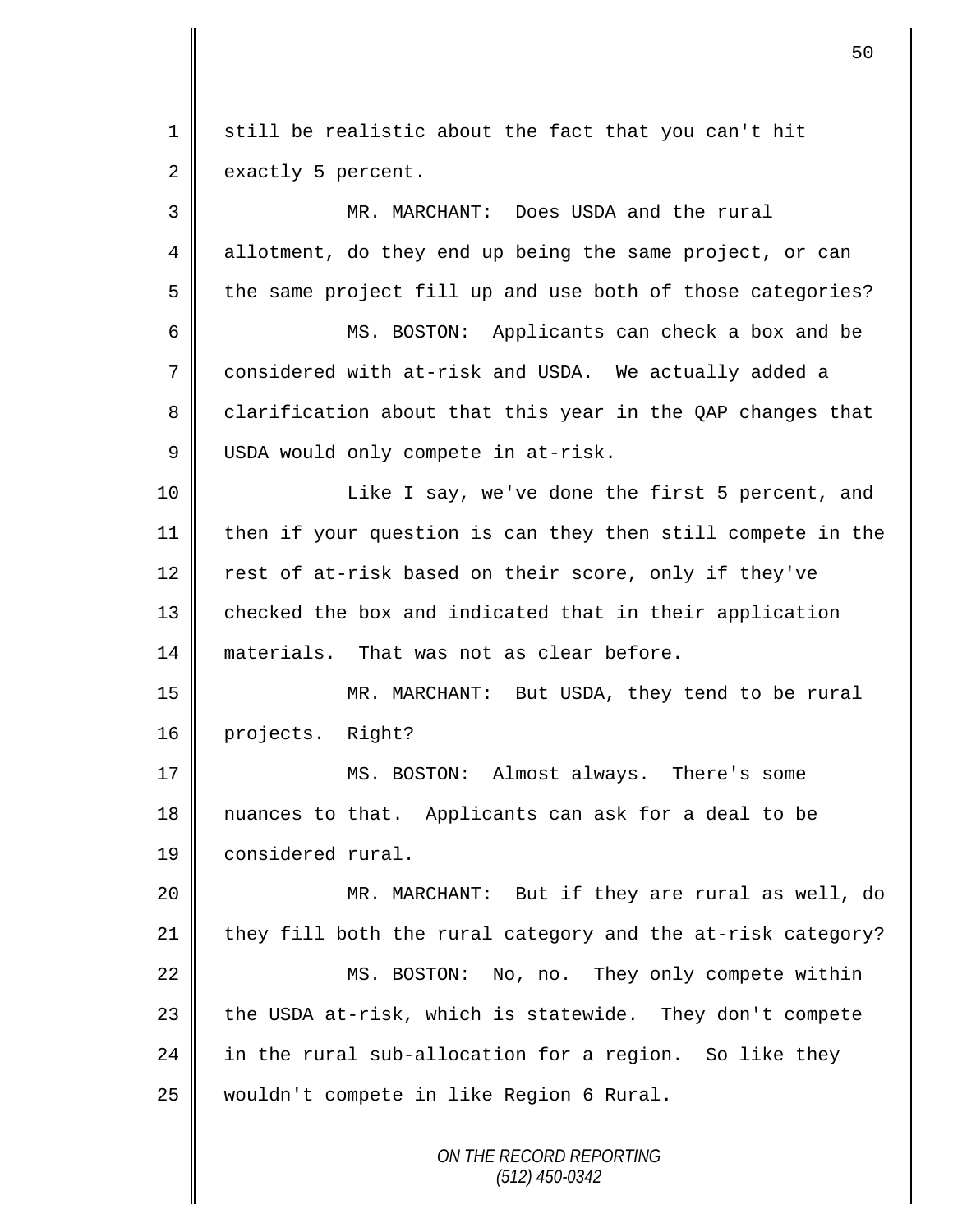*ON THE RECORD REPORTING* 1 || MR. MARCHANT: Okay. 2 MR. VASQUEZ: So we have directed to wordsmith  $3 \parallel$  it. 4 MS. BOSTON: I have it on the list. 5 MR. VASQUEZ: Okay. I think over on the side 6 are you wanting to come up? Yes, I see everyone cutting 7 || you off over here in the front. 8 || MR. ARECHIGA: Hello, Board. Good morning. My 9 name is Jason Arechiga with the NRP Group. I'm going to 10 speak on two items. 11 The first one will be brief, just echoing Ms. 12 Sisak's comments regarding the \$2 million cap. We do think 13 it's appropriate, especially to combat rising construction 14 costs, and we do believe, at least in our opinion, that not 15 | only does it combat the rising construction costs. 16 You'll still get the same amount of units, if 17 not more units, you'll just get them in fewer deals. So  $18$  those deals will actually be larger deals or deals that are 19 consistent with the ones that have already been being 20  $\parallel$  built -- is that the right way to say that, yeah -- as 21 | opposed to fewer units now. 22 Additionally, that will also help us with a few 23 | other items such as expense ratios. As we have more units 24 on the deals we can spread out the expenses. So the \$2 25 | million cap we are certainly in favor of that, and like I

51

*(512) 450-0342*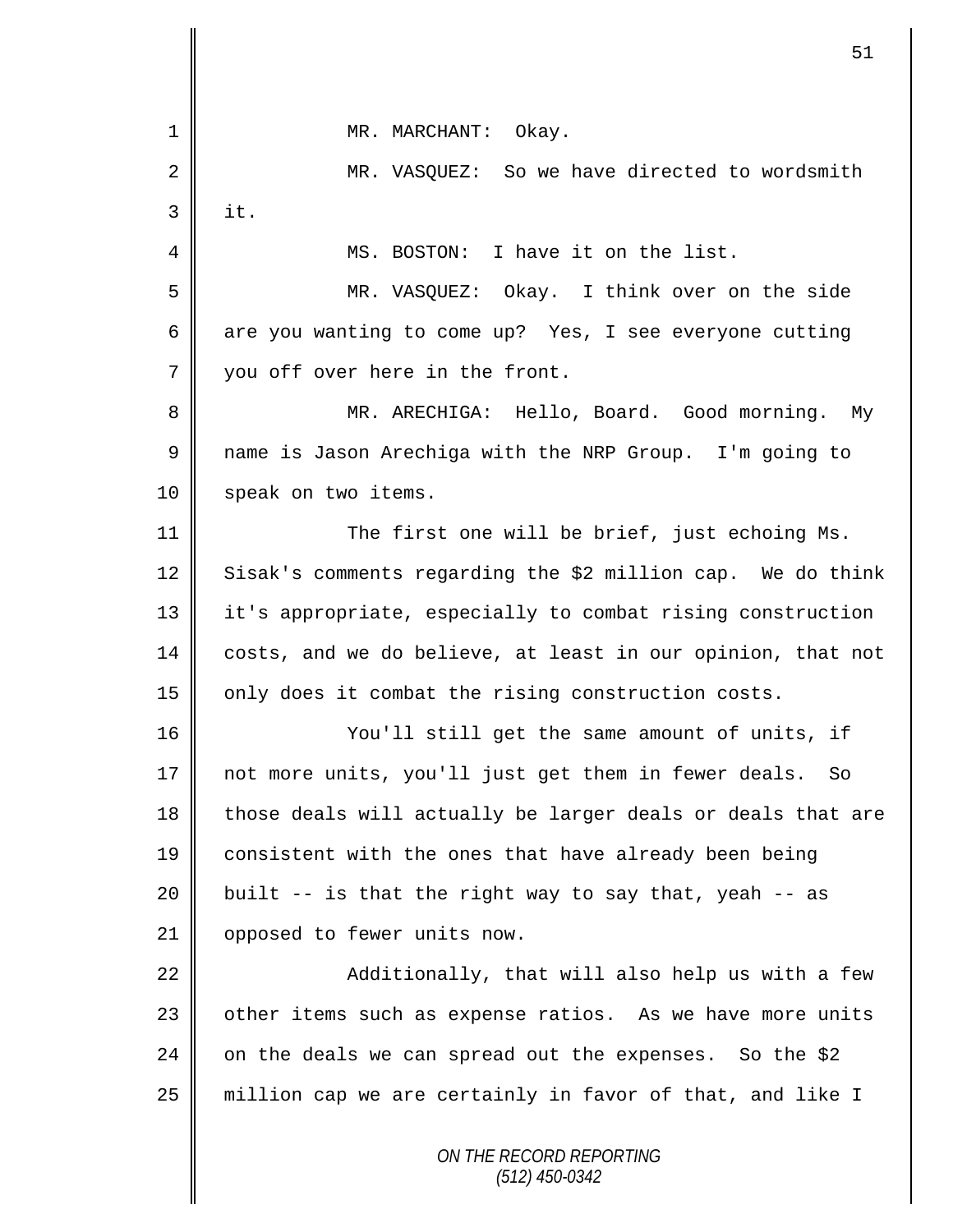1 said, I just don't want to be redundant and echo anything  $2 \parallel$  else, that's just simply our position. 3 The second item is more important. I really 4 | appreciate what staff has done with item  $(k)$ , the 5 undesirable feature regarding the joint land use study 6 areas; however, I do want to point out two things. 7 One, the undesirable site features already 8 covers APZ zones and clear zones, and in our phase 1 ESA 9 assessment required by TDHCA, we must include a noise study 10 and we must mitigate to HUD standards, so the development 11 community must already meet that. Therefore, I feel that 12 adding the language right now is a little redundant and 13 | something I do want to point out to you as is. 14 | Leaving it at 65 decibels is a very, very large 15 || area. It's not five square miles, granted, Mr. Wilkinson, 16 but on Randolph alone, Randolph Air Force Base in San 17  $\parallel$  Antonio, it is over 2741 acres that are located in the  $-$ -18 well, excuse me -- in the 65 to 69 range is 1,900 acres; in 19 the 70 to 74 is 644 acres, and in the 75 up greater range 20 is 156. 21 In Seguin -- I didn't even know that Seguin had 22  $\parallel$  a noise study around their airfield -- it actually is 23 similar numbers, it's a little bit lower and I don't want 24 to waste too much time here, but it's 1,200 acres, 400  $25$  | acres and 21 acres.

52

*ON THE RECORD REPORTING (512) 450-0342*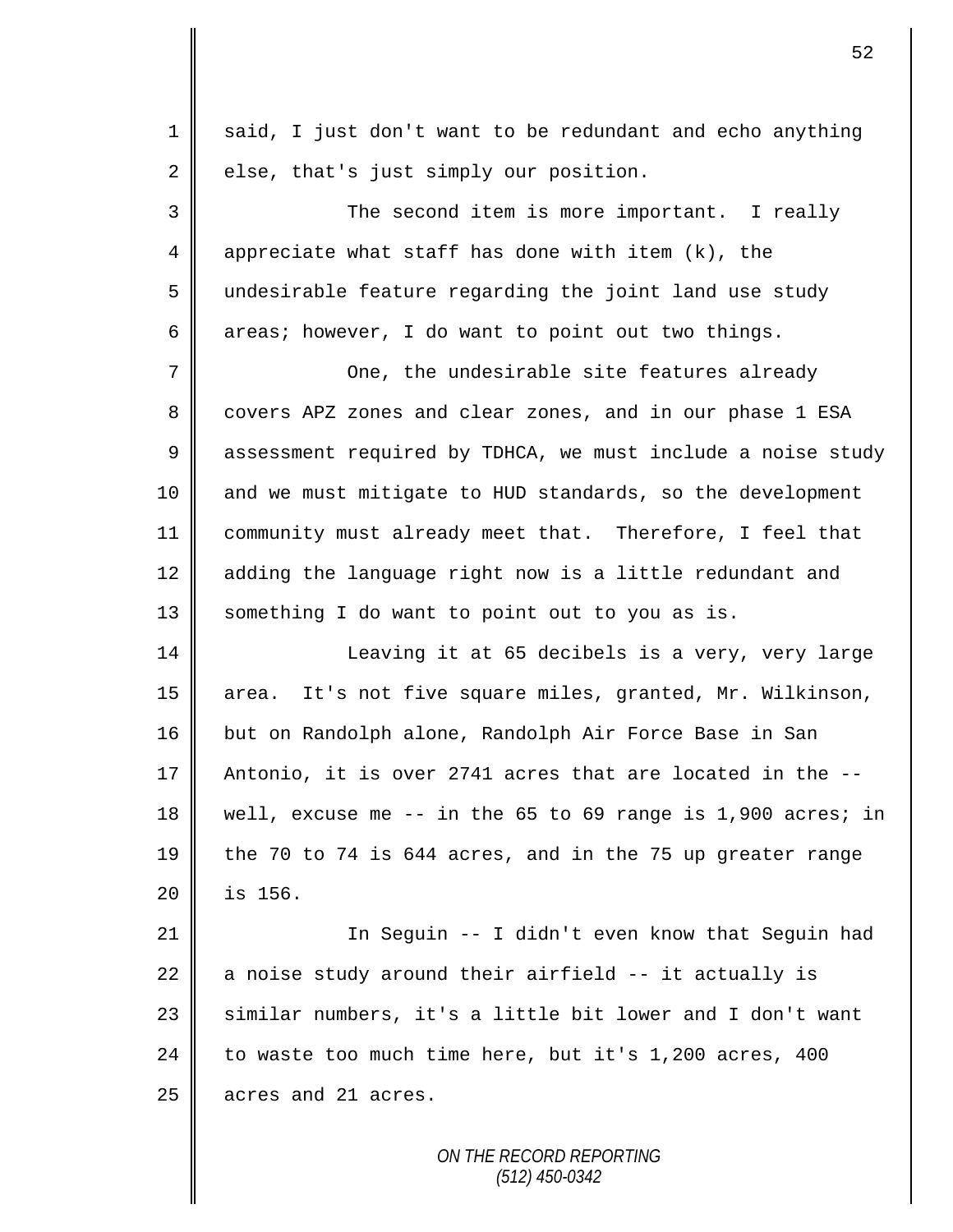1 So you're still impacting to do that area a very 2 | large  $-$  not only to mention Martindale Army Airfield, 3 || Lackland, Camp Bullis, Fort Sam, once you start drawing  $4 \parallel$  those noise corridors out, it gets very, very impactful.  $5 \parallel$  So if you're going to leave the language, I really highly 6 crecommend raising it from 65 to 75.

 $7 \parallel$  as it was, the letters that were sent from the 8 | Joint Naval Station Fort Worth to the deal in question was 9 | actually asking about deals that are between 70 and 75 and 10 above 75. So the 65 to 70 becomes very restrictive. We've 11 built several deals and mitigated in that area, and in 12  $\parallel$  fact, we're even looking at one right now that is currently 13 in that area.

14 The last thing I want to point to conclude --15  $\parallel$  thank you very much -- is that those noise studies are done  $16$  at a point in time where the equipment that the Air Force 17 currently has on the area versus what's required by TDHCA 18 now is a noise study that's current, so as the equipment 19 changes as the military evolves.

20 || One of the reasons why you got that noise study 21 From Joint Naval Air Station was the introduction of the F-22  $\parallel$  35 fighter, which is four times louder than the F-16, so it 23  $\parallel$  ended up pushing it out. I just think you already account 24 for it; it may be a little redundant, that's all.

25 **Thank** you.

*ON THE RECORD REPORTING (512) 450-0342*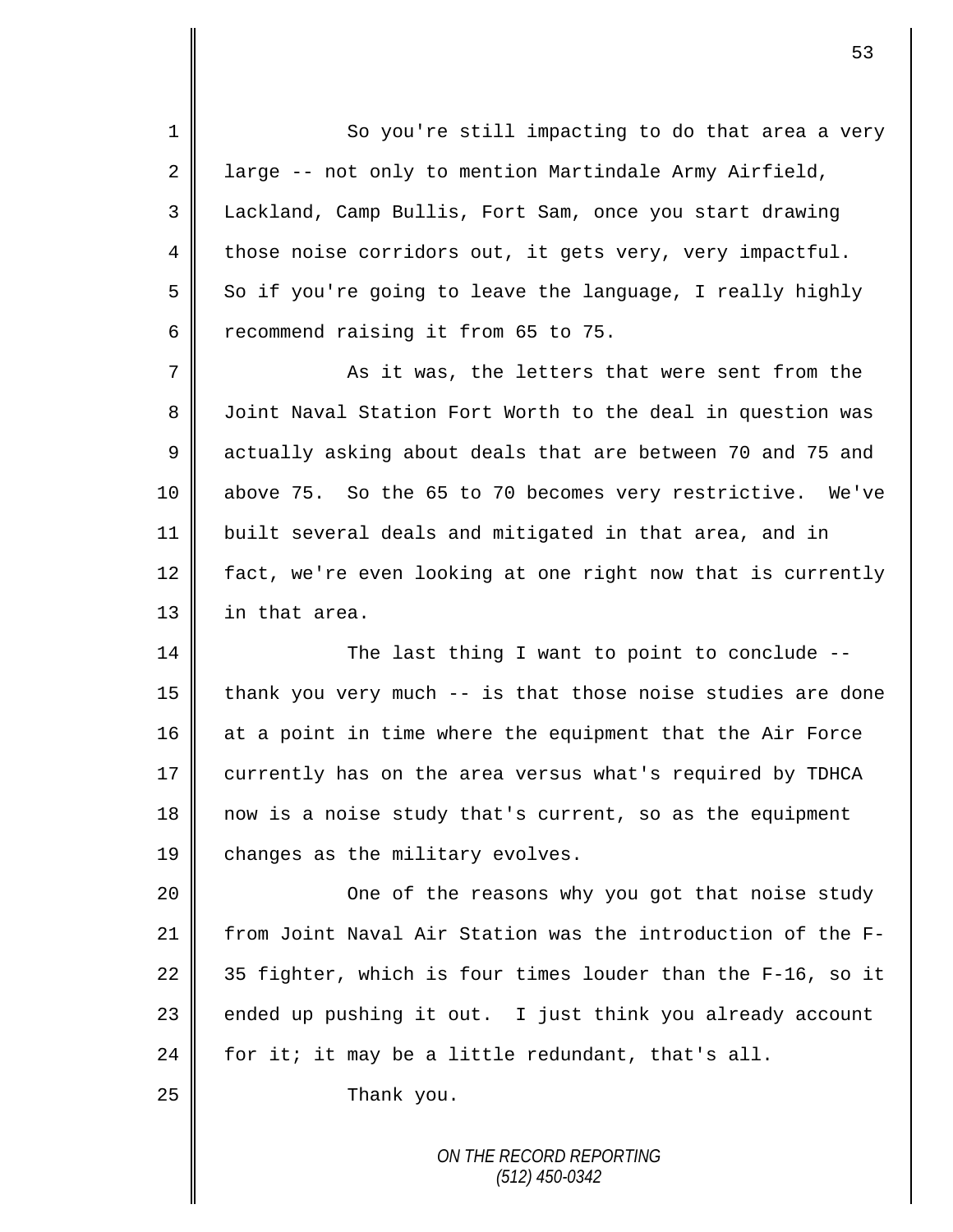*ON THE RECORD REPORTING (512) 450-0342* 1 MR. WILKINSON: Brooke, are we at 65 or 70 2 decibels? 3 | MS. BOSTON: Sixty-five. 4 MR. WILKINSON: Okay. Thank you. 5 MR. MARCHANT: In understanding Senator 6 Menendez's letter, which way were his comments? 7 MR. WILKINSON: They're in line. 8 MR. MARCHANT: They're in line? 9 MR. WILKINSON: Yeah. 10 MS. HICKS: Good morning. Jennifer Hicks with 11 True Casa Consulting. I wanted to thank Brooke and staff 12 for the changes proposed this morning, because it also made 13 || my comments a lot shorter. 14 | I just want to comment on one section; it's the 15 supplemental credit section, specifically Section 11.001. 16 There was a clause added to call out those folks that 17 applied for multifamily direct loan funds under the 2021-3 18 NOFA. 19 The clause says that developments that have 20 | contracted for multifamily direct loan funds, the increased 21 expenses must have occurred after the execution date of the 22 multifamily contract. The issue that I'm worried about  $23$  with that clause is that right now some of those 24 multifamily direct loan awards under that NOFA are going  $25$  through the contracting process, and that's taking a little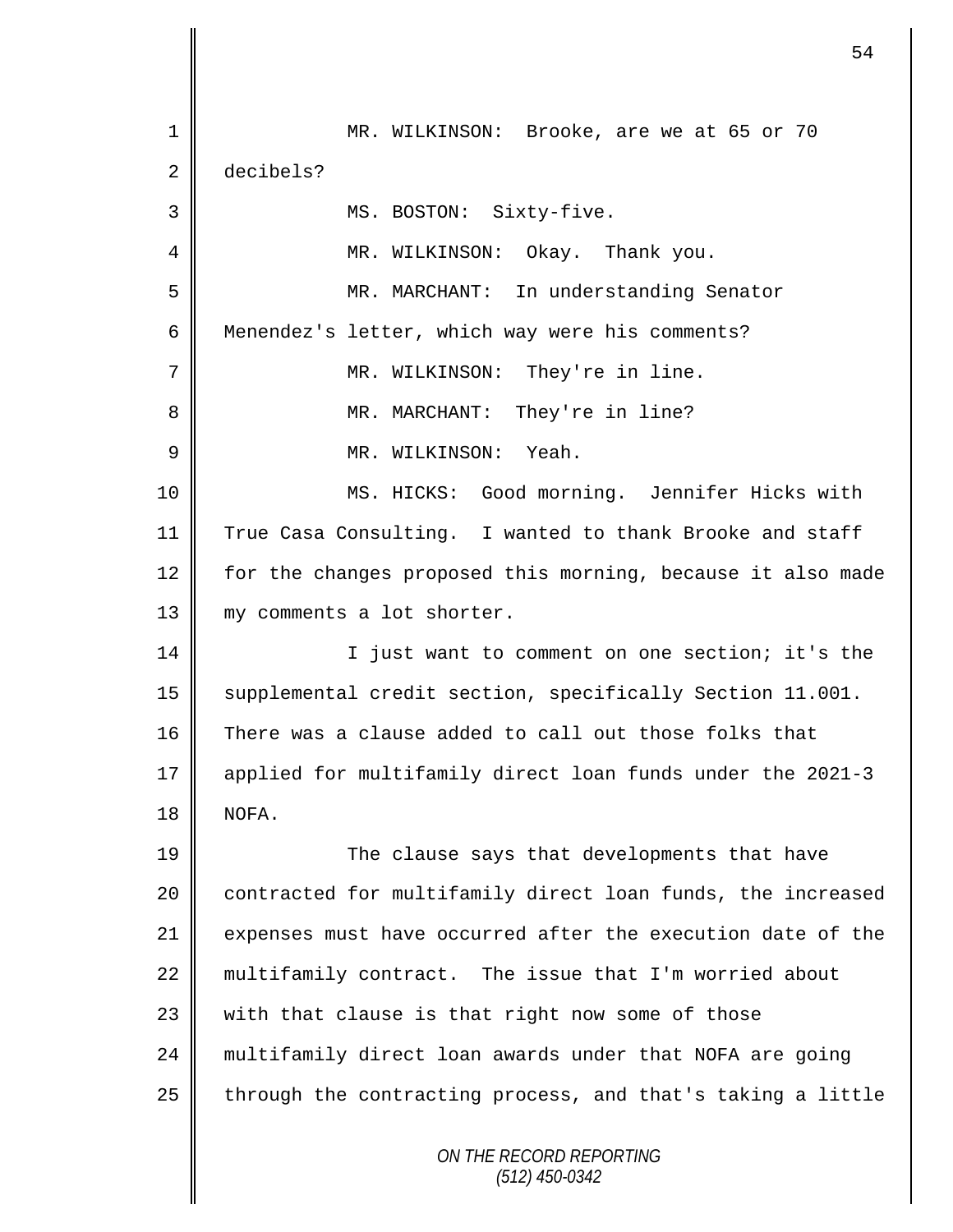1 | bit of time; meanwhile, the intent to apply for the  $2 \parallel$  supplemental credits is going to be due in a couple of 3 days.

4 || And so this clause is concerning and a little 5 bit confusing. I'm not sure how it will be interpreted in 6 the case that something runs afoul we're not able to get 7 under contract with the multifamily direct loan funds, and 8 then all of a sudden all those expenses that were incurred 9 **b**efore that contracting process will be applying to 10 Supplemental credits for those expenses. So that's one 11 concern.

12 ||<br>The second concern is just the multifamily 13 direct loan NOFA was only for vertical construction costs; 14 it was limited to just the vertical construction costs. 15 The supplemental credits is for total development costs, 16 and there have been increase in soft costs and costs of 17 capital from the delay in starting construction, and so 18 those will be captured with the supplemental credit 19 request, whereas, that was not eligible for multifamily 20 direct loan.

21 || So you can see that those costs were incurred  $22$  before the contracting process started with the multifamily 23 direct loans, but they are eligible expenses for the 24 | supplemental credits.

25 || So my request is if this clause -- if this

*ON THE RECORD REPORTING (512) 450-0342*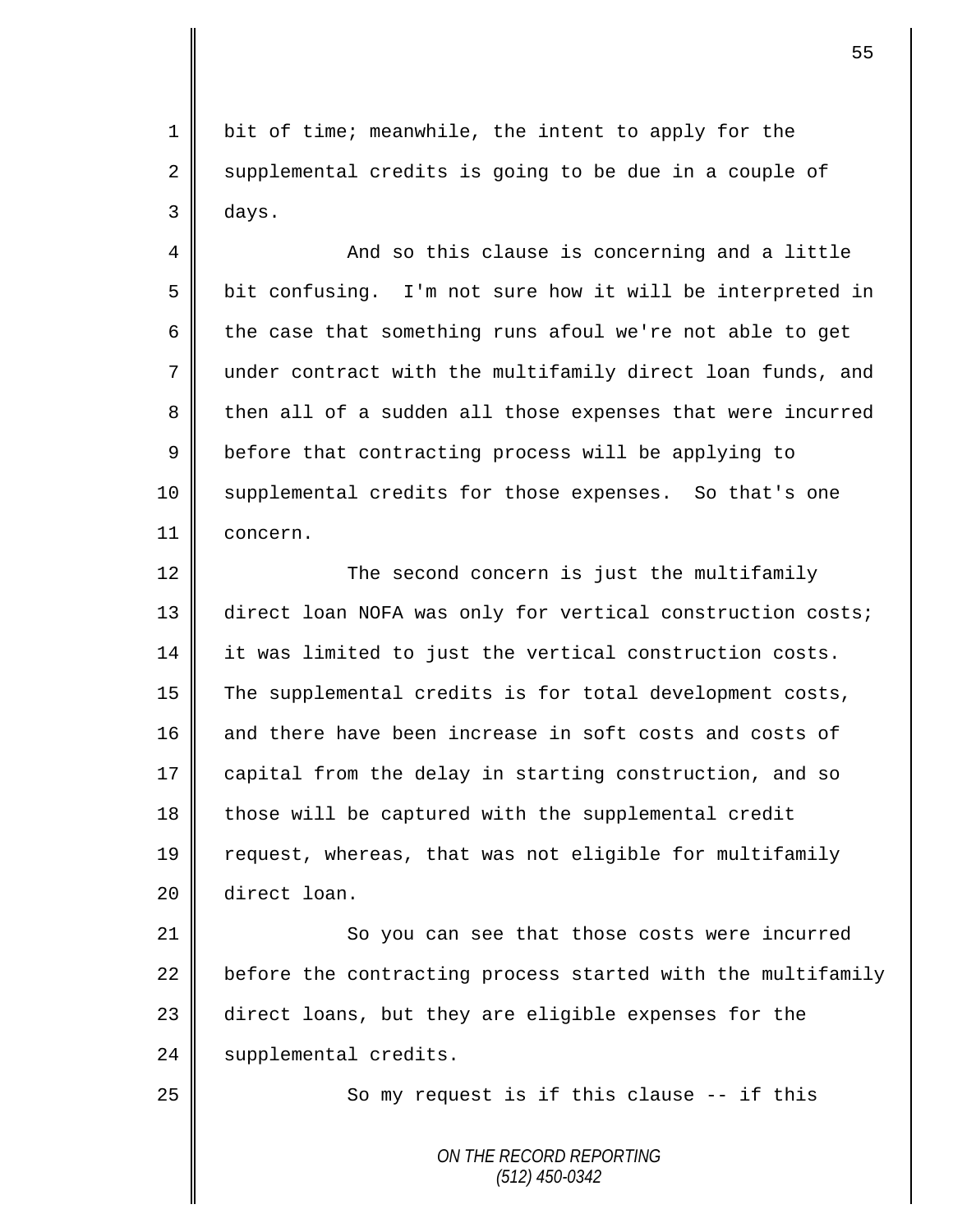| $\mathbf{1}$ | wasn't added to meet any sort of federal requirement or    |
|--------------|------------------------------------------------------------|
| 2            | definition, I guess I'm just asking if we can delete this  |
| 3            | clause, because I think it causes more confusion and       |
| 4            | concern than potentially help.                             |
| 5            | But that's just my comment.                                |
| 6            | MR. WILKINSON: It's general counsel's                      |
| 7            | contention that we are federally required to add this      |
| 8            | clause.                                                    |
| $\mathsf 9$  | Meaghan is our expert on it if she wants to come           |
| 10           | discuss.                                                   |
| 11           | MS. BOSTON: I can speak about it.                          |
| 12           | MR. WILKINSON: Okay, Brooke.                               |
| 13           | MR. VASQUEZ: Thank you, Jennifer.                          |
| 14           | MS. HICKS: Thank you.                                      |
| 15           | MS. BOSTON: We also had someone else point that            |
| 16           | out to us several days ago, and we've talked about it with |
| 17           | counsel, and so the requirement is for NHTF, National      |
| 18           | Housing Trust Fund, or HOME for multifamily: The costs at  |
| 19           | the time that you sign your written commitment have to be  |
| 20           | the true picture of your costs.                            |
| 21           | And so there's really two options for any                  |
| 22           | applicant that wants to take advantage of supplemental and |
| 23           | a loan. The options are to either wait to sign their       |
| 24           | written agreement, which is the contract, until after they |
| 25           | know they have the tax credit supplemental award, or they  |
|              | ON THE RECORD REPORTING<br>$(512)$ 450-0342                |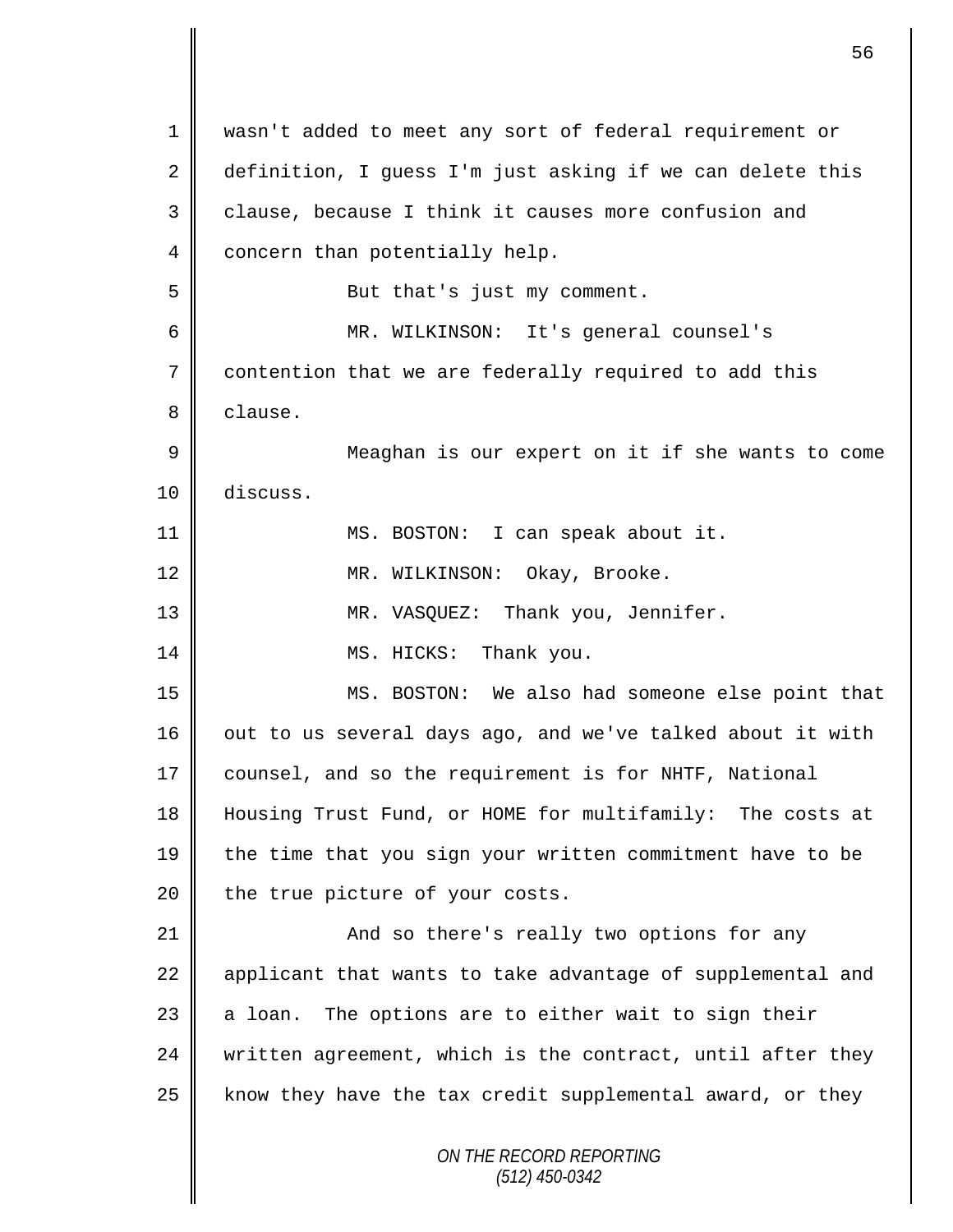*ON THE RECORD REPORTING* 1 can sign and then their costs are limited to only those  $2 \parallel$  costs that have been incurred after the signing of the 3 written agreement. So if they want to be able to include 4 these other costs that were known beforehand but are 5 excluded from the loan process, then they would need to  $6 \parallel$  wait to sign their agreement. 7 || Did I say that right, Meaghan? 8 MR. VASQUEZ: There's a real timing issue here. 9 Right? 10 || MS. BOSTON: It is a timing issue, yeah. And 11 even if we took it out of the QAP  $-$  and this is what we 12 emphasized to the person who reached out to us earlier --13 even if we take it out of the QAP, we still have to 14 | operationalize that requirement because it's a federal 15 | requirement on the loan funds, and so we'd still have to do 16 it even if I take it out of the QAP. 17 || MR. VASQUEZ: Is there an option, a method 18 available to a developer stuck in not knowing what the 19 final costs are and still wanting to get either a loan or 20 Supplemental? Is there a way, a path that they can follow 21 || to make that happen, or is it just kind of stuck between  $22 \parallel$  them? 23 || MS. BOSTON: I think the path is one of the two  $24$  choices that we said. So you either wait to sign and don't  $25$  sign your loan commitment until after you know you have the

*(512) 450-0342*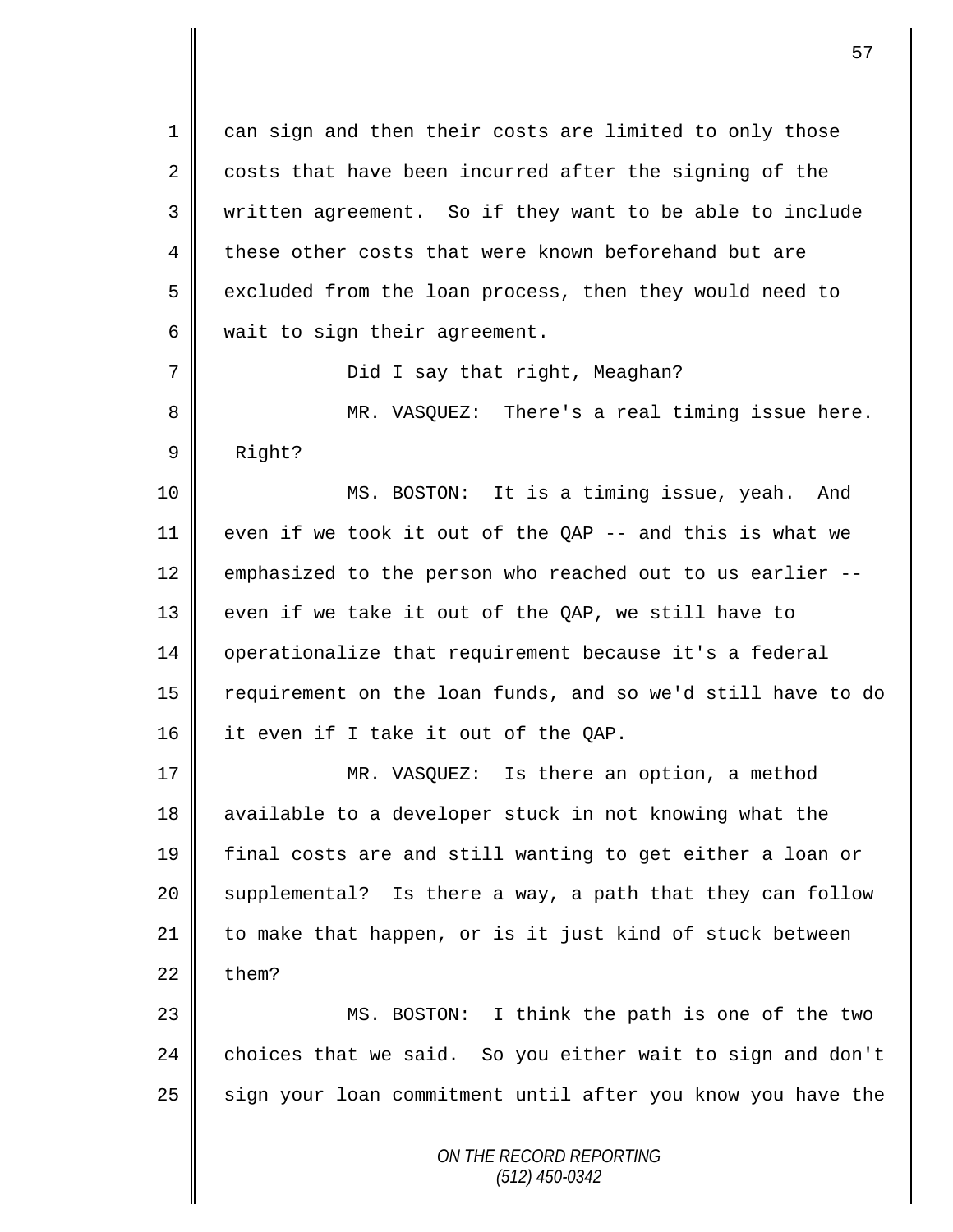*ON THE RECORD REPORTING (512) 450-0342* 1 award of the supplemental, or if that's untenable for 2 someone, you just have to know that you're limited in what 3 costs you can request through the supplemental to only 4 newly known costs. 5 MR. WILKINSON: I think our efforts to speed up 6 the award of supplemental credits helps the situation a 7 little bit. 8 MS. BOSTON: Our plan is to award in February so  $9 \parallel$  they would know quickly. 10 MR. VASQUEZ: Jennifer, do you have anything to 11  $\parallel$  add? 12 MS. HICKS: My concern wasn't so much as there's 13 additional costs to be added to apply for supplemental 14 credits, it's that we're all good with MFDL funds, but if 15 Something goes wrong with the contracting process, I want  $16$  to just make sure that the costs that were eligible under 17  $\parallel$  the multifamily direct loan would be we can go in for 18 | supplemental credits for that. 19 **And we're not adding costs, they're the same**  $20$  | costs, but the way that reads is the costs have had to 21 | occur after, and we're going through the contracting 22 process right now. 23 || So I'm just making clear that if something runs 24  $\parallel$  afoul we're not able to -- some reason the multifamily 25 direct loans don't work that we're able to apply for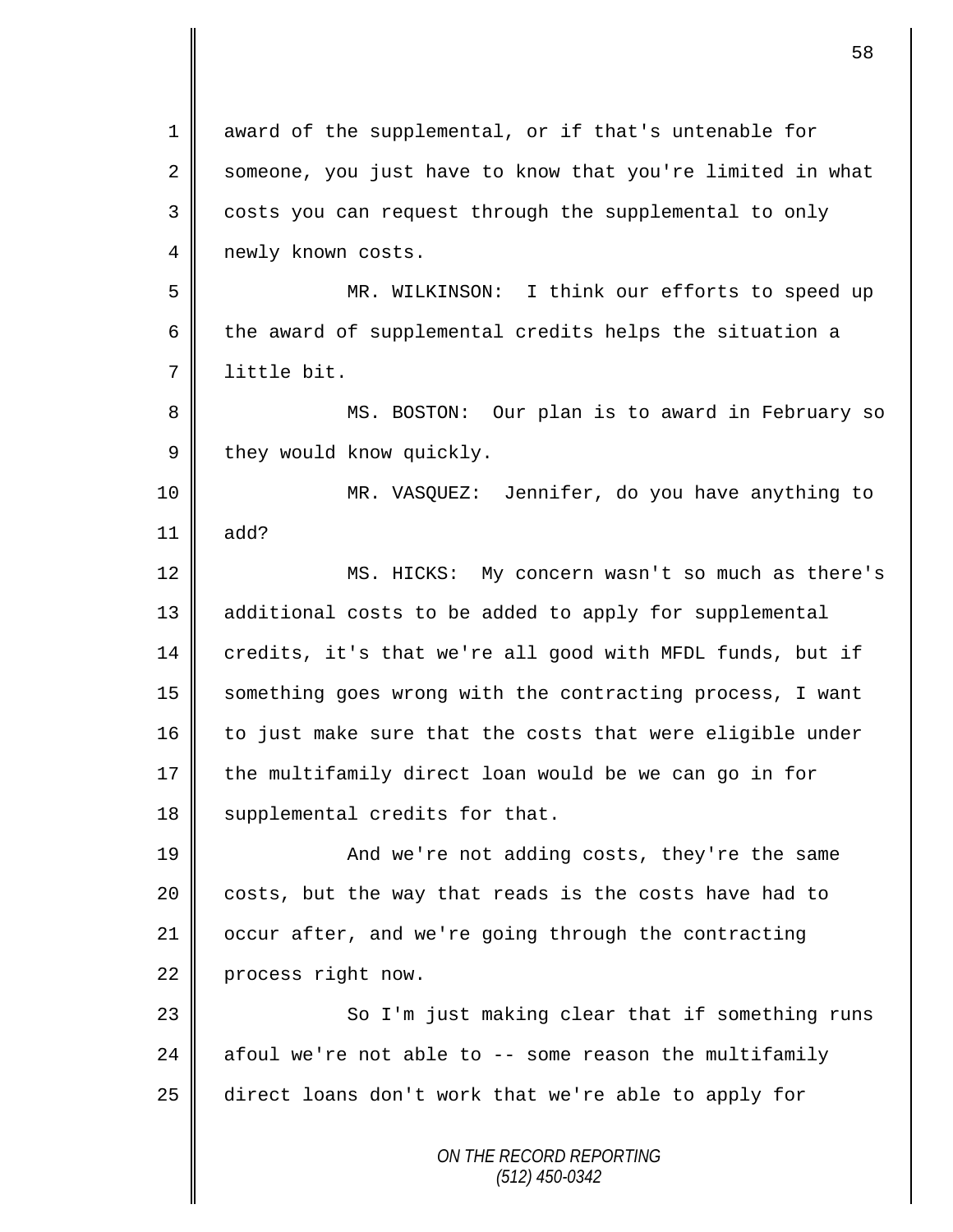*ON THE RECORD REPORTING (512) 450-0342* 1 supplemental credits, nothing has changed about the costs  $2 \parallel$  from the multifamily direct loan application. That's all 3 I'm saying. 4 || MS. BOSTON: But I think if something goes  $5 \parallel$  afoul, you won't have signed the written agreement so then 6 you're okay. 7 || MS. HICKS: We want to sign the contract as soon 8 as possible. 9 || MS. BOSTON: Right. 10 || MS. HICKS: We can figure this out. 11 MR. VASQUEZ: Okay. You may be reading too much 12 into this one. 13 || MS. HICKS: Yep. 14 MR. VASQUEZ: Okay. Thank you. 15 Who's up? 16 || MS. SAAR: Hi. Kathryn Saar with the Brownstone 17 | Group. 18 || I want to echo the comments that you've heard 19 about increasing back up to the \$2 million in credits. 20 | It's not just this last year where we've seen these 21 increases. Construction costs have been going up and to 22 the right for a decade, and every year we talk about the 23 | cost per square foot cap, and every year we might get a  $24$   $\parallel$  very small increase to that particular scoring item. 25 || Right now with the 5 percent increase that we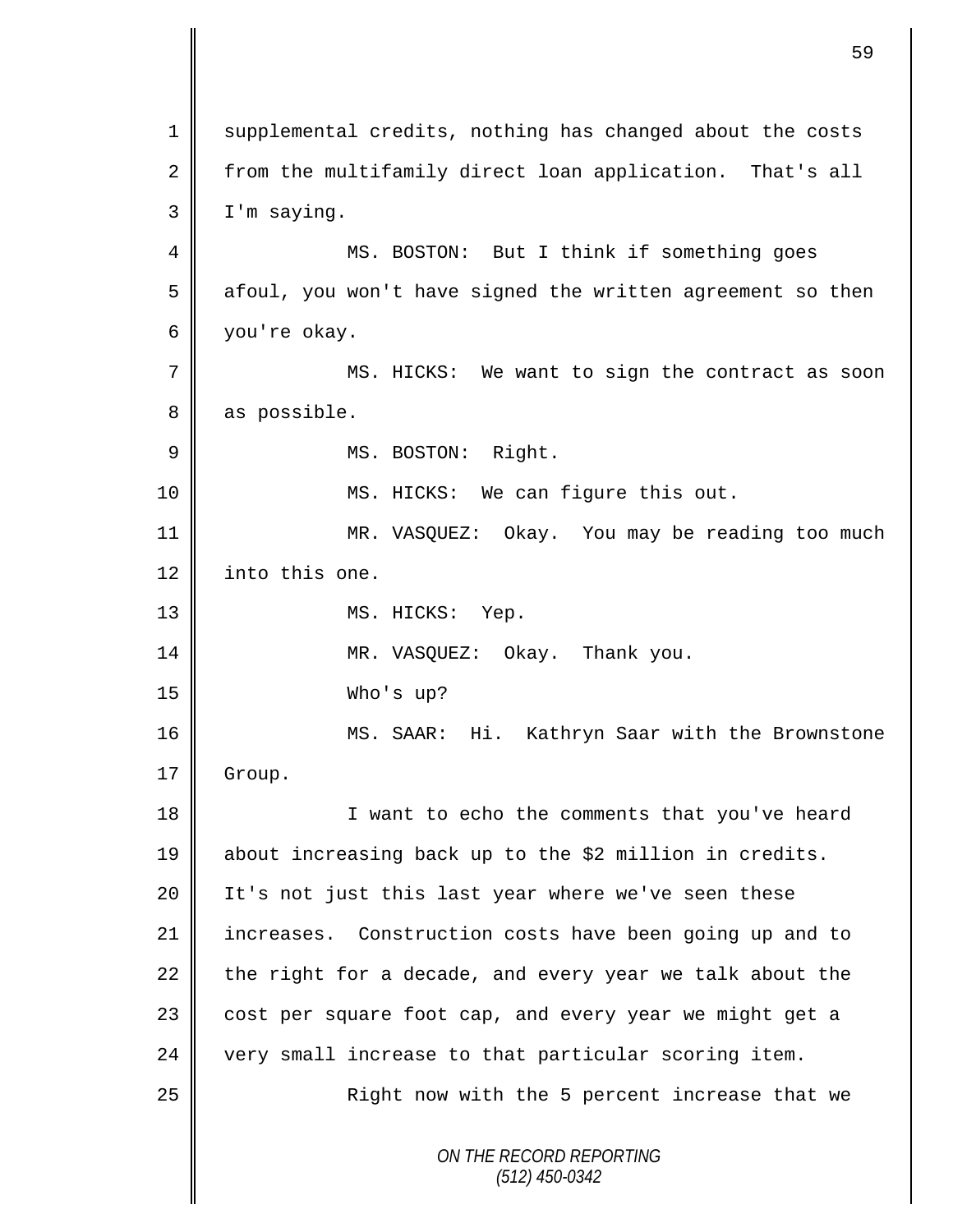1 | have in the QAP this year, it's only \$85 a foot for  $2 \parallel$  building costs, hard costs in a high-cost area. I don't 3 || know anybody that's been able to build for \$85 a foot in 4 probably a decade.

5 || So it's really important for these deals to be  $6 \parallel$  well capitalized up front so that when things like 7 | insurance costs, which have been going through the roof  $8 \parallel$  recently -- those costs can be supported, you're not 9 setting your debt so high that your property suffers. By 10 helping capitalize these deals up front, it really helps 11 stabilize the housing and make sure that you have good 12 quality housing that's operated well.

 The other thing is Brooke mentioned that there's 14 a possibility that we might have an increase in the percentage of 30 percent units required. Thirty percent 16 || units don't cover, they don't break even, they actually  $\parallel$  cost money, so if we have to have more of those units --18 and I think we should have 30 percent units, we do, but if we have to have more, it's even less debt that we're able | to carry, so that has to be made up somewhere and credits, 21 || more credits is the best way to get there. **Thank** you. MR. VASQUEZ: Great. Thanks, Katherine. 24 MR. FLORES: Good morning, Mr. Chairman, members, Mr. Eccles, Mr. Wilkinson. My name is Henry

> *ON THE RECORD REPORTING (512) 450-0342*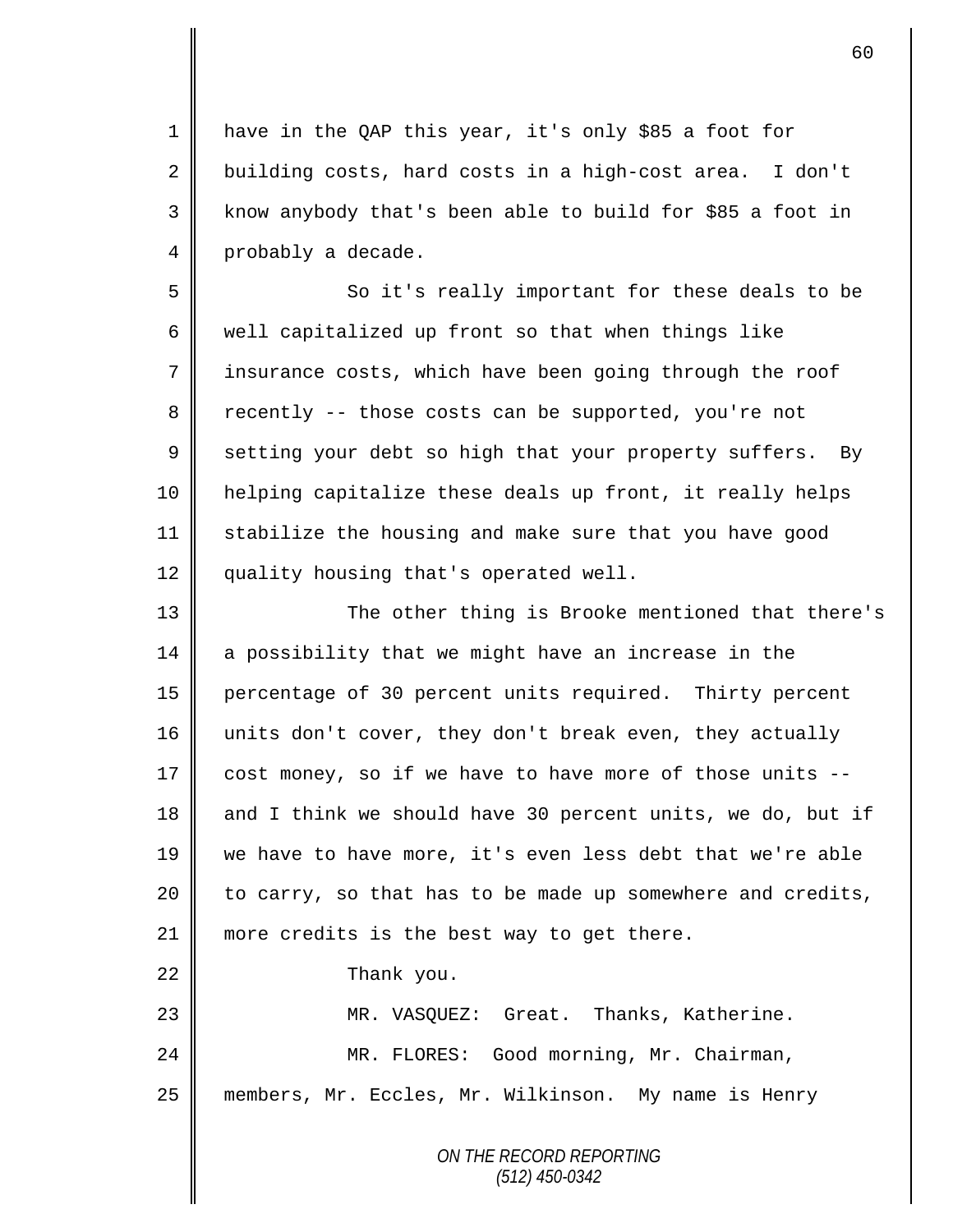1 Flores. I am with Madhouse Development.

| 2  | Thank you for your patience through this public             |
|----|-------------------------------------------------------------|
| 3  | comment process. Thank you for your service to the state.   |
| 4  | I wanted to acknowledge staff in their approach             |
| 5  | to this year's QAP and thank them for acknowledging the     |
| 6  | semantical error in the right of first refusal. Changing    |
| 7  | it to "or" is critical; they're mutually exclusive          |
| 8  | concepts. And it's critical that those concepts remain in   |
| 9  | place.                                                      |
| 10 | I started in affordable housing in 1979 when I              |
| 11 | went to work as program manager in my hometown, Corpus      |
| 12 | Christi. I was there 15 years and then had the honor of     |
| 13 | being the first executive director of this agency under     |
| 14 | Governor Richards, reappointed by Governor Bush, and served |
| 15 | in both administrations, and worked for Clinton and Bush at |
| 16 | the national level. So I've seen every housing program      |
| 17 | imaginable.                                                 |
| 18 | I think it's critical that for the Tax Credit               |
| 19 | Program that when you get to the end, when you get to what  |
| 20 | they call the ROFR, that they have a public benefit there.  |
| 21 | The idea of selling it to a nonprofit is currently the      |
| 22 | The idea is now nonprofit or tenant condoization,<br>case.  |
| 23 | again another sound concept.                                |
| 24 | But what we're proposing now with two points                |
| 25 | being available for only the condo concept is I can assure  |
|    | ON THE RECORD REPORTING                                     |

*(512) 450-0342*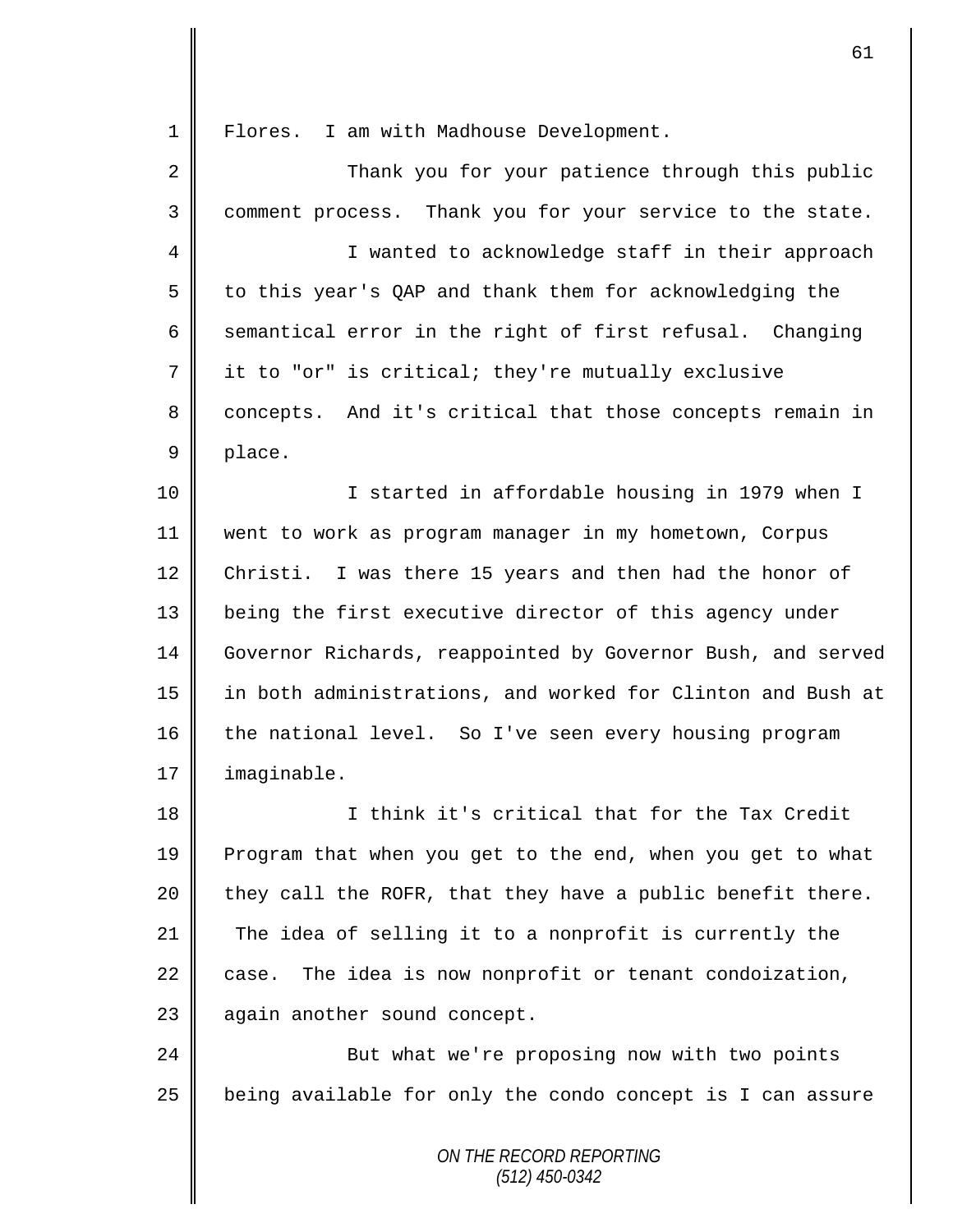| $\mathbf 1$ | you this industry is going to react and they're all going   |
|-------------|-------------------------------------------------------------|
| 2           | to do condos, and we're not ready to do condos.             |
| 3           | Having come out of city government, I don't                 |
| 4           | think cities are ready to accept that premise. There's a    |
| 5           | process if you go through condoization that involves        |
| 6           | platting and a hundred water meters, a hundred electrical   |
| 7           | meters, a hundred bills that's going to occur at the front- |
| 8           | end.                                                        |
| 9           | It's a sound concept, and there will be some                |
| 10          | perhaps nonprofits who will be prepared to meet that        |
| 11          | challenge, but I would suggest that you have two -- that    |
| 12          | you bifurcate both aspects of that ROFR to give one point   |
| 13          | to each. If in the future you want to prioritize to         |
| 14          | ownership, then do it next year, give the industry time,    |
| 15          | give staff time to be able to approach this thoughtfully.   |
| 16          | So that's my first comment.                                 |
| 17          | Second comment, I don't want to echo it too much            |
| 18          | what everyone said, the \$2 million, there was a comment    |
| 19          | made about less transactions. There will be less            |
| 20          | transactions but there will be larger transactions and more |
| 21          | efficient transactions.                                     |
| 22          | Now, I've seen this concept of credit per unit              |
| 23          | used before across the United States, in local government,  |
| 24          | et cetera. Please don't advocate for that. That leads to    |
| 25          | a race to the bottom. If I buy cheaper land, if I cheapen   |
|             | ON THE RECORD REPORTING<br>$(512)$ 450-0342                 |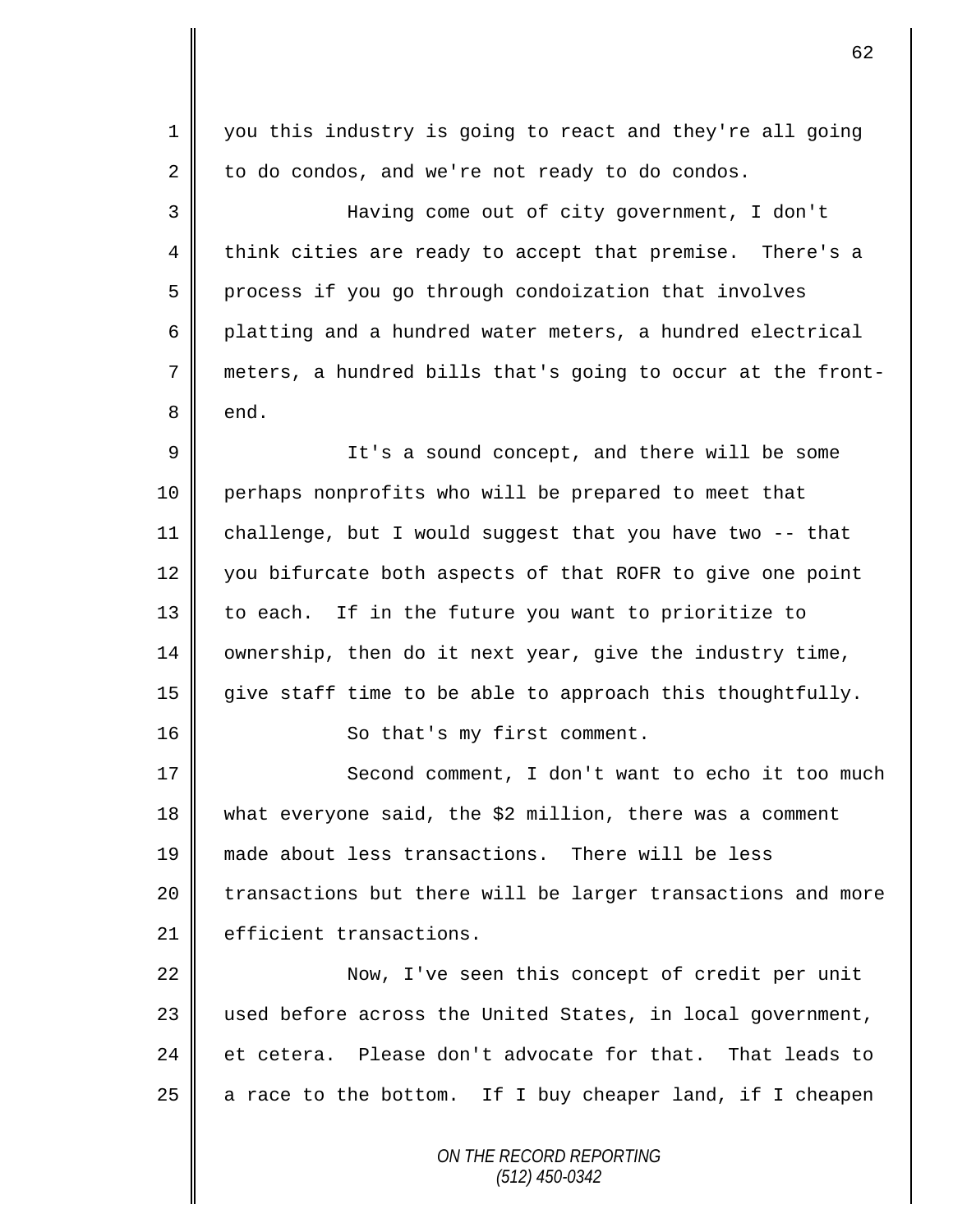| $\mathbf 1$ | the quality of the product, if I reduce my costs, I can    |
|-------------|------------------------------------------------------------|
| 2           | reduce my credit allocation. That's not what you want.     |
| 3           | You want the best quality product. So again, I don't think |
| 4           | credit per unit is the right thing, and I do think \$2     |
| 5           | million per allocation is critical.                        |
| 6           | Gentlemen, thank you for your time.                        |
| 7           | MR. VASQUEZ: Thank you.                                    |
| 8           | MS. RICKENBACKER: Donna Rickenbacker with                  |
| 9           | Marque.                                                    |
| 10          | My comments are limited to how the QAP is                  |
| 11          | ranking supplemental credit applications. As drafted,      |
| 12          | staff is using the 9 percent score from the applicable tax |
| 13          | credit cycle to determine prioritization for supplemental  |
| 14          | allocation.                                                |
| 15          | This automatically puts 2019 deals at a                    |
| 16          | disadvantage because the points associated with certain    |
| 17          | scoring categories increased from '19 to '20.<br>This      |
| 18          | built-in priority for 2020 applicants will be particularly |
| 19          | problematic in subregions where only one transaction is    |
| 20          | reached in any given cycle and the supplemental credit     |
| 21          | amount available in the subregion is not large enough to   |
| 22          | support two awards.                                        |
| 23          | The purpose of the supplemental credit process             |
| 24          | is to award credits to those deals most harmed by COVID    |
| 25          | disruption. I realize that 2020 applicants don't believe   |
|             | ON THE RECORD REPORTING                                    |

*(512) 450-0342*

 $\mathsf{I}$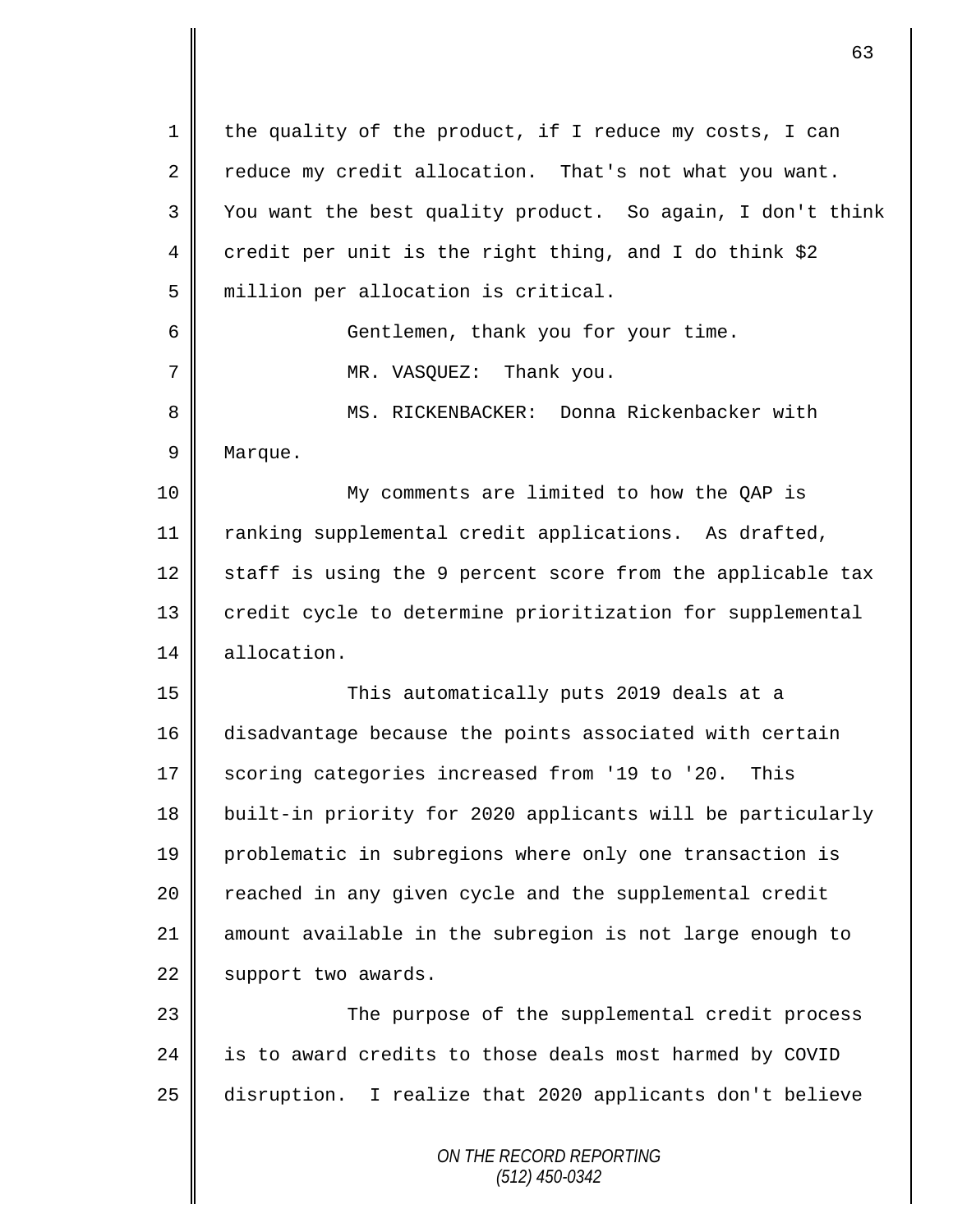1 the '19 transactions were impacted, but unfortunately, some 2 were and probably more so because these deals were closed 3 and under construction when COVID-related problems started. 4 Based on a good-faith timeline, most 2019 deals close 5 **b**etween March and July of 2020.

6 We were shutting down offices and businesses, 7 including mine, in March of '20. By July of '20, Texas 8 deaths tragically reached 10,000 people and hospitalization 9 ceached over 260,000.

10 || Lumber prices started escalating in December of 11 2020 and reached their peak the first quarter of this year. 12 We called for lumber on one of my '19 projects and the 13 | lumber contractor walked the contract, to name a few cost 14 implications to that particular job.

15 || My point is that deals that are closed and have 16 been under construction the longest should be given first 17 priority, and in regions where only one survives there 18 should be some methodology for selecting the one that has 19 been harmed the most, because there are instances where 20 || 2020 deals that followed the rules and did close early in 21 | ready-to-proceed areas did experience similar COVID-related 22 disruptions.

23 || My suggestion was and still is -- and I hope 24  $\parallel$  that you will reconsider -- is giving REA the opportunity 25  $\parallel$  to do what I'm calling a harm analysis to re-prioritize

> *ON THE RECORD REPORTING (512) 450-0342*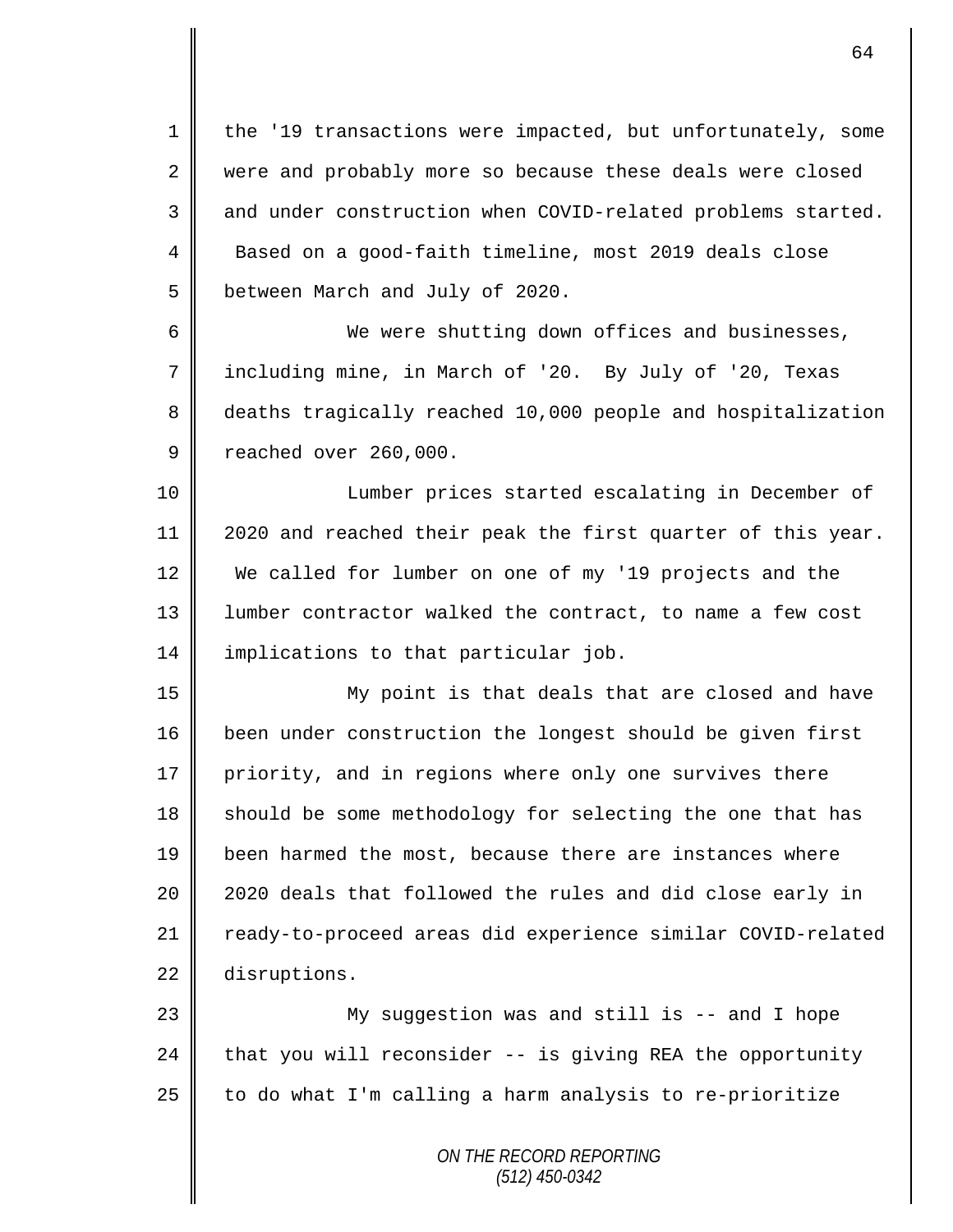*ON THE RECORD REPORTING* 1 developments in a given subregion in order to reach 2 developments that were most impacted by COVID disruptions. 3 To do otherwise means only 2020 deals will receive a 4 | supplemental allocation award. 5 If I've got time, I also wanted to visit briefly 6 about \$2 million versus 1.5-. I have been a strong 7 advocate for \$2 million for many years. I think that that  $8 \parallel$  is a good way, direction for the program to go, and I echo  $9 \parallel$  everything that's been said to date. 10 The only problem this year is that we're already 11 reaching less of 2022 deals because of the supplemental  $12$  credits, so now if you increase the amount that's available 13 || on a per-deal basis, now you're reaching even fewer '22 14 transactions. 15 || That's my comment. Thank you. 16 MR. VASQUEZ: Thank you, Donna. 17 MR. HOOVER: Good morning. Thank you for your 18 service. My name is Dennis Hoover. I represent the Rural 19 Rental Housing Association as chairman of the QAP and 20 | Development Committee, and own a bunch of USDA apartments, 21 | own and operate across the state. 22  $\parallel$  The USDA 514, 515, and 516 programs, about 23 || 23,700 units across the state, most of which are in very 24 rural and very hard to serve areas and serve very low and 25 extremely low income.

65

*(512) 450-0342*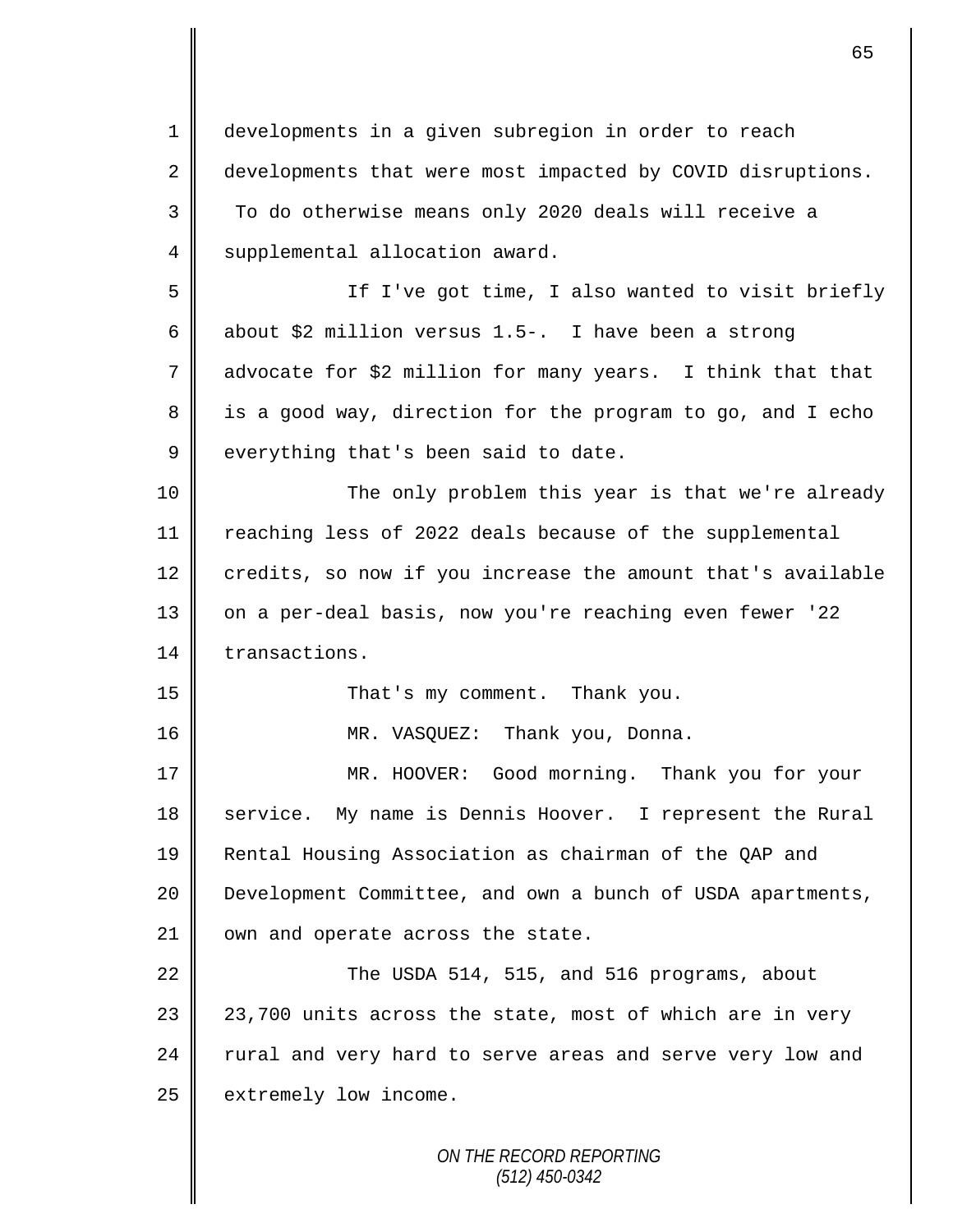*ON THE RECORD REPORTING (512) 450-0342* 1 || And I want to address the same thing that Robbye 2 Meyer did. I agree with her statement about the language 3 about the 5 percent set-aside for USDA apartments. The 4 language needs to be "at least 5 percent" and not "no more  $5 \parallel$  than." 6 When you think about it, if you fund the first 7 six or seven or eight or nine USDA apartments and you're up  $8 \parallel$  to 4.5 or .6 or 4.7 or .8 percent, and the next one would  $9 \parallel$  go up to 5.1 or 5.2, then you couldn't fund that one if you 10 said no more than and you'd be out of state statute of you 11 did that. So it needs to go back the same way we've been 12 doing it for 20 years, except last year. 13 Questions? 14 MR. VASQUEZ: Great. Thanks, Mr. Hoover. And I 15  $\parallel$  believe we're going to be addressing that. 16 | MR. HOOVER: Yeah, but what I heard is you were 17 going to fix it at no more than. 18 MR. VASQUEZ: No. It's going to be "at least." 19 MR. WILKINSON: I think you just say 5 percent 20  $\parallel$  and you don't say no more than or at least, because if it's 21 at least, we might run into that problem where USDA takes 22 over at-risk set-aside. So we want to hit 5 percent on  $23$  | that deal and that be the last one that gets priority and 24 not keep going. 25 MR. HOOVER: Well, that last one is going to hit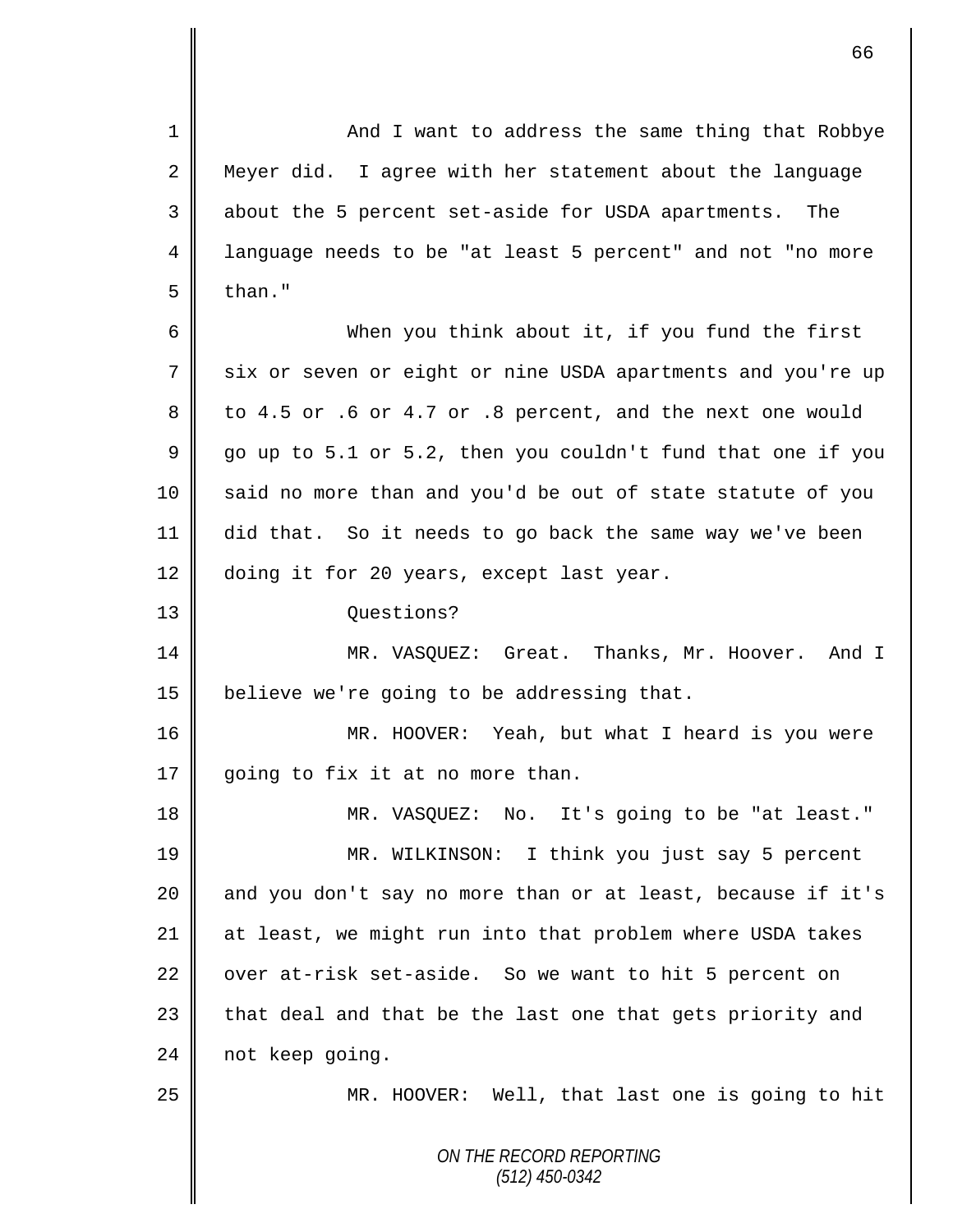| $\mathbf{1}$ | 5.1, 5.2.                                                   |
|--------------|-------------------------------------------------------------|
| 2            | MR. VASQUEZ: And that's okay.                               |
| 3            | MR. WILKINSON: That's great.                                |
| 4            | MR. HOOVER: Thank you.                                      |
| 5            | MR. BOWLING: Good morning, Mr. Chair and Board.             |
| 6            | Bobby Bowling, developer from El Paso. I didn't mean to     |
| 7            | jump the line. Dennis told me I wasn't allowed to, so I     |
| 8            | waited my turn.                                             |
| 9            | I want to also just focus my comments on                    |
| 10           | Subchapter (f) supplemental housing credits. Again, I want  |
| 11           | to echo the same thing that I said at your last meeting:    |
| 12           | It was an arduous process and we're very grateful for       |
| 13           | working through the Governor's Office. I actually got to    |
| 14           | work with Colin on this issue from the Department, as well  |
| 15           | as Mr. Wilkinson, with Homer, with Brooke, and with         |
| 16           | Catarina Gonzales from the Governor's Office.               |
| 17           | I think what you have in place is excellent.<br>I           |
| 18           | wasn't aware of Ms. Hicks's concern about the direct loan.  |
| 19           | Of course, I think maybe you worked through that, and we    |
| 20           | certainly wouldn't want to preclude anybody that previously |
| 21           | applied for a multifamily development loan from also        |
| 22           | accessing these supplemental credits. This is a far better  |
| 23           | solution. One of the reasons I didn't apply for the direct  |
| 24           | loan was because I was hoping we would get this better      |
| 25           | solution on the table.                                      |
|              |                                                             |

*ON THE RECORD REPORTING (512) 450-0342*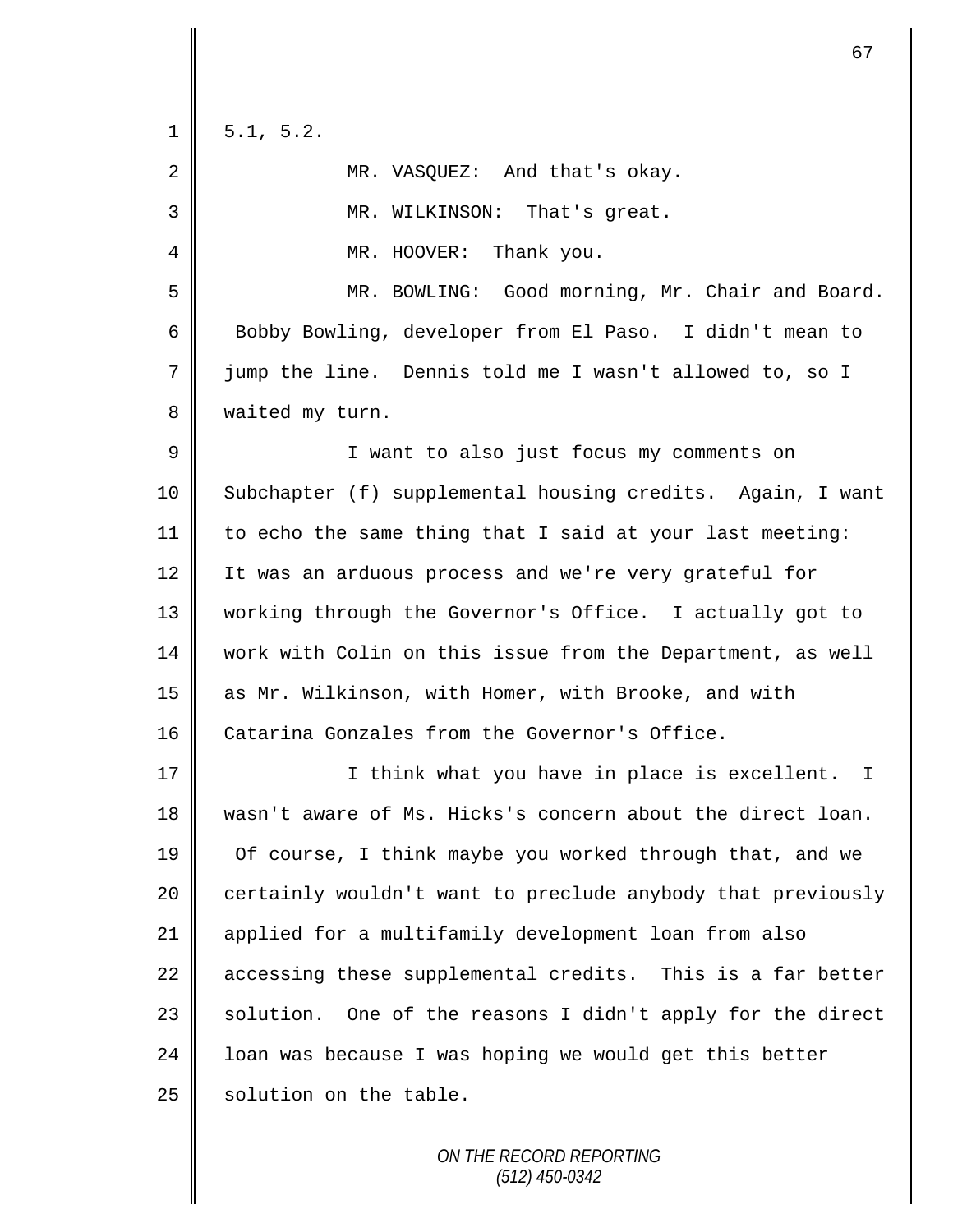1 With regard to the 2019 and 2020 issue, I 2 believe you've got that covered in the rule as presented to 3 you today. There's a scoring criterion, the original score 4 is what's going to prioritize those awards. I think you 5 | have, with this final version, addressed some of the 6 concern about one deal taking all the credits in a region 7 by lowering the cap to 7 percent from 15 percent, which was 8 | originally proposed. I think that's fair.

 And I just wanted to give you an anecdote. I understand if you didn't get your 2019 deal started in time you would be facing the same problem that those of us in 12 | 2020 faced, but I started my 2019 deal on time. It got placed in service in March, it was stabilized occupancy in 14 September, and I'm in the conversion process with my 2019 deal right now.

16 || I don't think I should be penalized for being a good player, I'm not eligible for supplemental credits for that deal. Of course, I had cost increases, of course I would like to have supplemental credits, but the rule is I 20 placed in service and so I can't apply for that, and I'm | fine with that.

22 And I feel for those in 2019 that didn't 23 diligently get their projects started immediately after the  $24$  award, you know, but this kind of happens, and we have a 25 | limited pool of credits to help a limited amount of

> *ON THE RECORD REPORTING (512) 450-0342*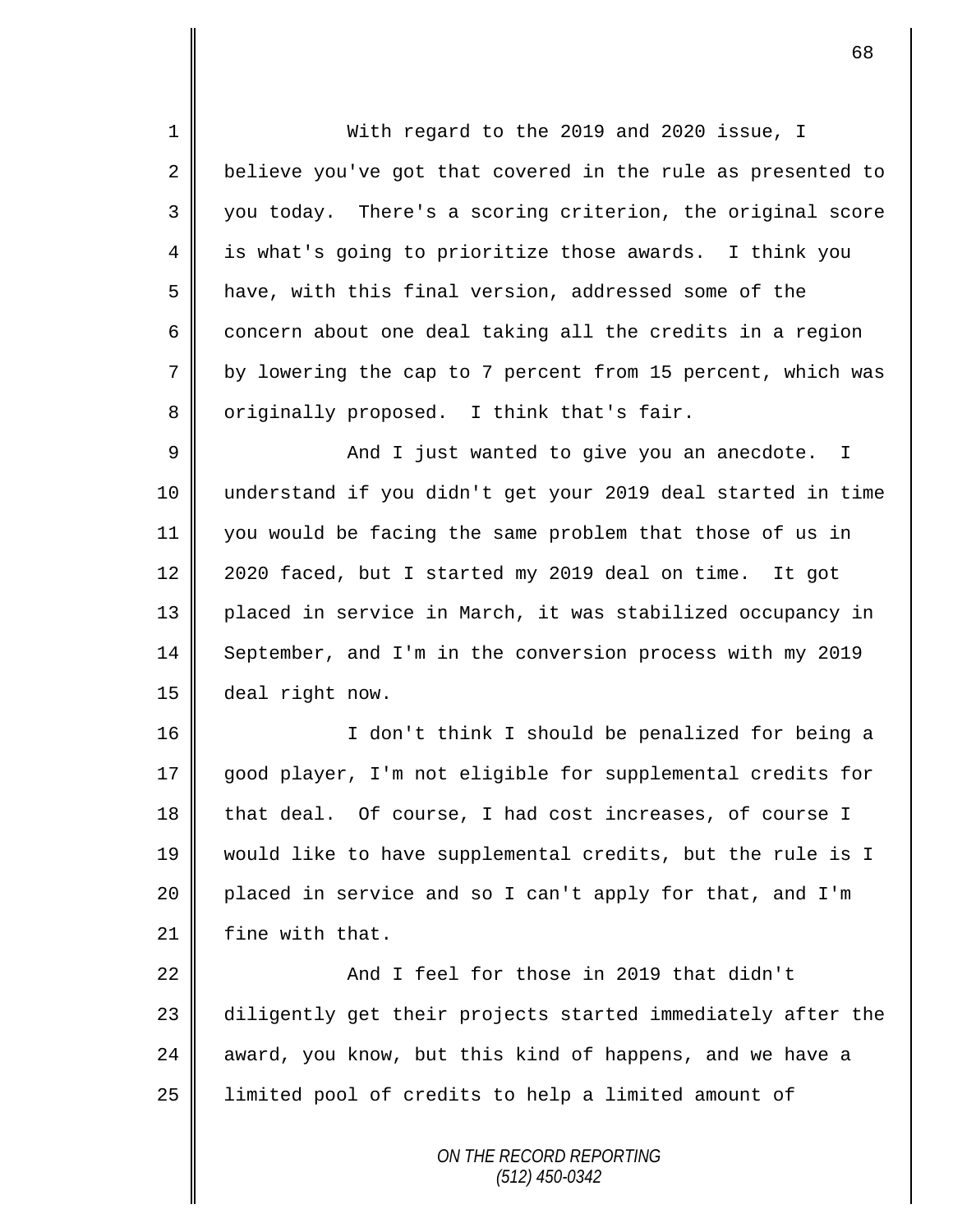*ON THE RECORD REPORTING (512) 450-0342* 1 | applications. The 2020 deals had no choice. 2 || I mean, I couldn't get a permit for a year from 3 my city because they were all on furlough and they were 4 working from home, which wasn't really too much, and so I 5 | just got my permit for my 2020 deal in June, I mean, and we 6 applied as soon as we got our award last July. 7 || So that concludes my comments, and if there's 8 any questions I'd love to take those, but thank you for 9 listening. 10 MR. VASQUEZ: Thank you, Mr. Bowling. 11 || Does anybody have any questions? 12 (No response.) 13 || MR. BOWLING: Thank you. 14 || MS. BURCHETT: Hi there. I'm Sallie Burchett 15 || with Structure Development. 16 MR. VASQUEZ: Be sure to sign in there, Sallie, 17 | please. 18 || MS. BURCHETT: Yes, sir. 19 || I've been speaking with Matthew and Jason about 20 this item. It's, I believe, an artifact from last year's 21 | OAP in the underserved section on the AHMI points, and it 22  $\parallel$  references years 2010 to 2017, and it was the same last 23 year, but the prior year it was -- last year we believe it 24 should have been 2011 to 2018 and this year should be 2012 25 to 2019 for the data set. And I understand that was an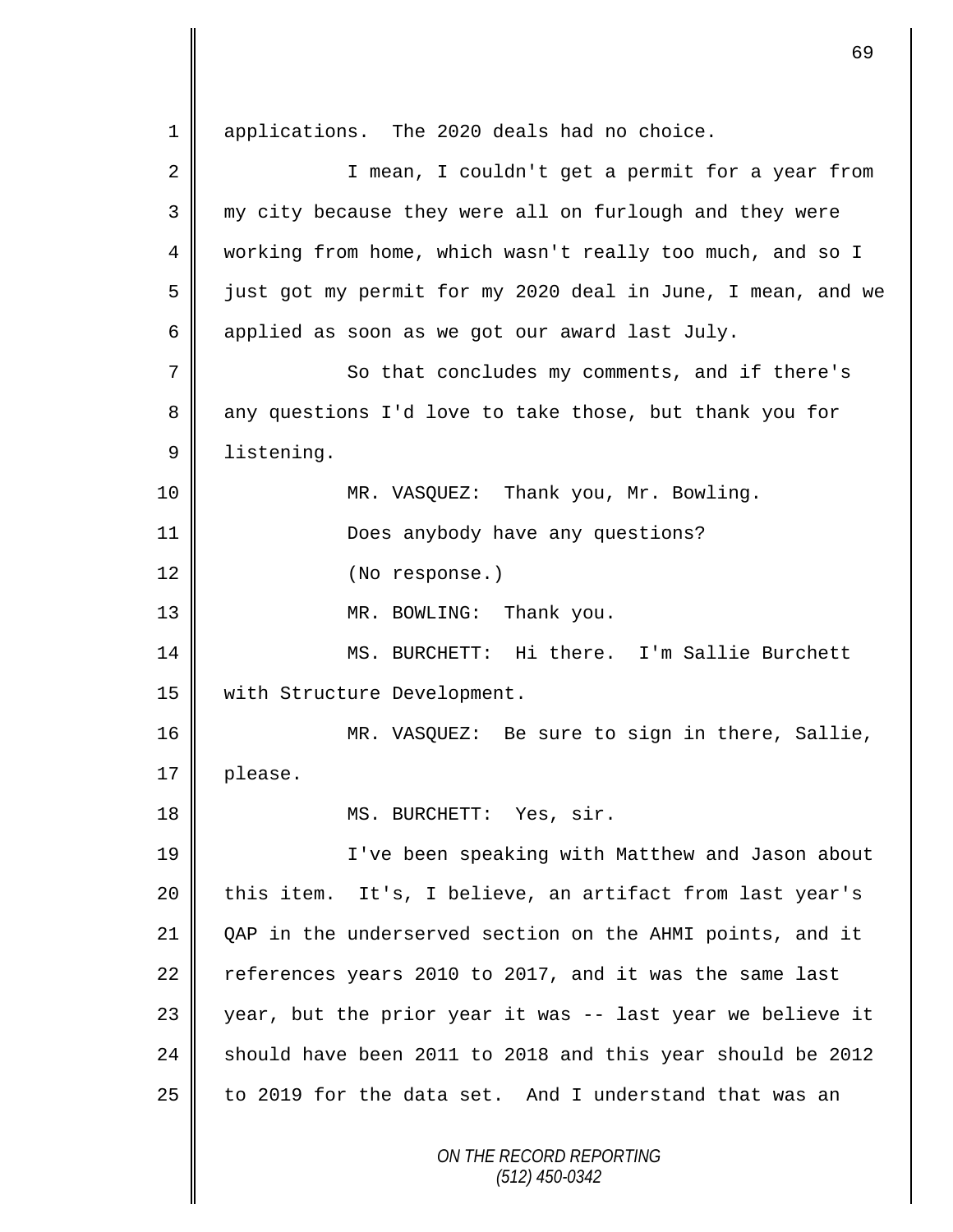*ON THE RECORD REPORTING (512) 450-0342*  $1 \parallel$  oversight and we would like to get it into the QAP. 2 MR. WILKINSON: Brooke, let's add that to the  $3$  | list. 4 You did it. 5 MR. VASQUEZ: Thanks, Sallie. 6 Would any other members of the public care to 7 speak? You promised me you weren't going to speak. 8 || (General laughter.) 9 MS. ABELN: I said I didn't think I would. 10 Good morning. My name is Emily Abeln. I'm the 11 vice president of real estate development for New Hope 12 | Housing. 13 || And I really just wanted to echo what other 14 people had said. I don't want to be beating this dead 15 horse, but I'm a little concerned because I don't hear us 16 | having an open conversation with staff about this 17 | \$2 million limit, whereas, I hear other conversations 18 | happening that that change will be made for other areas. 19 It's really important that this cap get increased. I 20 | recognize that, yes, you do have fewer deals, but that 21 doesn't mean you have fewer units.  $22$   $\parallel$  The other problem is that we all have enough 23 || trouble with NIMBY in our lives and that just gets blown  $24$  way out of the water because no one wants to wake up to a 25 project that's got hundreds of thousands of dollars of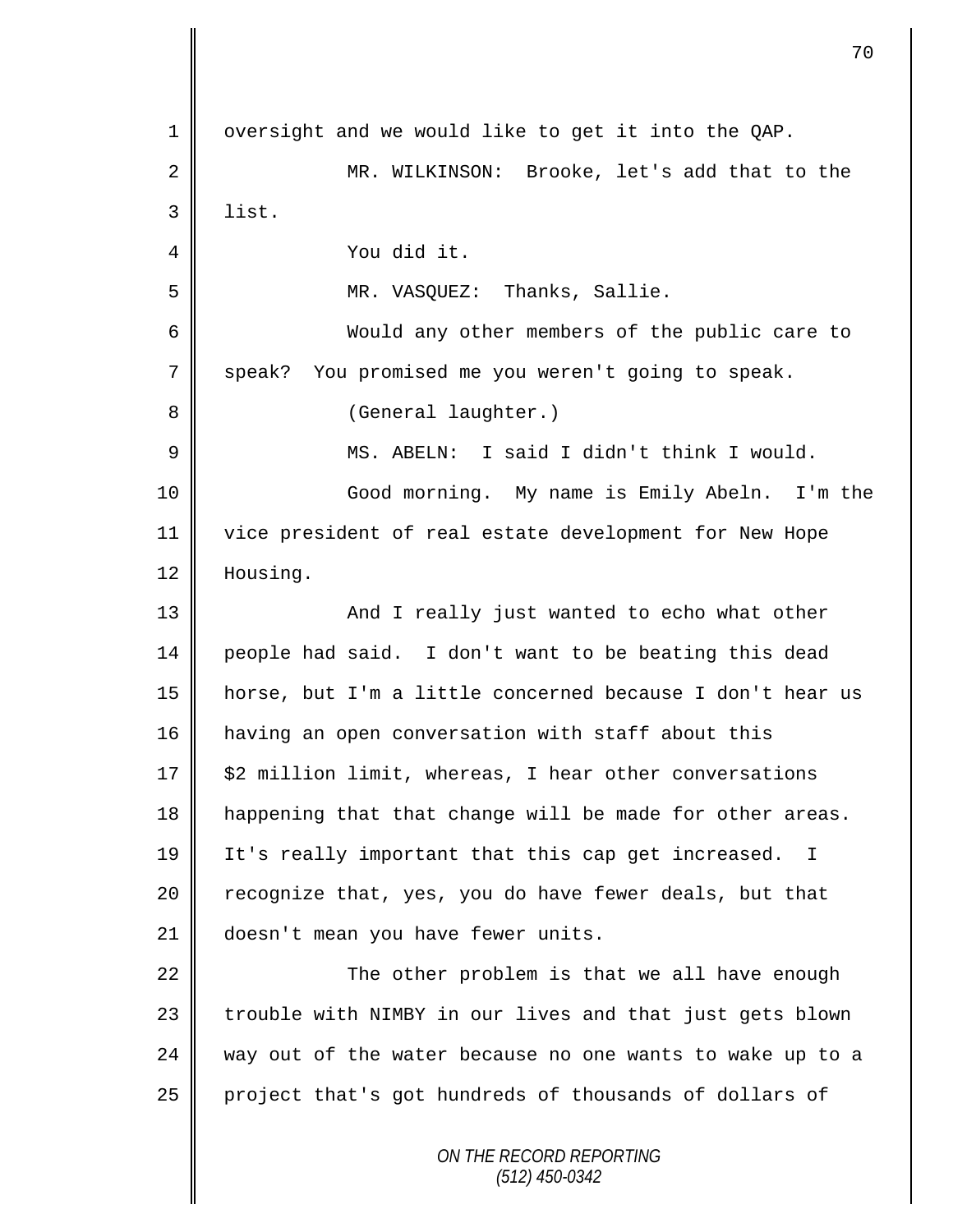1 deferred maintenance over ten years, so that gets even more 2 difficult for us to put these units on the ground.

*ON THE RECORD REPORTING (512) 450-0342* 3 || And we've been doing it, the developers have 4 | been skinnying their deals and making them work and forcing 5  $\parallel$  them to work, and we haven't seen yet the downside of that 6  $\parallel$  and when those units and those deals are struggling to 7 maintain them at the level you all would expect, but you 8 || will see it, and then it will be too late, you'll have 9 already gotten all these other deals in the pipeline that 10 || are too skinny to really be solvent over the long term. 11 | So I'm really asking that we please talk about 12 this right now with staff, increase it back to the  $13 \parallel$  \$2 million that we were at. And that's all. Thank you so  $14 \parallel$  much. 15 MR. VASQUEZ: Thank you, Ms. Abeln. 16 MR. WILKINSON: Mr. Chairman, I've been holding 17 my comments on the \$2 million and \$1.5 million issue. 18 || MR. VASQUEZ: I have some thoughts on that as  $19 \parallel$  well. 20 MR. WILKINSON: You know, in statute it's \$3 21 million per developer, \$2 million per development. The 22 **Department by rule has limited to \$1.5 million per** 23 development for several years. 24 || I had been open to going to \$2 million, we did 25  $\parallel$  so in the draft for comment, and had a few commenters that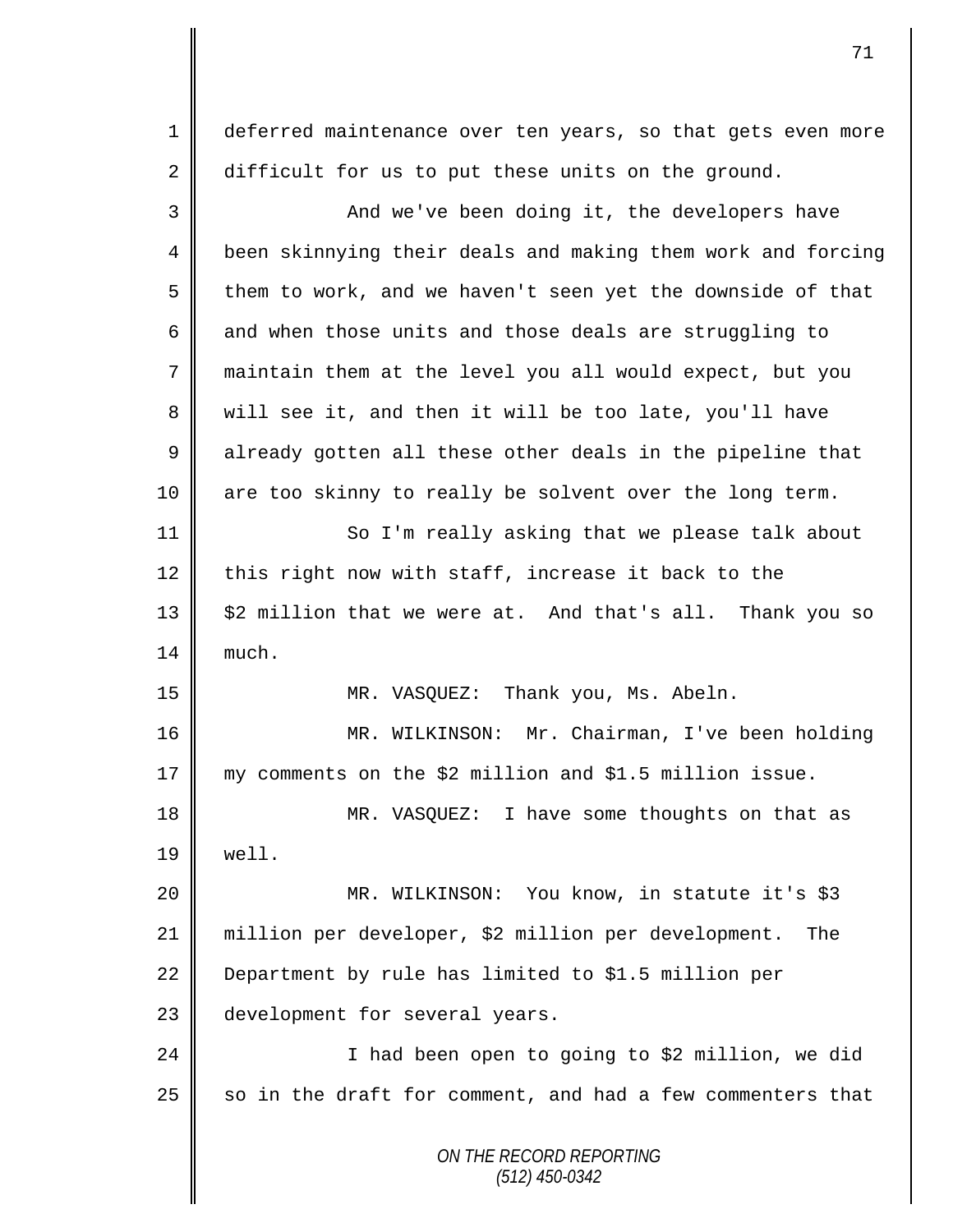1 gave me second thoughts that maybe we were being too 2 generous, that we should kick the can and talk about it 3 more and maybe add some strings to going up or do something 4 to ensure we had the same number of deals or at least more 5 units.

6 That being said, I imagine this is disruptive 7 for people who are already penciling out their 2022 deals 8 || right now, so it's not a strong recommendation either way. 9 | I think if we did want to take us back to \$2 million per  $10$  | the draft for public comment that we revisit the issue next 11 year when we have more time to talk about rising more units 12 or better units. It's difficult.

 MR. VASQUEZ: And again, I can share that I don't see any problem with moving it to \$2 million per project. My question is -- and I don't think this is what 16 we addressed in this year's QAP, but I think that the cost  $\parallel$  per square foot is lagging the market, the realities of the **costs of the market.** 

19 Well, I think next year we need to really look 20 at cost per square foot and somehow indexing that for 21 inflation, and Lord knows, under the current situation that  $22$  we have nationally that inflation is going to keep going  $23$  | up. So we need to look at that next year.

24 || I think there's good argument that's been 25 presented where I would be in favor of moving it to

> *ON THE RECORD REPORTING (512) 450-0342*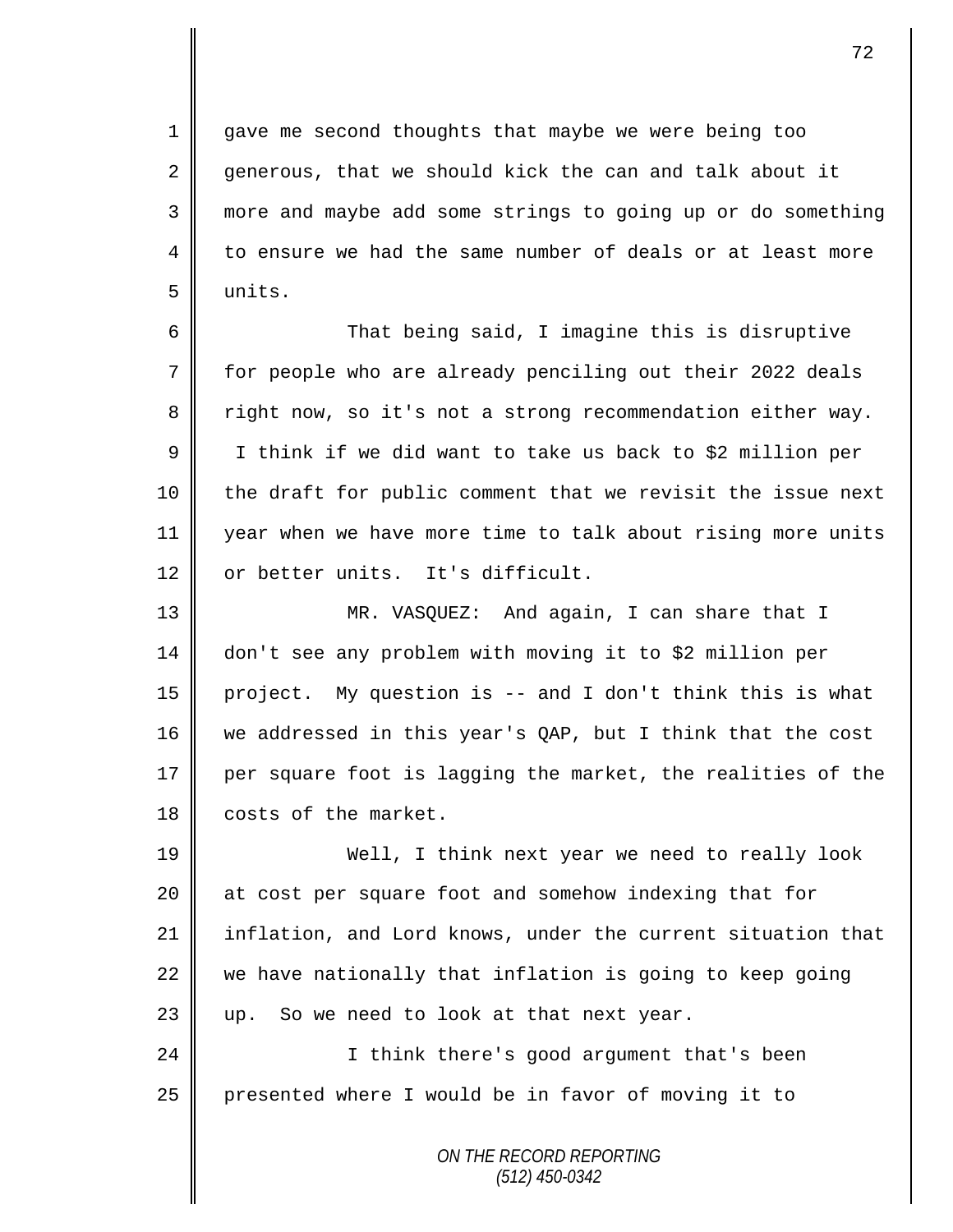$1 \parallel$  \$2 million instead of the 1.5- per project. I recognize 2 that there's people who might want more projects out there, 3 || but at the same time there's that offset on the bigger 4 projects will have more units, so we're kind of balancing  $5 \parallel$  out that. 6 Those are my thoughts on that. 7 Does Mr. Marchant have any comments, thoughts? 8 MR. MARCHANT: I'm not opposed to the  $9 \parallel$  \$2 million, but I think that after we've had some 10 experience with it in a cycle and if it begins to be that 11 everything gets over the \$2 million, I think that we 12 probably have to begin to think about making sure that 13 || there are a number of smaller projects. 14 | I don't know; you might not be able to do a \$2 15 million in San Angelo. I mean, there may be some parts of 16  $\parallel$  the state that it may be the regionality will keep that 17 number down and not be dominant. I can see where in Dallas 18 you need to do it, Houston, et cetera. 19 || So I'm just saying let's try it, let's make sure  $20$  that we keep an eye on it and it doesn't become only big 21 developers that are taking the big numbers and smaller  $22 \parallel \cdot \text{units}.$ 23 MS. BOSTON: We'll definitely do some data  $24$  analysis into next year. 25 || MS. FINE: Can I make one comment?

*ON THE RECORD REPORTING (512) 450-0342*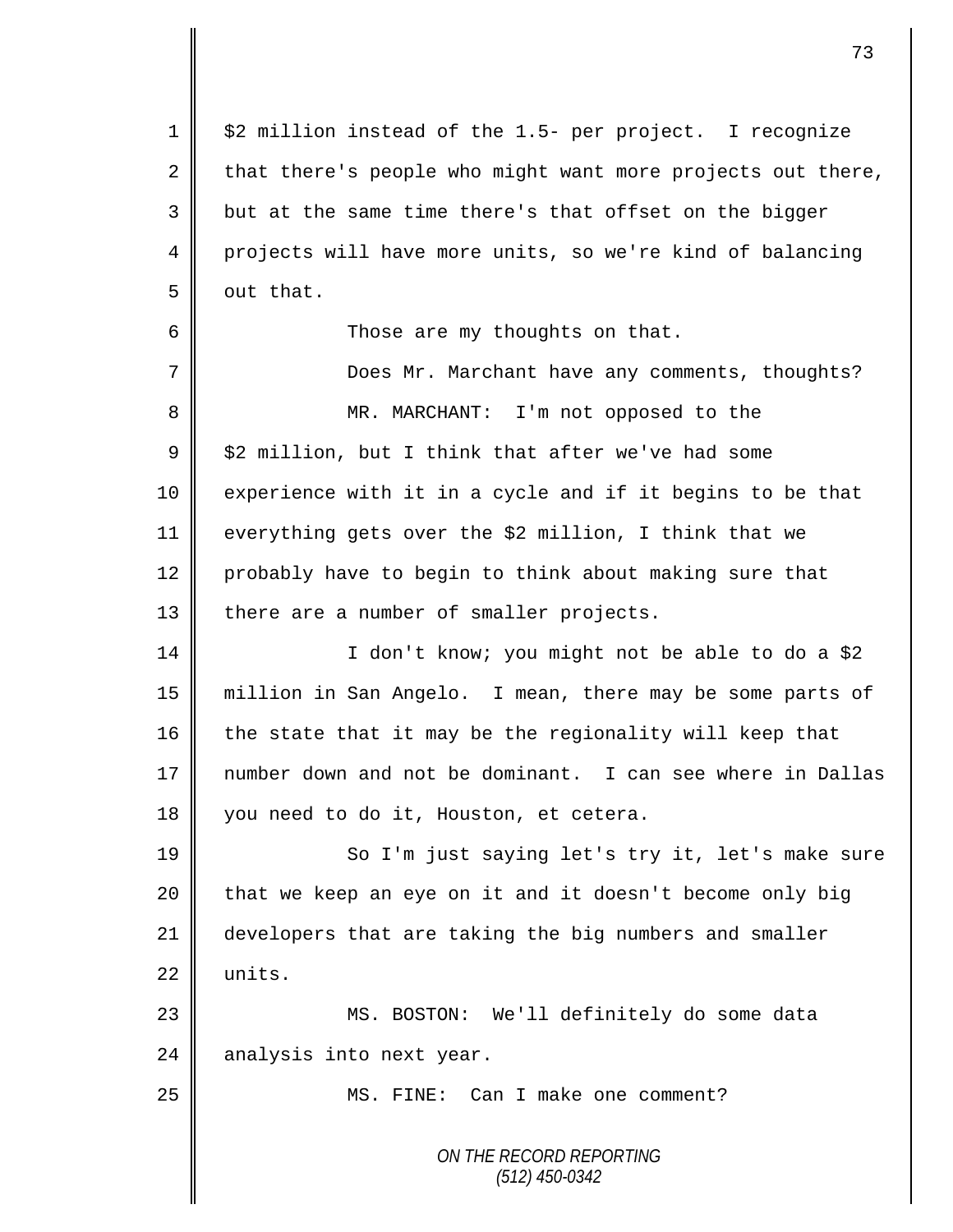| 1  | MR. VASQUEZ: A short comment, please.                       |
|----|-------------------------------------------------------------|
| 2  | Tracey Fine, National Church<br>MS. FINE:                   |
| 3  | Residences.                                                 |
| 4  | It sounds like you've already made your                     |
| 5  | decision, but I want to point out that I actually did a     |
| 6  | really deep analysis on some of these projects last year,   |
| 7  | and I think Foundation Communities listed an average ask    |
| 8  | this past year was about \$16,000 a unit in new             |
| 9  | construction, some of those went up to \$28,000.            |
| 10 | The ones that were at the highest, \$27,000 a               |
| 11 | unit and \$28,000 a unit, some of them were in the Valley,  |
| 12 | they were nothing special, not downtown, did not have       |
| 13 | stacked parking, et cetera, et cetera, they were not adding |
| 14 | additional units.                                           |
| 15 | So it sounds like you guys have made your                   |
| 16 | decision, but people did take advantage of additional       |
| 17 | credit ask per unit last year, and we're not doing anything |
| 18 | to clamp down on some of those. I would say the majority    |
| 19 | of people will not do that, but people did take advantage   |
| 20 | of it and have been in prior rounds. I can point exactly    |
| 21 | to those applications if you want.                          |
| 22 | MR. VASQUEZ: Thank you, Ms. Fine.                           |
| 23 | MS. BOSTON: So do you want me to go through and             |
| 24 | recap the ones that I flagged as thinking you wanted        |
| 25 | changed to add to the list?                                 |
|    | ON THE RECORD REPORTING                                     |

 $\mathbf l$ Ш

*(512) 450-0342*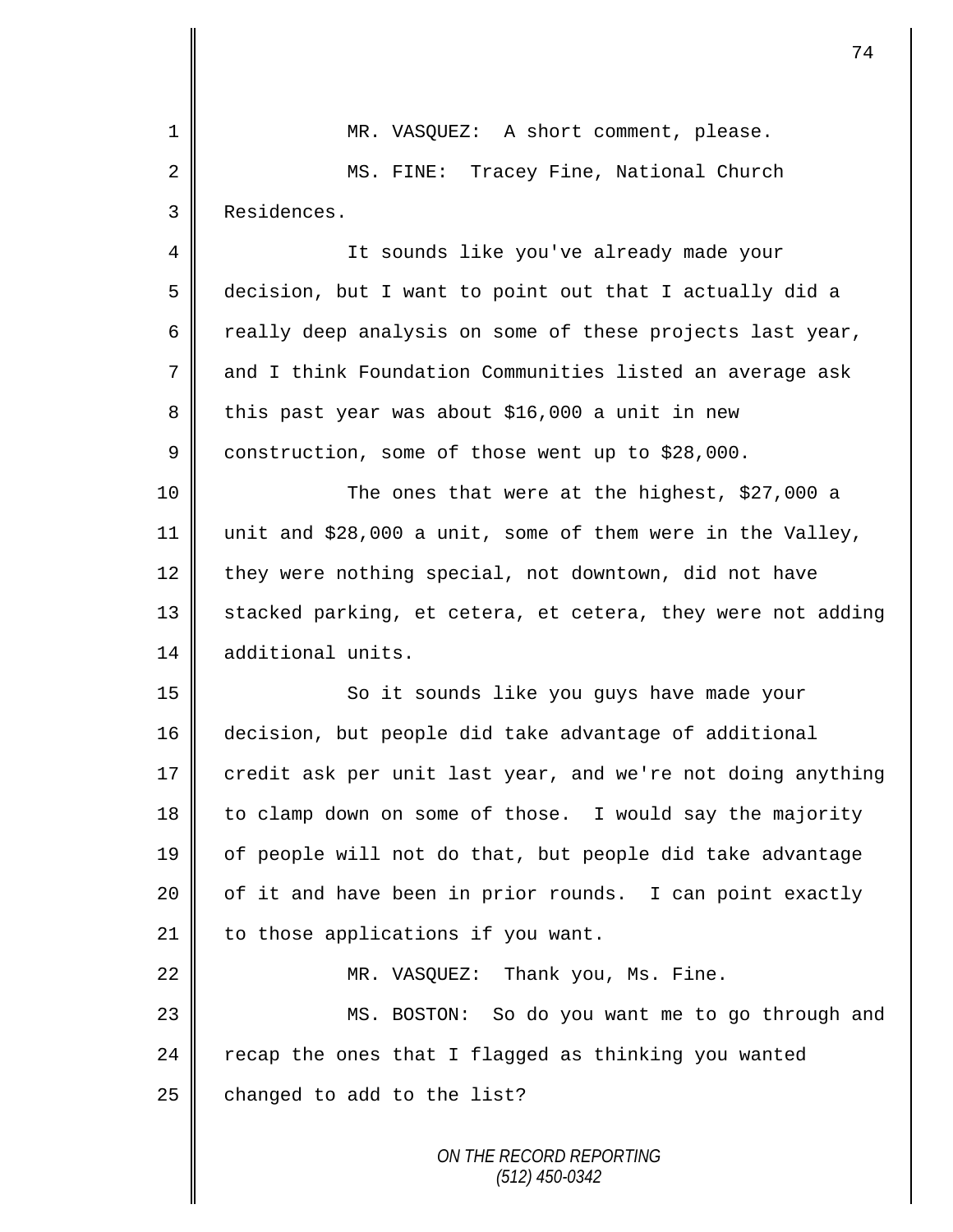*ON THE RECORD REPORTING (512) 450-0342* 1 MR. VASQUEZ: Do any Board members have any more 2 comments, questions of staff? 3 (No response.) 4 || MR. VASQUEZ: Let's then recap where we are. I 5 think we're at five different changes now. Right? The  $6 \parallel$  original three --7 || MS. BOSTON: So the original three. 8 MR. VASQUEZ: Let's say them out loud so  $9 \parallel$  everyone can hear. 10 MS. BOSTON: Yes. Okay. Do you need me to 11 | restate the original three? 12 MR. VASQUEZ: Let's restate the original three 13 || so that whoever makes the motion on this will please 14 incorporate the change Brooke is about to say. 15 MS. BOSTON: So the first was relating to 16 || undesirable site features, the language change for the 17 | joint land use study. Unless you guys indicate 18 differently, right now that would read, "Development sites 19 that are located in a clear zone, in an accident potential 20  $\parallel$  zone, or with any noise contour of 65 decibels or greater, 21 as reflected in the joint land use study for any military 22 installation." 23 || I would note that I did just double-check, and  $24$  we did have in there already both the accident potential  $25$   $\parallel$  zone and the noise abatement requirement, and so I think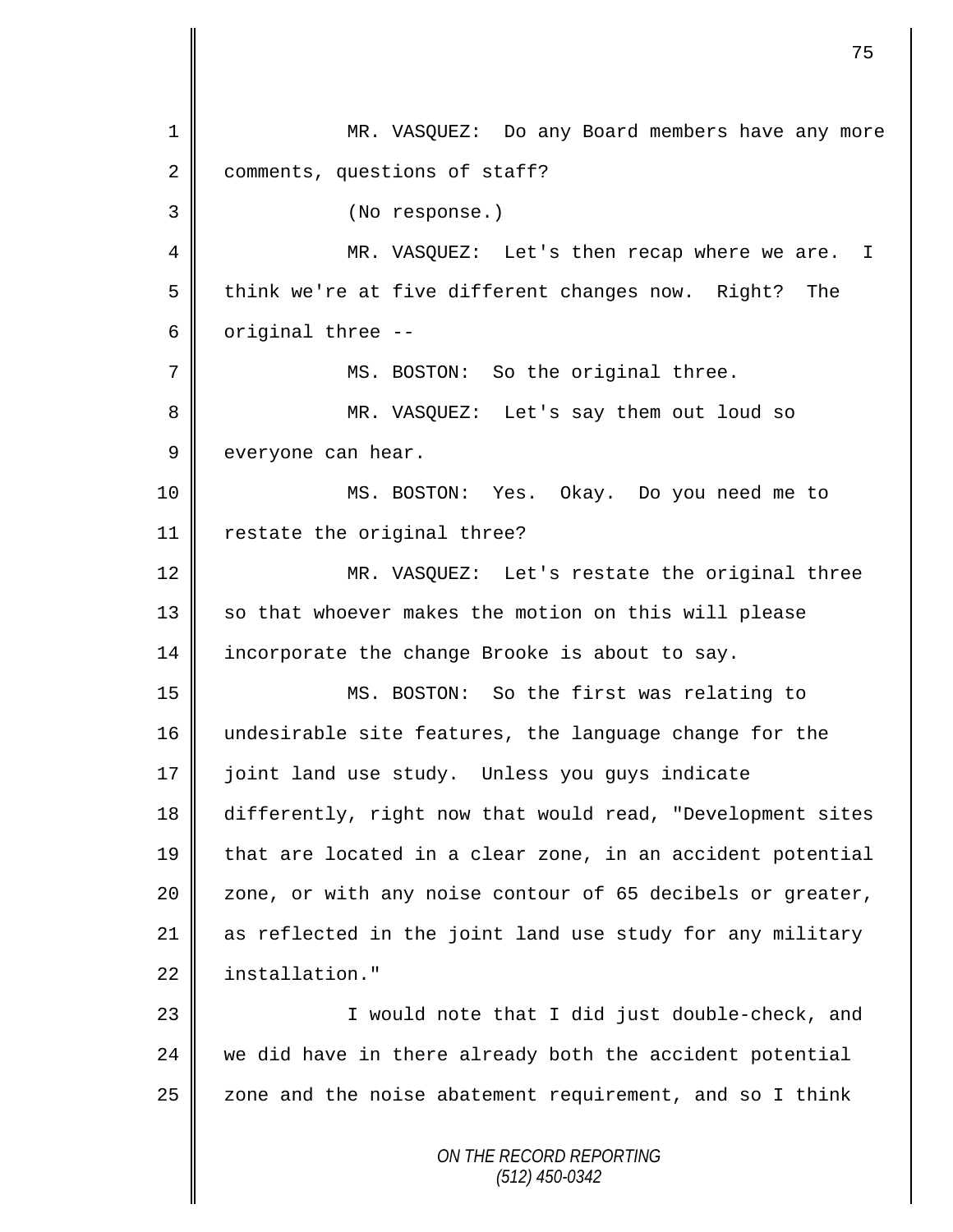| $\mathbf 1$ | the comments that this is a little redundant are true,      |
|-------------|-------------------------------------------------------------|
| 2           | although this may pull in other areas, so I don't know that |
| 3           | it harms it to have it in. I'm sure others would disagree.  |
| 4           | So that's the first one.                                    |
| 5           | The second was under right of first refusal we              |
| 6           | are revising the introductory paragraph, instead of it      |
| 7           | being A and B, it's going to say A or B, and we were going  |
| 8           | to increase it up to two points.                            |
| $\mathsf 9$ | The third was that under special needs we were              |
| 10          | making sure that the points were reduced from four to three |
| 11          | in the introductory paragraph.                              |
| 12          | So that's how we'll make those unless you tell              |
| 13          | me otherwise.                                               |
| 14          | Then the additional ones are that we would do               |
| 15          | the ability for the CoC points to be claimed by at-risk and |
| 16          | USDA. There's a sentence in there right now that says at-   |
| 17          | risk and USDA are exempt, so we'll just strike that         |
| 18          | sentence. I know you wanted detail about what the revision  |
| 19          | would be, and in that case it's just striking one sentence  |
| 20          | that said that they weren't allowed to claim it.            |
| 21          | And then I also have that we would be kind of               |
| 22          | wordsmithing the at-risk set-aside and Beau looking at the  |
| 23          | statute and making sure he feels like it's as close to      |
| 24          | compliant with the statute.                                 |
| 25          | MR. ECCLES: With my understanding being that                |
|             | ON THE RECORD REPORTING<br>$(512)$ 450-0342                 |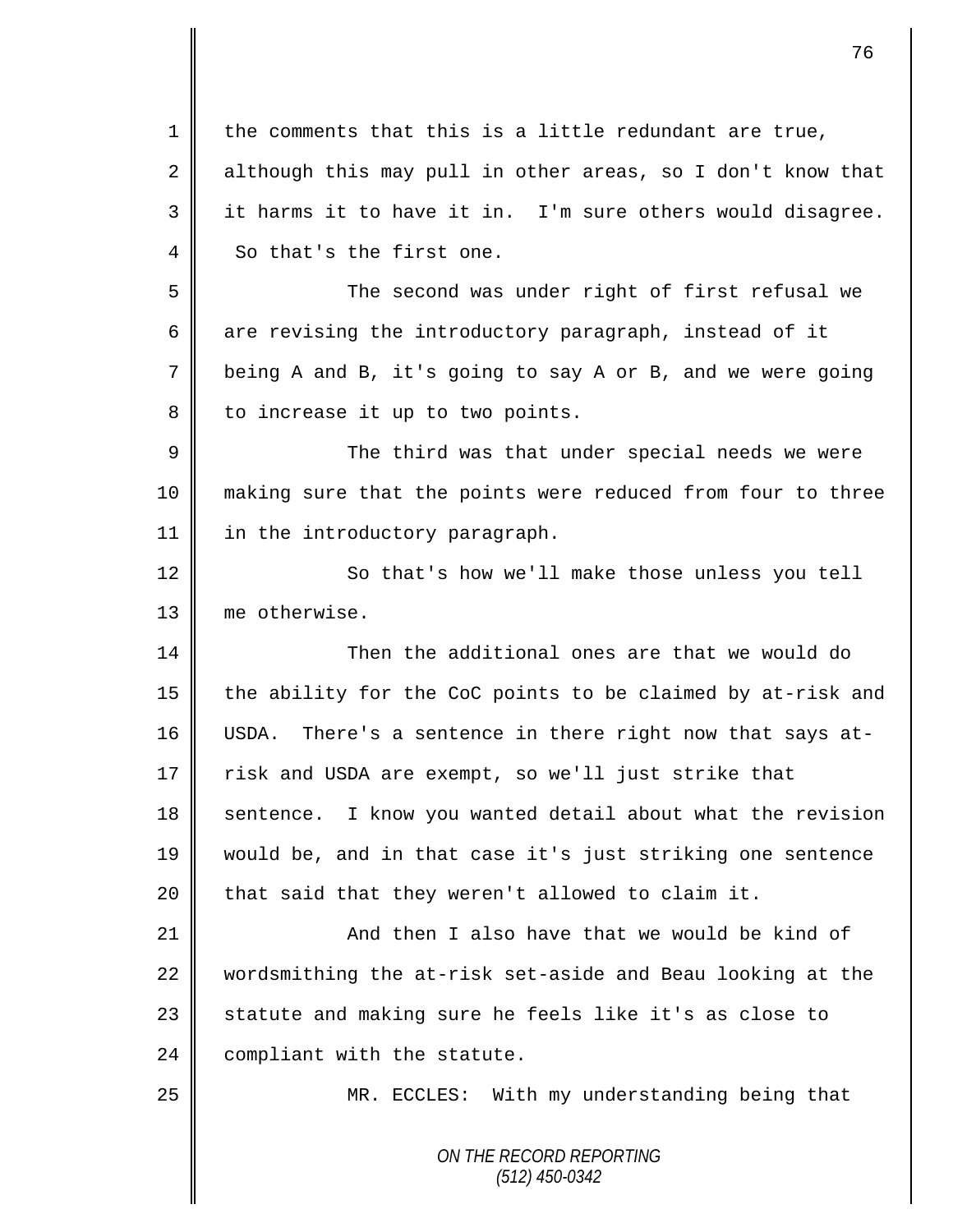*ON THE RECORD REPORTING (512) 450-0342* 1 the effect would be a clarification that the rule 2 referenced to no more than 5 percent would mean no more 3 deals once 5 percent has been achieved. 4 MS. BOSTON: And then so that's all I have. I 5 mean, there are obviously other issues that they talked 6 about. I can talk about a few of the other issues if you 7 | want me to. 8 MR. VASQUEZ: Did we add -- I missed the  $9 \parallel$  \$2 million. 10 || MS. BOSTON: I did not include that yet; I 11 wasn't sure. 12 MR. VASQUEZ: Please include that and then we'll 13  $\parallel$  see if we get a motion that includes that. 14 MS. BOSTON: Okay, got it, up to \$2 million. 15 || I did want to mention one other thing. Mr. 16 Marchant, when you had asked me about the opportunity 17 | zones, several years ago when those first came out, we did 18 add that a deal can get a basis boost if they're in an 19 || opportunity zone. Teresa said she doesn't think that 20  $\parallel$  anyone has ever done it, but it is in there. 21 || MR. MARCHANT: Okay. Thanks. 22 || MR. VASQUEZ: Were there any final, final short 23 | comments? I'll give you real quickly. 24 | MS. MYRICK: Lora Myrick with BETCO Consulting. 25 | Back on the undesirable site feature, right now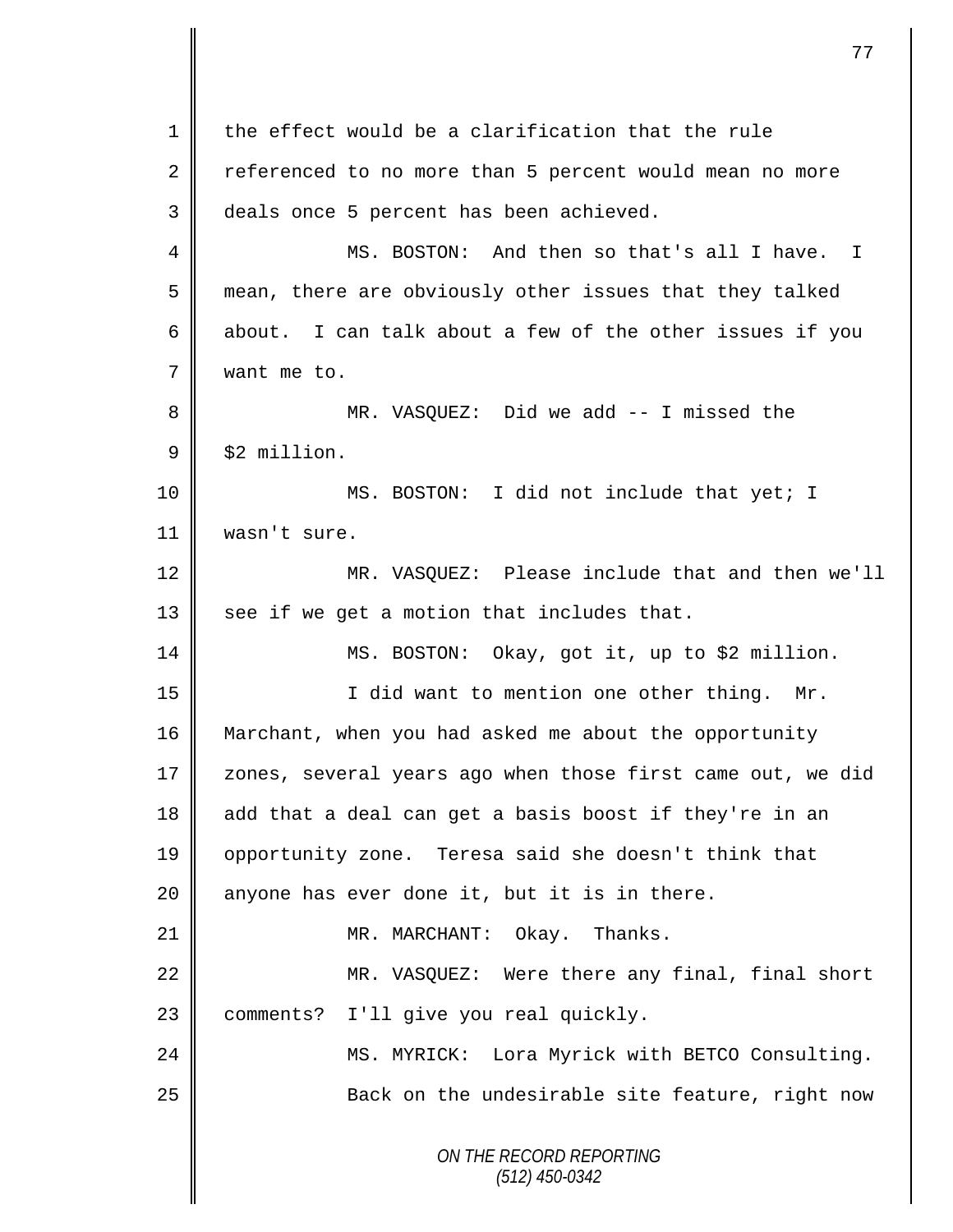*ON THE RECORD REPORTING (512) 450-0342* 1 it reads 65 decibels, and that's what we normally mitigate 2 to or mitigate under, so I quess I want some clarification.  $3 \parallel$  So is it that we mitigate down to 65 or is it 65 it's out 4 of bounds? 5 MR. VASQUEZ: It's mitigate down to 65. Right? 6 MS. MYRICK: We are allowed to -- you know, you  $7 \parallel$  can go up to 70 and still be able to mitigate, and even 8 with the RCC and the letters that were received on behalf 9 | of those two developments, it's 75 and above where it's a 10 | non-starter. 11 MR. VASQUEZ: You can't even mitigate. Right? 12 | MS. MYRICK: Right. But below 75 you can still 13 mitigate, so if you're at 65, that's going to be 14 problematic. That's my comment. 15 MR. WILKINSON: And it is ineligible at 65 is 16 the way we have it now. Right? Just if you're in the 17 | joint land use area. 18 || MR. VASQUEZ: Right. And no mitigation. 19 MR. WILKINSON: The Board could move it to 70. 20 MR. VASQUEZ: So I guess the question is whether 21 there's an opportunity to mitigate down to 65. Where does  $22$  it stand now? 23 MR. WILKINSON: Now there's no opportunity to 24 | mitigate for that one. 25 || MS. BOSTON: Well, they come to you guys.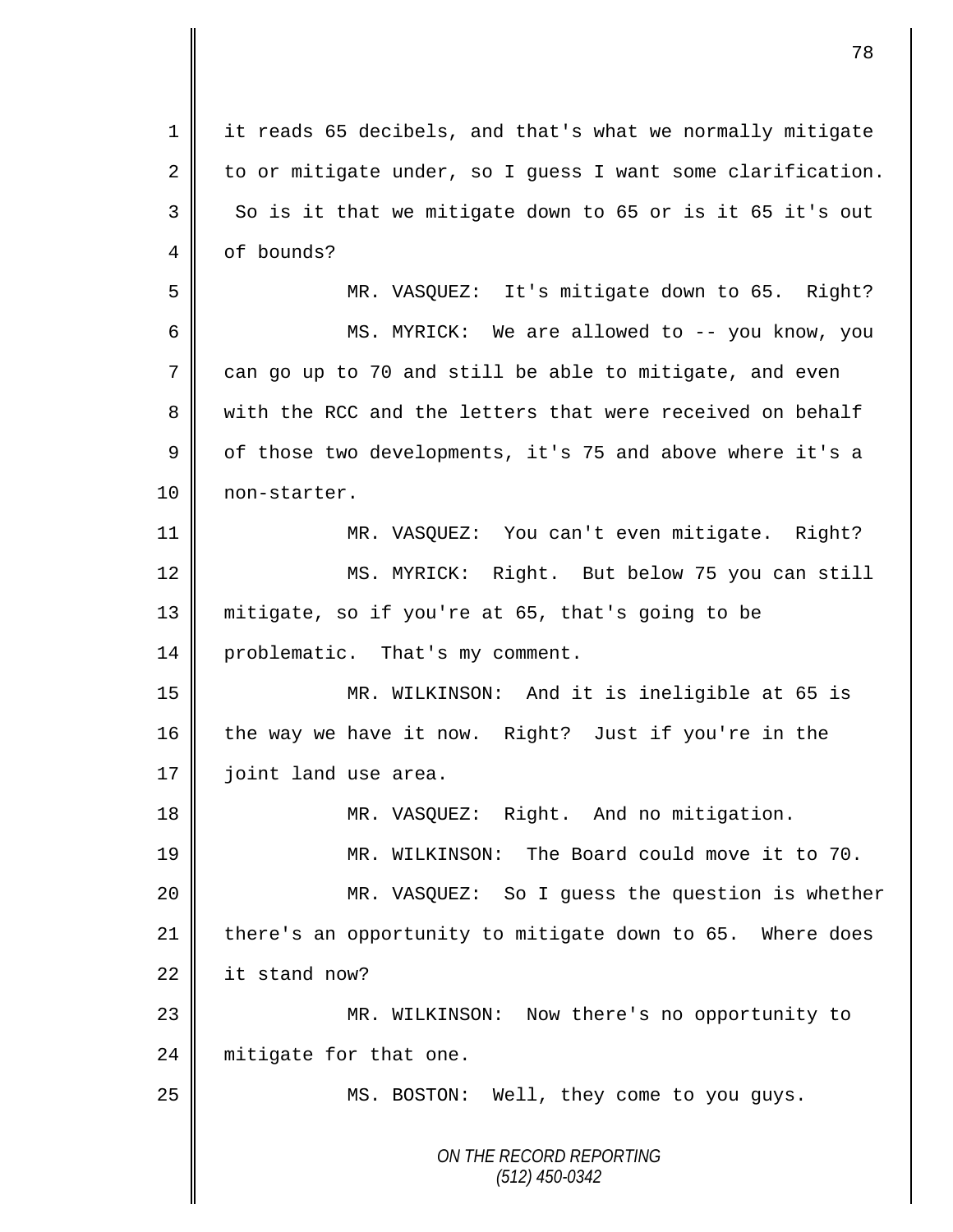|    | 79                                                         |
|----|------------------------------------------------------------|
| 1  | MR. WILKINSON: They could give it to you get it            |
| 2  | waived, like anything else.                                |
| 3  | MR. VASQUEZ: So as it stands now, and we're not            |
| 4  | changing that.                                             |
| 5  | MR. WILKINSON: You have to get a waiver,                   |
| 6  | because our concerns are beyond sound. Right? It's also    |
| 7  | kind of what the military wants.                           |
| 8  | MR. VASQUEZ: I'm in favor of leaving it as we              |
| 9  | have it presented, and there is a chance -- a reasonable   |
| 10 | chance for appealing if it's close. Right?                 |
| 11 | MR. MARCHANT: And I want to clarify again.                 |
| 12 | This addresses the Menendez letter.                        |
| 13 | MR. WILKINSON: Yes. We did it at a five-mile               |
| 14 | radius, which is ridiculous, so this is going to be much   |
| 15 | tighter. We could have used a distance but instead we used |
| 16 | this accident zone or 65 decibel of sound.                 |
| 17 | MR. MARCHANT:<br>Thank you.                                |
| 18 | MS. BOSTON: And then I had forgotten one other             |
| 19 | thing, which was the last speaker, Ms. Burchett, who had   |
| 20 | brought up that date that we need to update relating to    |
| 21 | underserved, so that's on the list also.                   |
| 22 | MR. VASQUEZ: Did you have one more short                   |
| 23 | comment?                                                   |
| 24 | MS. MARTIN: Yes, sir. My apologies.<br>Audrey              |
| 25 | Martin with Purple Martin Real Estate.                     |
|    | ON THE RECORD REPORTING<br>$(512)$ 450-0342                |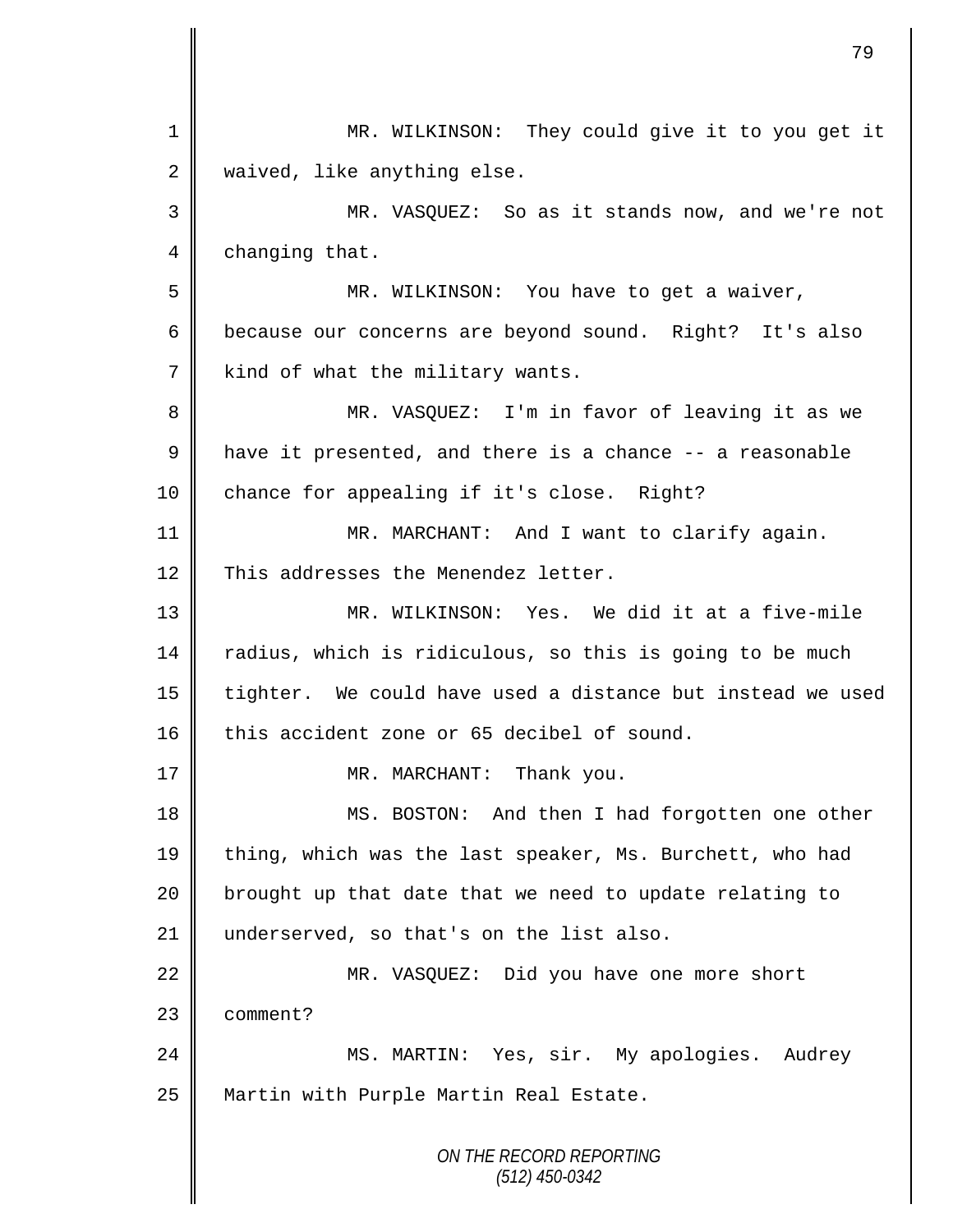*ON THE RECORD REPORTING (512) 450-0342* 1 || I guess I just wanted to ask for clarification 2 when you guys are talking about the right-of-first-refusal 3 || revision. Are you considering making both "or" options one 4 point, or is it one and two? There had been some requests 5 | for making both options equal at one point. 6 MR. VASQUEZ: They can do "or". 7 || MR. WILKINSON: It's currently "or." As amended 8 || in the presentation it's "or" and it's one point for the 9  $\parallel$  sale to -- ROFR to a nonprofit, keep it all multifamily, 10 | two points for condoizing and giving tenants the right of 11 first refusal. That's how it stands now. 12 MR. VASQUEZ: So did you hear that, Audrey? 13 MR. WILKINSON: She's telling you she wants it 14 one and one. 15 MR. VASQUEZ: The way it's written is one or  $16$   $\times$  two. 17 | MR. WILKINSON: Right. 18 || MS. BOSTON: And Teresa had a good suggestion 19 for the language about the joint land use areas that we 20 | could just say that they need to make sure it's consistent 21 with any HUD regulations and allow for mitigation, which is 22 what we do for railroads. 23 || MR. WILKINSON: Yeah, but we have other concerns 24 beyond sound. 25 || MS. BOSTON: But it wouldn't --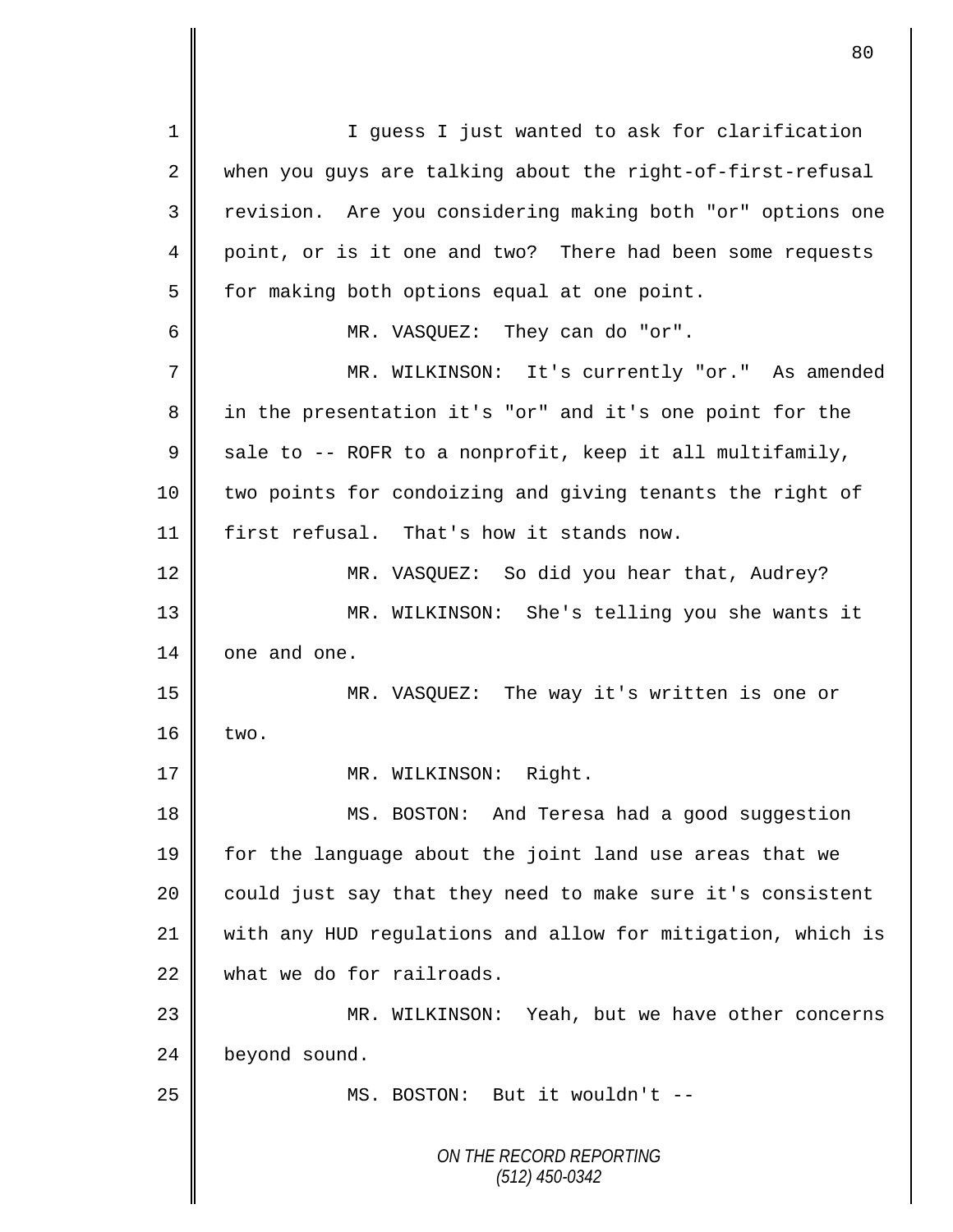*ON THE RECORD REPORTING (512) 450-0342* 1 || MR. WILKINSON: Texas Military Preparedness 2 Commission, the Governor's Office, et cetera. 3 MR. VASQUEZ: Well, we can include that. Y'all 4 are going to be cleaning up this language to include all  $5$  those applicable alternatives. 6 || MR. WILKINSON: I mean, it could get changed 7 when we send it, but I think if we soften it too much, it's 8 just going to get changed when we send it over. 9 || MR. VASQUEZ: Could you repeat what you just 10 | offered? 11 MS. BOSTON: Yeah. The suggestion would be that 12 we just say that, as it would relate to proximity to 13 military base, that they have to at least follow HUD 14 | regulations and mitigate consistent with whatever HUD would 15 | require. 16 MR. WILKINSON: Which is probably an easier 17  $\parallel$  standard than what we have in there now. 18 MR. ECCLES: Is that just as it relates to the 19 Sound levels but not the rest of the restrictions? 20 MS. MORALES: Teresa Morales, director of 21 | Multifamily Bonds.  $22$   $\parallel$  So in the QAP right now under undesirable site 23 || features if you are within a certain distance to a railroad  $24$  track you can be exempt from that undesirable site feature  $25$  if it's a quiet zone or if you engage a qualified third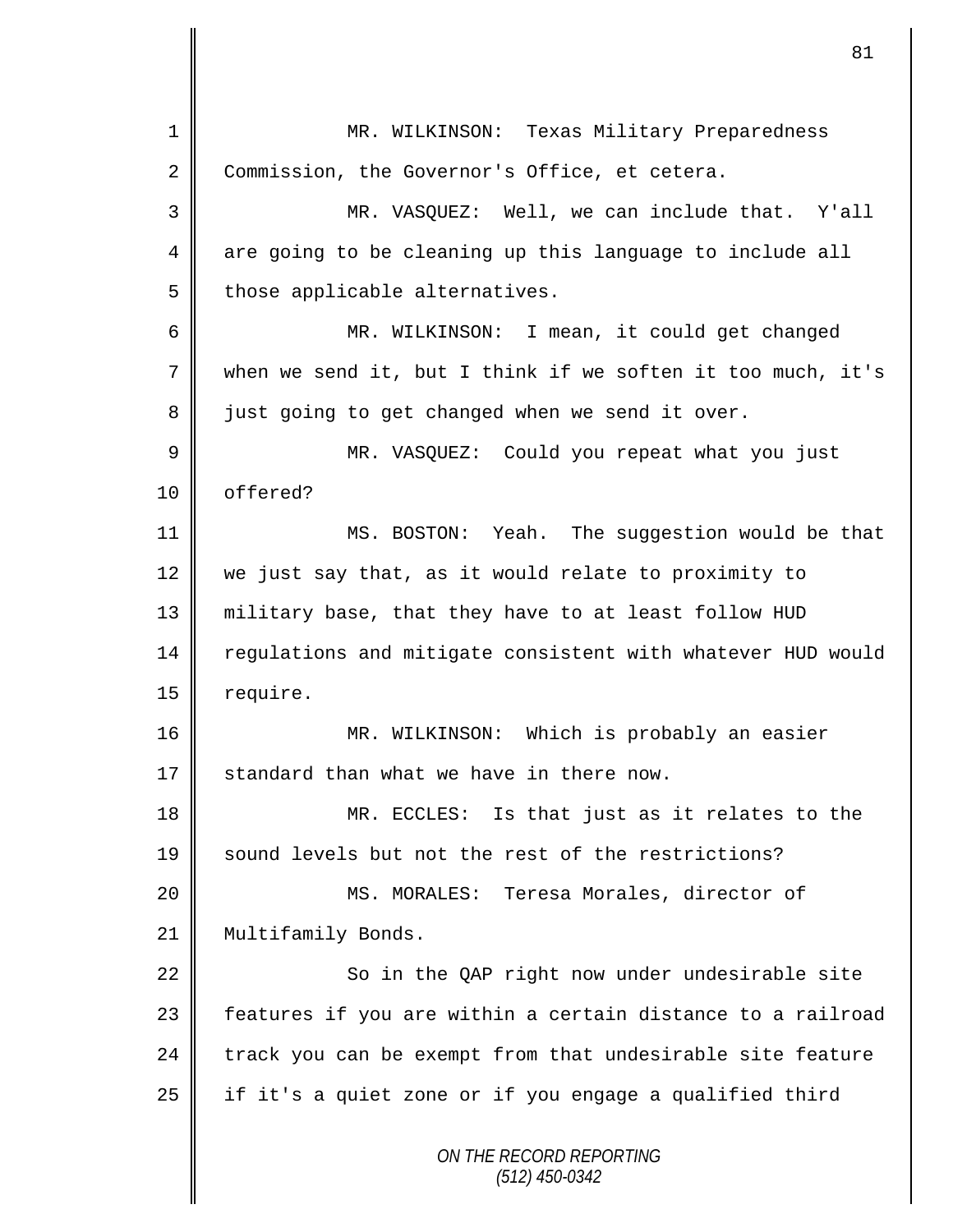1 party to do the noise assessment, perform some mitigation  $2 \parallel$  in accordance with HUD standards as if they were directly 3 | applicable to the development.

4 || So the way that we treat projects and proximity  $5 \parallel$  to railroad tracks with respect to this is they have to do  $6 \parallel$  noise attenuation or they have to do something with respect 7 to the buildings to get that decibel level in the range  $8 \parallel$  that's acceptable to HUD.

9 || So the commenters expressing that what we're doing with the military is inconsistent with what's already here, you know, if this is already here, then what we would  $\parallel$  be suggesting is that the military be consistent with the noise mitigation that's allowed for railroads. It's just a 14 | thought.

15 MR. VASQUEZ: But in addition, we still have the 16 decibel level.

17 || MR. WILKINSON: You have to be able to mitigate 18 | if we changed it. Right?

19 MS. MORALES: It could be that if you wanted to 20 || keep the language in there, you could just adopt the 21 similar language that would be mitigation that they agree  $22$  to do the mitigation that's consistent with HUD standards 23  $\parallel$  and that they certify in the application that they're going 24  $\parallel$  to do that noise assessment to determine what that is. 25 || MR. WILKINSON: But once again, it's not just

> *ON THE RECORD REPORTING (512) 450-0342*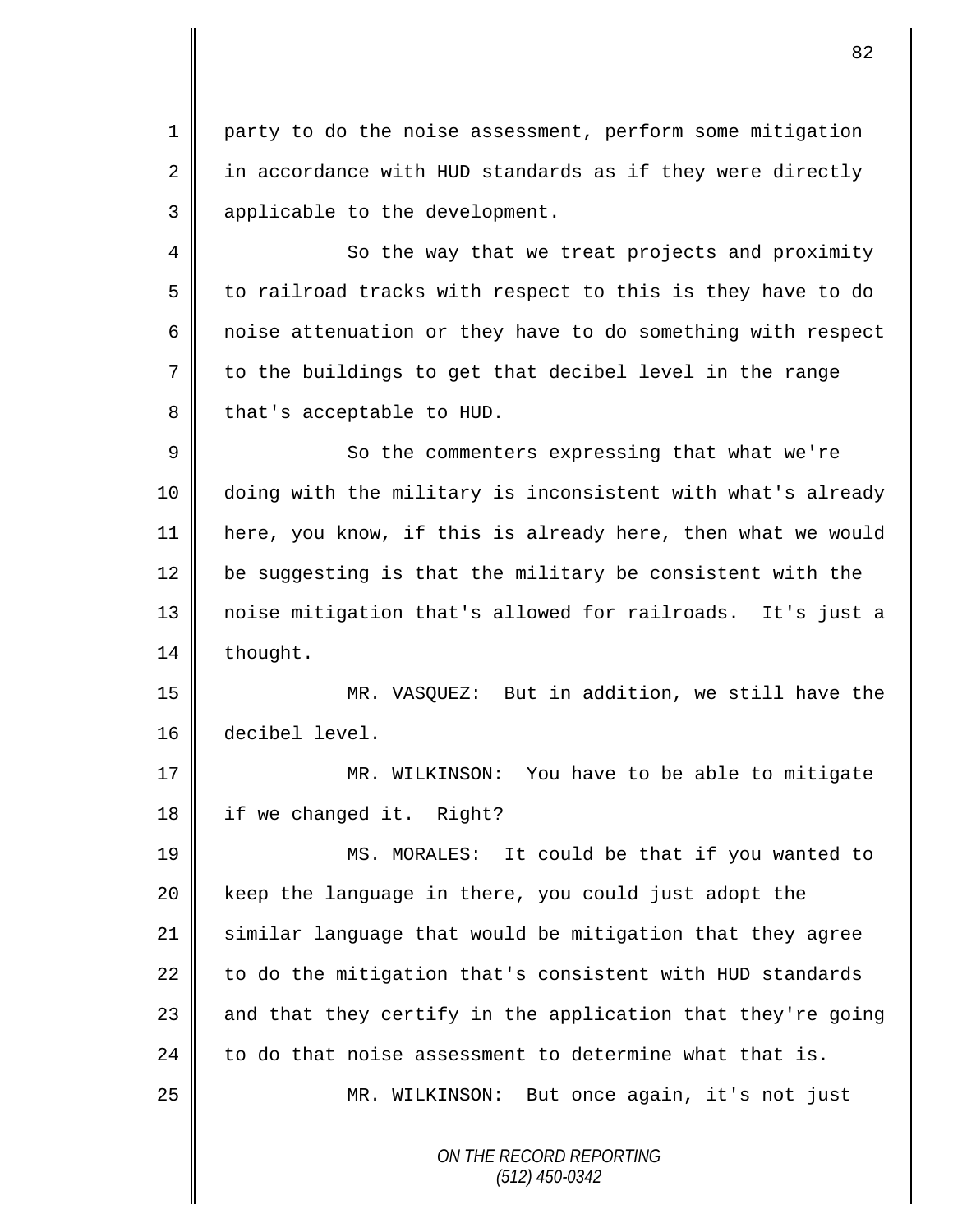| $\mathbf 1$ | about noise; it's about distance. Maybe we just make it     |
|-------------|-------------------------------------------------------------|
| 2           | 2,000 feet.                                                 |
| 3           | MS. BOSTON: So that suggestion would address                |
| 4           | the decibel language, but you could still keep in the part  |
| 5           | about the accident zone and the clear zone. Whatever you    |
| 6           | want to do.                                                 |
| 7           | MR. VASQUEZ: Again, I'm looking for -- do we                |
| 8           | have another comment?                                       |
| $\mathsf 9$ | MR. POLLOCK: I want to echo with what Teresa --             |
| 10          | MR. VASQUEZ: We need you to identify.                       |
| 11          | MR. POLLOCK: Joe Pollock, Streamline Advisory               |
| 12          | Partners, San Antonio. Thank you.                           |
| 13          | If we have language in there that complies with             |
| 14          | HUD, which is the standard in almost every area in the      |
| 15          | country where there's noise that has to be mitigated, I     |
| 16          | think that would be the fair approach. Because what's       |
| 17          | going to happen is it's going to eliminate a lot of deals   |
| 18          | in San Antonio from being able to be approved under this    |
| 19          | rule.                                                       |
| 20          | MR. VASQUEZ:<br>Okay.                                       |
| 21          | MR. MARCHANT: And that's what I interpreted the             |
| 22          | Menendez letter to say, is please don't restrict so much of |
| 23          | our city that we're never qualified for this.               |
| 24          | MR. WILKINSON: Yes, but as we had it before, it             |
| 25          | was the full area of the land use restriction, a five-mile  |
|             | ON THE RECORD REPORTING<br>$(512)$ 450-0342                 |

 $\mathbf{I}$ II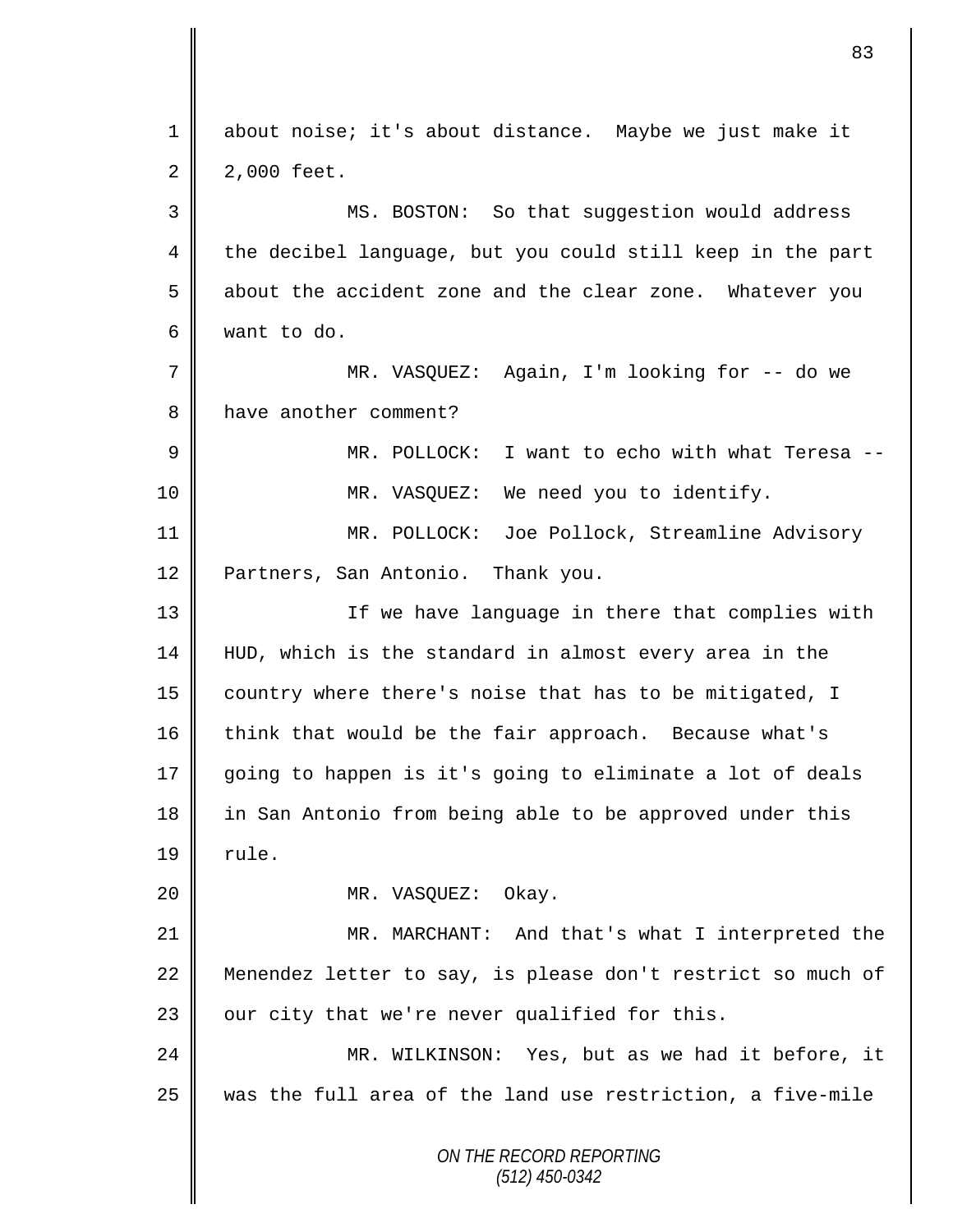*ON THE RECORD REPORTING (512) 450-0342* 1 | radius, so it was crazy big, and we're talking about much  $2 \parallel$  tighter things now. 3 MR. VASQUEZ: And I think we're talking about 4 two different issues here. One is the areas subject to,  $5 \parallel$  again, not the five-mile but instead the --6 MR. ECCLES: Clear zone and the accident zone. 7 MR. VASQUEZ: -- clear zone and accident zone 8 where it's applicable. So geography, I like what we have 9 **i** in there as identified. 10 || Now, the second separate question, from what I'm 11 hearing, is the noise mitigation and whether there's an 12 | opportunity to mitigate and at what point does that get 13 || triggered, and are we softening the language -- the federal 14 HUD language is softer than what we're saying? We're not. 15 MR. POLLOCK: You have the ability under HUD 16 Tule or under the HUD map guide, we'll call it, to mitigate 17 by providing a sound study and meeting the requirements. 18 || MR. VASQUEZ: Which is what we've always done. 19 MR. WILKINSON: But in the item as presented by 20 Brooke before was stricter than HUD, it was 65 decibels  $21$  | that no mitigation. 22 | MR. VASQUEZ: No mitigation. 23 MR. WILKINSON: Yeah. They could come to you 24 for a waiver. 25 MR. POLLOCK: But it goes hand in hand with some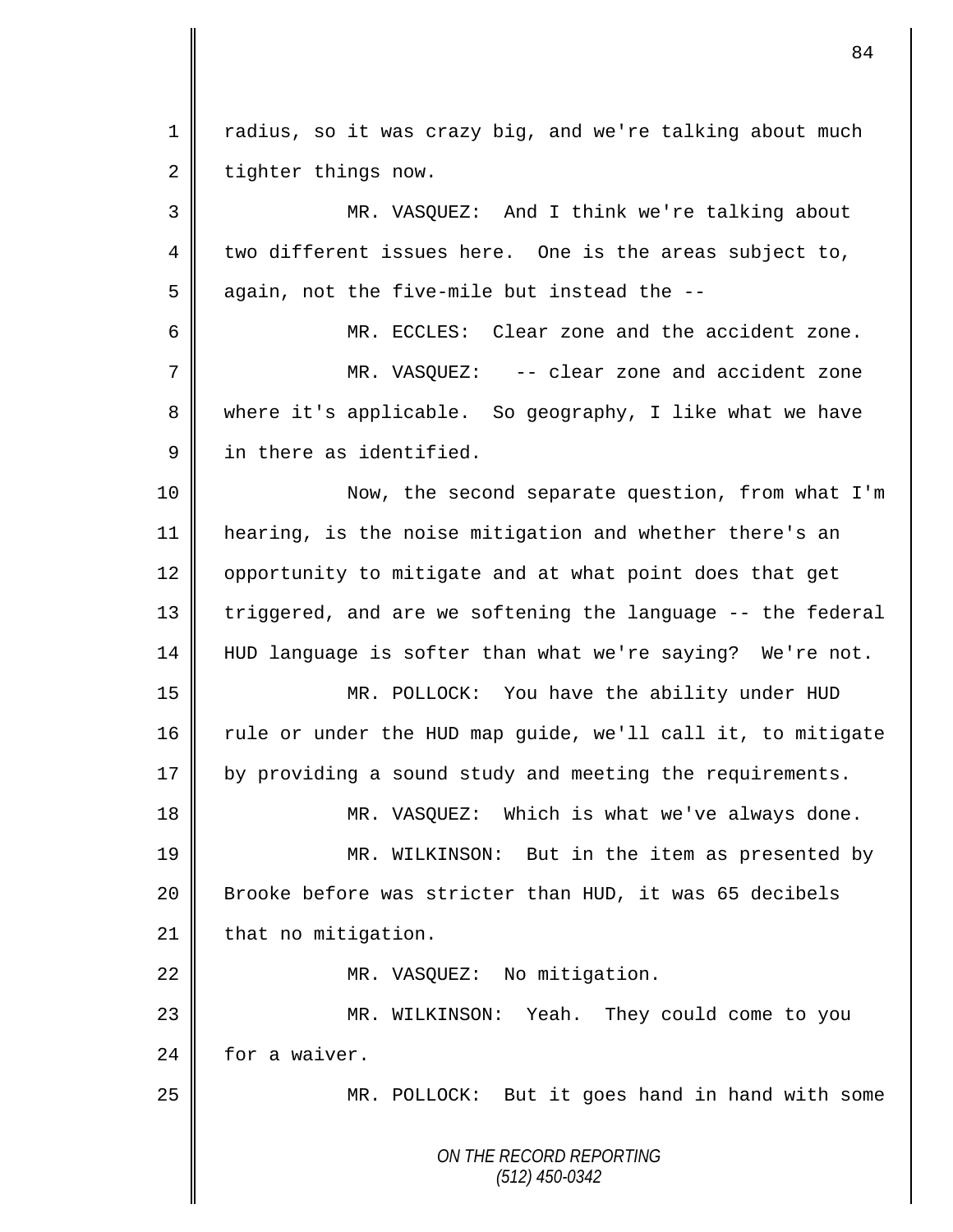*ON THE RECORD REPORTING (512) 450-0342*  $1 \parallel$  of the comments that have been made by my colleagues here. 2 With rising construction costs, with other aspects that we  $3 \parallel$  have to deal with today as affordable housing developers, 4 having this type of restriction is only going to kill  $5 \parallel$  projects in areas where we would have to mitigate. 6 MR. WILKINSON: That's the idea, is to kill  $7$  | projects that are too close to runways. 8 MR. VASQUEZ: But there's a balance. I 9 understand what you're saying, but again, I think our  $10 \parallel$  position is we're trying to identify and narrow 11 MR. POLLOCK: Mr. Wilkinson, none of us are 12 putting projects on runways, I mean, but there are areas in  $13 \parallel$  San Antonio --14 MR. WILKINSON: We had an applicant last year 15  $\parallel$  and it was pretty close, real close. 16 MR. POLLOCK: But there are areas of San Antonio 17 that are near these Air Force bases, there's Lackland, 18 there's Randolph, there's Kelly Airfield, in Killeen 19 || there's an Air Force base, we have Air Force bases 20 throughout Texas. So if we're going to be able to provide 21 | or develop quality affordable housing for these 22 communities, there has to be some guidance here that 23 | comports with HUD requirements, and HUD is --24 MR. WILKINSON: No. We don't have to comport 25 || with HUD requirements; we can establish requirements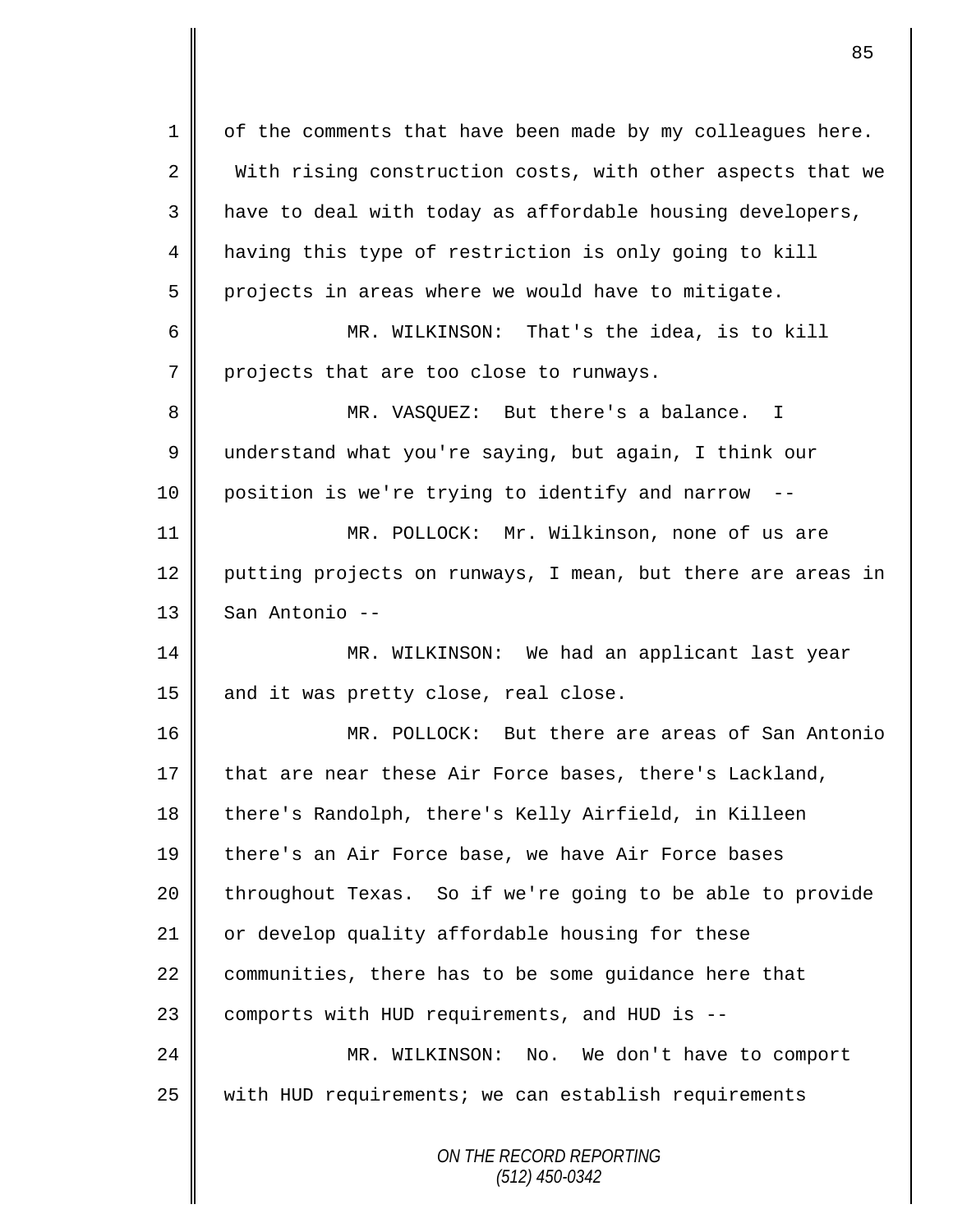1 ourselves.

| $\overline{2}$ | MR. VASQUEZ: And again, what we're proposing                |
|----------------|-------------------------------------------------------------|
| 3              | does not preclude appealing to us, to the Board, to the     |
| $\overline{4}$ | Department and to the Board for mitigation opportunities.   |
| 5              | I mean, that's still allowed.                               |
| 6              | MS. BOSTON: And I do think our intent was that              |
| 7              | if they fit in that category you guys would want to know    |
| 8              | about it and that then you could make the decision          |
| 9              | yourselves instead of it just being predetermined before    |
| 10             | submission.                                                 |
| 11             | MR. VASQUEZ: Mr. Eccles.                                    |
| 12             | MR. ECCLES: Just to be clear, if we're saying               |
| 13             | that they could apply for a waiver on a 9 percent, that's   |
| 14             | got to be submitted at the time of the application as       |
| 15             | opposed to it could be appealed separately if it was just a |
| 16             | sound issue that was regular. Right?                        |
| 17             | MS. BOSTON: I'd have to double-check what the               |
| 18             | exact process is in here, but I mean, I do think either     |
| 19             | through the waiver process or an appeal, there would be     |
| 20             | some way for them to get here.                              |
| 21             | MR. ECCLES: Right. I just want to make it                   |
| 22             | clear that if the rule is actually saying that it's not     |
| 23             | subject to mitigation that they would have to get that      |
| 24             | waived and that would need to come at the same time as      |
| 25             | their application.                                          |
|                | ON THE RECORD REPORTING                                     |

*(512) 450-0342*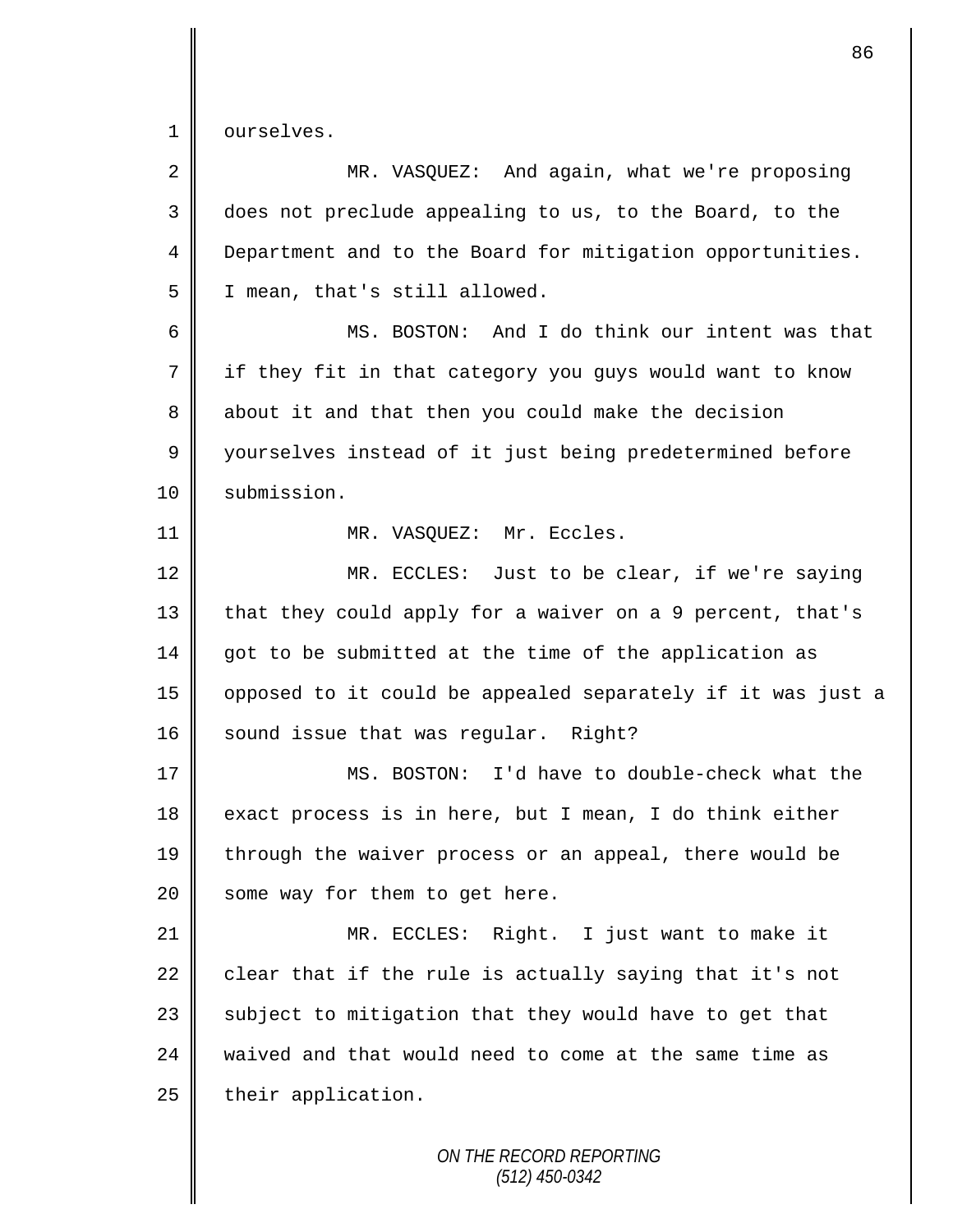| 1           | MS. BOSTON: Right.                                          |
|-------------|-------------------------------------------------------------|
| 2           | MR. ARECHIGA: My I take one minute more of your             |
| 3           | I apologize. May I just make one compromise?<br>time?       |
| 4           | This is Jason Arechiga of the NRP Group, for the record.    |
| 5           | I went back and looked when I was on my phone               |
| 6           | after the comment, and we made some last-minute discussions |
| 7           | regarding the difference between 65 and 70. The letter in   |
| 8           | question from the Joint Naval Air Station in Fort Worth was |
| $\mathsf 9$ | for projects that were over 70.                             |
| 10          | The military does draw a distinction between 65             |
| 11          | and 70 where specifically on their board -- and I was just  |
| 12          | reading the joint use studies -- between 65 and 70 they do  |
| 13          | not recommend it unless mitigation is performed, over 70    |
| 14          | they don't recommend, and over 75 they say they prohibit.   |
| 15          | So between 65 and 70 the military itself is saying if you   |
| 16          | do mitigation it's acceptable, and so it would comport not  |
| 17          | with HUD but with what the military is.                     |
| 18          | And I was also looking at some of our deals.                |
| 19          | This would have effectively required three of our deals     |
| 20          | that we've already done in San Antonio in the ten years     |
| 21          | I've been with NRP that we would have requested a waiver,   |
| 22          | and two deals that I know of in the lottery right now, one  |
| 23          | of ours and another competitor -- or another developer --   |
| 24          | excuse me -- it would also affect them too and require a    |
| 25          | waiver.                                                     |
|             |                                                             |

*ON THE RECORD REPORTING (512) 450-0342*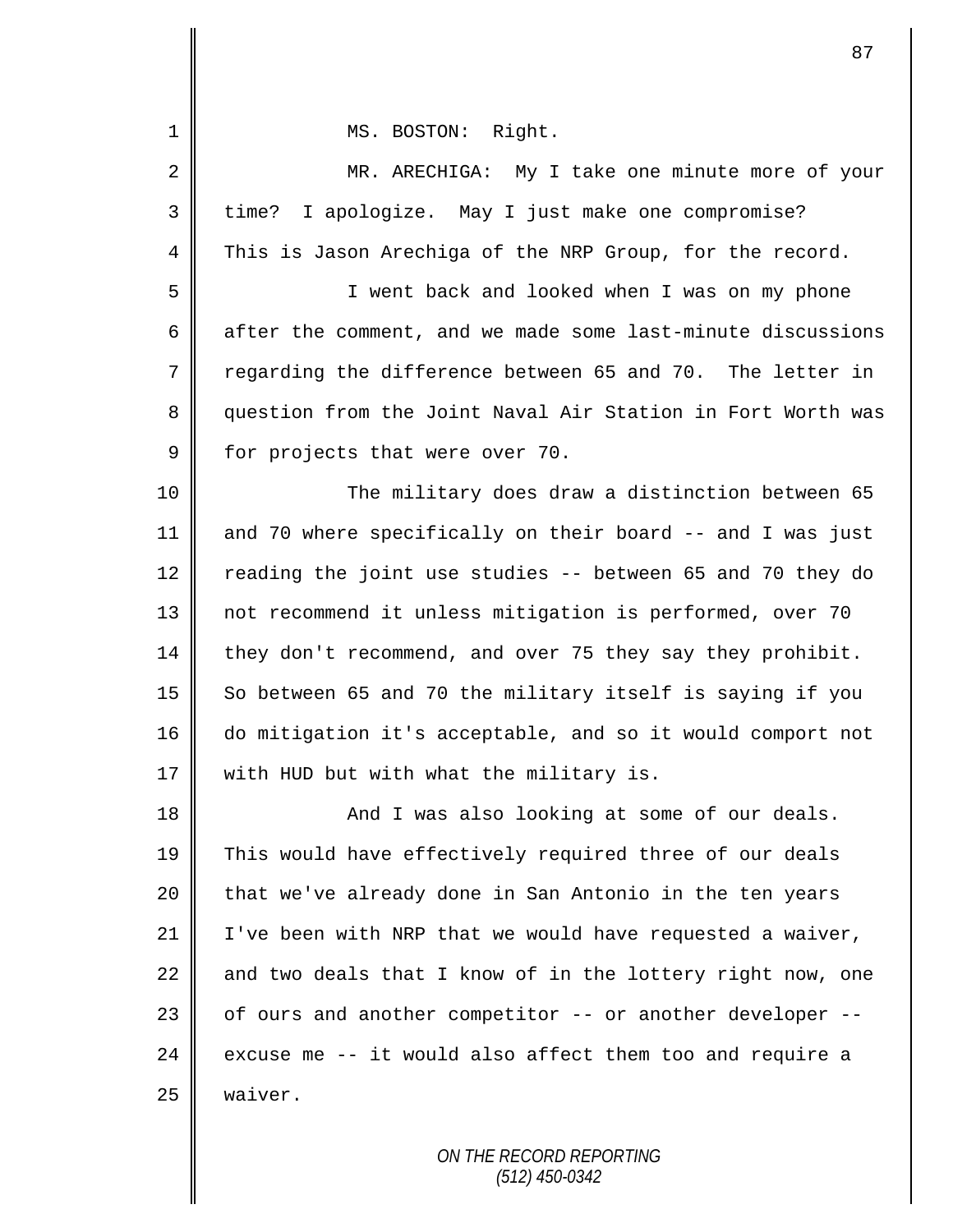*ON THE RECORD REPORTING (512) 450-0342* 1 || So I think a good compromise maybe if we don't 2 feel like we can't mitigate down to HUD, making it 70 as  $3 \parallel$  opposed to 65, because 65 is around 14,000 acres in San 4 Antonio, while 70 and above is around 3,000. That's rough 5 math that I was doing back there. So you would still 6  $\parallel$  impact a good area. If it's over 70 I think that that 7 might be a little more realistic than over 65, which 8 impacts, I think, a larger area than what we're 9 anticipating here. 10 MR. VASQUEZ: But you're saying that over 65, so 11 65 to 70 it would still require mitigation. 12 || MR. ARECHIGA: Based on what you already have in 13 the QAP, based on the noise study that we already have to 14 do, it would already be required to do so. 15 MR. VASQUEZ: And you're saying to keep doing 16 that same thing, so I don't think we need to change or add 17  $\parallel$  anything. 18 || MR. WILKINSON: But he wants to change it from 19 65 to 70, the item specific to the joint land use 20 | restriction. They can't just mitigate, they have to come  $21$  | to you for a waiver. 22 MR. VASQUEZ: And it's already the case. 23 MR. ARECHIGA: I guess the difference would 24  $\parallel$  be -- and I stole one of your pens earlier, so I'm 25  $\parallel$  returning this -- I guess the difference would be if it's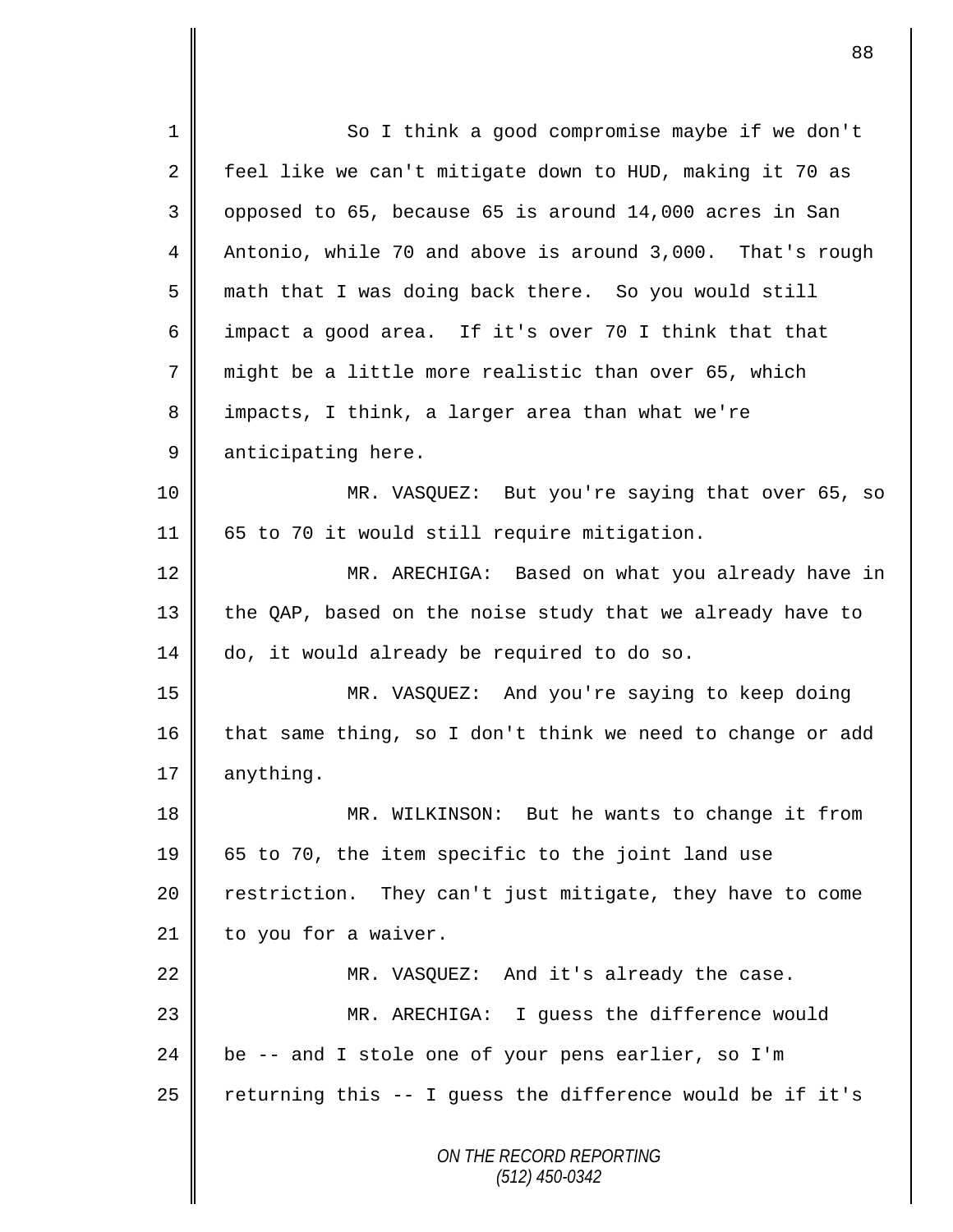*ON THE RECORD REPORTING (512) 450-0342* 1 between 65 and 70 I don't have the option to mitigate; I 2  $\parallel$  have to come to y'all for a waiver and then mitigate. If  $3 \parallel$  it's between 70 and 75 -- what I'm requesting is if it's 4 **b** between 70 and 75 I don't have the option, so right now  $5 \parallel$  what it is is between 65 and 70 I don't have the option, 6 what I'm requesting is if it's between 65 and 70, because 7 the military is okay with this and because HUD is okay with 8 this, please allow us a chance to just mitigate it without 9 coming for a waiver. If it's over 70, then okay, then we 10 have to come for a waiver in special circumstances. 11 | But last thing I would point out is those three 12 deals that we do have that are between 65 and 70, they are 13 || full of military personnel because they're right next to 14 the base. 15 **Thank** you. 16 MR. VASQUEZ: All right. So as we're having 17 this open discussion, so my understanding -- and I'm 18 getting, I think, a feeling of consensus from the Board, we 19 could go up to 70 but it would have to be mitigated, so 20 **b**etween 65 and 70 has to be mitigated, but it doesn't 21 require a waiver from the Board, the Department and staff  $22 \parallel$  could do that. 23 MR. WILKINSON: If you change it from 65 to 70. 24 MR. VASQUEZ: But it's still required to be 25 | mitigated.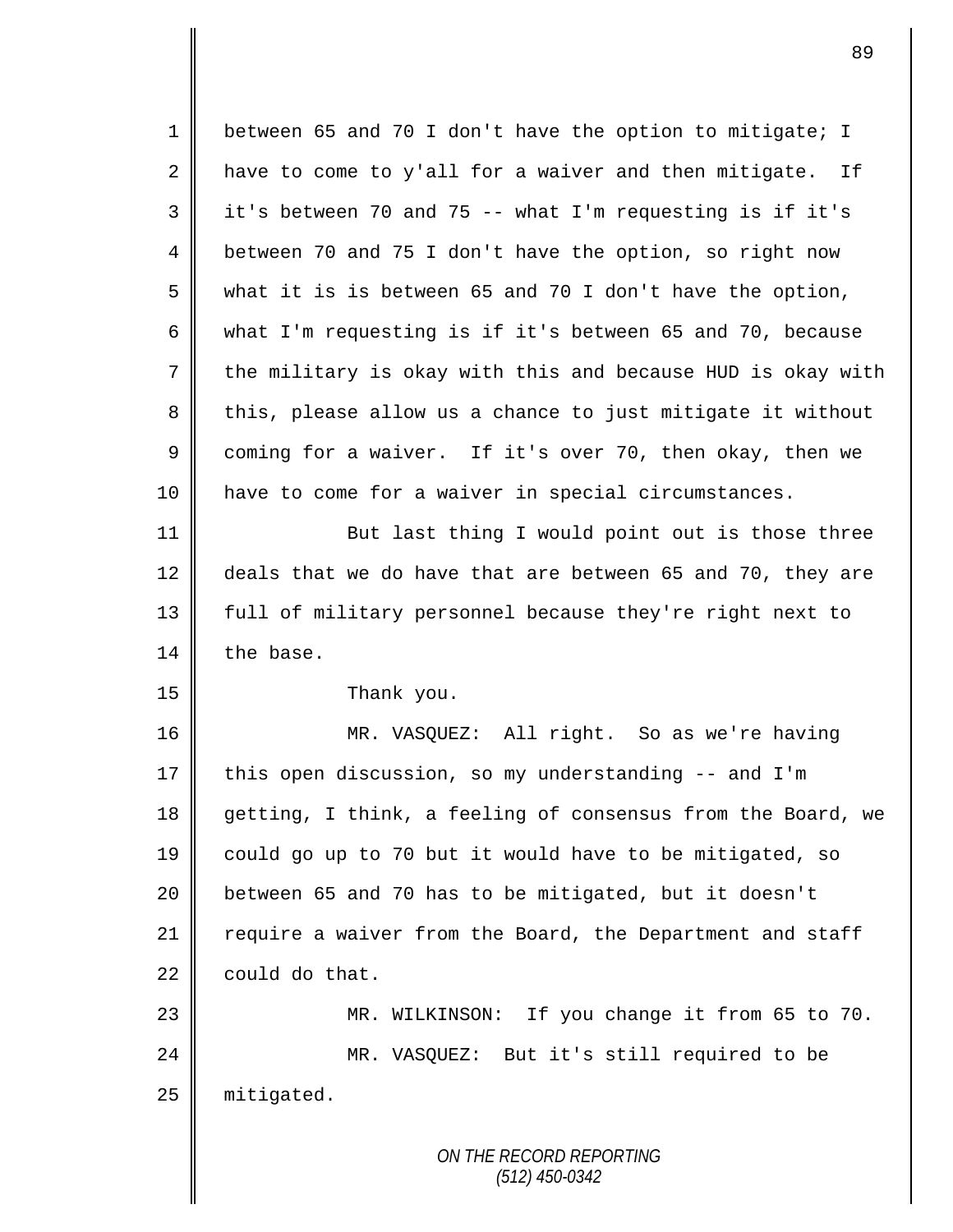*ON THE RECORD REPORTING (512) 450-0342* 1 MR. WILKINSON: Yes. 2 || MR. MARCHANT: To HUD standards, or to what 3 standards? 4 MR. WILKINSON: To HUD standards is how we have 5 | noise otherwise. 6 MR. VASQUEZ: Which is 65? Again, I think 7 concern with the Department looking out for tenants, for 8 Tesidents, we're still requiring that mitigation, which is 9 | important for them, but it's also giving the developer a 10 | clear path on mitigation if you're in that range. Without 11 having to get a formal waiver from all the way up to the 12 Board, the staff can present that. 13 MS. BOSTON: Yes. We would probably use the  $14$  same wording that we use on the railroad one, which is just 15  $\parallel$  that it would be to HUD standards up to 70. In excess of 16  $\parallel$  70 would be --17 MR. VASOUEZ: Well, that has to come to the 18 Board. 19 || MS. BOSTON: And just to clarify, the wording 20 || "waiver" and "appeal" both are kind of wrong, Teresa was 21 clarifying for me, because that section is these are 22 undesirable site features. They're just determined 23  $\parallel$  ineligible, and then they get to come to you for y'all to  $24$  | decide if you want to make them eligible. 25 MR. VASQUEZ: Okay. That sounds really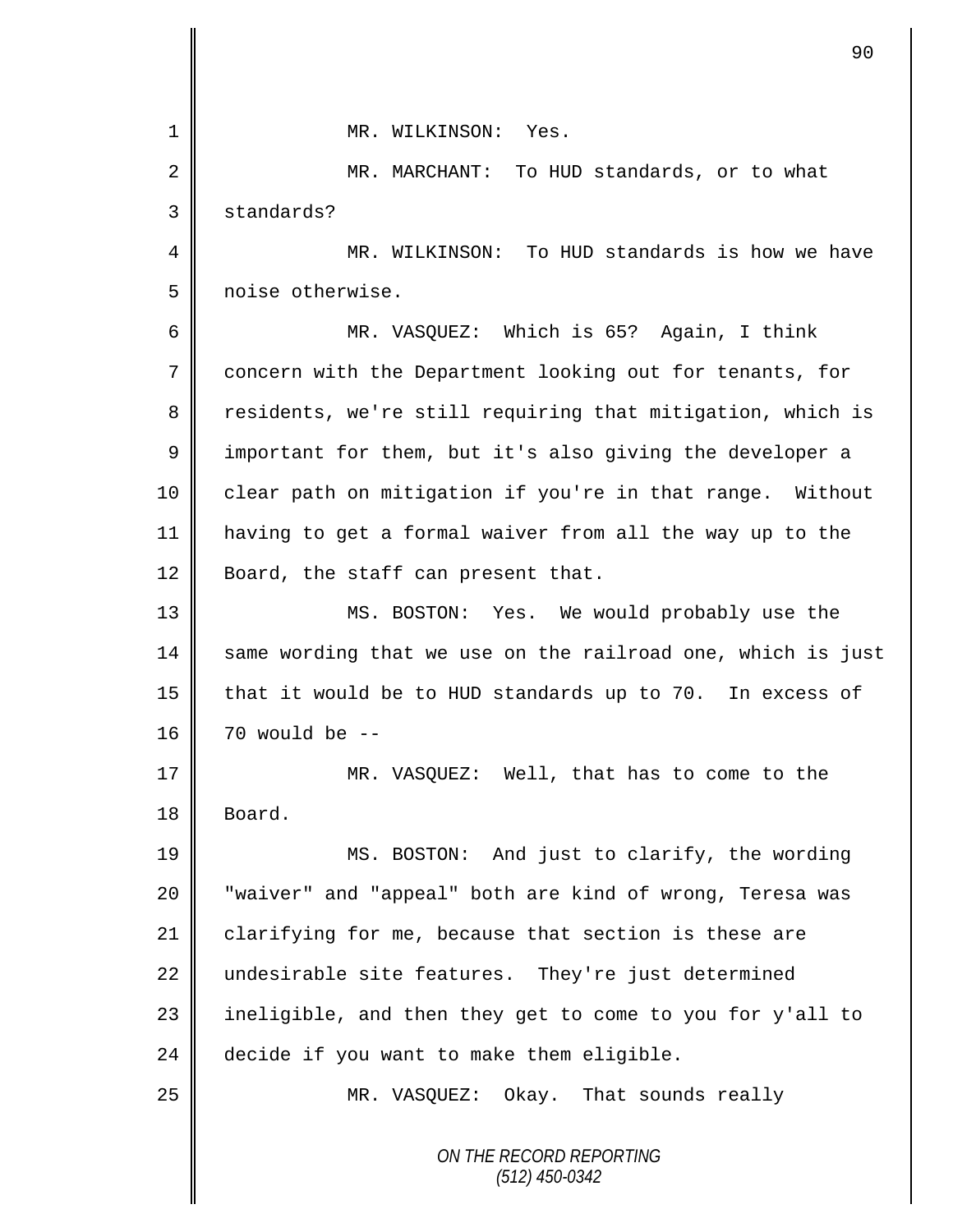*ON THE RECORD REPORTING (512) 450-0342* 1 | reasonable, doesn't it? Yes? 2 | (General laughter.) 3 MR. VASQUEZ: Can you incorporate that in your 4 | recommendation? 5 || MS. BOSTON: Yes. 6 || MR. VASQUEZ: Okay. Were there any other items? 7 So you've got the list, we have it recorded on the edits  $8 \parallel$  to be made. 9 Would a Board member care to make a motion on 10 || this item 5 on the agenda, including the recommended edits? 11 MR. MARCHANT: If I've got it written out for 12 me. 13 MR. BATCH: Do we have to specifically lay out? 14 MR. VASQUEZ: No. We can just say, with the 15 comments she said. 16 MR. BATCH: Mr. Chairman, I move that the Board 17 approve the repeal of 10 TAC Chapter 11 and approve the 18 adoption of the New 10 TAC Chapter 11, as presented at this 19 meeting, including the changes from Ms. Boston. I further 20 move that the executive director or his designees conform 21 these rules to any changes to federal law or regulation 22  $\parallel$  upon their becoming law, and the Qualified Allocation Plan, 23  $\parallel$  together with any changes, be delivered to the governor by 24 November 15, 2021, all as expressed and subject to the 25  $\parallel$  conditions in the Board action request on this item.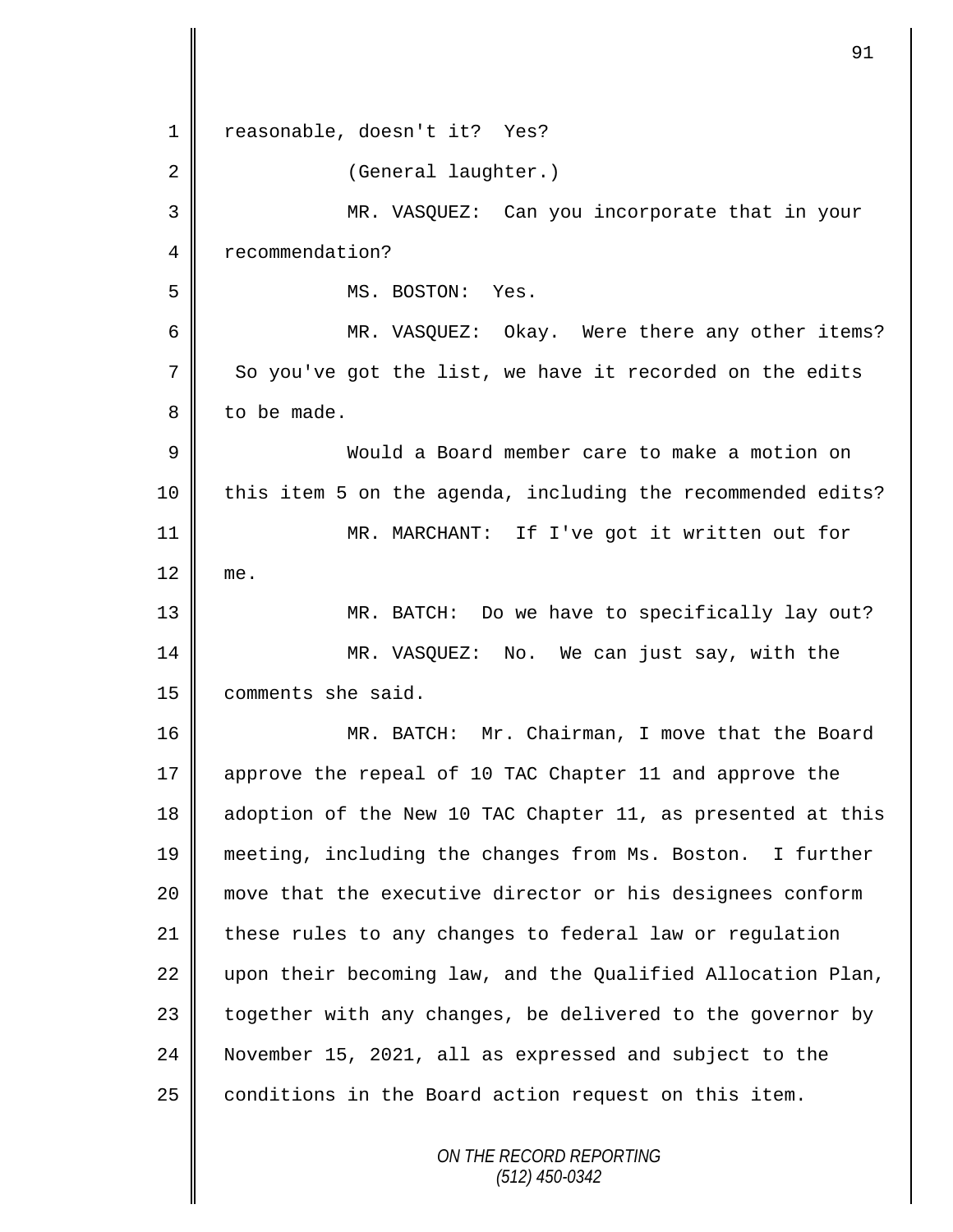|    | 92                                                          |
|----|-------------------------------------------------------------|
| 1  | MR. VASQUEZ: Great. Thank you.                              |
| 2  | Motion made by Mr. Batch. Is there a second?                |
| 3  | MR. THOMAS: Second, Mr. Chairman.                           |
| 4  | MR. VASQUEZ: Seconded by Mr. Thomas.                        |
| 5  | Hearing no further discussion, all those in                 |
| 6  | favor say aye.                                              |
| 7  | (A chorus of ayes.)                                         |
| 8  | MR. VASQUEZ: Any opposed?                                   |
| 9  | (No response.)                                              |
| 10 | MR. VASQUEZ: Hearing none, the motion carries,              |
| 11 | and thank you to all the staff and the participation from   |
| 12 | the industry participants. I don't think this was quite     |
| 13 | making sausage but it was making lasagna. Okay? Getting     |
| 14 | the layers and all kinds of great, and considering the      |
| 15 | activity and the complexity of this, I think we got a great |
| 16 | lasagna out of this.                                        |
| 17 | MR. MARCHANT: I think it's good.                            |
| 18 | MR. VASQUEZ: Okay. Let's move on along to item              |
| 19 | We're not quite done with the agenda yet.<br>б.             |
| 20 | 6(a) Presentation, discussion, and possible                 |
| 21 | action on awards of multifamily direct loan funds from the  |
| 22 | 2021-3 Multifamily Direct Loan Notice of Funding            |
| 23 | Availability.                                               |
| 24 | Ms. Flickinger.                                             |
| 25 | MS. FLICKINGER: Thank you. Good morning, Mr.                |
|    | ON THE RECORD REPORTING<br>$(512)$ 450-0342                 |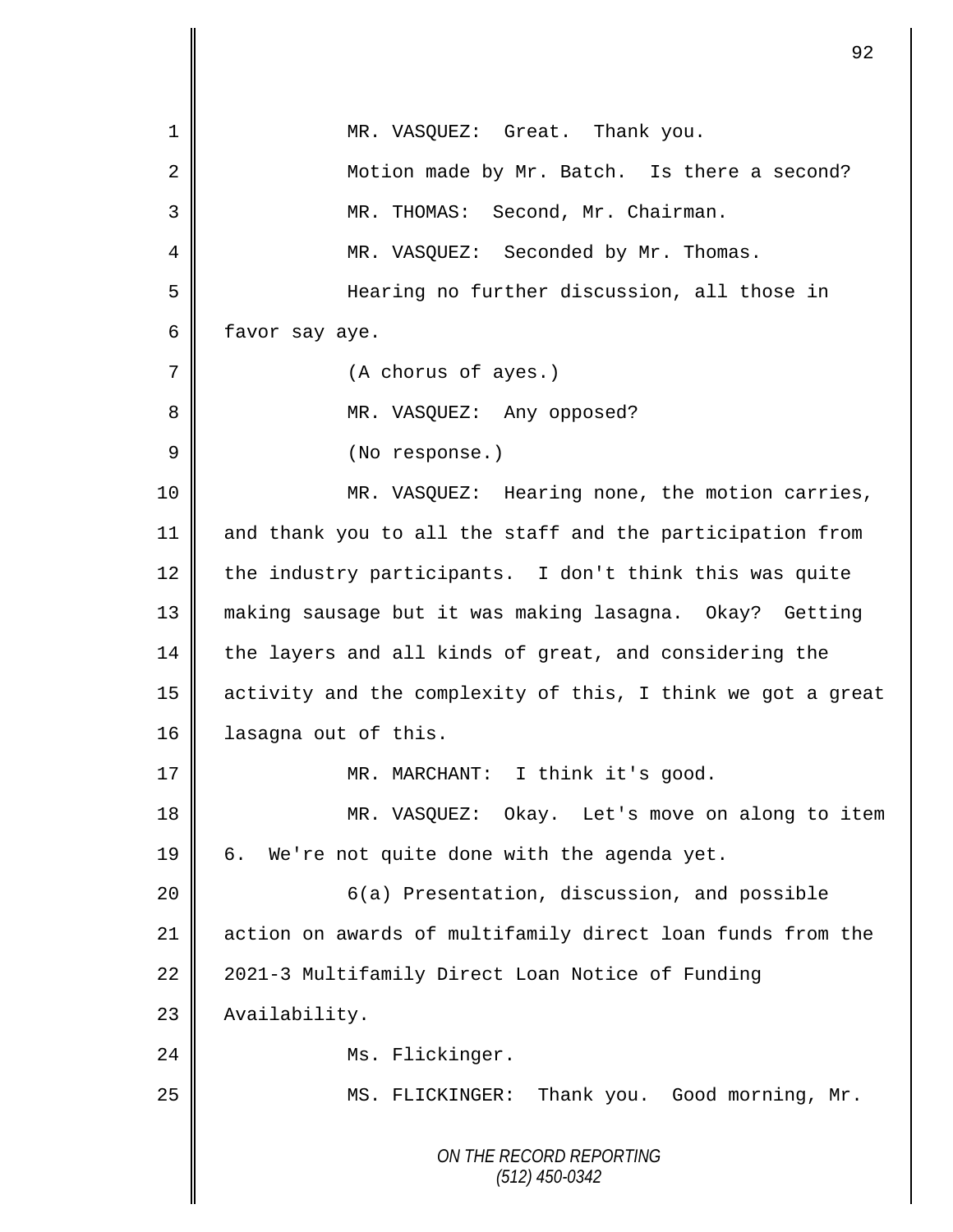*ON THE RECORD REPORTING (512) 450-0342* 1 | Chairman. For the record, Charlotte Flickinger, 2 Multifamily Direct Loan manager, and I'm very pleased to 3 present this resolution for your review and hopeful 4 approval. 5 Item 6(a) recommends an award of National 6 Housing Trust Funds for Brenham Trails Apartments in 7 Brenham, Washington County, which is in Region 8. 8 Previously approved for competitive housing tax credits in 9 | 2020, the application documents a construction cost 10 | increase of \$900,000, a little more than that. 11 We are recommending \$775,000 in National Housing 12 Trust Fund under the general set-aside. The MFDL loan will 13 | have a 15-year term and 40-year amortization. 14 || Brenham Trails will serve an elderly population. 15 Five units will be designated for MFDL at 30 percent AMI 16 of the 49-unit total, and the balance of the units will 17 include housing tax credits and unrestricted units. 18 || Happy to answer questions and respectfully 19 | request your approval. 20 MR. VASQUEZ: Good. Thank you. 21 | Do any Board members have questions for Ms. 22 Flickinger? 23 || (No response.) 24 || (Mr. Batch left the dais.) 25 MR. VASQUEZ: I can't call for a vote because we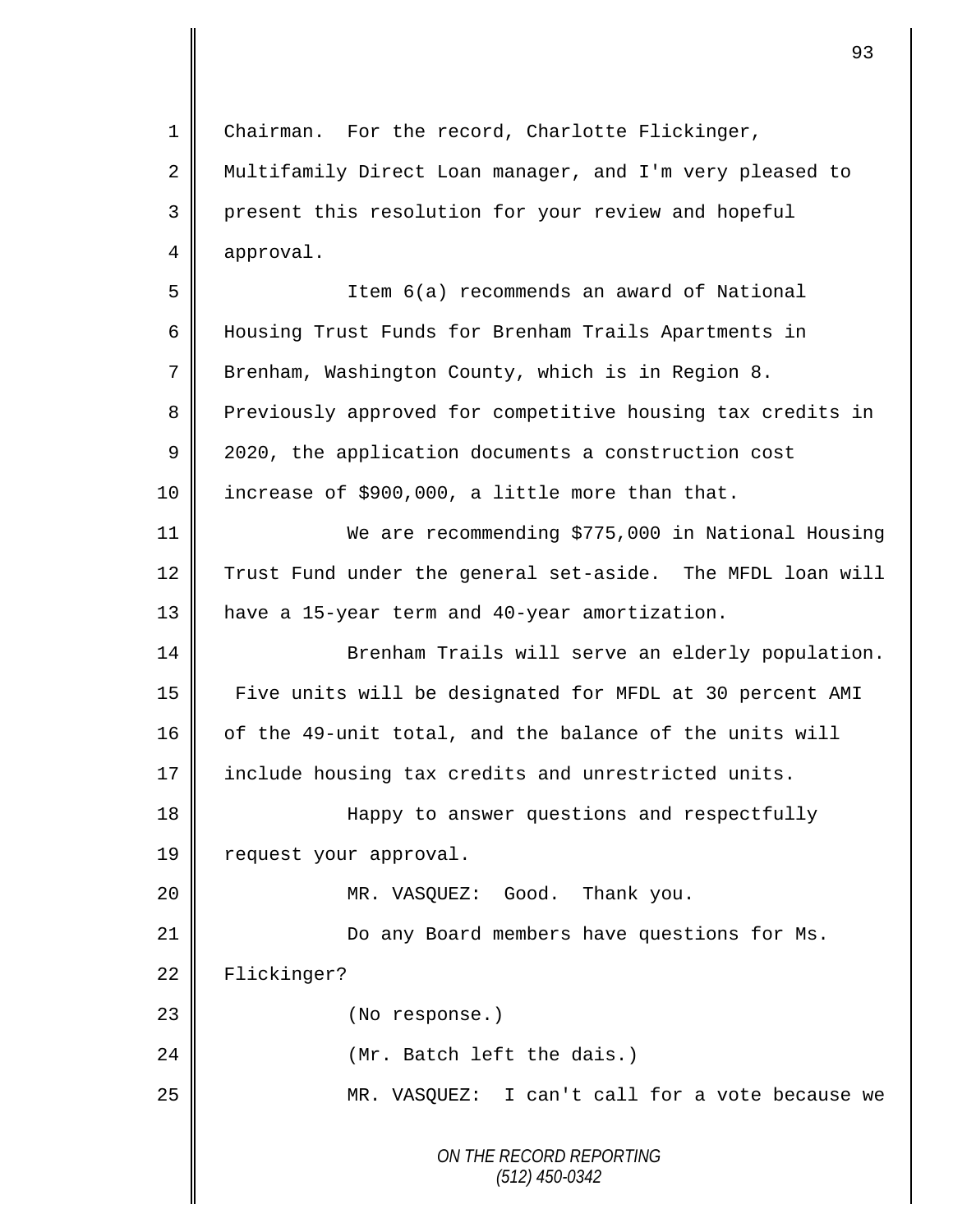*ON THE RECORD REPORTING (512) 450-0342* 1 do not have a quorum at the moment, so bear with us for a 2 moment. 3 MR. MARCHANT: Does she have the ability to 4 explain the next motion? 5 MR. VASQUEZ: Can we table that and have her 6 explain the next -- or I guess have Cody explain the next? 7 Wait, wait, wait. 8 || (Mr. Batch returned to the dais.) 9 || MR. MARCHANT: Mr. Chairman, I'm ready to make a 10 motion. 11 MR. VASQUEZ: We'll entertain a motion on item  $12 \parallel 6(a)$  of the agenda. 13 MR. MARCHANT: I move the Board make an award of 14 National Housing Trust Funds to Brenham Trails from the 15 general set-aside of 2021-3 NOFA, adopt the prior previous 16 participation review, and find that the deadline to sign a 17 contract with the Department is July 29, 2022, and all 18 expressed and subject to the conditions in the Board action 19 | request on this item. 20 MR. VASQUEZ: Thank you, Mr. Marchant. 21 || Is there a second? 22 MR. BATCH: I'll second, Mr. Chairman. 23 MR. VASQUEZ: Seconded by Mr. Batch. All those  $24$  in favor say aye. 25 **(A** chorus of ayes.)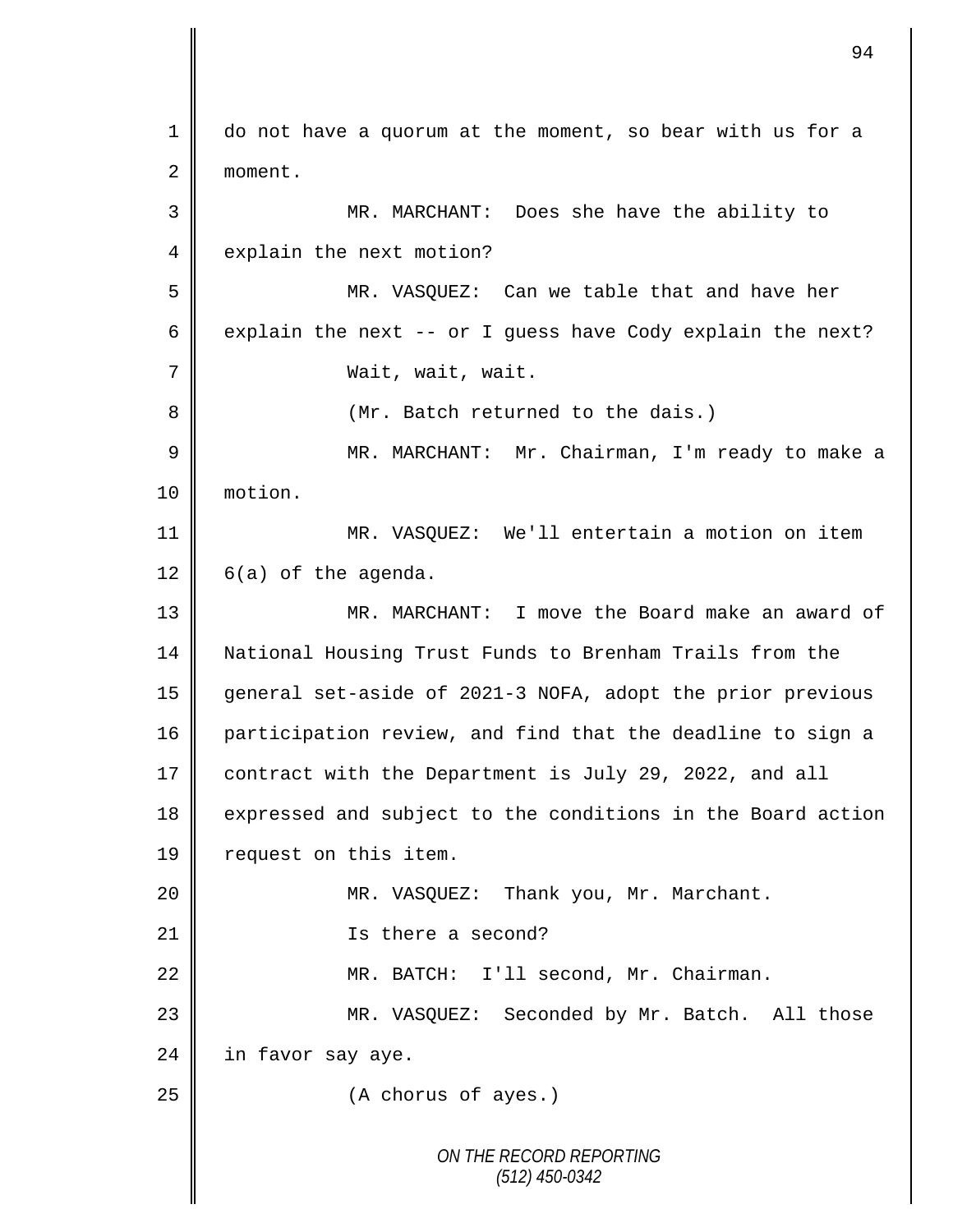| 1  | MR. VASQUEZ: Any opposed?                                   |
|----|-------------------------------------------------------------|
| 2  | (No response.)                                              |
| 3  | MR. VASQUEZ: Hearing none, motion carries.                  |
| 4  | MS. FLICKINGER: Thank you very much.                        |
| 5  | MR. VASQUEZ: Thank you.                                     |
| 6  | Item 6(b) Presentation, discussion, and possible            |
| 7  | action on a request for return and reallocation of tax      |
| 8  | credits under 10 TAC Section 11.65, related to credit       |
| 9  | returns resulting from force majeure events, for            |
| 10 | application 18235 Memorial Apartments at McAllen.           |
| 11 | Mr. Campbell.                                               |
| 12 | MR. CAMPBELL: Good morning. Cody Campbell,                  |
| 13 | director of Multifamily Programs for the Department.        |
| 14 | This is, I believe, the third month in a row                |
| 15 | that this Board has heard a similar request, so I've        |
| 16 | abbreviated my speaking notes today just a bit, but if you  |
| 17 | have any questions, I am, of course, always happy to answer |
| 18 | them.                                                       |
| 19 | Memorial Apartments was awarded an allocation of            |
| 20 | competitive credits in July of 2018. A carryover agreement  |
| 21 | was executed which included a certification from the        |
| 22 | development owner that each building would be placed in     |
| 23 | service no later than December 31 of 2020. This date was    |
| 24 | subsequently extended by the Department to November 30 of   |
| 25 | 2021, using the relief made available by IRS Revenue        |
|    | ON THE RECORD REPORTING<br>$(512)$ 450-0342                 |

 $\mathbf l$  $\mathsf{l}$ 

II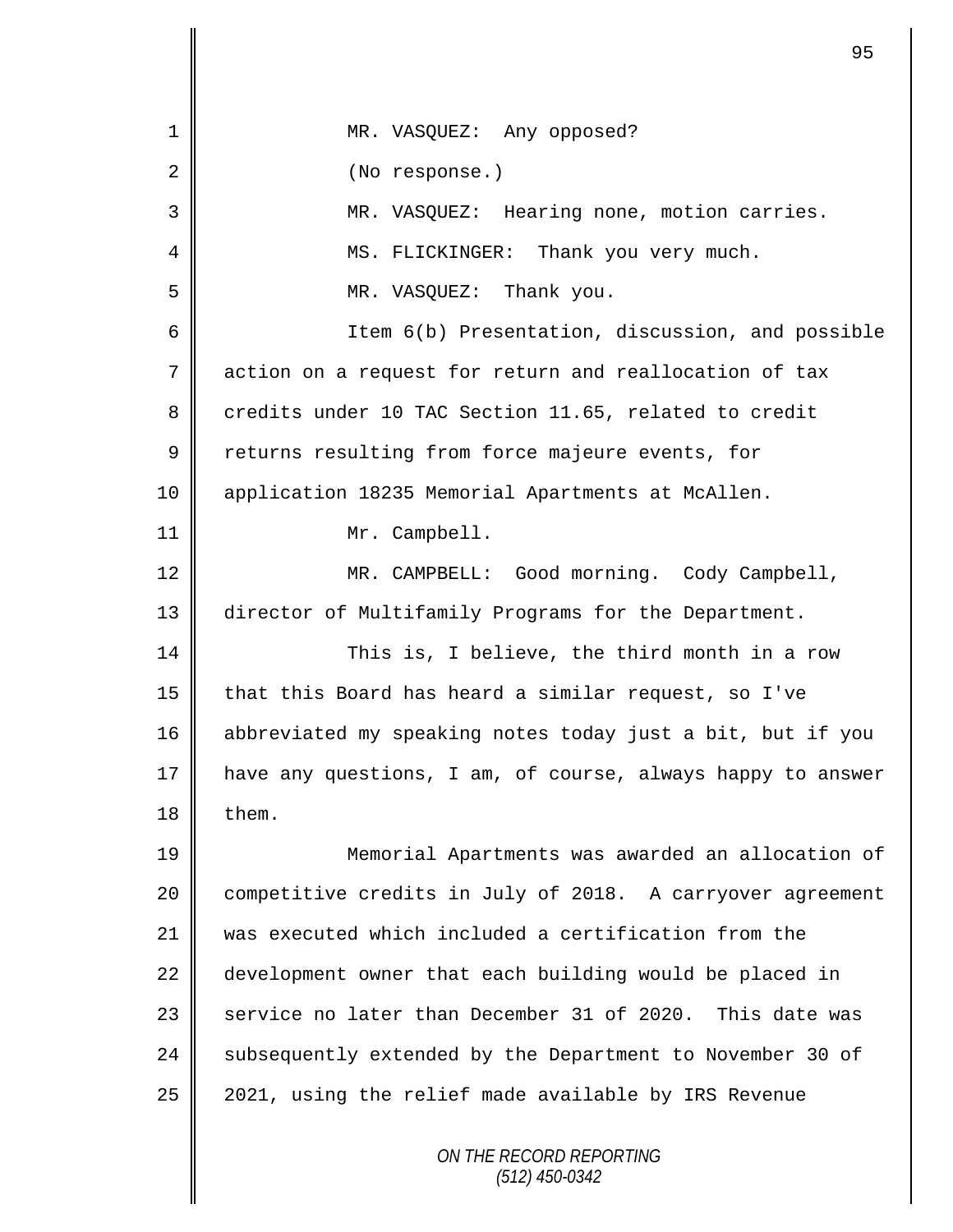1 Procedure 2014-49.

2 On October 4, 2021, the Department received a 3 Tequest to extend the placement in service deadline 4 further, citing difficulties resulting from the COVID 5 pandemic.

6 || Staff's ability to extend this deadline is 7 limited to December 31, 2021 under the previously mentioned 8 revenue procedure, which is not sufficient for the 9 Somethal 9 asseme to the 30 of 2022 completion date mentioned in the 10 | owner's request.

11 |  $\blacksquare$  11.65 of the OAP related to credits returned 12 | resulting from force majeure events allows a development 13 | owner to return issued credits within three years of award 14 and have those credits reallocated to the development 15 | outside of the usual regional allocation system if all of 16  $\parallel$  the requirements of this subsection are met.

17 The Department's Governing Board may approve the 18 execution of a current program year carryover allocation 19 agreement regarding the returned credits with the 20 || development owner that returns the credits only if those 21 credits are returned as a result of force majeure events 22 before the issuance of Forms 8609.

23 || Staff has reviewed this request and determined  $24$   $\parallel$  that there is sufficient evidence of sudden and unforeseen 25 circumstances outside the control of the development owner

> *ON THE RECORD REPORTING (512) 450-0342*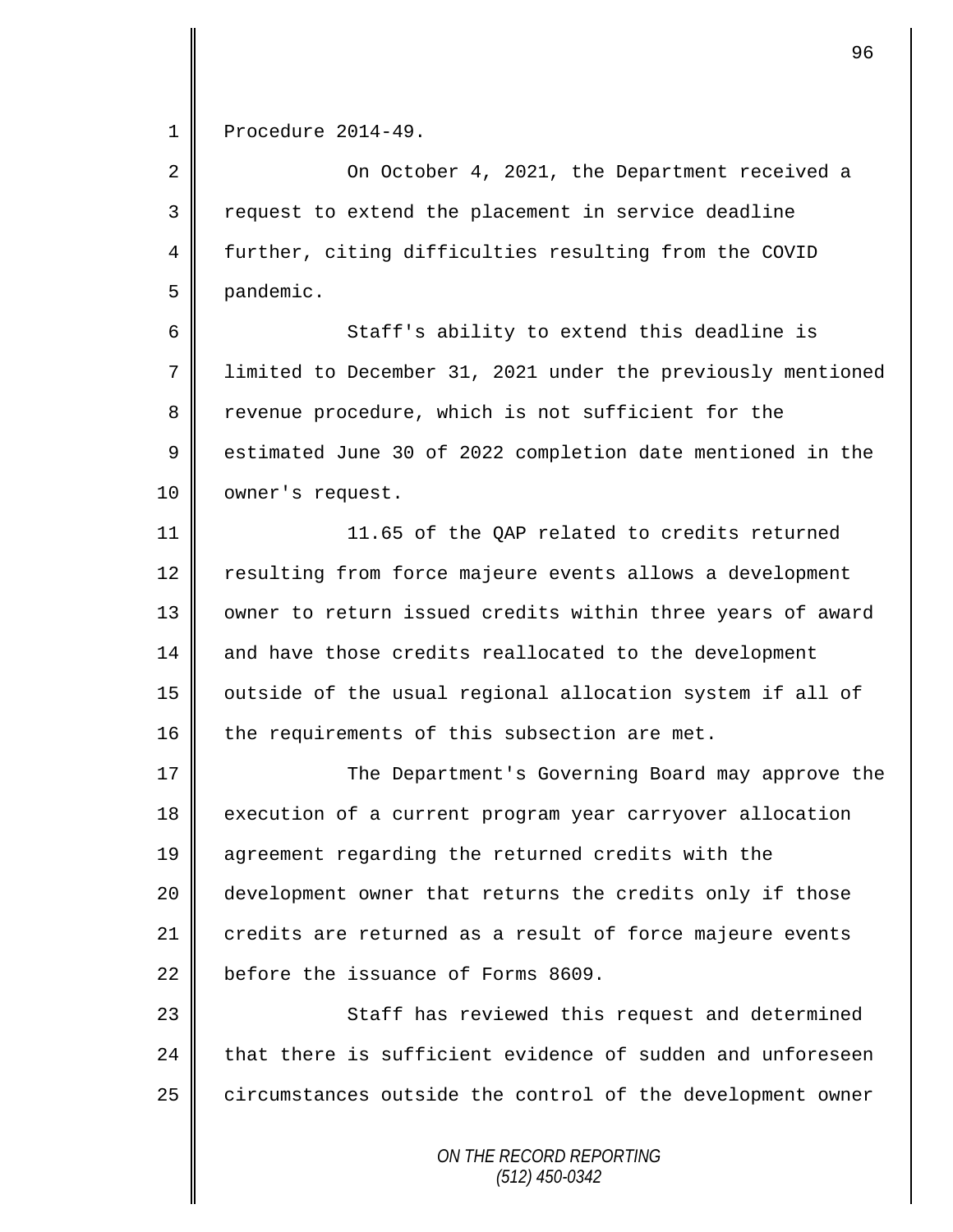1 for the development in question for the Department to treat  $2 \parallel$  this request under an application of the force majeure  $3 \parallel$  rule.

4 || If the Board grants this request, the 5 development owners will return the awarded credits and the 6 execution of a 2021 carryover allocation agreement will 7 Tresult in a new placed-in-service deadline of December 31, 8 2023 for the development. The 2018 Qualified Allocation  $9 \parallel$  Plan will continue to be applicable to the development for 10 | the purposes of the force majeure event.

11 || If the Board denies this request, the date by 12 which the development must be placed in service will remain 13 November 30 of 2021. Because the development owner has not 14 anticipated meeting the placed-in-service deadline, the 15  $\parallel$  credits are expected to be returned.

16 || If the development owner returns the credits, 17 they will first be made available to the at-risk set-aside 18 from which they were originally awarded pursuant to 10 TAC 19 | 11.62 related to returned credits.

20 || If there are pending applications on the applicable waiting list from the relevant set-aside, the  $\parallel$  next application would be awarded, assuming there are  $\parallel$  enough credits to make the award. If there are not enough 24 credits in the set-aside to make the award, then the credits will go the statewide collapse and contribute to

> *ON THE RECORD REPORTING (512) 450-0342*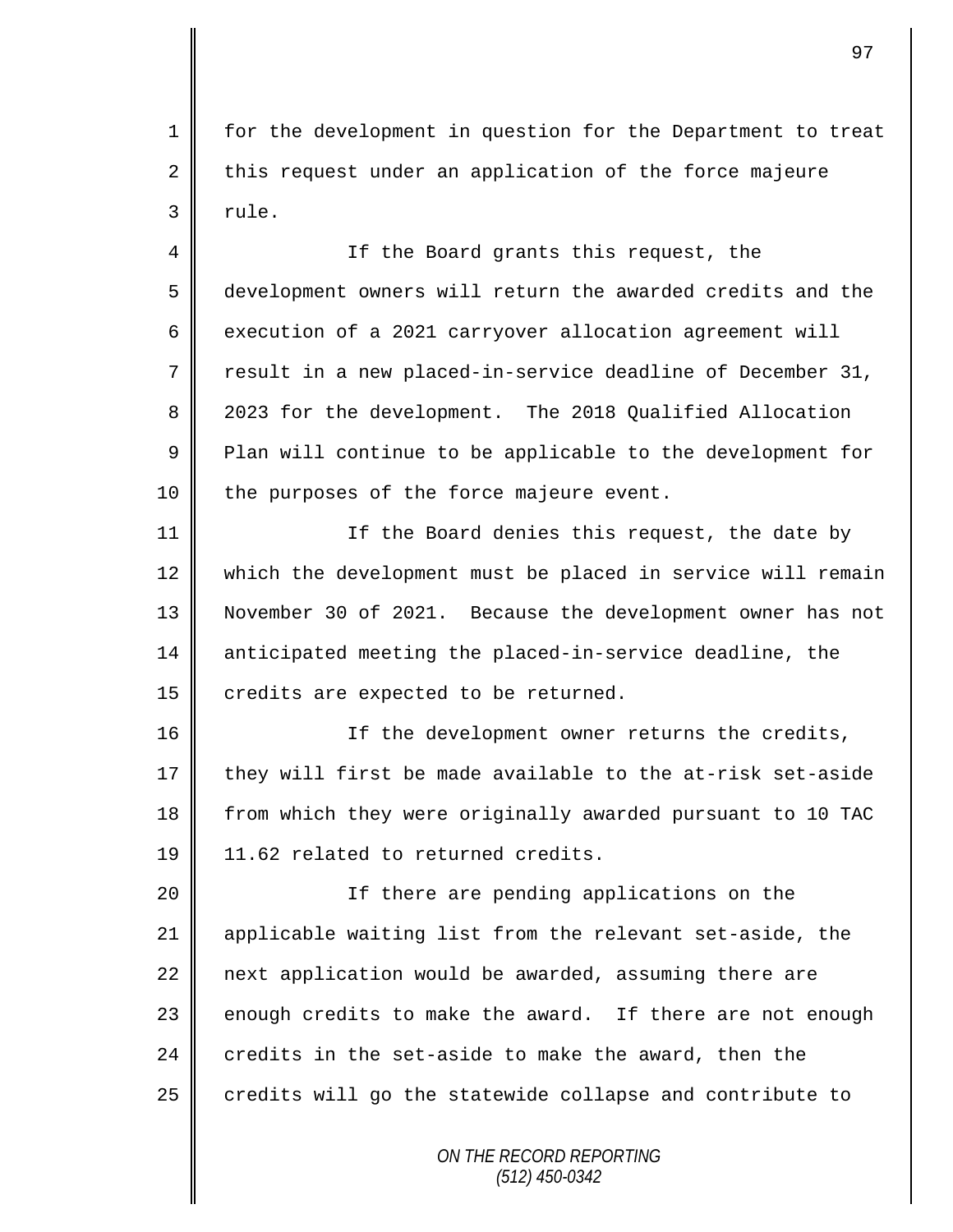$1 \parallel$  the next award.

| $\overline{2}$ | Staff recommends the Board approve the request              |
|----------------|-------------------------------------------------------------|
| 3              | for treatment under an application of the force majeure     |
| 4              | rule for the listed development, and I can answer any       |
| 5              | questions that the Board may have at this time.             |
| 6              | MR. VASQUEZ: So we either go from November of               |
| $\overline{7}$ | this year all the way to December of 2023, there's no       |
| 8              | middle ground in there?                                     |
| 9              | MR. CAMPBELL: The Board does have the right --              |
| 10             | under the QAP you do have the authority to limit that       |
| 11             | further. The development owner has requested July of 2022   |
| 12             | as a placed in service date, although their request does    |
| 13             | mention that they could end up needing more time than that. |
| 14             | MR. VASQUEZ: So if we went to December 31,                  |
| 15             | $2022 - -$                                                  |
| 16             | MR. CAMPBELL: You certainly may do that, yes,               |
| 17             | sir.                                                        |
| 18             | $MR. VASQUEZ: -- that still gives them over six$            |
| 19             | beyond even their target.                                   |
| 20             | MR. CAMPBELL: That's is correct.                            |
| 21             | MR. VASQUEZ: Is there any reason why we need to             |
| 22             | jump all the way to the end of 2023? Would there be any     |
| 23             | complaint if we went to December 31, 2022? Assuming that    |
| 24             | motion is about to be made, do we need to have public       |
| 25             | comment on this?                                            |
|                | ON THE RECORD REPORTING<br>$(512)$ 450-0342                 |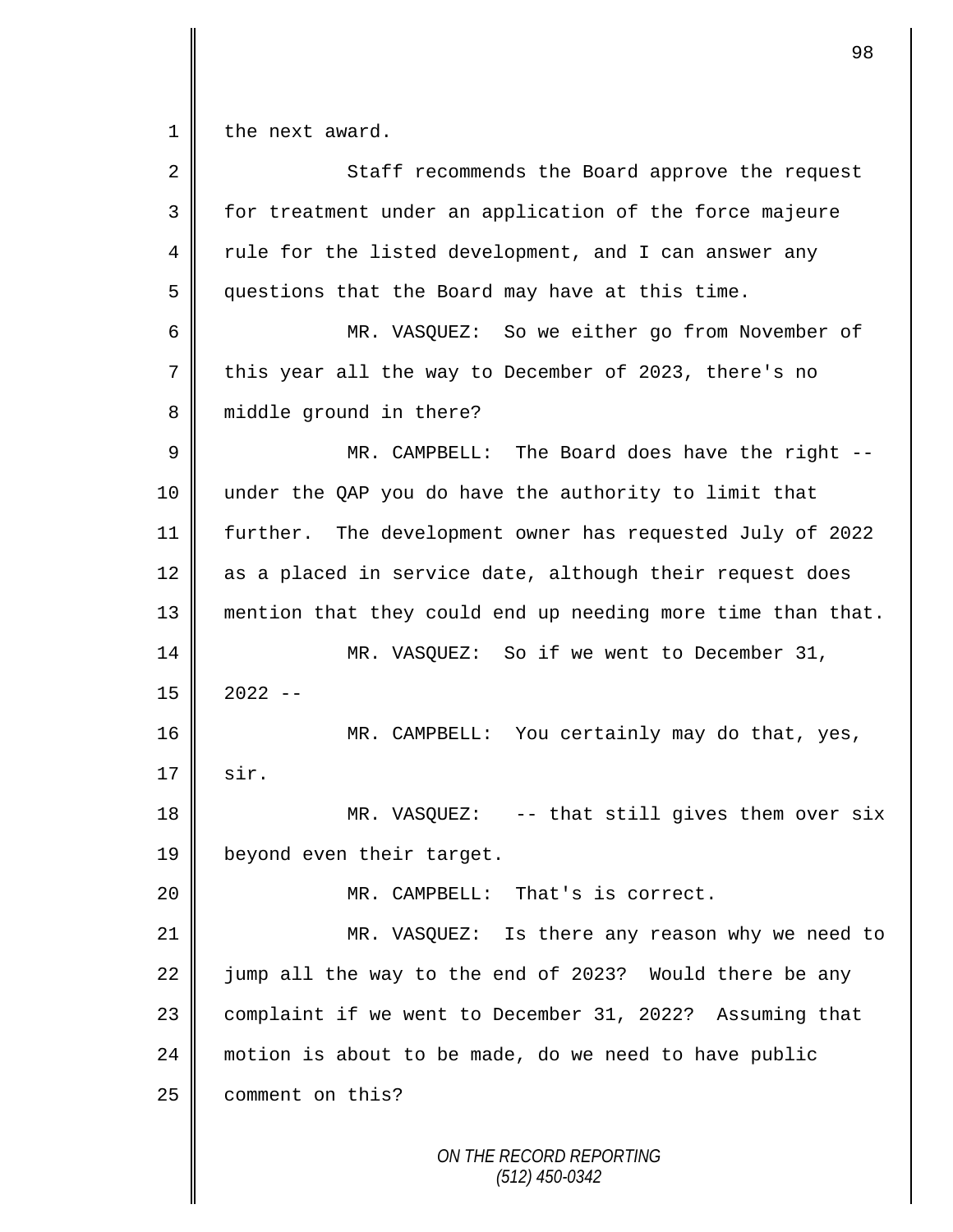|    | 99                                                          |
|----|-------------------------------------------------------------|
| 1  | SPEAKER IN AUDIENCE: We're here as a resource               |
| 2  | if you have questions or concerns.                          |
| 3  | MR. VASQUEZ: Great. Thank you.                              |
| 4  | Do Board members have questions?                            |
| 5  | (No response.)                                              |
| 6  | MR. VASQUEZ: The chair would entertain a motion             |
| 7  | on staff's recommendation, but he would be very pleased to  |
| 8  | hear it amended to December 31, 2022 as the deadline.       |
| 9  | MR. THOMAS: Mr. Chairman, I'm here to aim to                |
| 10 | please. I move the Board approve the requested return and   |
| 11 | allocation of tax credits under the force majeure rule for  |
| 12 | Memorial Apartments in McAllen, as expressed and            |
| 13 | conditioned on the Board action request on this item, with  |
| 14 | the amendment that the date of the in-service date be moved |
| 15 | up to December 32, 2022.                                    |
| 16 | MR. VASQUEZ: Great. Thank you.                              |
| 17 | Motion made by Mr. Thomas. Is there a second?               |
| 18 | MR. BATCH: I'll second.                                     |
| 19 | MR. VASQUEZ: Seconded by Mr. Batch. All those               |
| 20 | in favor say aye.                                           |
| 21 | (A chorus of ayes.)                                         |
| 22 | MR. VASQUEZ: Any opposed?                                   |
| 23 | (No response.)                                              |
| 24 | MR. VASQUEZ: Hearing none, motion carries.                  |
| 25 | MR. CAMPBELL: Thank y'all.                                  |
|    | ON THE RECORD REPORTING<br>$(512)$ 450-0342                 |

 $\mathbf l$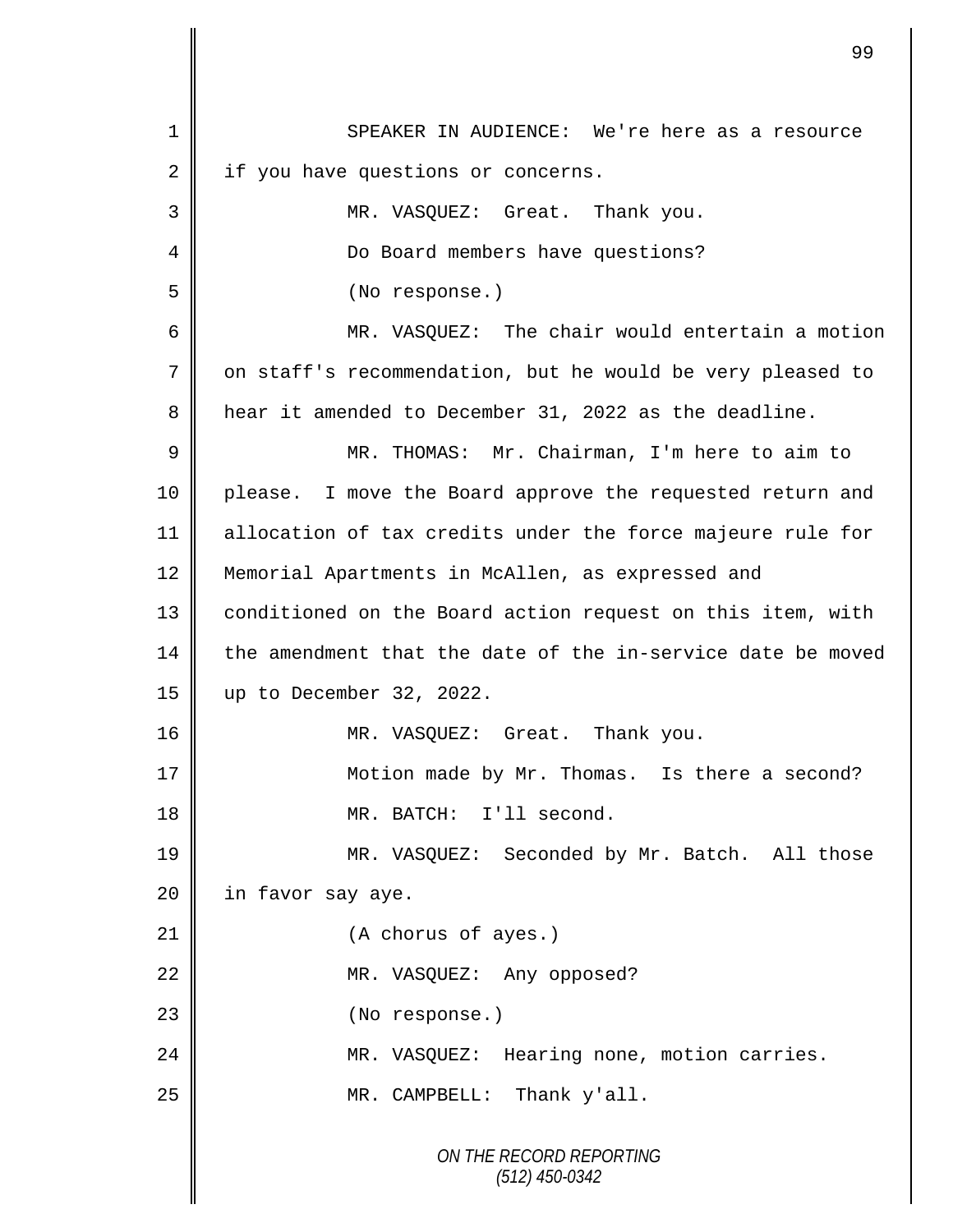|                | 100                                                         |
|----------------|-------------------------------------------------------------|
| $\mathbf 1$    | MR. VASQUEZ: Great. Thank you.                              |
| 2              | Before we do item $6(c)$ -- because I know                  |
| 3              | everyone is going to run out the door as soon as we do      |
| 4              | that -- I want to make sure we recognize our Department     |
| 5              | liaison with the Governor's Office has graced us with her   |
| 6              | presence. Catarina Gonzales, do you want to say hello to    |
| 7              | everybody?                                                  |
| 8              | If y'all have any questions or complaints, see              |
| $\overline{9}$ | Katarina at the end of the meeting, or compliments, see     |
| 10             | Katarina at the end of the meeting.                         |
| 11             | Thanks for being here.                                      |
| 12             | (General laughter.)                                         |
| 13             | MR. VASQUEZ: Okay. Item 6(c), Presentation,                 |
| 14             | discussion, and possible action regarding the issuance of a |
| 15             | determination notice for Torrey Chase Apartments in the     |
| 16             | Houston ETJ.                                                |
| 17             | Ms. Morales.                                                |
| 18             | MS. MORALES: Teresa Morales, director of                    |
| 19             | Multifamily Bonds.                                          |
| 20             | Torrey Chase Apartments is a 4 percent                      |
| 21             | application with bonds to be issued through a local issuer. |
| 22             | It proposes the new construction of 280 units in the ETJ    |
| 23             | of Houston. Torrey Chase will serve the general             |
| 24             | population, and all of the units are proposed to be         |
| 25             | restricted at 60 percent of area median income.             |
|                | ON THE RECORD REPORTING<br>$(512)$ 450-0342                 |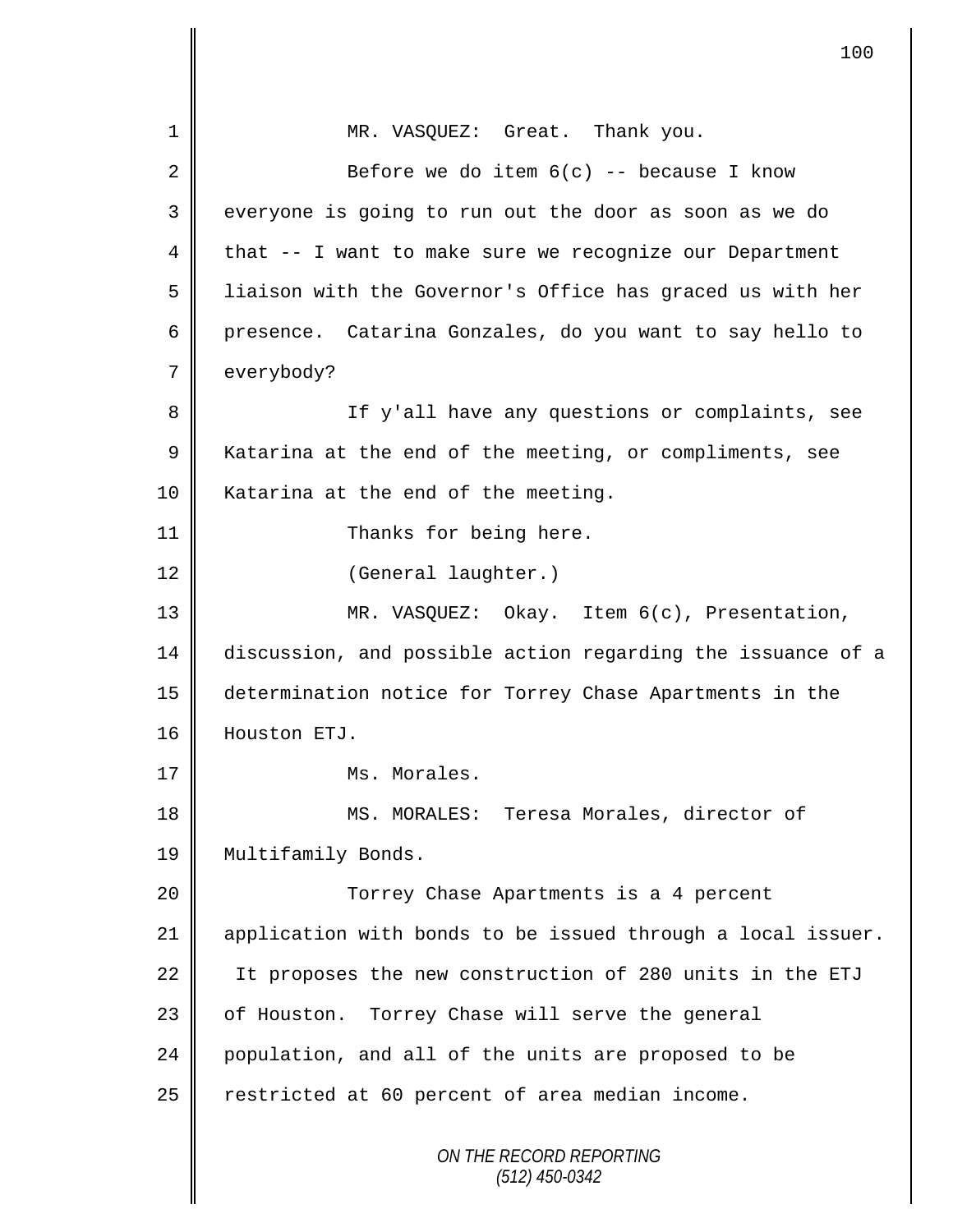| $\mathbf 1$ | While the application was under review, a letter           |
|-------------|------------------------------------------------------------|
| 2           | of opposition from the state representative who represents |
| 3           | the district containing the development and four letters   |
| 4           | from individuals in the community were received.           |
| 5           | This application is one that would normally fall           |
| 6           | under the new streamlined process; however, given the      |
| 7           | public comment received, staff went ahead and placed it on |
| 8           | the Board agenda for consideration in the event the        |
| $\mathsf 9$ | commenters intended to address the Board directly.         |
| 10          | This application has met all of the applicable             |
| 11          | QAP requirements, and staff recommends the issuance of a   |
| 12          | determination notice in the amount of \$2,584,935.         |
| 13          | MR. VASQUEZ: Okay, great. So other than the                |
| 14          | NIMBY-like voices that we've heard, this is a standard and |
| 15          | would go straight through on our streamlined process?      |
| 16          | MS. MORALES: Correct.                                      |
| 17          | MR. VASQUEZ: Do any Board members have                     |
| 18          | questions for Ms. Morales on this item?                    |
| 19          | MR. MARCHANT: Not to prolong things, but the               |
| 20          | state rep wrote a letter in support or against?            |
| 21          | MR. VASQUEZ: Against.                                      |
| 22          | MS. MORALES: Against.                                      |
| 23          | MR. MARCHANT: And is it okay to say that                   |
| 24          | person's name?                                             |
| 25          | MS. MORALES: Sam Harless, State Representative             |
|             |                                                            |
|             | ON THE RECORD REPORTING<br>$(512)$ 450-0342                |
|             |                                                            |

 $\overline{\mathsf{I}}$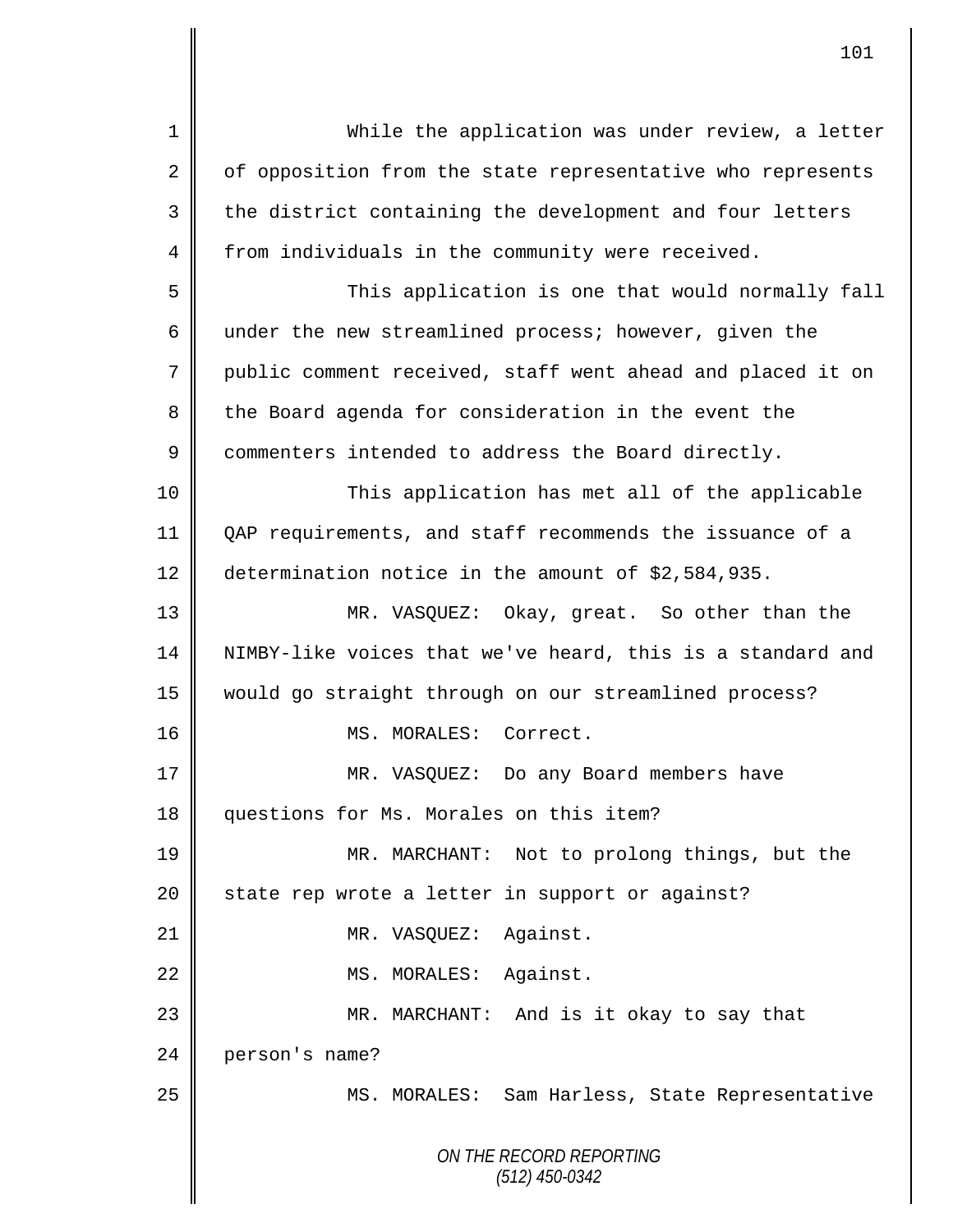*ON THE RECORD REPORTING (512) 450-0342* 1 | Sam Harliss, I think from District 126. 2 MR. MARCHANT: Okay. Thank you. 3 MR. VASQUEZ: Any other questions? 4 || (No response.) 5 MR. VASQUEZ: If not, the chair would entertain 6 a motion on item  $6(c)$  of the agenda. 7 MR. BATCH: Mr. Chairman, I move that the Board 8 approve the requested return and reallocation -- sorry, 9 wrong one. 10 || I move that the Board issue a determination of 4 11 percent housing tax credits for Torrey Chase Apartments, 12 subject got the Real Estate Analysis report and compliance 13 || conditions, all as expressed in the Board action request on 14 this item. 15 MR. VASQUEZ: Thank you. 16 | Motion made by Mr. Batch. Is there a second? 17 || MR. MARCHANT: Second. 18 MR. VASQUEZ: Seconded by Mr. Marchant. All 19 | those in favor say aye. 20 (A chorus of ayes.) 21 || MR. VASQUEZ: Any opposed? 22 | (No response.) 23 MR. VASQUEZ: Hearing none, motion carries. 24 So we've concluded the posted agenda items, we 25 | have an opportunity for public comment if anyone cares to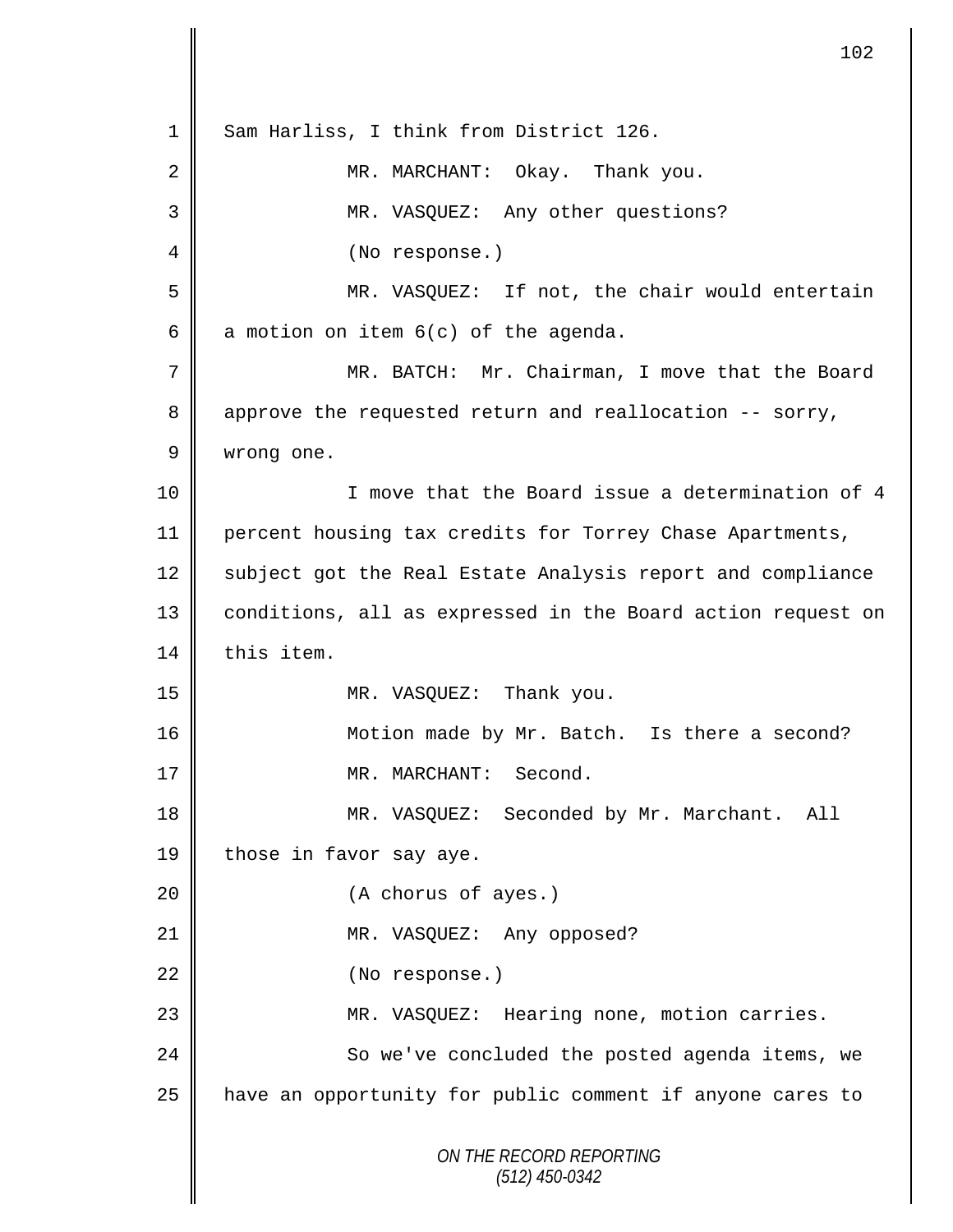1 | make some more.

II

| 2  | Again, we appreciate all y'all's participation             |  |  |  |  |
|----|------------------------------------------------------------|--|--|--|--|
| 3  | and thank you for allowing us to move the date up in       |  |  |  |  |
| 4  | recognition of Veterans Day tomorrow, and officially from  |  |  |  |  |
| 5  | the Department, we recognize and thank all of our veterans |  |  |  |  |
| 6  | who have served our country well.                          |  |  |  |  |
| 7  | And my paperwork has the wrong dates of when the           |  |  |  |  |
| 8  | next meeting is, so I can't tell you when the next meeting |  |  |  |  |
| 9  | is.                                                        |  |  |  |  |
| 10 | Thursday, December 9.<br>MR. LYTTLE:                       |  |  |  |  |
| 11 | MR. VASQUEZ: Thursday, December 9.                         |  |  |  |  |
| 12 | MR. LYTTLE: Yes, sir. In this room.                        |  |  |  |  |
| 13 | MR. VASQUEZ: In this room we'll have our next              |  |  |  |  |
| 14 | Board meeting. I look forward to seeing all of you here.   |  |  |  |  |
| 15 | Again, thank you, thank you, thank you for all             |  |  |  |  |
| 16 | your participation on the QAP process. I know it can be    |  |  |  |  |
| 17 | painful but I think we're improving it year after year.    |  |  |  |  |
| 18 | So hearing no further business, is there a                 |  |  |  |  |
| 19 | motion to adjourn the meeting?                             |  |  |  |  |
| 20 | MR. MARCHANT: Motion to adjourn.                           |  |  |  |  |
| 21 | MR. VASQUEZ: Made by Mr. Marchant.                         |  |  |  |  |
| 22 | MR. BATCH: Second.                                         |  |  |  |  |
| 23 | MR. THOMAS: Second.                                        |  |  |  |  |
| 24 | MR. VASQUEZ: Seconded by Mr. Everybody. All of             |  |  |  |  |
| 25 | us are in favor so we're saying aye.                       |  |  |  |  |
|    | ON THE RECORD REPORTING<br>$(512)$ 450-0342                |  |  |  |  |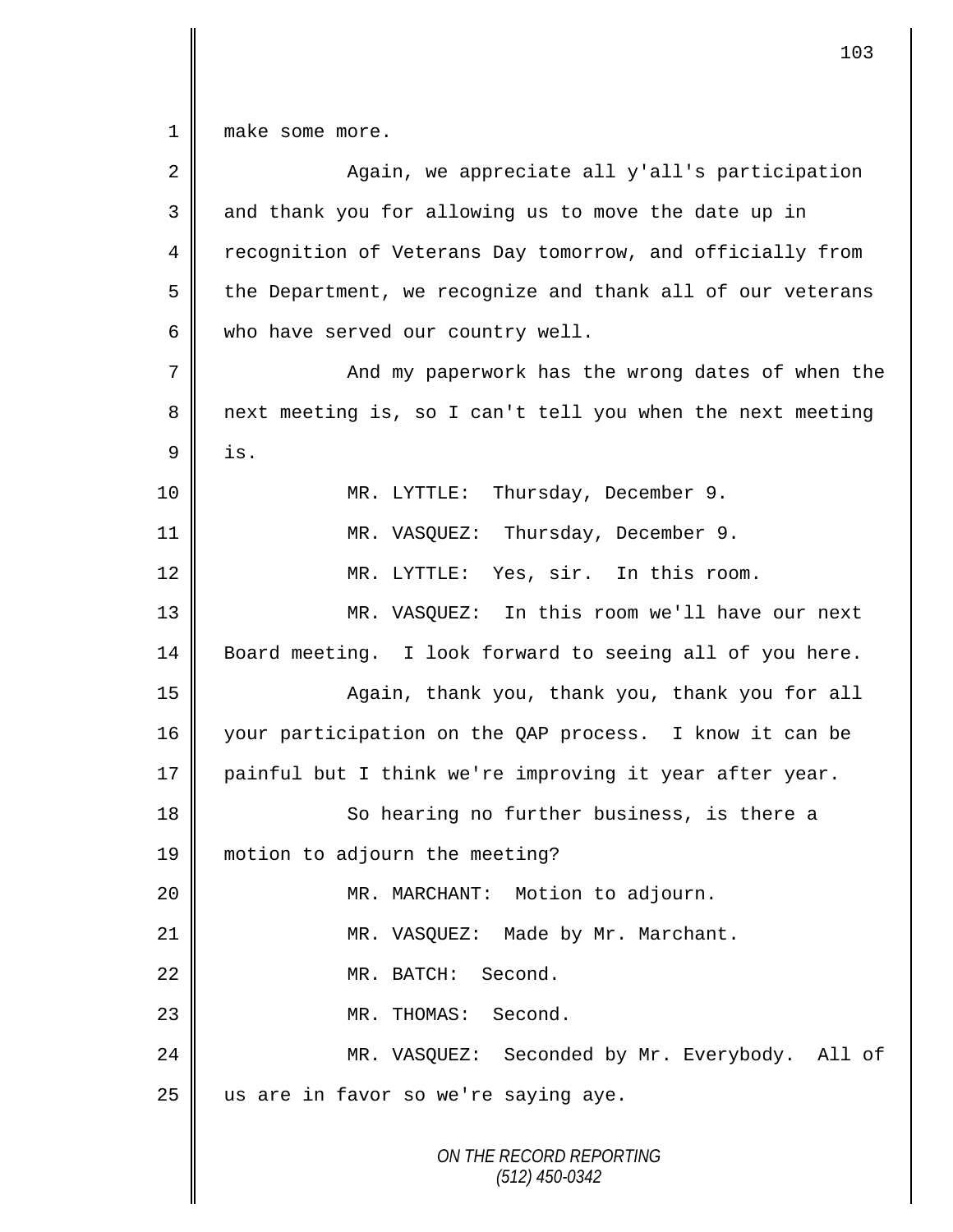|                |             |                  |                         |                                            | 104   |
|----------------|-------------|------------------|-------------------------|--------------------------------------------|-------|
| $\mathbf 1$    |             |                  |                         | It is 11:18 and the meeting is adjourned.  | Thank |
| $\sqrt{2}$     | you.        |                  |                         |                                            |       |
| $\mathsf 3$    |             |                  |                         | (Whereupon, at 11:18 a.m., the meeting was |       |
| $\overline{4}$ | adjourned.) |                  |                         |                                            |       |
|                |             |                  |                         |                                            |       |
|                |             |                  |                         |                                            |       |
|                |             |                  |                         |                                            |       |
|                |             |                  |                         |                                            |       |
|                |             |                  |                         |                                            |       |
|                |             |                  |                         |                                            |       |
|                |             |                  |                         |                                            |       |
|                |             |                  |                         |                                            |       |
|                |             |                  |                         |                                            |       |
|                |             |                  |                         |                                            |       |
|                |             |                  |                         |                                            |       |
|                |             |                  |                         |                                            |       |
|                |             |                  |                         |                                            |       |
|                |             |                  |                         |                                            |       |
|                |             |                  |                         |                                            |       |
|                |             |                  |                         |                                            |       |
|                |             |                  |                         |                                            |       |
|                |             |                  |                         |                                            |       |
|                |             |                  |                         |                                            |       |
|                |             |                  |                         |                                            |       |
|                |             |                  |                         |                                            |       |
|                |             | $(512)$ 450-0342 | ON THE RECORD REPORTING |                                            |       |